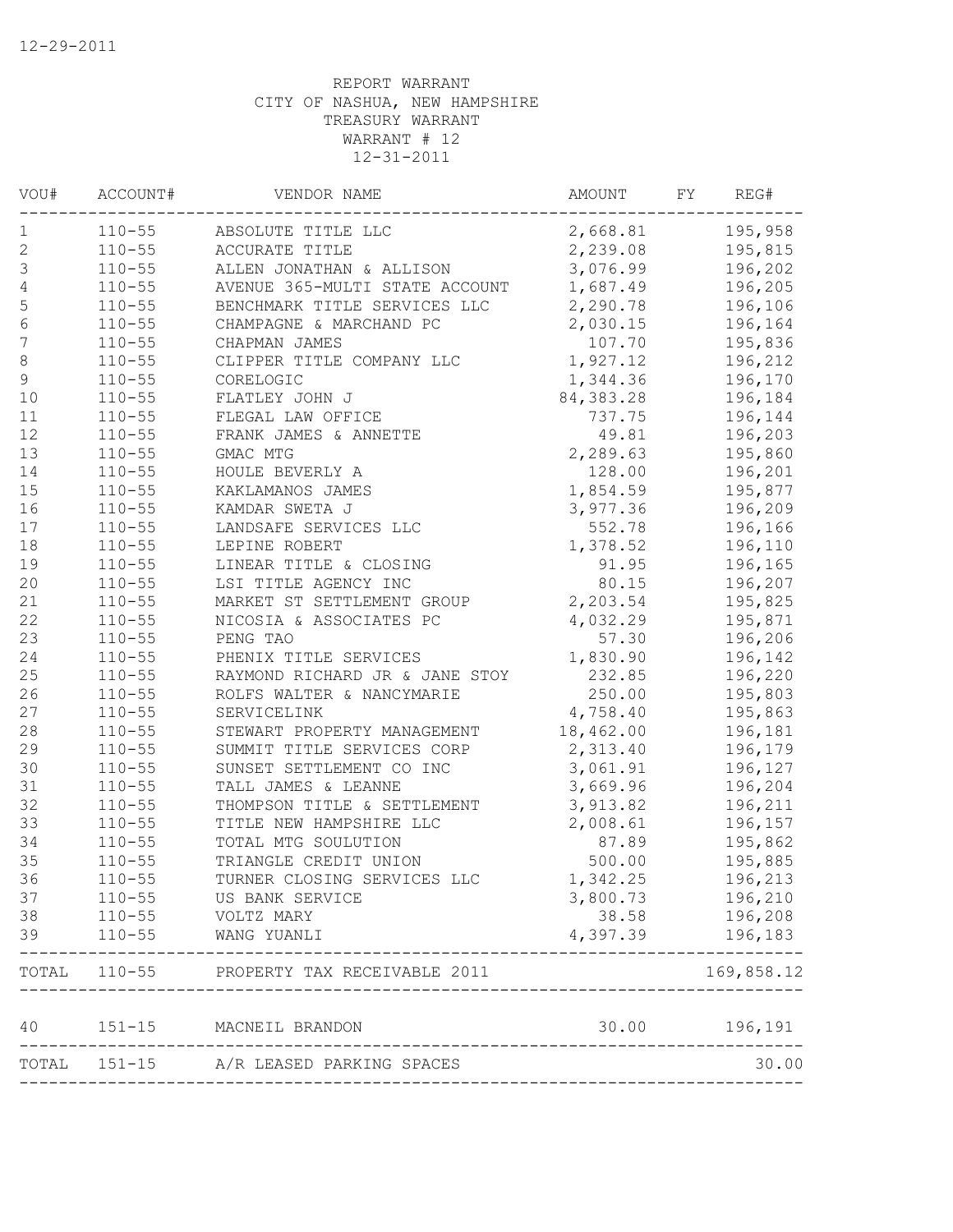| VOU#     | ACCOUNT#                 | VENDOR NAME                                                 | AMOUNT                            | FY | REG#               |
|----------|--------------------------|-------------------------------------------------------------|-----------------------------------|----|--------------------|
| 41<br>42 | $170 - 00$               | 170-00 ARIVA DISTRIBUTION INC<br>NEW ENGLAND PAPER & SUPPLY | 425.45<br>779.88                  |    | 196,176<br>195,826 |
|          | TOTAL 170-00             | INVENTORY OF SUPPLIES                                       |                                   |    | 1,205.33           |
| 43       | $214-DC$                 | ALLEN STACEY L                                              | 192.25                            |    | 195,943            |
| 44       | $214 - DC$               | ARRINGTON ERICA                                             | 192.25                            |    | 196,107            |
| 45       | $214 - DC$               | BATTISTELLI ERIC C                                          | 192.32                            |    | 196,138            |
| 46       | $214 - DC$               | BUCACCI MICHELLE                                            | 200.00                            |    | 196,108            |
| 47       | $214 - DC$               | COTE KEITH                                                  | 192.25                            |    | 195,830            |
| 48       | $214 - DC$               | DAVIDSON PATRICIA                                           | 190.00                            |    | 195,858            |
| 49       | $214 - DC$               | DEHAYOS JERALYN M                                           | 192.31                            |    | 195,944            |
| 50       | $214 - DC$               | GRACE ROBERT                                                | 192.25                            |    | 196,139            |
| 51       | $214 - DC$               | KIRK JAMES W                                                | 1,904.16                          |    | 195,948            |
| 52       | $214 - DC$               | KRONES ALLISON                                              | 2,540.00                          |    | 196,140            |
| 53       | $214 - DC$               | LYONS JOHN                                                  | 1,222.70                          |    | 196,167            |
| 54       | $214 - DC$               | MANSFIELD WILLIAM R                                         | 821.00                            |    | 195,689            |
| 55       | $214 - DC$               | MCINTOSH LORI                                               | 192.25                            |    | 196,168            |
| 56       | $214 - DC$               | MENARD PAUL                                                 | 192.25                            |    | 195,831            |
| 57       | $214 - DC$               | MOBLEY ARCHIE S III                                         | 70.00                             |    | 196,173            |
| 58       | $214 - DC$               | PERAULT DAVID                                               | 482.70                            |    | 195,777            |
| 59<br>60 | $214 - DC$<br>$214 - DC$ | STANSFIELD JILL<br>WOOD TODD                                | 192.32<br>46.00                   |    | 196,265<br>196,141 |
|          | TOTAL 214-DC             | DEPENDENT CARE DEDUCTION<br>__________________              |                                   |    | 9,207.01           |
|          |                          |                                                             |                                   |    |                    |
| 61       | $255 - 00$               | STATE OF NH-MV                                              | 17,077.12                         |    | 12,310             |
| 62<br>63 | $255 - 00$<br>$255 - 00$ | STATE OF NH-MV<br>STATE OF NH-MV                            | 9,403.35<br>12,012.96             |    | 12,311<br>12,315   |
| 64       | $255 - 00$               | STATE OF NH-MV                                              | 14,499.10                         |    | 12,316             |
| 65       | $255 - 00$               | STATE OF NH-MV                                              | 14,183.60                         |    | 12,320             |
| 66       | $255 - 00$               | STATE OF NH-MV                                              | 29,656.26                         |    | 12,321             |
| 67       | $255 - 00$               | STATE OF NH-MV                                              | 15,802.12                         |    | 12,322             |
| 68       | $255 - 00$               | STATE OF NH-MV                                              | 16,463.59                         |    | 12,324             |
| 69       | $255 - 00$               | STATE OF NH-MV                                              | 13,294.86                         |    | 12,329             |
|          | TOTAL 255-00             | ____________________<br>STATE MVR                           |                                   |    | 142,392.96         |
| 70       |                          | ________________________<br>255-05 STATE OF NEW HAMPSHIRE   | 19.25<br>________________________ |    | 196,321            |
|          | TOTAL 255-05             | STATE OF NH-FBI FINGERPRNT FEE                              |                                   |    | 19.25              |
|          |                          |                                                             | ____________________________      |    |                    |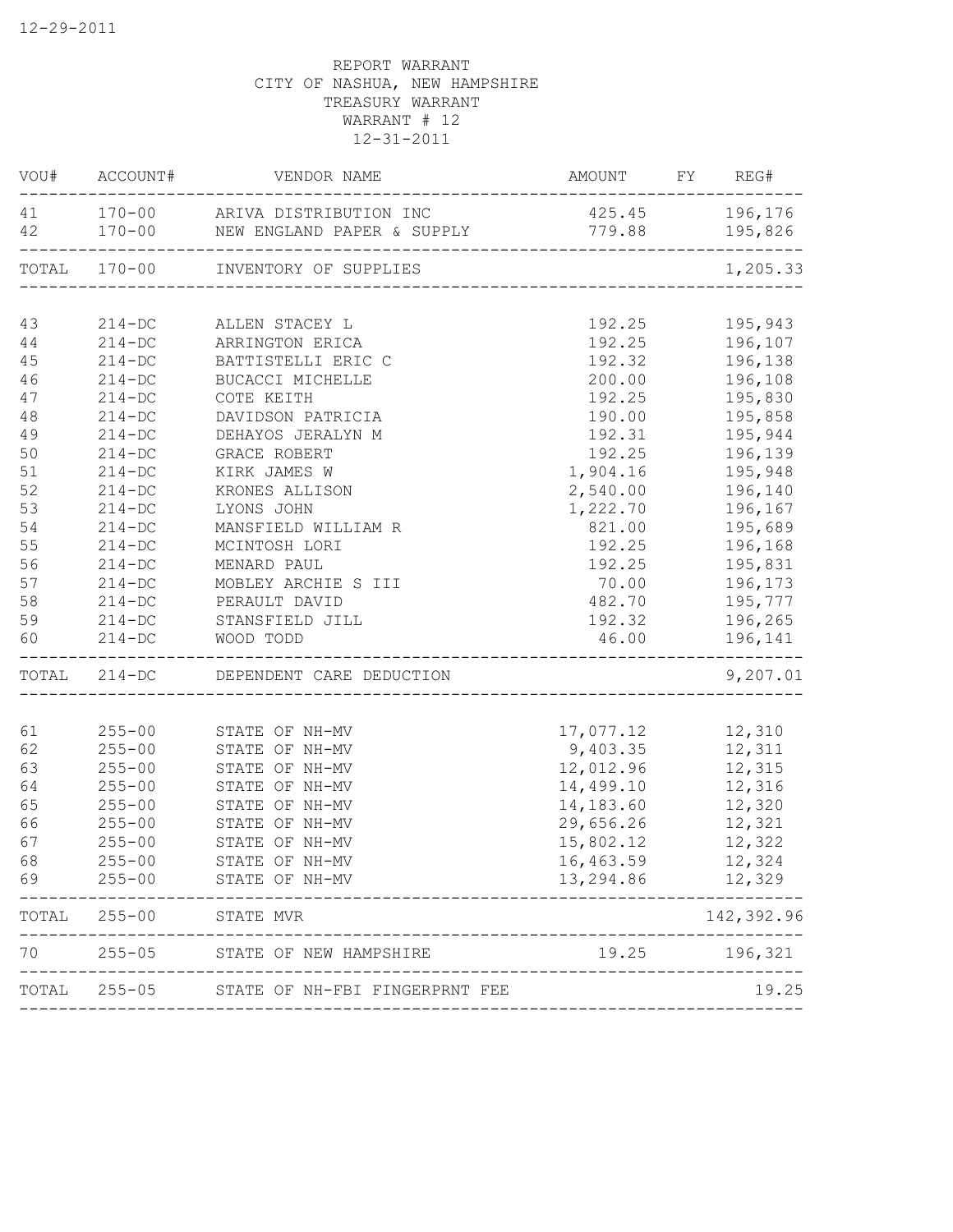| VOU#   | ACCOUNT#      | VENDOR NAME                    | AMOUNT      | FΥ<br>REG# |
|--------|---------------|--------------------------------|-------------|------------|
| 71     | 305-33005     | PENNICHUCK WATER               | 15.33       | 196,328    |
| 72     | 305-34015     | METROMEDIA ENERGY INC          | 25.21       | 196,346    |
| 73     | 305-59100     | EZSTREAM.COM                   | 623.76      | 196,182    |
| 74     | 305-59286     | COLLINS JOHN                   | 150.00      | 195,865    |
| 75     | 305-59286     | JEYNES MIKE                    | 200.00      | 195,952    |
| 76     | 305-59286     | KING TOM                       | 150.00      | 195,935    |
| 77     | 305-59286     | MCLEAN JIM                     | 262.50      | 195,839    |
| 78     | 305-59286     | O'NEIL TIM                     | 50.00       | 195,840    |
| 79     | 305-59286     | WALLENT FRANK J                | 400.00      | 195,755    |
| TOTAL  | 305           | SRF - CIVIC & COMM ACTIVITIES  |             | 1,876.80   |
|        |               |                                |             |            |
| 80     | $308 - 64040$ | CSC FINANCIAL SERVICES GROUP   | 2,606.84    | 195,712    |
| 81     | 308-83004     | VISION SERVICE PLAN-NH         | 2,725.80    | 196,378    |
| 82     | 308-83010     | ANTHEM BLUE CROSS BLUE SHIELD  | 50,289.88   | 12,317     |
| 83     | 308-83010     | ANTHEM BLUE CROSS BLUE SHIELD  | 14,270.62   | 12,326     |
| 84     | 308-83011     | ANTHEM BLUE CROSS BLUE SHIELD  | 171.81      | 12,317     |
| 84     | 308-83012     | ANTHEM BLUE CROSS BLUE SHIELD  | 325, 412.56 | 12,317     |
| 85     | 308-83012     | ANTHEM BLUE CROSS BLUE SHIELD  | 184,302.79  | 12,326     |
| 86     | 308-83013     | ANTHEM BLUE CROSS BLUE SHIELD  | 212,875.01  | 12,317     |
| 87     | 308-83013     | ANTHEM BLUE CROSS BLUE SHIELD  | 125, 615.74 | 12,326     |
| $8\,8$ | 308-83016     | HARVARD PILGRIM HEALTH CARE    | 41, 116.27  | 12,318     |
| 89     | 308-83016     | HARVARD PILGRIM HEALTH CARE    | 50,022.62   | 12,325     |
| 90     | 308-83017     | HARVARD PILGRIM HEALTH CARE    | 46,339.99   | 12,318     |
| 91     | 308-83017     | HARVARD PILGRIM HEALTH CARE    | 50,390.79   | 12,325     |
| 92     | 308-83018     | ANTHEM BLUE CROSS BLUE SHIELD  | 41,832.92   | 12,317     |
| 93     | 308-83018     | ANTHEM BLUE CROSS BLUE SHIELD  | 40, 422.92  | 12,326     |
| 94     | 308-83019     | ANTHEM BLUE CROSS BLUE SHIELD  | 53, 156.94  | 12,317     |
| 95     | 308-83019     | ANTHEM BLUE CROSS BLUE SHIELD  | 36,787.78   | 12,326     |
| 96     | 308-83020     | NORTHEAST DELTA                | 14, 141.31  | 12,319     |
| 97     | 308-83020     | NORTHEAST DELTA                | 16,753.91   | 12,328     |
| 98     | 308-83021     | NORTHEAST DELTA                | 8,768.87    | 12,319     |
| 99     | 308-83021     | NORTHEAST DELTA                | 6,305.54    | 12,328     |
| 99     | $308 - 83022$ | NORTHEAST DELTA                | 173,812.74  | 12,328     |
| 100    | 308-83052     | FOUNDATION MEDICAL PARTNERS    | 440.00      | 195,891    |
| 101    | 308-83053     | APPLE NASHUA LLC               | 411.00      | 195,739    |
| 102    | 308-83053     | ASSOCIATED RADIOLOGISTS PA     | 75.00       | 195,867    |
| 103    | 308-83053     | ELLIOT HOSPITAL                | 2,416.75    | 195,872    |
| 104    | 308-83053     | FOUR SEASONS ORTHOPAEDIC CTR P | 529.00      | 195,896    |
| 105    | 308-83053     | GREATER NASHUA EMERGENCY PHYS  | 513.00      | 195,882    |
| 106    | 308-83053     | INJURED WORKERS PHARMACY LLC   | 271.36      | 196,109    |
| 107    | 308-83053     | NASHUA ANESTHESIA PARTNERS     | 980.00      | 195,897    |
| 108    | 308-83053     | OCCUPATIONAL HEALTH CTRS SOUTH | 490.23      | 195,792    |
| 109    | 308-83053     | OPT-ORTHOPEDIC PHYSICAL THERAP | 925.00      | 195,737    |
| 110    | 308-83053     | ST JOSEPH BUSINESS & HEALTH    | 123.00      | 195,789    |
| 111    | 308-83053     | ST JOSEPH'S HOSPITAL           | 5,905.55    | 195,731    |
| 112    | 308-83053     | STONERIVER PHARMACY SOLUTIONS  | 24.44       | 195,886    |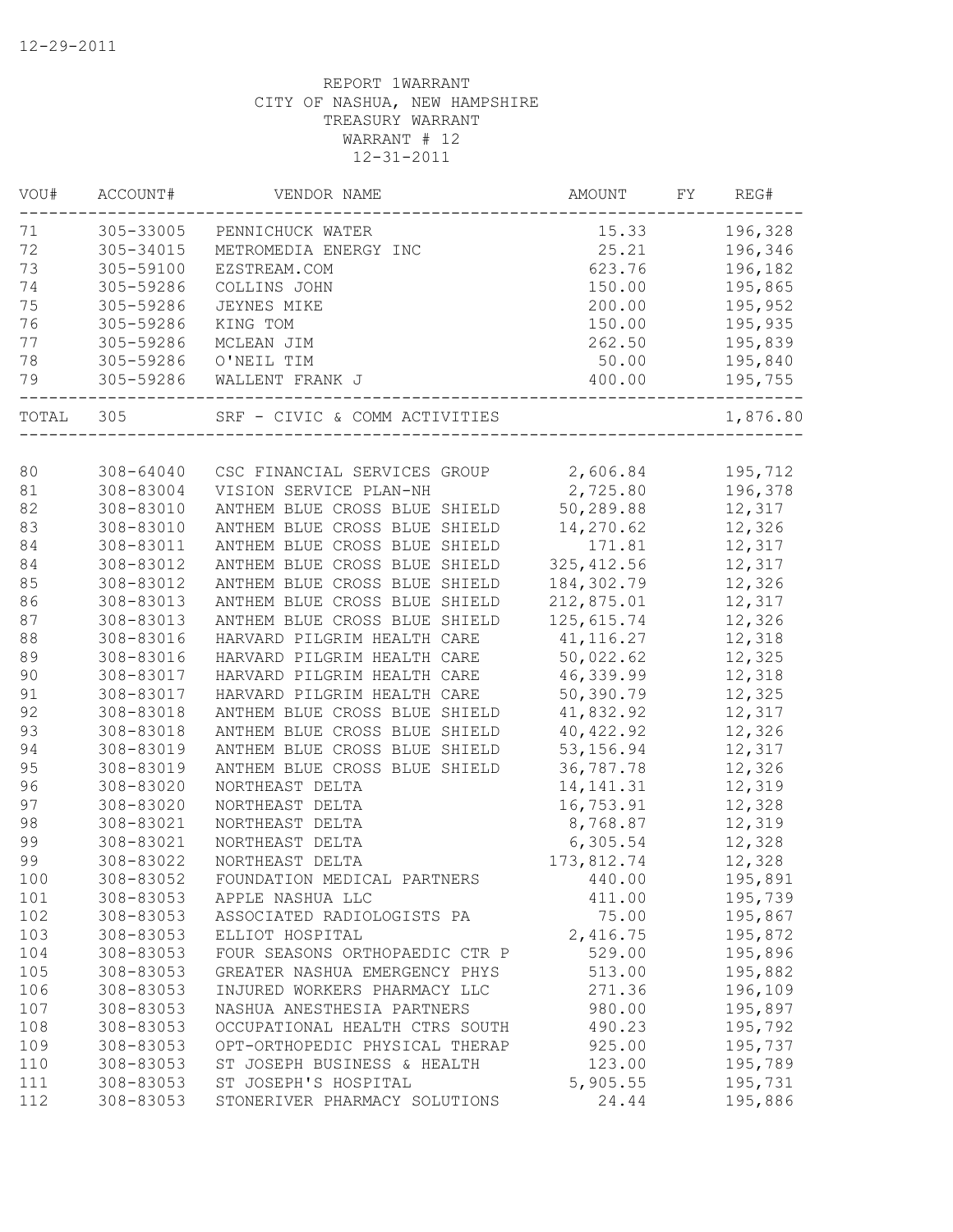| VOU#      | ACCOUNT#            | VENDOR NAME                                                       | AMOUNT    | FY REG#                     |
|-----------|---------------------|-------------------------------------------------------------------|-----------|-----------------------------|
| 113       | 308-83053           | THE SURGICAL CARE GROUP                                           | 728.90    | 196,195                     |
| 114       | 308-83054           | COMMUNITY COUNCIL OF NASHUA NH                                    | 280.00    | 196,200                     |
| 115       | 308-83054           | CPTE-NASHUA                                                       | 630.00    | 195,727                     |
| 116       | 308-83054           | FOUNDATION MEDICAL PARTNERS                                       | 139.00    | 195,891                     |
| 117       | 308-83054           | FOUR SEASONS ORTHOPAEDIC CTR P                                    | 147.00    | 195,896                     |
| 118       | 308-83054           | GREATER NASHUA EMERGENCY PHYS                                     | 138.00    | 195,882                     |
| 119       | 308-83054           | HACKER PETER S MD W/C                                             | 105.00    | 195,740                     |
| 120       | 308-83054           | JA HERNER CHIROPRACTIC PLLC                                       | 330.00    | 196,147                     |
| 121       | 308-83054           | NASHUA RADIOLOGY PA                                               | 100.00    | 195,868                     |
| 122       | 308-83054           | NEW ENGLAND BAPTIST HOSPITAL                                      | 192.00    | 195,775                     |
| 123       | 308-83054           | OPT-ORTHOPEDIC PHYSICAL THERAP                                    | 645.00    | 195,737                     |
| 124       | 308-83054           | ST JOSEPH'S HOSPITAL                                              | 1,248.50  | 195,731                     |
| 125       | 308-83054           | STONERIVER PHARMACY SOLUTIONS                                     | 677.84    | 195,886                     |
| 126       | 308-83056           | OCCUPATIONAL DRUG TESTING LLC                                     | 578.50    | 195,861                     |
| 127       | 308-83063           | MARVELL PLATE GLASS INC                                           | 732.87    | 195,893                     |
| 128       | 308-83063           | SCS FIELD SERVICES                                                | 1,623.50  | 196,193                     |
| 129       | 308-83064           | NASHUA COLLISION CENTER INC                                       | 530.23    | 195,888                     |
| 130       | 308-83075           | O'BRIEN KATHLEEN                                                  | 337.79    | 196,197                     |
| 131       | 308-83077           | HM LIFE INSURANCE COMPANY                                         | 68,464.84 | 12,327                      |
| 132       | 308-83102           | <b>BACTES</b>                                                     | 59.54     | 196,352                     |
| 133       | 308-95005           | PRIMA                                                             | 605.00    | 196,325                     |
| TOTAL 308 |                     | SRF - INSURANCE                                                   |           | 1,589,521.49                |
|           |                     |                                                                   |           |                             |
|           |                     | 233,177 3092-49075 COSTA FRUIT & PRODUCE CO INC 142.10            |           | 196,151                     |
|           |                     | 233,178 3092-49085 M SAUNDERS INC<br>---------------------------- | 3,800.53  | 196,013<br>---------------- |
| TOTAL 309 |                     | FY12 FRESH FRUIT & VEG GRANT                                      |           | 3,942.63                    |
|           | 233, 179 3097-41015 | STAPLES BUSINESS ADVANTAGE                                        | 240.10    | 195,918                     |
|           | 233,180 3097-44005  | ACE PRINTING COMPANY                                              | 515.00    | 195,892                     |
|           | 233, 181 3097-49075 | CENTRAL PAPER                                                     | 1,890.64  | 196,003                     |
|           | 233, 182 3097-49075 | MANSFIELD PAPER CO INC                                            | 5,486.30  | 196,116                     |
|           | 233, 183 3097-49085 | COCA-COLA BOTTLING COMPANY                                        | 2,821.00  | 195,980                     |
|           | 233, 184 3097-49085 | COSTA FRUIT & PRODUCE CO INC                                      | 13,445.85 | 196,151                     |
|           | 233, 184 3097-49085 | COSTA FRUIT & PRODUCE CO INC                                      | 31,757.19 | 196,152                     |
|           | 233, 185 3097-49085 | FANTINI BAKING CO., INC.                                          | 4,683.10  | 196,038                     |
|           |                     | GARELICK FARMS LLC                                                | 30,790.42 | 195,856                     |
|           | 233, 186 3097-49085 |                                                                   |           |                             |
|           | 233, 187 3097-49085 | GILL'S PIZZA CO.                                                  | 3,728.40  | 196,023                     |
|           | 233, 188 3097-49085 | GREAT STATE BEVERAGES INC                                         | 986.99    | 196,004                     |
|           | 233, 189 3097-49085 | <b>GUSTIN KAREN</b>                                               | 72.03     | 196,009                     |
|           | 233,190 3097-49085  | M SAUNDERS INC                                                    | 4,634.70  | 196,013                     |
|           | 233,190 3097-49085  | M SAUNDERS INC                                                    | 3,725.48  | 196,014                     |
|           | 233, 191 3097-49085 | MCKEE FOODS CORP                                                  | 495.04    | 195,795                     |
|           | 233, 192 3097-49085 | NEW ENGLAND ICE CREAM CORP                                        | 508.97    | 196,034                     |
|           | 233, 193 3097-49085 | NUTRITION PLUS VENDING                                            | 108.75    | 196,225                     |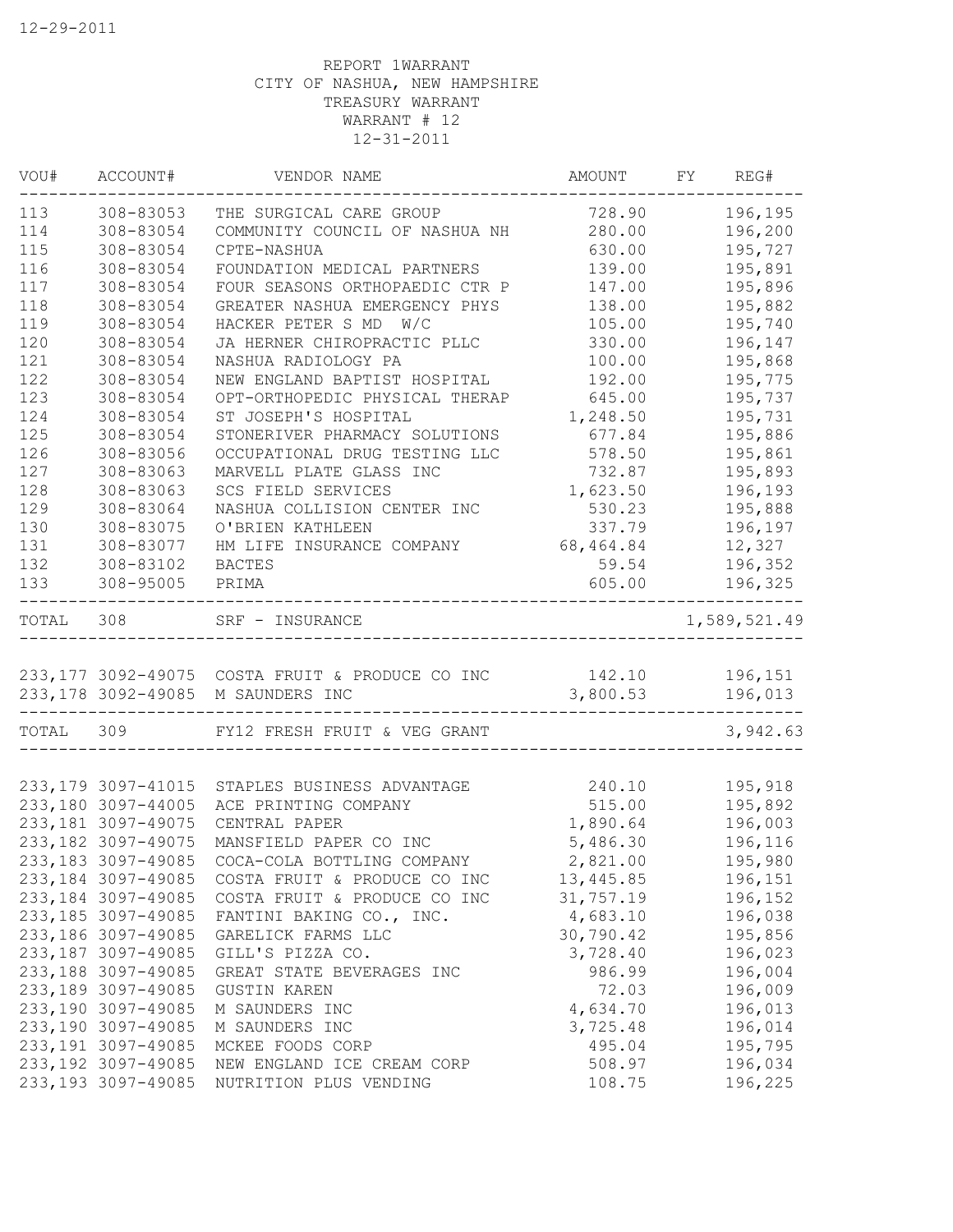| WOU#      | ACCOUNT#                                   | VENDOR NAME                                                        | AMOUNT           | FY | REG#               |
|-----------|--------------------------------------------|--------------------------------------------------------------------|------------------|----|--------------------|
|           | 233, 194 3097-49085                        | ORIGINAL CRISPY PIZZA CRUST CO                                     | 3,661.28         |    | 195,821            |
|           | 233, 195 3097-49085                        | OTIS SPUNKMEYER INC                                                | 450.36           |    | 195,973            |
|           | 233,196 3097-49085                         | SURPLUS DISTRIBUTION SECTION                                       | 2,455.75         |    | 195,842            |
|           | 233, 197 3097-64045                        | PCS REVENUE CONTROL SYSTEMS IN                                     | 100.45           |    | 195,780            |
|           | 233, 198 3097-64330                        | NORTHEAST FOOD SVC EQUIPMENT &                                     | 6,672.00         |    | 195,726            |
|           | 233, 198 3097-64335                        | NORTHEAST FOOD SVC EQUIPMENT &                                     | 316.20           |    | 195,726            |
|           | 233,199 3097-91005                         | <b>GUSTIN KAREN</b>                                                | 95.46            |    | 196,009            |
| TOTAL 309 |                                            | SRF - FOOD SERVICES                                                |                  |    | 119,641.46         |
|           | 233, 200 3117-705 KUREK VERA               |                                                                    | 450.00           |    | 196,262            |
| TOTAL 311 |                                            | DRIVER'S EDUCAION                                                  |                  |    | 450.00             |
|           |                                            |                                                                    |                  |    |                    |
| 134       | 312-41010                                  | COMPUTER HUT                                                       | 1,074.00         |    | 196,377            |
| 135       | 312-41010                                  | COMPUTER MANAGEMENT SYSTEMS                                        | 526.34           |    | 196,357            |
| 136       | $312 - 46025$                              | ALEC'S SHOE STORE INC                                              | 62.00            |    | 195,793            |
| 137       | 312-78007                                  | MAC MULKIN CHEVROLET INC                                           | 205.46           |    | 196,115            |
| 138       | 312-78007                                  | QUIRK GM PARTS DEPOT                                               | 226.01           |    | 195,854            |
| TOTAL     | 312                                        | SRF - FINANCIAL SERVICES                                           |                  |    | 2,093.81           |
|           |                                            |                                                                    |                  |    |                    |
|           | 233, 201 3122-49075<br>233, 202 3122-49075 | GIOVANNIS<br>WALMART COMMUNITY                                     | 556.02<br>233.51 |    | 196,100<br>195,940 |
|           | 233, 203 3122-54009                        | UNION LEADER CORPORATION                                           | 223.60           |    | 196,011            |
|           |                                            |                                                                    |                  |    |                    |
| TOTAL     | 312                                        | ADULT ED/CONTINUING ED                                             |                  |    | 1,013.13           |
|           |                                            | 233, 204 3247-46040 VARSITY SWIM SHOP INC                          | 1,663.20         |    | 196,035            |
|           |                                            |                                                                    |                  |    |                    |
| TOTAL     | 324                                        | ATHLETICS-ENTERPRISE FUND                                          |                  |    | 1,663.20           |
|           |                                            | 233, 205 3250-53100 NASHUA REGIONAL PLANNING COMMI 243.54 196, 137 |                  |    |                    |
| TOTAL     | 325                                        | SAFE ROUTES TO SCHOOL                                              |                  |    | 243.54             |
|           |                                            |                                                                    |                  |    |                    |
| 139       |                                            | 331-309 NASHUA POLICE DEPARTMENT                                   | 65.00            |    | 196,266            |
|           |                                            | 140 331-94005 NICHOLS PHILLIP                                      | 290.00           |    | 196,267            |
| TOTAL 331 |                                            | SRF - POLICE DEPARTMENT                                            |                  |    | 355.00             |
|           |                                            |                                                                    |                  |    |                    |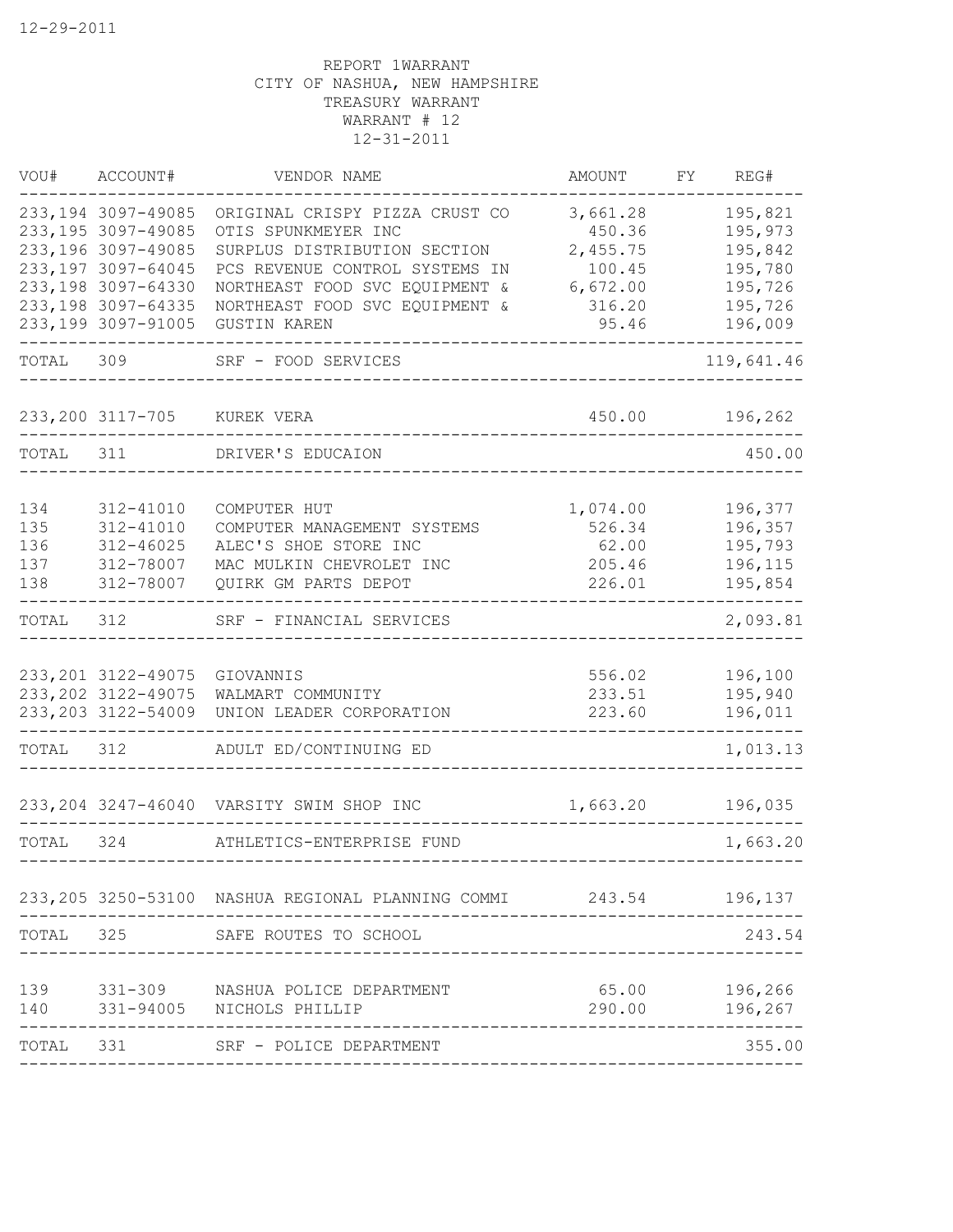| VOU#      | ACCOUNT#                                   | VENDOR NAME                                            | AMOUNT              | FY REG#            |
|-----------|--------------------------------------------|--------------------------------------------------------|---------------------|--------------------|
| 141       | 341-01962                                  | HARBOR HOMES INC                                       | 1,572.00            | 195,820            |
| 142       | 341-01963                                  | SOUTHERN NH HIV/AIDS TASK FORC                         | 6,709.00            | 195,844            |
| 143       | 341-01968                                  | HARBOR HOMES INC                                       | 23,969.00           | 195,820            |
| 143       | 341-01969                                  | HARBOR HOMES INC                                       | 1,787.87            | 195,820            |
| 144       | 341-01969                                  | SOUTHERN NH HIV/AIDS TASK FORC                         | 470.00              | 195,844            |
| 145       | 341-91025                                  | DEMBKOSKI CORINN                                       | 89.60               | 196,268            |
| TOTAL 341 |                                            | SRF - COMMUNITY SERVICES                               | ________________    | 34,597.47          |
|           |                                            | 146 342-59133 STERICYCLE INC                           |                     | 51.16 195,687      |
|           |                                            | TOTAL 342 SRF - COMMUNITY HEALTH                       |                     | 51.16              |
|           |                                            |                                                        |                     |                    |
|           | 233, 206 3440-49075                        | AC MOORE INC                                           | 123.22              | 196,002            |
|           | 233, 207 3440-49075                        | GARELICK FARMS LLC                                     | 488.25              | 195,857            |
|           | 233, 208 3440-49075                        | HIBBARD VERONICA                                       | 14.26               | 196,261            |
|           | 233, 209 3440-49075                        | HOME DEPOT CREDIT SERVICES                             | 39.99               | 196,007            |
|           | 233, 210 3440-49075                        | MARKET BASKET                                          | 179.47              | 195,814            |
|           | 233, 211 3440-49075                        | MARQUIS MARIA                                          | 114.64              | 196,022            |
|           | 233, 212 3440-49075                        | MINDWARE                                               | 291.25              | 195,946            |
|           | 233, 213 3440-49075                        | NEW ENGLAND ICE CREAM CORP                             | 904.10              | 196,034            |
|           | 233, 214 3440-49075                        | PHILIPS ASHLEY                                         | 14.16               | 196,251            |
|           | 233, 215 3440-55020                        | FIRST STUDENT INC                                      | 521.08              | 195,990            |
| TOTAL 344 |                                            | AFTER SCHOOL PROGRAM                                   |                     | 2,690.42           |
|           |                                            |                                                        |                     |                    |
|           | 233, 216 3462-49075<br>233, 217 3462-49075 | AC MOORE INC<br>GARELICK FARMS LLC                     | 88.29<br>115.75     | 196,002<br>195,857 |
|           | 233, 218 3462-49075                        | HINES SHAUNA                                           | 140.40              | 196,096            |
|           | 233, 219 3462-49075                        | JACK'S PIZZA                                           | 38.00               | 195,910            |
|           | 233, 220 3462-49075                        | MARKET BASKET                                          | 195.32              | 195,814            |
|           | 233, 221 3462-49075                        | NEW ENGLAND ICE CREAM CORP                             | 267.00              |                    |
|           | 233, 222 3462-49075                        |                                                        |                     | 196,034            |
|           |                                            | STAPLES BUSINESS ADVANTAGE                             | 716.27              | 195,884            |
|           | 233, 223 3462-49075                        | WB MASON COMPANY INC                                   | 145.15              | 195,725            |
|           | 233, 224 3462-55020                        | FIRST STUDENT INC<br>233, 225 3462-91040 ALMEIDA SUSAN | 2, 113.44<br>830.87 | 195,990<br>196,000 |
| TOTAL     | 346                                        | TITLE IV 21ST CENTURY MIDDLE                           |                     | 4,650.49           |
|           |                                            |                                                        |                     |                    |
|           | 233, 226 3468-53102                        | COLLEGE BOARD                                          | 10,048.00           | 196,066            |
| TOTAL     | 346                                        | SMALLER LEARNING COMMUNITY                             |                     | 10,048.00          |
|           |                                            |                                                        |                     |                    |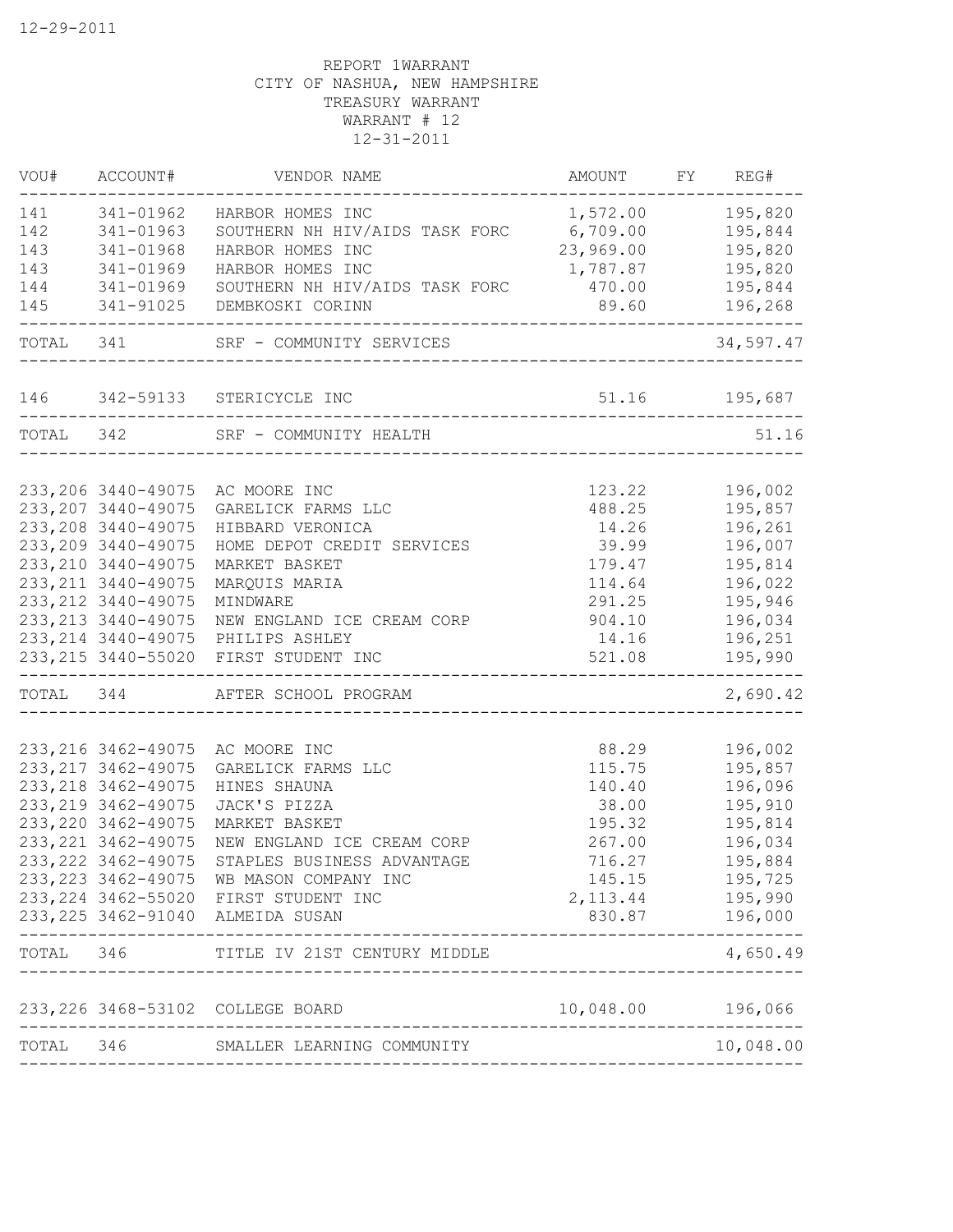|            |                        | VOU# ACCOUNT# VENDOR NAME<br>AMOUNT FY REG#<br>_________________                                                                        | ____________________________ |                            |
|------------|------------------------|-----------------------------------------------------------------------------------------------------------------------------------------|------------------------------|----------------------------|
|            |                        | 233, 227 3471-91040 REYNOLDS MARGARET<br>-------------------------------------                                                          | 33.30 195,970                |                            |
|            |                        | TOTAL 347 CSSR-SECONDARY SCHOOL REDESIGN                                                                                                |                              | 33.30                      |
|            | 233, 228 3501-49035    | BARNES & NOBLE INC                                                                                                                      | 146.77                       | 195,683                    |
|            | 233, 229 3501-49075    | PAYETTE TAMMIE                                                                                                                          | 130.00                       | 196,098                    |
|            | 233, 230 3501-53102    | NBPTS                                                                                                                                   | 1,300.00                     | 196,246                    |
|            | 233, 231 3501-91040    | ARBOGAST JEFFEREY                                                                                                                       | 284.50                       | 195,993                    |
|            | 233, 232 3501-91040    | ASSOCIATION FOR MIDDLE LEVEL E                                                                                                          | 359.00                       | 195,988                    |
|            | 233, 233 3501-91040    | COCHRANE DONALD                                                                                                                         | 461.09                       | 196,084                    |
|            | 233, 234 3501-91040    | DROLET KATHLEEN                                                                                                                         | 191.28                       | 195,971                    |
|            | 233, 235 3501-91040    | JOSEPH LYNNE                                                                                                                            | 397.88                       | 196,078                    |
|            | 233, 236 3501-91040    | ROBIE DENEEN                                                                                                                            | 279.58                       | 196,008                    |
|            | 233, 237 3501-91040    | STOLL DEBRA                                                                                                                             | 328.70                       | 196,083                    |
|            |                        | 233, 238 3501-91040 VALADE COLETTE<br>----------------------------------                                                                |                              | 312.47 195,989             |
|            |                        | TOTAL 350 TITLE IIA QUALITY TEACHERS                                                                                                    |                              | 4,191.27                   |
|            |                        | 147 352-59020 BOSTON RED SOX                                                                                                            | 16,110.00 196,326            |                            |
|            |                        | -------------------------<br>TOTAL 352 SRF - PARKS AND RECREATION                                                                       |                              | -------------<br>16,110.00 |
|            |                        |                                                                                                                                         |                              |                            |
|            |                        | 233, 239 3520-49050 COMPUTER HUT OF N E INC 117.00 196, 133                                                                             |                              |                            |
|            |                        | TOTAL 352 ARRA TITLE IID 21C CLASSROOMS                                                                                                 |                              | 117.00                     |
|            |                        | 148               353-59100                     SANTORELLI CONSTRUCTION INC                      41,475.00                      195,880 |                              |                            |
|            |                        | TOTAL 353 SRF - STREET DEPT                                                                                                             |                              | 41, 475.00                 |
|            |                        | _______________________________                                                                                                         |                              |                            |
|            |                        | 233, 240 3532-54009 UNION LEADER CORPORATION                                                                                            |                              | 720.00    196,011          |
|            |                        | 233, 241 3532-55020 FIRST STUDENT INC                                                                                                   |                              | 86.50 195,990              |
| TOTAL      |                        | 353 ADULT BASIC ED DIPLOMA PROGRAM                                                                                                      |                              | 806.50                     |
|            |                        |                                                                                                                                         |                              |                            |
| 149        | 374-01310              | GATE CITY MONUMENT INC                                                                                                                  | 8,937.45                     | 196,327                    |
| 150        | 374-07235              | PETTY CASH                                                                                                                              | 27.00                        | 195,678                    |
| 151        | 374-07235              | SCHENA CARRIE JOHNSON                                                                                                                   | 85.84<br>660.00              | 196,269                    |
| 152<br>153 | 374-07285<br>374-07340 | CAPITAL REGIONAL DEVELOPMENT C<br>PETTY CASH                                                                                            | 40.00                        | 196,355<br>195,678         |
| 154        | 374-08034              | QUIRK GM PARTS DEPOT                                                                                                                    | 135.44                       | 195,854                    |
| 155        | 374-96300              | BOSTON AND MAINE CORP                                                                                                                   | 5,000.00                     | 195,677                    |
|            |                        |                                                                                                                                         |                              |                            |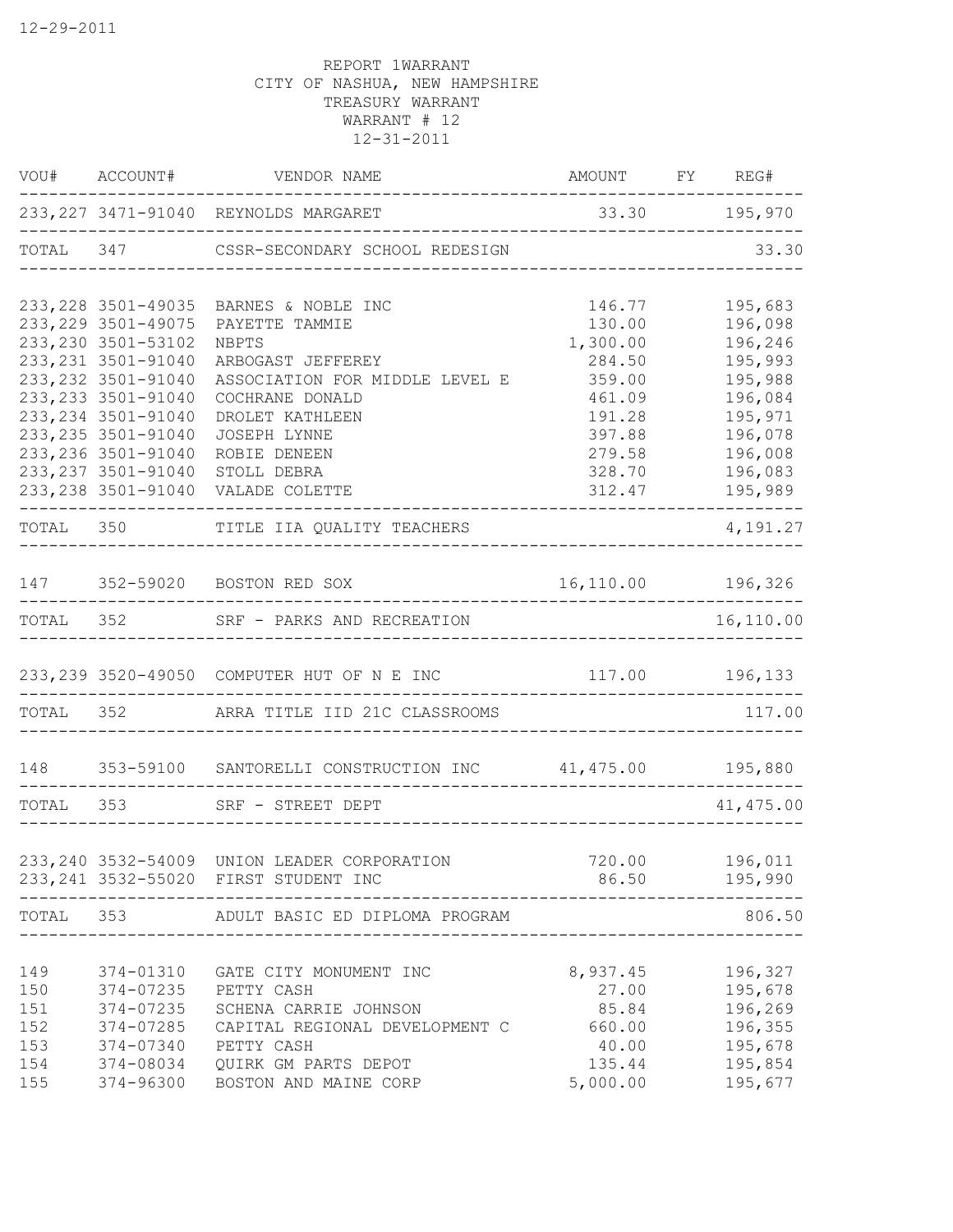|       | VOU# ACCOUNT#                              | VENDOR NAME                                                           | AMOUNT           | FY REG#             |
|-------|--------------------------------------------|-----------------------------------------------------------------------|------------------|---------------------|
|       | TOTAL 374                                  | SRF - URBAN PROGRAMS                                                  |                  | 14,885.73           |
|       |                                            | 156 375-45050 UNIQUE MANAGEMENT SERVICES INC 957.65 195,770           |                  |                     |
|       | TOTAL 375                                  | SRF - PUBLIC LIBRARIES                                                |                  | 957.65              |
|       | 233, 242 3762-31005                        | EARTHLINK BUSINESS                                                    | 35.06            | 196,380             |
|       | 3762-31005                                 | FAIRPOINT COMMUNICATIONS                                              | 153.14           | 196,348             |
|       | 233, 243 3762-42010                        | THOMPSON BROOKS                                                       | 28.98            | 196,006             |
|       | 233, 244 3762-49050                        | CHISHOLM JUNE                                                         | 204.82           | 195,960             |
|       | 233, 245 3762-49050                        | STAPLES BUSINESS ADVANTAGE                                            | 150.86           | 195,884             |
|       | 233, 246 3762-49050                        | THOMPSON BROOKS                                                       | 14.99            | 196,006             |
|       | 233, 247 3762-49075                        | CAMBIUM LEARNING INC                                                  | 2,221.56         | 196,030             |
|       | 233, 248 3762-49075                        | HM RECEIVABLES CO LLC                                                 | 896.16           | 196,097             |
|       | 233, 249 3762-53101                        | BLUNT STEVE                                                           | 200.00           | 196,001             |
|       | 233, 250 3762-56020                        | FIRST CHURCH                                                          | 3,524.00         | 195,760             |
|       | 233, 251 3762-94030                        | ARANEO EILEEN                                                         | 26.00            | 196,226             |
|       | 233, 252 3762-94030                        | CASSADY TRACEY A                                                      | 171.48           | 195,965             |
|       | 233, 253 3762-94030                        | CONNORS NICOLE                                                        | 24.06            | 196,239             |
|       | 233, 254 3762-94030                        | DERUSHA ANGELA                                                        | 99.84            | 196,026             |
|       | 233, 255 3762-94030                        | FREITAS ANGELINA                                                      | 24.87            | 196,076             |
|       |                                            | 233, 256 3762-94030 MULLEN KRISTIN<br>------------------------------- | 562.45           | 196,101             |
|       | TOTAL 376                                  | TITLE I ESEA                                                          |                  | 8,338.27            |
|       |                                            |                                                                       |                  |                     |
|       | 233, 257 3771-91040                        | BOURQUE ROBERT                                                        | 260.69           | 196,099             |
|       | 233, 258 3771-91040                        | CIOPPA ROBERT                                                         | 57.22            | 196,025             |
|       | 233, 259 3771-91040                        | DAVIS KAREN                                                           | 262.11           | 196,019             |
|       | 233, 260 3771-91040                        | KEELEY ERICA                                                          | 214.32           | 196,240             |
|       | 233, 261 3771-91040<br>233, 262 3771-91040 | MANGANELLO WALSH LYNDA<br>NELSON JOHN                                 | 259.89<br>369.97 | 195,697<br>195,994  |
| TOTAL | 377                                        | TITLE III ENHANCING ENG LANG                                          |                  | -------<br>1,424.20 |
|       |                                            |                                                                       |                  |                     |
| 158   |                                            | 378-09061 CINTAS #016                                                 | 86.30            | 196,172             |
| 159   |                                            | 378-09091 BALDWIN FILTERS                                             | 493.74           | 195,764             |
| 160   | 378-09091                                  | CENTRAL PAPER PRODUCTS CO                                             | 108.67           | 195,932             |
| 161   | 378-09091                                  | CUMMINS NORTHEAST LLC                                                 | 188.10           | 195,913             |
| 162   | 378-09091                                  | FASTENAL COMPANY                                                      | 58.88            | 195,850             |
| 163   | 378-09091                                  | GILLIG LLC                                                            | 173.11           | 195,874             |
| 164   | 378-09091                                  | GRAINGER                                                              | 59.40            | 195,750             |
| 165   |                                            | 378-09091 HOME DEPOT CREDIT SERVICES                                  | 264.77           | 196,323             |
| 166   | 378-09091                                  | NAPA AUTO PARTS                                                       | 44.30            | 195,898             |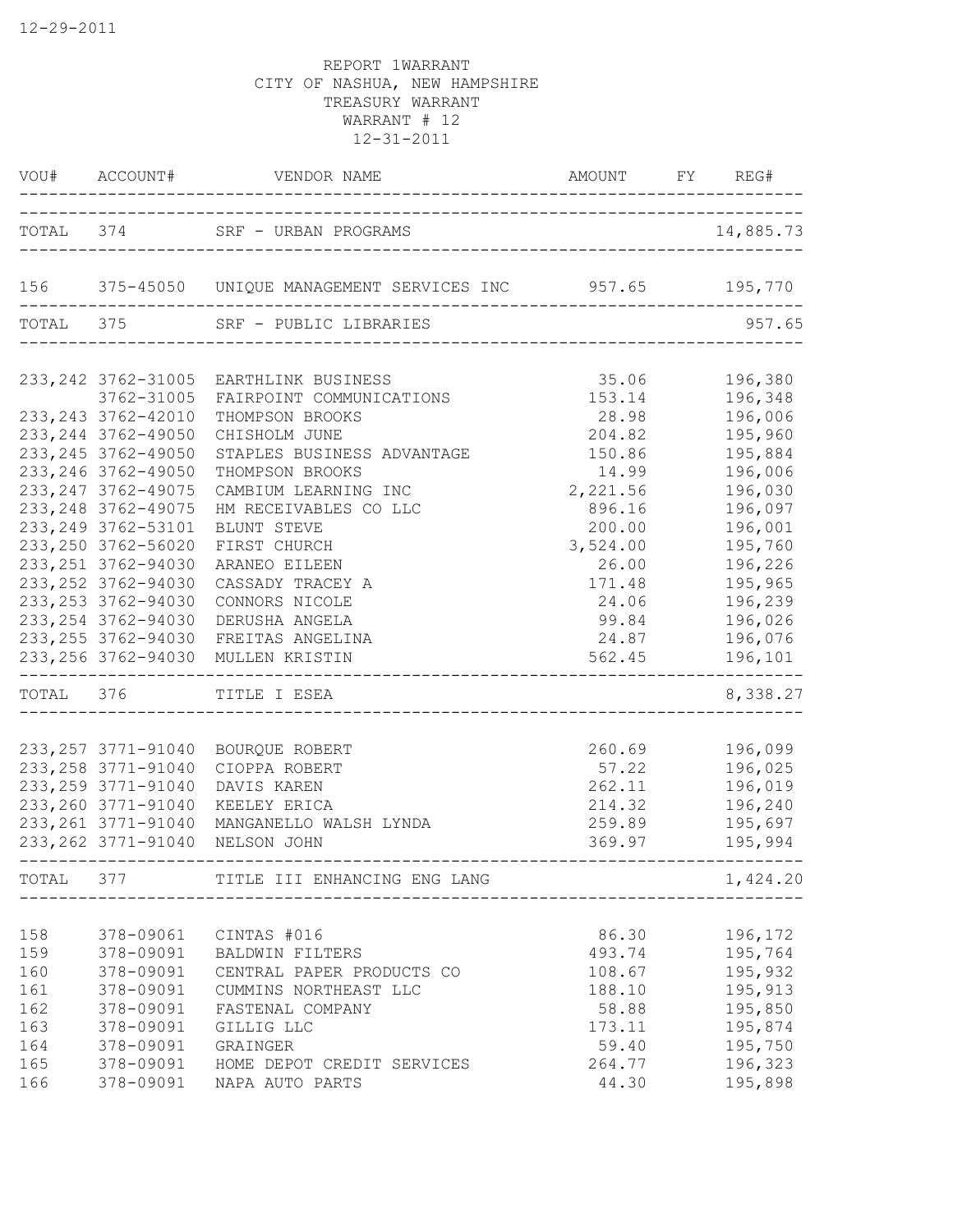| VOU#      | ACCOUNT#            | VENDOR NAME                                               | AMOUNT    | FY REG#   |
|-----------|---------------------|-----------------------------------------------------------|-----------|-----------|
| 167       | 378-09091           | NORTHERN BUS SALES INC                                    | 400.14    | 195,791   |
| 168       | 378-09091           | RYDER FLEET PRODUCTS.COM INC                              | 213.47    | 195,901   |
| 169       | 378-09112           | METROMEDIA ENERGY INC                                     | 93.24     | 196,346   |
| 169       | 378-09114           | METROMEDIA ENERGY INC                                     | 57.53     | 196,346   |
| 170       | 378-09114           | NATIONAL GRID                                             | 83.10     | 196,345   |
| 171       | 378-09115           | METROMEDIA ENERGY INC                                     | 445.09    | 196,346   |
| 172       | 378-09124           | PENNICHUCK WATER                                          | 47.74     | 196,328   |
| 172       | 378-09125           | PENNICHUCK WATER                                          | 56.20     | 196,328   |
| 173       | 378-09230           | FIRST TRANSIT INC                                         | 1,890.00  | 196,318   |
| TOTAL     | 378                 | TRANSPORTATION                                            |           | 4,763.78  |
|           | 233, 263 3902-53102 | CONNOLLY DONNA                                            | 525.00    | 196,236   |
|           | 233, 264 3902-53102 |                                                           | 525.00    | 196,093   |
|           | 233, 265 3902-53102 | HASBROUCK TARA L                                          |           | 196,024   |
|           | 233, 266 3902-55035 | INTERSECT INC<br>FIRST STUDENT INC                        | 90.00     | 195,990   |
|           |                     |                                                           | 318.68    |           |
|           | 233, 267 3902-64045 | COMPUTER HUT OF N E INC                                   | 33,291.00 | 196,133   |
|           | 233, 268 3902-64192 | ARMSTRONG MEDICAL INDUSTRIES I                            | 682.58    | 195,956   |
|           | 233, 269 3902-64192 | BIO-RAD LABORATORIES INC                                  | 4,391.80  | 196,067   |
|           | 233, 270 3902-64192 | FISHER SCIENTIFIC                                         | 987.25    | 195,987   |
| TOTAL 390 |                     | VOC ED SECONDARY PERKINS                                  |           | 40,811.31 |
|           |                     |                                                           |           |           |
|           | 233, 271 3927-49050 | GENERAL LINEN SERVICE INC                                 | 791.98    | 196,102   |
|           | 233, 272 3927-49050 | NORTHCENTER FOODSERVICES LLC                              | 2,273.56  | 195,995   |
|           | 233, 273 3927-53100 | D A BUCCI & SONS INC                                      | 27.00     | 195,721   |
| TOTAL 392 |                     | CULINARY ARTS                                             |           | 3,092.54  |
|           |                     |                                                           |           |           |
|           | 233, 274 3952-53109 | CARROLL CENTER FOR THE BLIND (                            | 1,475.98  | 196,033   |
|           | 233, 275 3952-53109 | HAMILTON JEANNA                                           | 50.00     | 196,249   |
|           | 233, 276 3952-53109 | LAVINE HOLLY                                              | 175.00    | 196,105   |
|           | 233, 277 3952-53109 | REGENCY NURSING CARE LLC                                  | 2,792.00  | 196,247   |
|           |                     | 233, 278 3952-91040 UNIVERSITY OF NH                      | 396.00    | 195,991   |
| TOTAL     | 395                 | IDEA B SPECIAL EDUCATION                                  |           | 4,888.98  |
|           |                     | 233, 279 3977-53109 INTERIM HEALTHCARE OF THE NORT 780.00 |           | 195,849   |
| TOTAL     | 397                 | SPECIAL ED LOCAL                                          |           | 780.00    |
|           |                     |                                                           |           |           |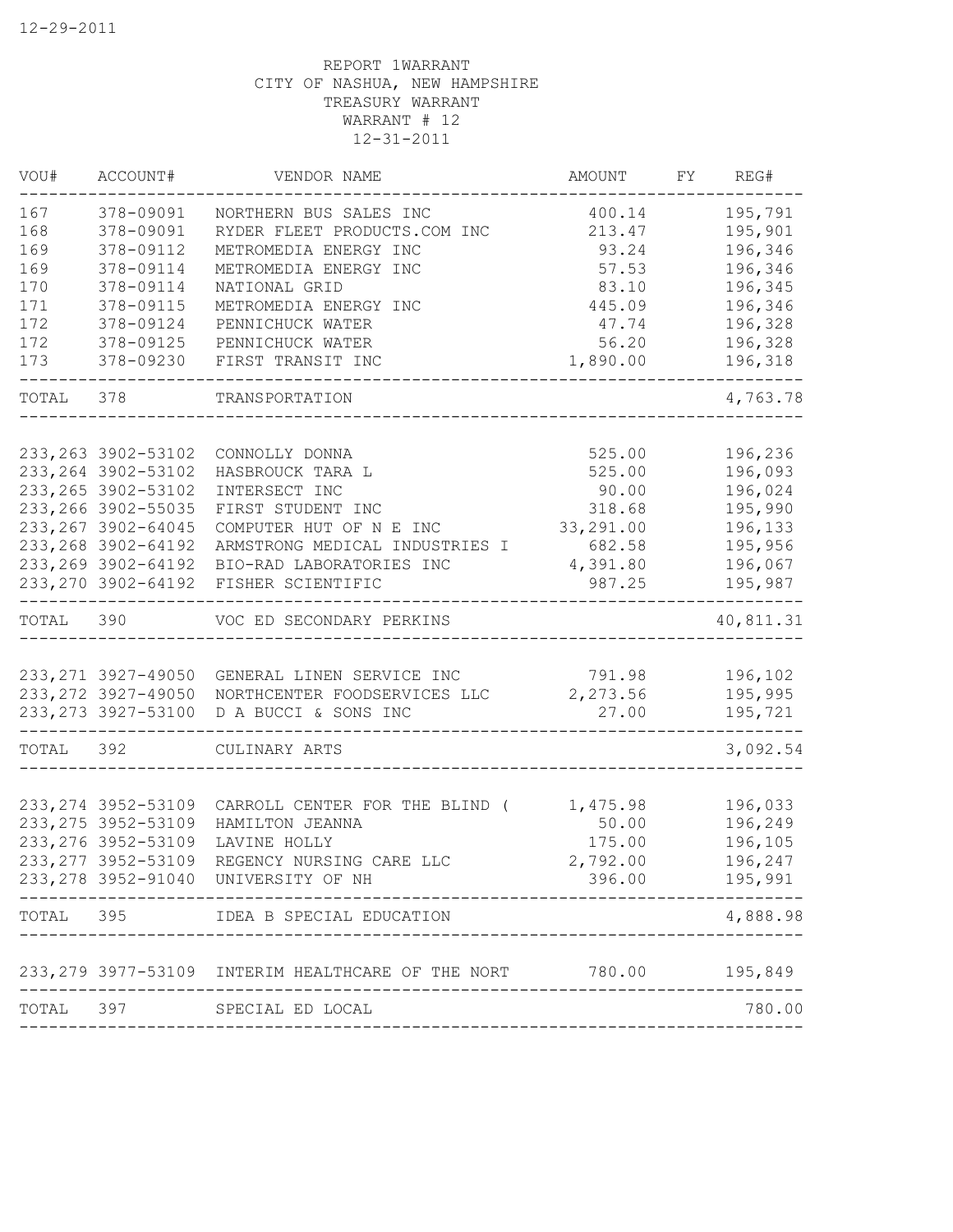| VOU# | ACCOUNT# | VENDOR NAME                                                       | AMOUNT FY REG# |         |
|------|----------|-------------------------------------------------------------------|----------------|---------|
|      |          | 174 416-599 ARIVA DISTRIBUTION INC                                | $-4.25$        | 196,176 |
|      |          | TOTAL 416-59 PURCHASING DEPARTMENT<br>MISCELLANEOUS REVENUE       |                | $-4.25$ |
|      |          | 175 431-314 NASHUA POLICE DEPARTMENT                              | 4.97           | 196,270 |
|      |          | TOTAL 431-31 POLICE DEPARTMENT<br>SALE OF PHOTOCOPIES             |                | 4.97    |
|      |          | 176  452-583  JONES ROISIN                                        | 20.00          | 196,175 |
|      |          | TOTAL 452-58 PARKS AND RECREATION<br>SWIMMING CLASSES/LOCKER FEES |                | 20.00   |
|      |          |                                                                   |                |         |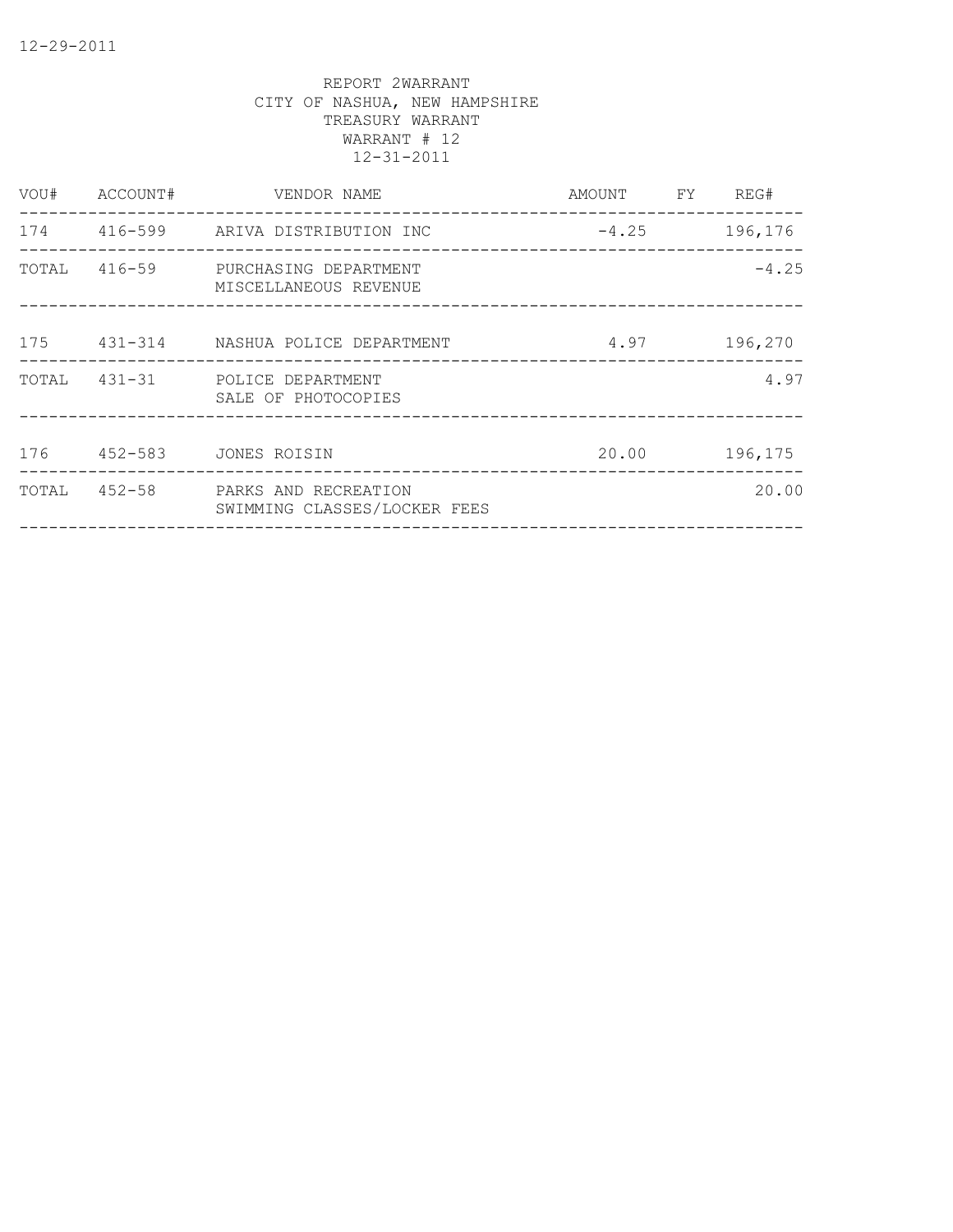| VOU#       | ACCOUNT#                   | VENDOR NAME                                       | AMOUNT                | FΥ | REG#               |
|------------|----------------------------|---------------------------------------------------|-----------------------|----|--------------------|
| 177        | 501-98015                  | BRONZE CRAFT INC                                  | 300.00                |    | 195,699            |
| 178        | 501-98015                  | CANAL ART & FRAMING/SAMANTHA T                    | 202.00                |    | 195,682            |
| 179        | $501 - 61022$              | CLOUTIER BRENDA                                   | 71.98                 |    | 196,271            |
| 180        | $501 - 94005$              | GREATER NASHUA CHAMBER OF COMM                    | 30.00                 |    | 195,909            |
| TOTAL      | 501                        | MAYOR'S OFFICE                                    |                       |    | 603.98             |
| 181        | 502-91015                  | PETTY CASH                                        | 145.20                |    | 195,678            |
| 182        | $502 - 41015$              | STAPLES ADVANTAGE                                 | 38.35                 |    | 195,938            |
| TOTAL      | 502                        | LEGAL DEPARTMENT                                  |                       |    | 183.55             |
| 183        |                            | 503-41015 CONWAY OFFICE PRODUCTS LLC              | 104.37                |    | 195,784            |
| TOTAL      | 503                        | BOARD OF ALDERMEN                                 |                       |    | 104.37             |
|            |                            |                                                   |                       |    |                    |
| 184<br>185 | 505-81005<br>$505 - 81025$ | ADULT LEARNING CENTER<br>GIRLS INCORPORATED OF NH | 6, 175.00<br>4,000.00 |    | 195,917<br>195,816 |
| 186        | 505-81039                  | HUMANE SOCIETY OF NEW ENGLAND                     | 8,256.75              |    | 195,679            |
| 187        | 505-81007                  | LIL'IGUANA'S CHILDRENS SAFETY                     | 500.00                |    | 196,272            |
| 188        | 505-81018                  | NASHUA CHILDREN'S HOME                            | 3,750.00              |    | 195,983            |
| 189        | 505-81007                  | NH ENERGY AND CLIMATE COLLABOR                    | 1,000.00              |    | 196,186            |
| 190        | 505-81078                  | ST JOSEPH COMMUNITY SERVICES I                    | 2,140.08              |    | 196,125            |
| 191        | 505-81014                  | THE CAREGIVERS INC                                | 3,562.50              |    | 195,895            |
| 192        | 505-81124                  | YMCA OF GREATER NASHUA                            | 675.00                |    | 195,890            |
| TOTAL      | 505                        | CIVIC & COMM. ACTIVITIES                          |                       |    | 30,059.33          |
| 193        | 506-31005                  | FAIRPOINT COMMUNICATIONS                          | 709.44                |    | 196,348            |
| 194        | 506-31005                  | FAIRPOINT COMMUNICATIONS                          | 102.61                |    | 196,349            |
| 195        | 506-31005                  | PAETEC COMMUNICATIONS INC                         | 5,008.24              |    | 196,314            |
| TOTAL      | 506                        | TELECOMMUNICATIONS                                |                       |    | 5,820.29           |
| 196        | 507-82040                  | NEW HAMPSHIRE RETIREMENT SYSTE 27.36 196,273      |                       |    |                    |
| TOTAL      | 507                        | PENSIONS                                          |                       |    | 27.36              |
|            |                            |                                                   |                       |    |                    |
| 197        | 512-41010                  | ANCO SIGNS & STAMPS INC                           | 43.50                 |    | 195,879            |
| 198        | 512-41010                  | COMPUTER MANAGEMENT SYSTEMS                       | 526.33                |    | 196,357            |
| 199        | 512-59095                  | DOCULYNX INC                                      | 589.43                |    | 196,160            |
| 200        | 512-94005                  | LOCAL GOVERNMENT CENTER                           | 80.00                 |    | 196,351            |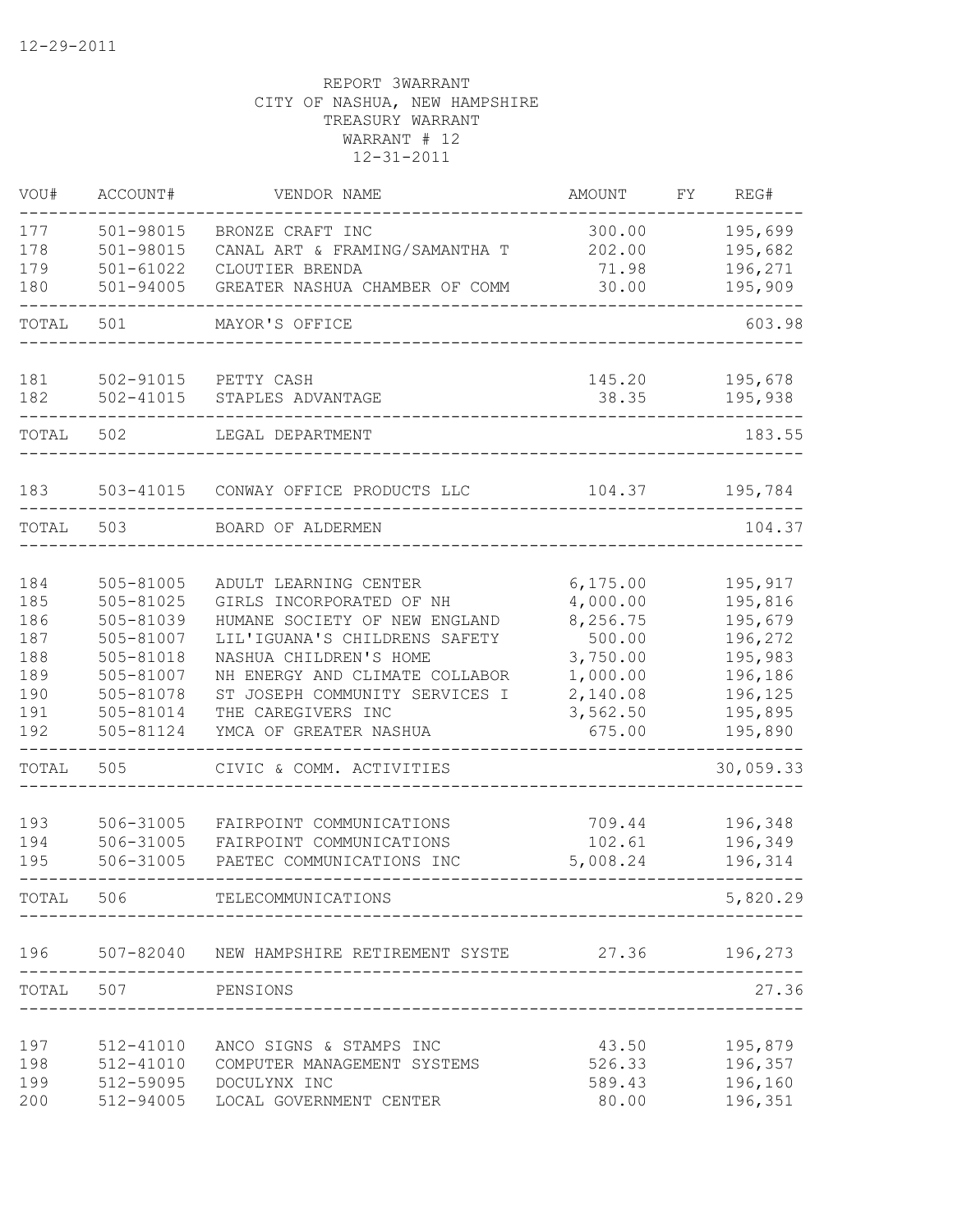| VOU#       | ACCOUNT#               | VENDOR NAME                                   | <b>AMOUNT</b>    | FY | REG#               |
|------------|------------------------|-----------------------------------------------|------------------|----|--------------------|
| 201<br>202 | 512-94005<br>512-49025 | NHGFOA<br>TREASURER STATE OF NH               | 35.00<br>46.00   |    | 196,320<br>196,322 |
| TOTAL      | 512                    | FINANCIAL SERVICES                            |                  |    | 1,320.26           |
| 203        | 513-59115              | PETTY CASH                                    | 30.00            |    | 195,678            |
| 204        | $513 - 41005$          | STAPLES ADVANTAGE                             | 351.17           |    | 195,938            |
| 204        | 513-41015              | STAPLES ADVANTAGE                             | 321.50           |    | 195,938            |
| TOTAL      | 513                    | CITY CLERK'S OFFICE                           |                  |    | 702.67             |
| 205        | 516-66030              | PITNEY BOWES                                  | 1,020.00         |    | 195,744            |
| 206        | 516-54016              | SUCCESS ADVERTISING INC                       | 1,465.17         |    | 195,774            |
| 207        | 516-66025              | US BANCORP EQUIPMENT FINANCE I                | 376.75           |    | 196,360            |
| TOTAL      | 516                    | PURCHASING DEPARTMENT                         |                  |    | 2,861.92           |
| 208        | 517-75023              | BATTERIES PLUS                                | 151.95           |    | 195,921            |
| 209        | 517-75023              | HOME DEPOT CREDIT SERVICES                    | 127.18           |    | 196,323            |
| 210        | 517-75130              | J LAWRENCE HALL INC                           | 345.00           |    | 196,146            |
| 211        | 517-75130              | METRO GROUP INC (THE)                         | 365.81           |    | 196,089            |
| 212        | 517-34015              | METROMEDIA ENERGY INC                         | 2,060.17         |    | 196,346            |
| 213        | 517-34015              | NATIONAL GRID                                 | 583.13           |    | 196,345            |
| 214        | 517-33005              | PENNICHUCK WATER                              | 654.47           |    | 196,328            |
| 215        | 517-31050              | PETTY CASH                                    | 35.00            |    | 195,678            |
| 216        | 517-75023              | PROTECTION ONE INC                            | 82.50            |    | 196,315            |
| 217        | 517-32005              | PUBLIC SERVICE OF NEW HAMPSHIR                | 4,947.77         |    | 195,681            |
| 218        | 517-42015              | <b>REXEL</b>                                  | 125.00           |    | 196,178            |
| TOTAL      | 517                    | BUILDING MAINT - CITY ADMIN                   |                  |    | 9,477.98           |
|            |                        |                                               |                  |    |                    |
| 219        | 519-91005              | DAME DOUGLAS                                  | 27.75            |    | 195,742            |
| 220        | 519-91005              | LEMAY ANDREW G                                | 23.87            |    | 196,276            |
| 221<br>221 | 519-91005              | MARINO ANGELO                                 | 137.11<br>606.80 |    | 196,275<br>196,275 |
| 222        | 519-94005<br>519-45125 | MARINO ANGELO                                 | 31.96            |    |                    |
|            | 519-94005              | PETTY CASH                                    |                  |    | 195,678            |
| 222<br>223 | 519-91005              | PETTY CASH<br>TURGISS GREG                    | 34.04<br>235.32  |    | 195,678<br>196,274 |
| TOTAL      | 519                    | ASSESSORS<br>________________________________ |                  |    | 1,096.85           |
| 224        | 520-59100              | CLASSIC SIGNS INC                             | 91.00            |    | 195,706            |
| 225        | $520 - 34015$          | METROMEDIA ENERGY INC                         | 407.66           |    | 196,346            |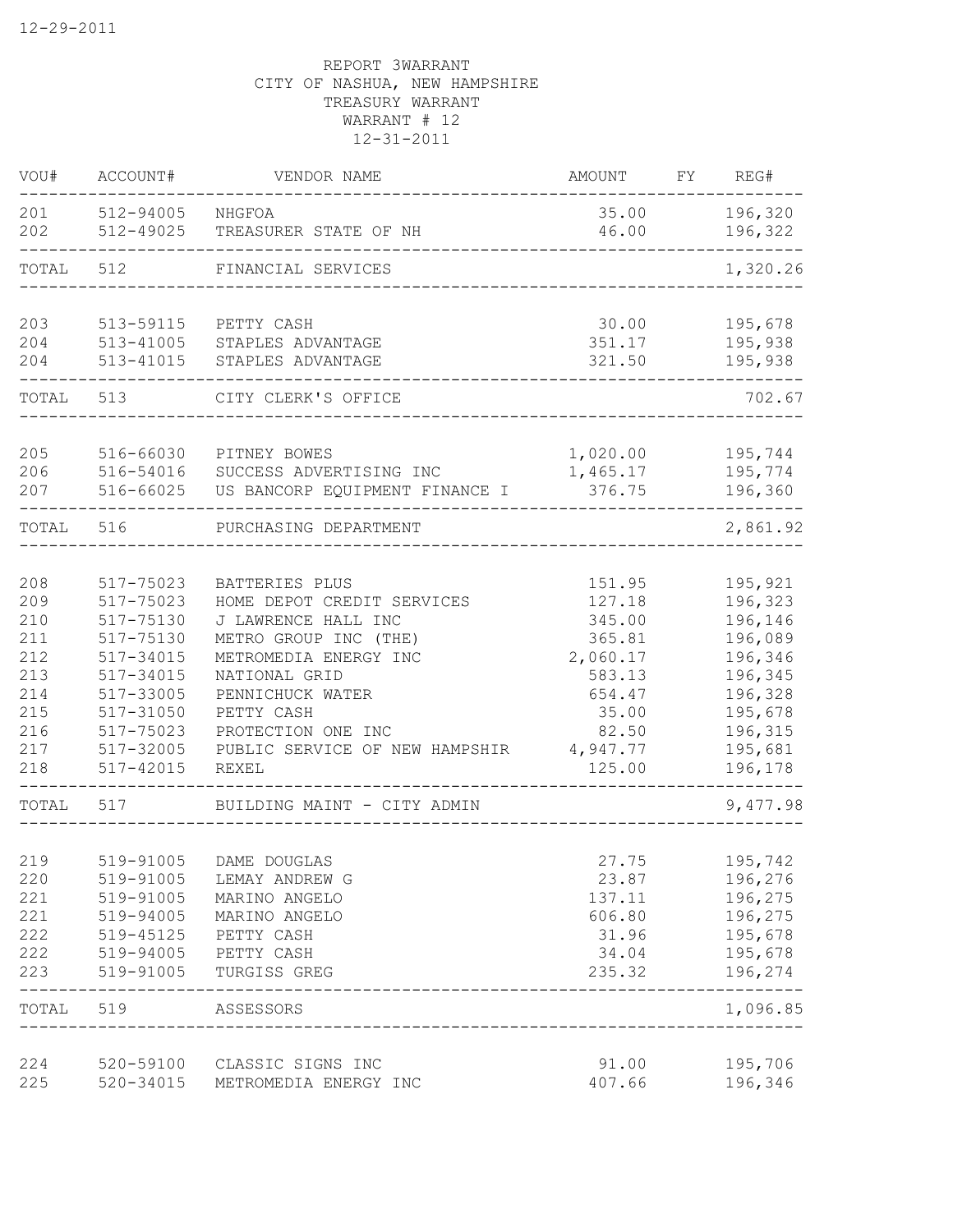| VOU#  | ACCOUNT#      | VENDOR NAME                    | <b>AMOUNT</b> | FY | REG#      |
|-------|---------------|--------------------------------|---------------|----|-----------|
| 226   |               | 520-34015 NATIONAL GRID        | 316.27        |    | 196,345   |
| 227   |               | 520-33005 PENNICHUCK WATER     | 85.47         |    | 196,328   |
| TOTAL | 520           | HUNT BUILDING                  |               |    | 900.40    |
| 228   | 522-74030     | COMPUTER HUT                   | 159.00        |    | 196,377   |
| 229   | 522-74800     | CONWAY OFFICE PRODUCTS LLC     | 576.35        |    | 195,784   |
| 230   | 522-74035     | CSC FINANCIAL SERVICES GROUP   | 20,854.00     |    | 195,712   |
| 231   | 522-74035     | PITNEY BOWES GLOBAL FINANCIAL  | 431.44        |    | 196,353   |
| TOTAL | 522           | INFORMATION TECHNOLOGY         |               |    | 22,020.79 |
| 232   | 531-74092     | ACTION TARGET                  | 1,450.00      |    | 195,838   |
| 233   | $531 - 46040$ | ALEC'S SHOE STORE INC          | 2,132.40      |    | 195,793   |
| 233   | $531 - 46045$ | ALEC'S SHOE STORE INC          | 119.95        |    | 195,793   |
| 234   | 531-94005     | ALLARD CRAIG                   | 91.14         |    | 196,282   |
| 235   | 531-95000     | AMERICAN POLYGRAPH ASSOCIATION | 150.00        |    | 196,335   |
| 236   | 531-46030     | BEN'S UNIFORMS                 | 159.98        |    | 196,135   |
| 236   | $531 - 46040$ | BEN'S UNIFORMS                 | 445.99        |    | 196,135   |
| 237   | 531-78007     | BEST FORD                      | 659.56        |    | 195,703   |
| 238   | 531-94010     | BOURGEOIS FRANCIS              | 723.50        |    | 196,277   |
| 239   | 531-94010     | CARIGNAN MICHAEL               | 711.00        |    | 196,291   |
| 240   | 531-78007     | CARPARTS OF NASHUA             | 377.53        |    | 195,702   |
| 241   | $531 - 42000$ | CENTRAL PAPER PRODUCTS CO      | 362.39        |    | 195,932   |
| 242   | 531-31025     | COMCAST                        | 127.80        |    | 196,340   |
| 243   | 531-78075     | DAVE ILLG'S COLLISION REPAIR C | 373.87        |    | 196,148   |
| 244   | $531 - 64045$ | DELL MARKETING LP              | 1,453.00      |    | 195,765   |
| 245   | 531-53125     | DENSMORE DONALD                | 99.75         |    | 196,281   |
| 246   | 531-75023     | DEPENDABLE LOCK SERVICE INC    | 159.00        |    | 195,916   |
| 247   | 531-31020     | FAIRPOINT COMMUNICATIONS       | 202.93        |    | 196,348   |
| 248   | 531-31025     | FAIRPOINT COMMUNICATIONS       | 55.23         |    | 196,349   |
| 249   | 531-78007     | FISHER AUTO PARTS              | 73.57         |    | 196,169   |
| 250   | 531-91025     | GANGI ALEXANDER                | 44.40         |    | 196,284   |
| 251   | 531-74085     | GOLDEN ENGINEERING INC         | 651.90        | 10 | 195,714   |
| 252   | 531-98035     | GOOD MORNING SALES INC         | 312.00        |    | 195,937   |
| 253   | $531 - 64045$ | GOVCONNECTION INC              | 486.04        |    | 195,691   |
| 254   | 531-78007     | GRAPPONE AUTOMOTIVE GROUP      | 506.27        |    | 195,847   |
| 255   | 531-91025     | HALLAM STEVEN                  | 40.80         |    | 196,287   |
| 256   | 531-95000     | HILLSBOROUGH COUNTY CHIEFS     | 25.00         |    | 196,344   |
| 257   | 531-78007     | HOME DEPOT CREDIT SERVICES     | 15.97         |    | 196,342   |
| 258   | $531 - 46040$ | HOWE SCOTT                     | 47.95         |    | 196,289   |
| 259   | 531-74035     | INFORMATION MANAGEMENT CORP    | 50,610.00     |    | 195,772   |
| 260   | 531-75130     | J LAWRENCE HALL INC            | 1,153.33      |    | 196,146   |
| 261   | 531-53125     | KILGALLON KATELIN              | 200.00        |    | 196,285   |
| 262   | 531-78007     | LDV INC                        | 138.20        |    | 195,801   |
| 263   | 531-53125     | LEE DENNIS                     | 200.00        |    | 196,278   |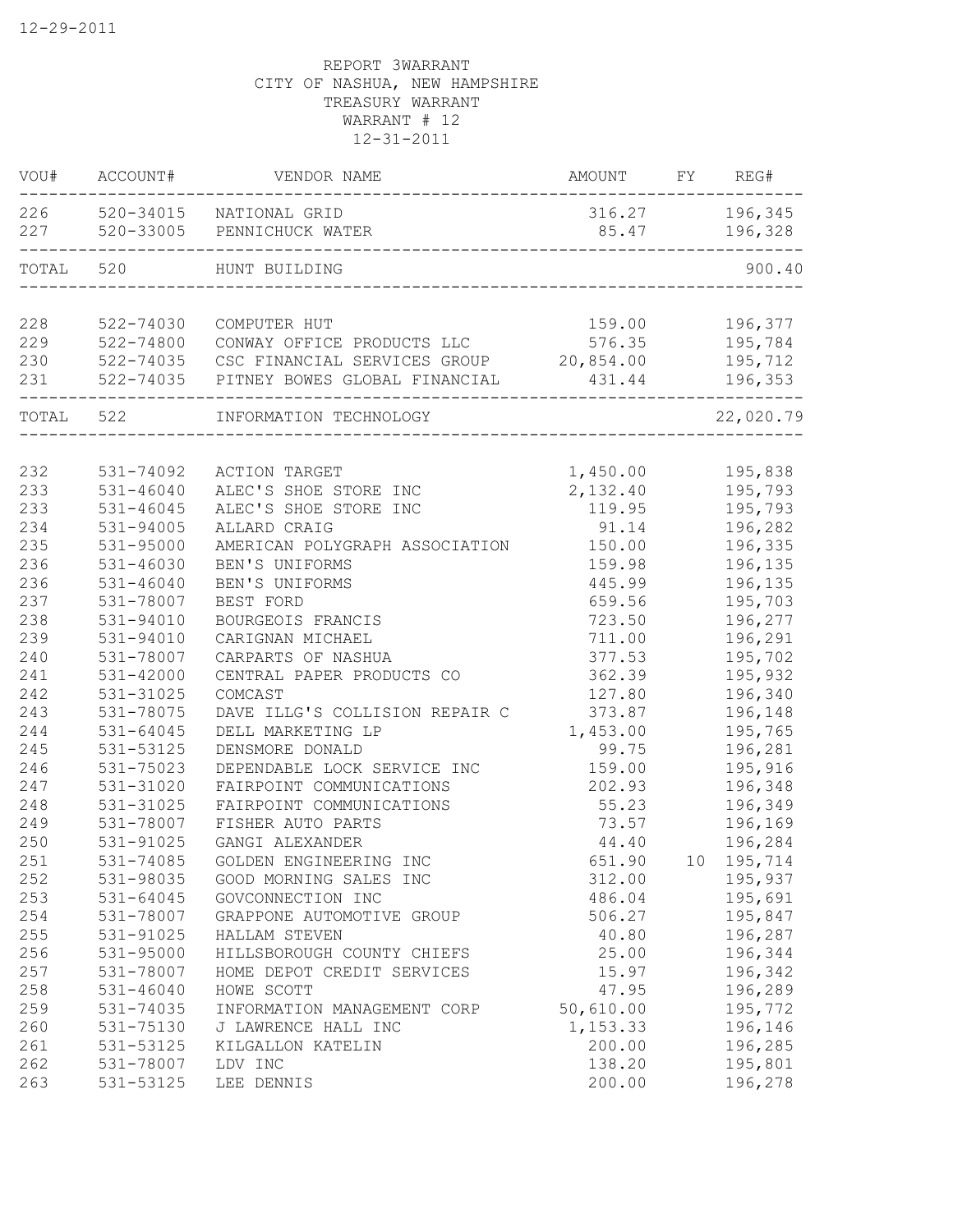| VOU#  | ACCOUNT#             | VENDOR NAME                    | AMOUNT   | FY | REG#      |
|-------|----------------------|--------------------------------|----------|----|-----------|
| 264   | 531-46040 LIMA JAMES |                                | 285.85   |    | 196,292   |
| 265   | 531-45920            | LYNN PEAVEY CO                 | 339.50   |    | 195,698   |
| 266   | 531-34015            | METROMEDIA ENERGY INC          | 3,419.02 |    | 196,346   |
| 267   | 531-59100            | NASHUA POLICE DEPARTMENT       | 272.25   |    | 196,286   |
| 268   | 531-75023            | NASHUA WALLPAPER & PAINT CO    | 194.83   |    | 195,813   |
| 269   | 531-78007            | NORTHERN FOREIGN CAR PARTS INC | 303.90   |    | 196,154   |
| 270   | 531-45005            | NORTHERN SAFETY CO INC         | 493.98   |    | 195,736   |
| 271   | $531 - 46040$        | O'BRIEN KEVIN                  | 90.36    |    | 196,279   |
| 272   | 531-53045            | OCCUPATIONAL DRUG TESTING LLC  | 240.00   |    | 195,861   |
| 273   | 531-31040            | PAETEC COMMUNICATIONS INC      | 227.03   |    | 196,314   |
| 274   | 531-45125            | PC MALL GOV INC                | 75.00    |    | 195,984   |
| 275   | 531-94010            | PEACH CHRISTOPHER              | 598.44   |    | 196,290   |
| 276   | 531-32035            | PSNH                           | 194.55   |    | 196,361   |
| 277   | 531-91025            | PUCILLO KEVIN                  | 44.40    |    | 196,288   |
| 278   | 531-78007            | QUIRK GM PARTS DEPOT           | 1,465.30 |    | 195,854   |
| 279   | 531-94005            | RAD SYSTEMS                    | 290.00   |    | 196,332   |
| 280   | 531-42000            | <b>REXEL</b>                   | 145.30   |    | 196,178   |
| 281   | 531-45005            | RILEY'S SPORT SHOP INC         | 1,884.80 |    | 195,692   |
| 282   | 531-94005            | ROGER WILLIAMS UNIVERSITY      | 40.00    |    | 196,336   |
| 283   | 531-45920            | SAFARILAND, LLC                | 76.12    |    | 196,162   |
| 284   | 531-46040            | SEROLL SCOTT                   | 55.00    |    | 196,283   |
| 285   | 531-53045            | ST JOSEPH BUSINESS & HEALTH    | 897.40   |    | 195,789   |
| 286   | 531-94005            | ST JOSEPH HOSPITAL             | 289.85   |    | 196,343   |
| 287   | 531-41015            | STAPLES ADVANTAGE              | 2,802.73 |    | 195,938   |
| 288   | 531-91025            | STONE JAMES                    | 44.27    |    | 196,280   |
| 289   | 531-78100            | SULLIVAN TIRE INC              | 42.00    |    | 195,716   |
| 290   | 531-42000            | THE DURKIN CO INC              | 318.57   |    | 195,827   |
| 291   | 531-78007            | TOWERS MOTOR PARTS CORP        | 27.17    |    | 195,903   |
| 292   | 531-74145            | TREASURER STATE OF NH          | 30.00    |    | 196,322   |
| 293   | 531-43005            | UNITED PARCEL SERVICE          | 36.25    |    | 196,371   |
| 294   | 531-66025            | US BANCORP EQUIPMENT FINANCE I | 1,385.98 |    | 196,360   |
| 295   | 531-31050            | VERIZON WIRELESS               | 574.15   |    | 196,341   |
| 296   | 531-74035            | WEST PAYMENT CENTER            | 272.72   |    | 195,759   |
| TOTAL | 531                  | POLICE DEPARTMENT              |          |    | 81,817.17 |
| 297   | 532-75130            | AE MECHANICAL INC              | 2,380.57 |    | 196,092   |
| 298   | 532-64080            | AQUATIC SPECIALTIES            | 186.00   |    | 196,156   |
| 299   | 532-78100            | BATTERIES PLUS                 | 158.98   |    | 195,921   |
| 300   | 532-75023            | BELLETETES INC                 | 15.00    |    | 195,804   |
| 300   | 532-78100            | BELLETETES INC                 | 24.65    |    | 195,804   |
| 301   | 532-46030            | BERGERON PROTECTIVE CLOTHING   | 366.25   |    | 195,933   |
| 302   | 532-69010            | CINTAS FIRE PROTECTION         | 349.40   |    | 196,189   |
| 303   | 532-94010            | CLARK BENJAMIN                 | 185.00   |    | 196,199   |
| 304   | 532-64094            | DIVE RESCUE INTERNATIONAL INC  | 4,777.50 |    | 195,953   |
| 305   | 532-94010            | FITZ SHAWN                     | 100.00   |    | 196,196   |
| 306   |                      |                                |          |    |           |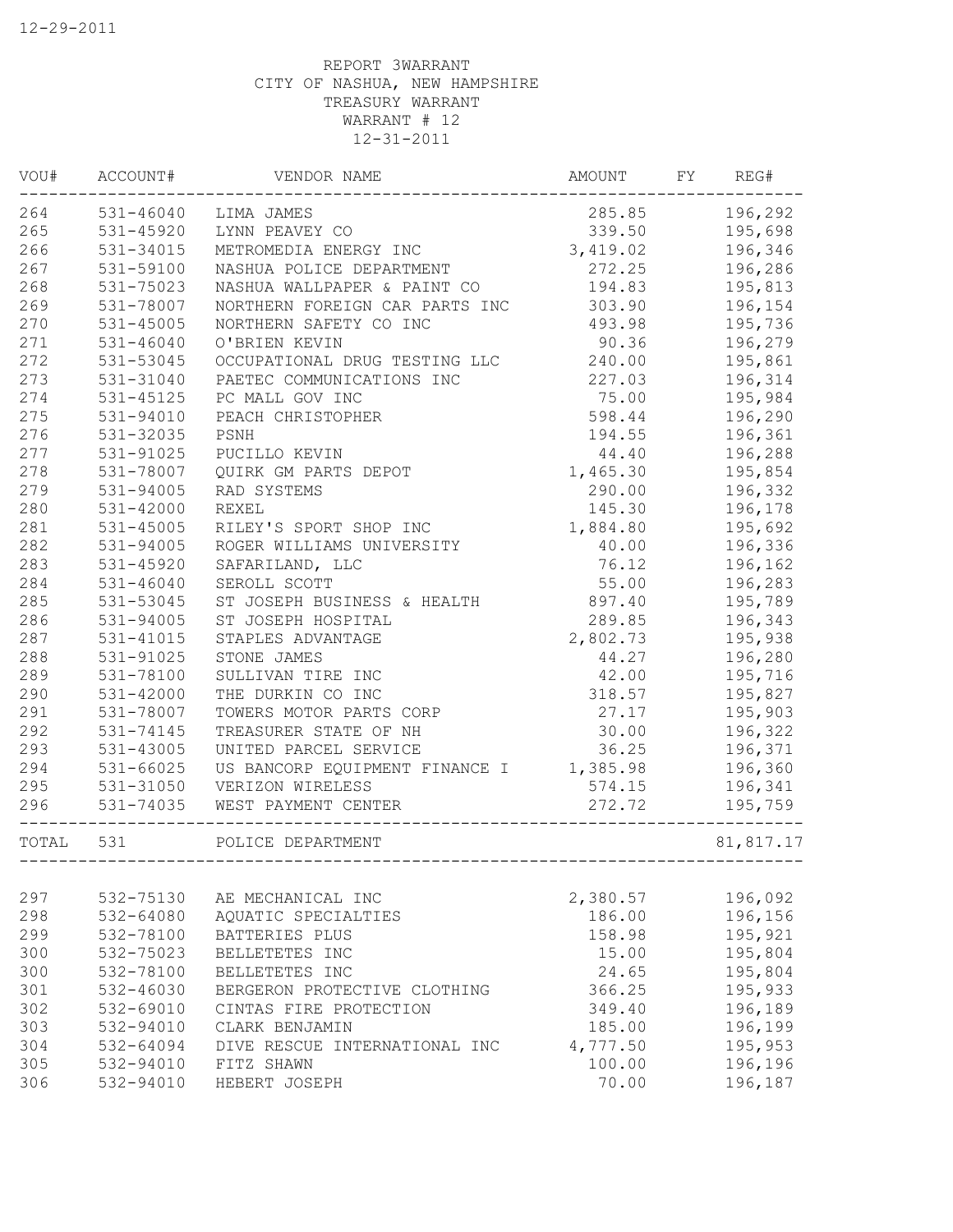| VOU#  | ACCOUNT#      | VENDOR NAME                          | <b>AMOUNT</b> | FY | REG#      |
|-------|---------------|--------------------------------------|---------------|----|-----------|
| 307   |               | 532-75023 HOME DEPOT CREDIT SERVICES | 8.48          |    | 196,323   |
| 308   | 532-78075     | JACK YOUNG COMPANY, INC              | 131.13        |    | 195,927   |
| 309   | 532-94010     | KIRK JAMES                           | 444.00        |    | 196,294   |
| 310   | 532-94010     | LEBLOND DAVID                        | 70.00         |    | 196,188   |
| 311   | 532-75105     | M & M ELECTRICAL SUPPLY CO INC       | 229.43        |    | 196,112   |
| 312   | 532-34015     | METROMEDIA ENERGY INC                | 4,350.27      |    | 196,346   |
| 313   | 532-75023     | NASHUA WALLPAPER & PAINT CO          | 5,127.00      |    | 195,813   |
| 315   | 532-34015     | NATIONAL GRID                        | 869.69        |    | 195,680   |
| 314   | 532-34015     | NATIONAL GRID                        | 371.92        |    | 196,345   |
| 316   | 532-42005     | NEW ENGLAND PAPER & SUPPLY           | 529.77        |    | 195,826   |
| 316   | 532-42010     | NEW ENGLAND PAPER & SUPPLY           | 295.35        |    | 195,826   |
| 316   | 532-42020     | NEW ENGLAND PAPER & SUPPLY           | 179.23        |    | 195,826   |
| 317   | 532-95005     | NH BUILDING OFFICIALS ASSOC          | 40.00         |    | 196,369   |
| 318   | 532-31040     | PAETEC COMMUNICATIONS INC            | 5.39          |    | 196,314   |
| 319   | 532-33005     | PENNICHUCK WATER                     | 871.90        |    | 196,328   |
| 320   | 532-75105     | PETTY CASH                           | 9.12          |    | 196,293   |
| 320   | 532-78100     | PETTY CASH                           | 45.69         |    | 196,293   |
| 320   | 532-98005     | PETTY CASH                           | 22.98         |    | 196,293   |
| 320   | 532-98029     | PETTY CASH                           | 57.31         |    | 196,293   |
| 321   | 532-79030     | PROGRESSIVE ALARM SERVICES, IN       | 700.00        |    | 196,027   |
| 321   | 532-79040     | PROGRESSIVE ALARM SERVICES, IN       | 1,030.00      |    | 196,027   |
| 322   | 532-78007     | SANEL AUTO PARTS CO                  | 200.80        |    | 195,808   |
| 322   | 532-78075     | SANEL AUTO PARTS CO                  | 166.41        |    | 195,808   |
| 323   | $532 - 46045$ | SIMONS UNIFORMS                      | 1,041.70      |    | 195,785   |
| 324   | 532-41015     | STAPLES ADVANTAGE                    | $-23.69$      |    | 195,938   |
| 325   | 532-75050     | STATELINE                            | 848.32        |    | 195,822   |
| 326   | 532-59100     | TRUE BLUE CLEANERS                   | 141.30        |    | 195,835   |
| 327   | 532-78075     | YANKEE TRUCKS                        | 51.90         |    | 195,717   |
| 327   | 532-78080     | YANKEE TRUCKS                        | 424.53        |    | 195,717   |
| TOTAL | 532           | FIRE DEPARTMENT                      |               |    | 26,853.28 |
|       |               |                                      |               |    |           |
| 328   | 536-64255     | MOTOROLA                             | 1,979.50      |    | 196,331   |
| 329   | 536-32035     | PSNH                                 | 693.09        |    | 196,361   |
| 330   | 536-78007     | QUIRK GM PARTS DEPOT                 | 26.39         |    | 195,854   |
| 331   | 536-31050     | VERIZON WIRELESS                     | 74.67         |    | 196,341   |
| TOTAL | 536           | CITYWIDE COMMUNICATIONS              |               |    | 2,773.65  |
|       |               |                                      |               |    |           |
| 332   | 541-33005     | PENNICHUCK WATER                     | 217.38        |    | 196,328   |
| 333   | 541-32005     | PUBLIC SERVICE OF NEW HAMPSHIR       | 891.08        |    | 195,681   |
| 334   | 541-34005     | SHATTUCK MALONE OIL CO               | 1,136.76      |    | 196,311   |
| 335   | 541-41015     | STAPLES ADVANTAGE                    | 341.84        |    | 195,938   |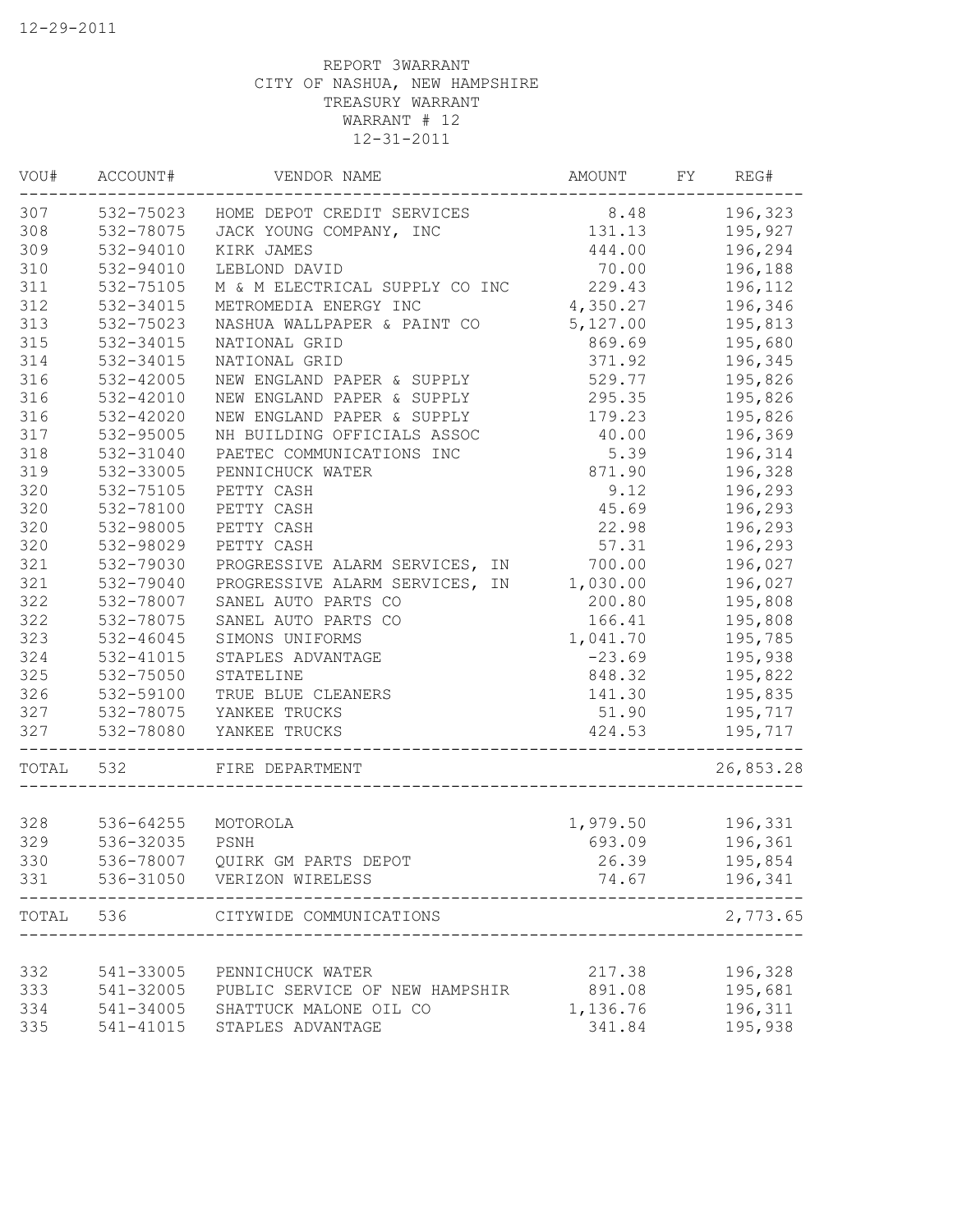|            | VOU# ACCOUNT#          | VENDOR NAME                                             | AMOUNT FY REG#     |                          |
|------------|------------------------|---------------------------------------------------------|--------------------|--------------------------|
|            | TOTAL 541              | COMMUNITY SERVICES DIVISION                             |                    | 2,587.06                 |
| 336<br>336 |                        | 542-91005 BISSELL NANCY<br>542-94005 BISSELL NANCY      | 39.41              | 195,919<br>32.98 195,919 |
|            | TOTAL 542              | COMMUNITY HEALTH                                        |                    | 72.39                    |
|            |                        | 337 543-95005 NH HEALTH OFFICERS ASSN 25.00 196,319     |                    |                          |
|            | TOTAL 543              | ENVIRONMENTAL HEALTH DEPT.                              |                    | 25.00                    |
| 338        | 545-97020              | 188 CONCORD ST LLC DBA LILLIAN                          | 791.00             | 195,864                  |
| 339        | 545-97020              | 23-25 TEMPLE ST REALTY LLC<br>82 WEST HOLLIS ST LLC     | 200.00             | 195,873                  |
| 340<br>341 | 545-97020<br>545-97020 | AMH REAL ESTATE LLC                                     | 1,043.69<br>335.00 | 195,887<br>195,694       |
| 342        | 545-97020              | BORN ROBERT                                             | 735.00             | 195,761                  |
| 343        | 545-97020              | CONSTANT NORMAND                                        | 800.00             | 195,688                  |
| 344        | 545-97020              | COUNTRY BARN MOTEL                                      | 833.00             | 195,805                  |
| 345        | 545-97020              | CPC INVESTMENT LLC                                      | 850.00             | 196,198                  |
| 346        | 545-97015              | DEMOULAS SUPERMARKETS INC                               | 2,400.10           | 196,312                  |
| 347        | 545-97020              | DUNSTABLE LEDGE REALTY LLC                              | 619.26             | 195,852                  |
| 348        | 545-97020              | FORESTER CHARLES                                        | 478.00             | 195,905                  |
| 349        | 545-97020              | GAUTHIER REALTY/CONNIE GAUTHIE                          | 1,130.00           | 195,930                  |
| 350        | 545-97020              | HAMMERHEAD RENTAL PROPERTIES                            | 1,179.21           | 195,845                  |
| 351        | 545-97020              | KALIAPPAN VENKATESH                                     | 735.81             | 195,947                  |
| 352        | 545-97020              | LAMERAND ENTERPRISES/KYLE LAME                          | 1,050.00           | 195,900                  |
| 353        | 545-97020              | LU HAO                                                  | 242.65             | 196,192                  |
| 354        | 545-97020              | LUSZEY THADDEUS                                         | 825.00             | 195,942                  |
| 355        | 545-97020              | MATARAZZO ANTHONY P                                     | 735.71             | 195,684                  |
| 356        | 545-97020              | MOTEL 6                                                 | 2,511.88           | 195,902                  |
| 357        | 545-97020              | NASHUA HOUSING AUTHORITY                                | 233.00             | 195,906                  |
| 358        | 545-97020              | O'DONNELL BRIAN F                                       | 500.00             | 195,922                  |
| 359        |                        | 545-97020 ORTIZ NELLIE                                  | 400.00             | 195,735                  |
| 360        | 545-97015 PSNH         |                                                         | 518.59             | 196,362                  |
| 361        |                        | 545-97020 RAMOS JOSE                                    | 182.55             | 195,925                  |
| 362        |                        | 545-97015 ST JOSEPH PHARMACY                            | 176.55             | 195,724                  |
|            |                        | 363 545-97020 ZHAO CHANG<br>___________________________ | 600.00             | 195,746                  |
|            | TOTAL 545              | WELFARE COSTS                                           |                    | 20,106.00                |
| 364        | 551-49075              | BICKFORD MARGARET                                       | 215.57             | 196,296                  |
| 365        |                        | 551-94005 DOOKRAN STEPHEN                               | 734.74             | 196,295                  |
| 366        | 551-34015              | METROMEDIA ENERGY INC                                   | 90.72              | 196,346                  |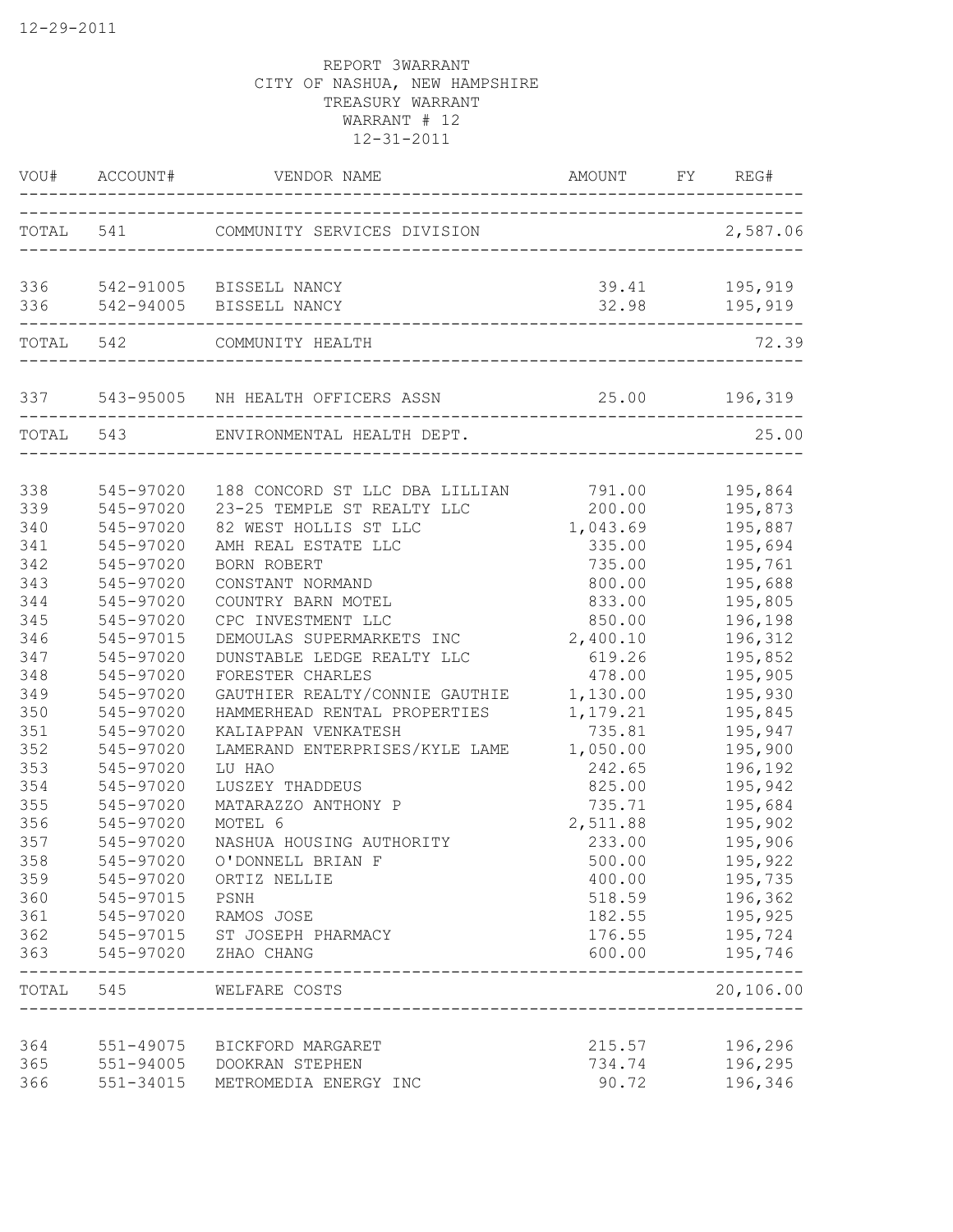| 195,826<br>551-41015<br>NEW ENGLAND PAPER & SUPPLY<br>55.80<br>6.93<br>551-31040<br>196,314<br>PAETEC COMMUNICATIONS INC<br>369<br>551-33005<br>56.20<br>196,328<br>PENNICHUCK WATER<br>370<br>$551 - 43005$<br>20.05<br>195,678<br>PETTY CASH<br>PETTY CASH<br>9.98<br>195,678<br>551-49075<br>296.24<br>371<br>551-41015 STAPLES ADVANTAGE<br>195,938<br>TOTAL 551<br>PUBLIC WORKS DIV & ENGINEERING<br>372<br>82.00<br>195,793<br>552-46045<br>ALEC'S SHOE STORE INC<br>373<br>552-75022<br>20.25<br>195,843<br>B & S LOCKSMITH INC<br>373<br>75.00<br>195,843<br>552-78100<br>B & S LOCKSMITH INC<br>374<br>900.00<br>552-75021<br>BALCOM BROS INC<br>195,730<br>375<br>195,804<br>552-75021<br>BELLETETES INC<br>21.85<br>376<br>44.00<br>196,216<br>552-59050<br>BOYKIN CLYDE<br>377<br>88.00<br>552-59050<br>DROWN JOYCE<br>195,889<br>378<br>100.00<br>195,912<br>552-75022<br>FIMBEL PAUNET CORPORATION<br>379<br>552-75021<br>250.00<br>195,763<br>GATE CITY MONUMENT INC<br>380<br>552-46030<br>235.56<br>195,750<br>GRAINGER<br>381<br>552-75021<br>HOME DEPOT CREDIT SERVICES<br>58.00<br>196,323<br>381<br>552-75022<br>HOME DEPOT CREDIT SERVICES<br>58.56<br>196,323<br>382<br>552-46030<br>HUDSON SMALL ENGINE<br>390.00<br>195,794<br>382<br>552-75021<br>HUDSON SMALL ENGINE<br>224.00<br>195,794<br>383<br>552-59050<br>KLEIN TIMOTHY<br>196,218<br>44.00<br>384<br>552-59050<br>LANG SEAN<br>88.00<br>196,219<br>385<br>552-75022<br>M & M ELECTRICAL SUPPLY CO INC<br>138.65<br>196,112<br>386<br>$552 - 46005$<br>195,807<br>M & N SPORTS LLC<br>60.00<br>387<br>552-34015<br>579.63<br>METROMEDIA ENERGY INC<br>196,346<br>387<br>552-34045<br>METROMEDIA ENERGY INC<br>110.81<br>196,346<br>388<br>552-78007<br>NAPA AUTO PARTS<br>149.03<br>195,898<br>389<br>552-34015<br>NATIONAL GRID<br>68.61<br>196,345<br>389<br>552-34045<br>NATIONAL GRID<br>109.69<br>196,345<br>390<br>552-59050<br>182.00<br>195,767<br>NICHOLSON MORRIS<br>391<br>552-78100<br>458.86<br>NORTHLAND INDUSTRIAL TRUCK CO.<br>196,171<br>392<br>552-31040<br>PAETEC COMMUNICATIONS INC<br>12.49<br>196,314<br>393<br>552-33005<br>196,328<br>752.34<br>PENNICHUCK WATER<br>394<br>552-59050<br>88.00<br>196,217<br>PERRIN DAVID<br>395<br>552-75022<br>225.00<br>195,685<br>RBG INC<br>396<br>552-59050<br>195,951<br>REYNOLDS SCOTT<br>144.00<br>397<br>552-78100<br>110.00<br>195,846<br>ROLLY'S LOCKSMITH SHOP<br>398<br>56.04<br>195,808<br>552-78007<br>SANEL AUTO PARTS CO<br>399<br>552-59050<br>195,783<br>STUART ALISTAIR<br>182.00<br>400<br>$552 - 66000$<br>UNITED SITE SERVICES NORTHEAST<br>54.97<br>196,350<br>401<br>552-59050<br>WHEELER DOUG<br>144.00<br>195,859<br>402<br>552-78007<br>26.66<br>WOODS CRW CORP OF NH<br>195,753<br>403<br>552-59050<br>ZAPENAS BRAD<br>515.00<br>195,834 | VOU# | ACCOUNT# | VENDOR NAME | AMOUNT | FY | REG#     |
|-----------------------------------------------------------------------------------------------------------------------------------------------------------------------------------------------------------------------------------------------------------------------------------------------------------------------------------------------------------------------------------------------------------------------------------------------------------------------------------------------------------------------------------------------------------------------------------------------------------------------------------------------------------------------------------------------------------------------------------------------------------------------------------------------------------------------------------------------------------------------------------------------------------------------------------------------------------------------------------------------------------------------------------------------------------------------------------------------------------------------------------------------------------------------------------------------------------------------------------------------------------------------------------------------------------------------------------------------------------------------------------------------------------------------------------------------------------------------------------------------------------------------------------------------------------------------------------------------------------------------------------------------------------------------------------------------------------------------------------------------------------------------------------------------------------------------------------------------------------------------------------------------------------------------------------------------------------------------------------------------------------------------------------------------------------------------------------------------------------------------------------------------------------------------------------------------------------------------------------------------------------------------------------------------------------------------------------------------------------------------------------------------------------------------------------------------------------------------------------------------------------------------------------------------------------------------------------------------------------------------------------------------------------------------------------------------------------------------------------------------------------------------------------------------------------------|------|----------|-------------|--------|----|----------|
|                                                                                                                                                                                                                                                                                                                                                                                                                                                                                                                                                                                                                                                                                                                                                                                                                                                                                                                                                                                                                                                                                                                                                                                                                                                                                                                                                                                                                                                                                                                                                                                                                                                                                                                                                                                                                                                                                                                                                                                                                                                                                                                                                                                                                                                                                                                                                                                                                                                                                                                                                                                                                                                                                                                                                                                                                 | 367  |          |             |        |    |          |
|                                                                                                                                                                                                                                                                                                                                                                                                                                                                                                                                                                                                                                                                                                                                                                                                                                                                                                                                                                                                                                                                                                                                                                                                                                                                                                                                                                                                                                                                                                                                                                                                                                                                                                                                                                                                                                                                                                                                                                                                                                                                                                                                                                                                                                                                                                                                                                                                                                                                                                                                                                                                                                                                                                                                                                                                                 | 368  |          |             |        |    |          |
|                                                                                                                                                                                                                                                                                                                                                                                                                                                                                                                                                                                                                                                                                                                                                                                                                                                                                                                                                                                                                                                                                                                                                                                                                                                                                                                                                                                                                                                                                                                                                                                                                                                                                                                                                                                                                                                                                                                                                                                                                                                                                                                                                                                                                                                                                                                                                                                                                                                                                                                                                                                                                                                                                                                                                                                                                 |      |          |             |        |    |          |
|                                                                                                                                                                                                                                                                                                                                                                                                                                                                                                                                                                                                                                                                                                                                                                                                                                                                                                                                                                                                                                                                                                                                                                                                                                                                                                                                                                                                                                                                                                                                                                                                                                                                                                                                                                                                                                                                                                                                                                                                                                                                                                                                                                                                                                                                                                                                                                                                                                                                                                                                                                                                                                                                                                                                                                                                                 |      |          |             |        |    |          |
|                                                                                                                                                                                                                                                                                                                                                                                                                                                                                                                                                                                                                                                                                                                                                                                                                                                                                                                                                                                                                                                                                                                                                                                                                                                                                                                                                                                                                                                                                                                                                                                                                                                                                                                                                                                                                                                                                                                                                                                                                                                                                                                                                                                                                                                                                                                                                                                                                                                                                                                                                                                                                                                                                                                                                                                                                 | 370  |          |             |        |    |          |
|                                                                                                                                                                                                                                                                                                                                                                                                                                                                                                                                                                                                                                                                                                                                                                                                                                                                                                                                                                                                                                                                                                                                                                                                                                                                                                                                                                                                                                                                                                                                                                                                                                                                                                                                                                                                                                                                                                                                                                                                                                                                                                                                                                                                                                                                                                                                                                                                                                                                                                                                                                                                                                                                                                                                                                                                                 |      |          |             |        |    |          |
|                                                                                                                                                                                                                                                                                                                                                                                                                                                                                                                                                                                                                                                                                                                                                                                                                                                                                                                                                                                                                                                                                                                                                                                                                                                                                                                                                                                                                                                                                                                                                                                                                                                                                                                                                                                                                                                                                                                                                                                                                                                                                                                                                                                                                                                                                                                                                                                                                                                                                                                                                                                                                                                                                                                                                                                                                 |      |          |             |        |    | 1,486.23 |
|                                                                                                                                                                                                                                                                                                                                                                                                                                                                                                                                                                                                                                                                                                                                                                                                                                                                                                                                                                                                                                                                                                                                                                                                                                                                                                                                                                                                                                                                                                                                                                                                                                                                                                                                                                                                                                                                                                                                                                                                                                                                                                                                                                                                                                                                                                                                                                                                                                                                                                                                                                                                                                                                                                                                                                                                                 |      |          |             |        |    |          |
|                                                                                                                                                                                                                                                                                                                                                                                                                                                                                                                                                                                                                                                                                                                                                                                                                                                                                                                                                                                                                                                                                                                                                                                                                                                                                                                                                                                                                                                                                                                                                                                                                                                                                                                                                                                                                                                                                                                                                                                                                                                                                                                                                                                                                                                                                                                                                                                                                                                                                                                                                                                                                                                                                                                                                                                                                 |      |          |             |        |    |          |
|                                                                                                                                                                                                                                                                                                                                                                                                                                                                                                                                                                                                                                                                                                                                                                                                                                                                                                                                                                                                                                                                                                                                                                                                                                                                                                                                                                                                                                                                                                                                                                                                                                                                                                                                                                                                                                                                                                                                                                                                                                                                                                                                                                                                                                                                                                                                                                                                                                                                                                                                                                                                                                                                                                                                                                                                                 |      |          |             |        |    |          |
|                                                                                                                                                                                                                                                                                                                                                                                                                                                                                                                                                                                                                                                                                                                                                                                                                                                                                                                                                                                                                                                                                                                                                                                                                                                                                                                                                                                                                                                                                                                                                                                                                                                                                                                                                                                                                                                                                                                                                                                                                                                                                                                                                                                                                                                                                                                                                                                                                                                                                                                                                                                                                                                                                                                                                                                                                 |      |          |             |        |    |          |
|                                                                                                                                                                                                                                                                                                                                                                                                                                                                                                                                                                                                                                                                                                                                                                                                                                                                                                                                                                                                                                                                                                                                                                                                                                                                                                                                                                                                                                                                                                                                                                                                                                                                                                                                                                                                                                                                                                                                                                                                                                                                                                                                                                                                                                                                                                                                                                                                                                                                                                                                                                                                                                                                                                                                                                                                                 |      |          |             |        |    |          |
|                                                                                                                                                                                                                                                                                                                                                                                                                                                                                                                                                                                                                                                                                                                                                                                                                                                                                                                                                                                                                                                                                                                                                                                                                                                                                                                                                                                                                                                                                                                                                                                                                                                                                                                                                                                                                                                                                                                                                                                                                                                                                                                                                                                                                                                                                                                                                                                                                                                                                                                                                                                                                                                                                                                                                                                                                 |      |          |             |        |    |          |
|                                                                                                                                                                                                                                                                                                                                                                                                                                                                                                                                                                                                                                                                                                                                                                                                                                                                                                                                                                                                                                                                                                                                                                                                                                                                                                                                                                                                                                                                                                                                                                                                                                                                                                                                                                                                                                                                                                                                                                                                                                                                                                                                                                                                                                                                                                                                                                                                                                                                                                                                                                                                                                                                                                                                                                                                                 |      |          |             |        |    |          |
|                                                                                                                                                                                                                                                                                                                                                                                                                                                                                                                                                                                                                                                                                                                                                                                                                                                                                                                                                                                                                                                                                                                                                                                                                                                                                                                                                                                                                                                                                                                                                                                                                                                                                                                                                                                                                                                                                                                                                                                                                                                                                                                                                                                                                                                                                                                                                                                                                                                                                                                                                                                                                                                                                                                                                                                                                 |      |          |             |        |    |          |
|                                                                                                                                                                                                                                                                                                                                                                                                                                                                                                                                                                                                                                                                                                                                                                                                                                                                                                                                                                                                                                                                                                                                                                                                                                                                                                                                                                                                                                                                                                                                                                                                                                                                                                                                                                                                                                                                                                                                                                                                                                                                                                                                                                                                                                                                                                                                                                                                                                                                                                                                                                                                                                                                                                                                                                                                                 |      |          |             |        |    |          |
|                                                                                                                                                                                                                                                                                                                                                                                                                                                                                                                                                                                                                                                                                                                                                                                                                                                                                                                                                                                                                                                                                                                                                                                                                                                                                                                                                                                                                                                                                                                                                                                                                                                                                                                                                                                                                                                                                                                                                                                                                                                                                                                                                                                                                                                                                                                                                                                                                                                                                                                                                                                                                                                                                                                                                                                                                 |      |          |             |        |    |          |
|                                                                                                                                                                                                                                                                                                                                                                                                                                                                                                                                                                                                                                                                                                                                                                                                                                                                                                                                                                                                                                                                                                                                                                                                                                                                                                                                                                                                                                                                                                                                                                                                                                                                                                                                                                                                                                                                                                                                                                                                                                                                                                                                                                                                                                                                                                                                                                                                                                                                                                                                                                                                                                                                                                                                                                                                                 |      |          |             |        |    |          |
|                                                                                                                                                                                                                                                                                                                                                                                                                                                                                                                                                                                                                                                                                                                                                                                                                                                                                                                                                                                                                                                                                                                                                                                                                                                                                                                                                                                                                                                                                                                                                                                                                                                                                                                                                                                                                                                                                                                                                                                                                                                                                                                                                                                                                                                                                                                                                                                                                                                                                                                                                                                                                                                                                                                                                                                                                 |      |          |             |        |    |          |
|                                                                                                                                                                                                                                                                                                                                                                                                                                                                                                                                                                                                                                                                                                                                                                                                                                                                                                                                                                                                                                                                                                                                                                                                                                                                                                                                                                                                                                                                                                                                                                                                                                                                                                                                                                                                                                                                                                                                                                                                                                                                                                                                                                                                                                                                                                                                                                                                                                                                                                                                                                                                                                                                                                                                                                                                                 |      |          |             |        |    |          |
|                                                                                                                                                                                                                                                                                                                                                                                                                                                                                                                                                                                                                                                                                                                                                                                                                                                                                                                                                                                                                                                                                                                                                                                                                                                                                                                                                                                                                                                                                                                                                                                                                                                                                                                                                                                                                                                                                                                                                                                                                                                                                                                                                                                                                                                                                                                                                                                                                                                                                                                                                                                                                                                                                                                                                                                                                 |      |          |             |        |    |          |
|                                                                                                                                                                                                                                                                                                                                                                                                                                                                                                                                                                                                                                                                                                                                                                                                                                                                                                                                                                                                                                                                                                                                                                                                                                                                                                                                                                                                                                                                                                                                                                                                                                                                                                                                                                                                                                                                                                                                                                                                                                                                                                                                                                                                                                                                                                                                                                                                                                                                                                                                                                                                                                                                                                                                                                                                                 |      |          |             |        |    |          |
|                                                                                                                                                                                                                                                                                                                                                                                                                                                                                                                                                                                                                                                                                                                                                                                                                                                                                                                                                                                                                                                                                                                                                                                                                                                                                                                                                                                                                                                                                                                                                                                                                                                                                                                                                                                                                                                                                                                                                                                                                                                                                                                                                                                                                                                                                                                                                                                                                                                                                                                                                                                                                                                                                                                                                                                                                 |      |          |             |        |    |          |
|                                                                                                                                                                                                                                                                                                                                                                                                                                                                                                                                                                                                                                                                                                                                                                                                                                                                                                                                                                                                                                                                                                                                                                                                                                                                                                                                                                                                                                                                                                                                                                                                                                                                                                                                                                                                                                                                                                                                                                                                                                                                                                                                                                                                                                                                                                                                                                                                                                                                                                                                                                                                                                                                                                                                                                                                                 |      |          |             |        |    |          |
|                                                                                                                                                                                                                                                                                                                                                                                                                                                                                                                                                                                                                                                                                                                                                                                                                                                                                                                                                                                                                                                                                                                                                                                                                                                                                                                                                                                                                                                                                                                                                                                                                                                                                                                                                                                                                                                                                                                                                                                                                                                                                                                                                                                                                                                                                                                                                                                                                                                                                                                                                                                                                                                                                                                                                                                                                 |      |          |             |        |    |          |
|                                                                                                                                                                                                                                                                                                                                                                                                                                                                                                                                                                                                                                                                                                                                                                                                                                                                                                                                                                                                                                                                                                                                                                                                                                                                                                                                                                                                                                                                                                                                                                                                                                                                                                                                                                                                                                                                                                                                                                                                                                                                                                                                                                                                                                                                                                                                                                                                                                                                                                                                                                                                                                                                                                                                                                                                                 |      |          |             |        |    |          |
|                                                                                                                                                                                                                                                                                                                                                                                                                                                                                                                                                                                                                                                                                                                                                                                                                                                                                                                                                                                                                                                                                                                                                                                                                                                                                                                                                                                                                                                                                                                                                                                                                                                                                                                                                                                                                                                                                                                                                                                                                                                                                                                                                                                                                                                                                                                                                                                                                                                                                                                                                                                                                                                                                                                                                                                                                 |      |          |             |        |    |          |
|                                                                                                                                                                                                                                                                                                                                                                                                                                                                                                                                                                                                                                                                                                                                                                                                                                                                                                                                                                                                                                                                                                                                                                                                                                                                                                                                                                                                                                                                                                                                                                                                                                                                                                                                                                                                                                                                                                                                                                                                                                                                                                                                                                                                                                                                                                                                                                                                                                                                                                                                                                                                                                                                                                                                                                                                                 |      |          |             |        |    |          |
|                                                                                                                                                                                                                                                                                                                                                                                                                                                                                                                                                                                                                                                                                                                                                                                                                                                                                                                                                                                                                                                                                                                                                                                                                                                                                                                                                                                                                                                                                                                                                                                                                                                                                                                                                                                                                                                                                                                                                                                                                                                                                                                                                                                                                                                                                                                                                                                                                                                                                                                                                                                                                                                                                                                                                                                                                 |      |          |             |        |    |          |
|                                                                                                                                                                                                                                                                                                                                                                                                                                                                                                                                                                                                                                                                                                                                                                                                                                                                                                                                                                                                                                                                                                                                                                                                                                                                                                                                                                                                                                                                                                                                                                                                                                                                                                                                                                                                                                                                                                                                                                                                                                                                                                                                                                                                                                                                                                                                                                                                                                                                                                                                                                                                                                                                                                                                                                                                                 |      |          |             |        |    |          |
|                                                                                                                                                                                                                                                                                                                                                                                                                                                                                                                                                                                                                                                                                                                                                                                                                                                                                                                                                                                                                                                                                                                                                                                                                                                                                                                                                                                                                                                                                                                                                                                                                                                                                                                                                                                                                                                                                                                                                                                                                                                                                                                                                                                                                                                                                                                                                                                                                                                                                                                                                                                                                                                                                                                                                                                                                 |      |          |             |        |    |          |
|                                                                                                                                                                                                                                                                                                                                                                                                                                                                                                                                                                                                                                                                                                                                                                                                                                                                                                                                                                                                                                                                                                                                                                                                                                                                                                                                                                                                                                                                                                                                                                                                                                                                                                                                                                                                                                                                                                                                                                                                                                                                                                                                                                                                                                                                                                                                                                                                                                                                                                                                                                                                                                                                                                                                                                                                                 |      |          |             |        |    |          |
|                                                                                                                                                                                                                                                                                                                                                                                                                                                                                                                                                                                                                                                                                                                                                                                                                                                                                                                                                                                                                                                                                                                                                                                                                                                                                                                                                                                                                                                                                                                                                                                                                                                                                                                                                                                                                                                                                                                                                                                                                                                                                                                                                                                                                                                                                                                                                                                                                                                                                                                                                                                                                                                                                                                                                                                                                 |      |          |             |        |    |          |
|                                                                                                                                                                                                                                                                                                                                                                                                                                                                                                                                                                                                                                                                                                                                                                                                                                                                                                                                                                                                                                                                                                                                                                                                                                                                                                                                                                                                                                                                                                                                                                                                                                                                                                                                                                                                                                                                                                                                                                                                                                                                                                                                                                                                                                                                                                                                                                                                                                                                                                                                                                                                                                                                                                                                                                                                                 |      |          |             |        |    |          |
|                                                                                                                                                                                                                                                                                                                                                                                                                                                                                                                                                                                                                                                                                                                                                                                                                                                                                                                                                                                                                                                                                                                                                                                                                                                                                                                                                                                                                                                                                                                                                                                                                                                                                                                                                                                                                                                                                                                                                                                                                                                                                                                                                                                                                                                                                                                                                                                                                                                                                                                                                                                                                                                                                                                                                                                                                 |      |          |             |        |    |          |
|                                                                                                                                                                                                                                                                                                                                                                                                                                                                                                                                                                                                                                                                                                                                                                                                                                                                                                                                                                                                                                                                                                                                                                                                                                                                                                                                                                                                                                                                                                                                                                                                                                                                                                                                                                                                                                                                                                                                                                                                                                                                                                                                                                                                                                                                                                                                                                                                                                                                                                                                                                                                                                                                                                                                                                                                                 |      |          |             |        |    |          |
|                                                                                                                                                                                                                                                                                                                                                                                                                                                                                                                                                                                                                                                                                                                                                                                                                                                                                                                                                                                                                                                                                                                                                                                                                                                                                                                                                                                                                                                                                                                                                                                                                                                                                                                                                                                                                                                                                                                                                                                                                                                                                                                                                                                                                                                                                                                                                                                                                                                                                                                                                                                                                                                                                                                                                                                                                 |      |          |             |        |    |          |
|                                                                                                                                                                                                                                                                                                                                                                                                                                                                                                                                                                                                                                                                                                                                                                                                                                                                                                                                                                                                                                                                                                                                                                                                                                                                                                                                                                                                                                                                                                                                                                                                                                                                                                                                                                                                                                                                                                                                                                                                                                                                                                                                                                                                                                                                                                                                                                                                                                                                                                                                                                                                                                                                                                                                                                                                                 |      |          |             |        |    |          |
|                                                                                                                                                                                                                                                                                                                                                                                                                                                                                                                                                                                                                                                                                                                                                                                                                                                                                                                                                                                                                                                                                                                                                                                                                                                                                                                                                                                                                                                                                                                                                                                                                                                                                                                                                                                                                                                                                                                                                                                                                                                                                                                                                                                                                                                                                                                                                                                                                                                                                                                                                                                                                                                                                                                                                                                                                 |      |          |             |        |    |          |
|                                                                                                                                                                                                                                                                                                                                                                                                                                                                                                                                                                                                                                                                                                                                                                                                                                                                                                                                                                                                                                                                                                                                                                                                                                                                                                                                                                                                                                                                                                                                                                                                                                                                                                                                                                                                                                                                                                                                                                                                                                                                                                                                                                                                                                                                                                                                                                                                                                                                                                                                                                                                                                                                                                                                                                                                                 |      |          |             |        |    |          |
|                                                                                                                                                                                                                                                                                                                                                                                                                                                                                                                                                                                                                                                                                                                                                                                                                                                                                                                                                                                                                                                                                                                                                                                                                                                                                                                                                                                                                                                                                                                                                                                                                                                                                                                                                                                                                                                                                                                                                                                                                                                                                                                                                                                                                                                                                                                                                                                                                                                                                                                                                                                                                                                                                                                                                                                                                 |      |          |             |        |    |          |
|                                                                                                                                                                                                                                                                                                                                                                                                                                                                                                                                                                                                                                                                                                                                                                                                                                                                                                                                                                                                                                                                                                                                                                                                                                                                                                                                                                                                                                                                                                                                                                                                                                                                                                                                                                                                                                                                                                                                                                                                                                                                                                                                                                                                                                                                                                                                                                                                                                                                                                                                                                                                                                                                                                                                                                                                                 |      |          |             |        |    |          |
|                                                                                                                                                                                                                                                                                                                                                                                                                                                                                                                                                                                                                                                                                                                                                                                                                                                                                                                                                                                                                                                                                                                                                                                                                                                                                                                                                                                                                                                                                                                                                                                                                                                                                                                                                                                                                                                                                                                                                                                                                                                                                                                                                                                                                                                                                                                                                                                                                                                                                                                                                                                                                                                                                                                                                                                                                 |      |          |             |        |    |          |
|                                                                                                                                                                                                                                                                                                                                                                                                                                                                                                                                                                                                                                                                                                                                                                                                                                                                                                                                                                                                                                                                                                                                                                                                                                                                                                                                                                                                                                                                                                                                                                                                                                                                                                                                                                                                                                                                                                                                                                                                                                                                                                                                                                                                                                                                                                                                                                                                                                                                                                                                                                                                                                                                                                                                                                                                                 |      |          |             |        |    |          |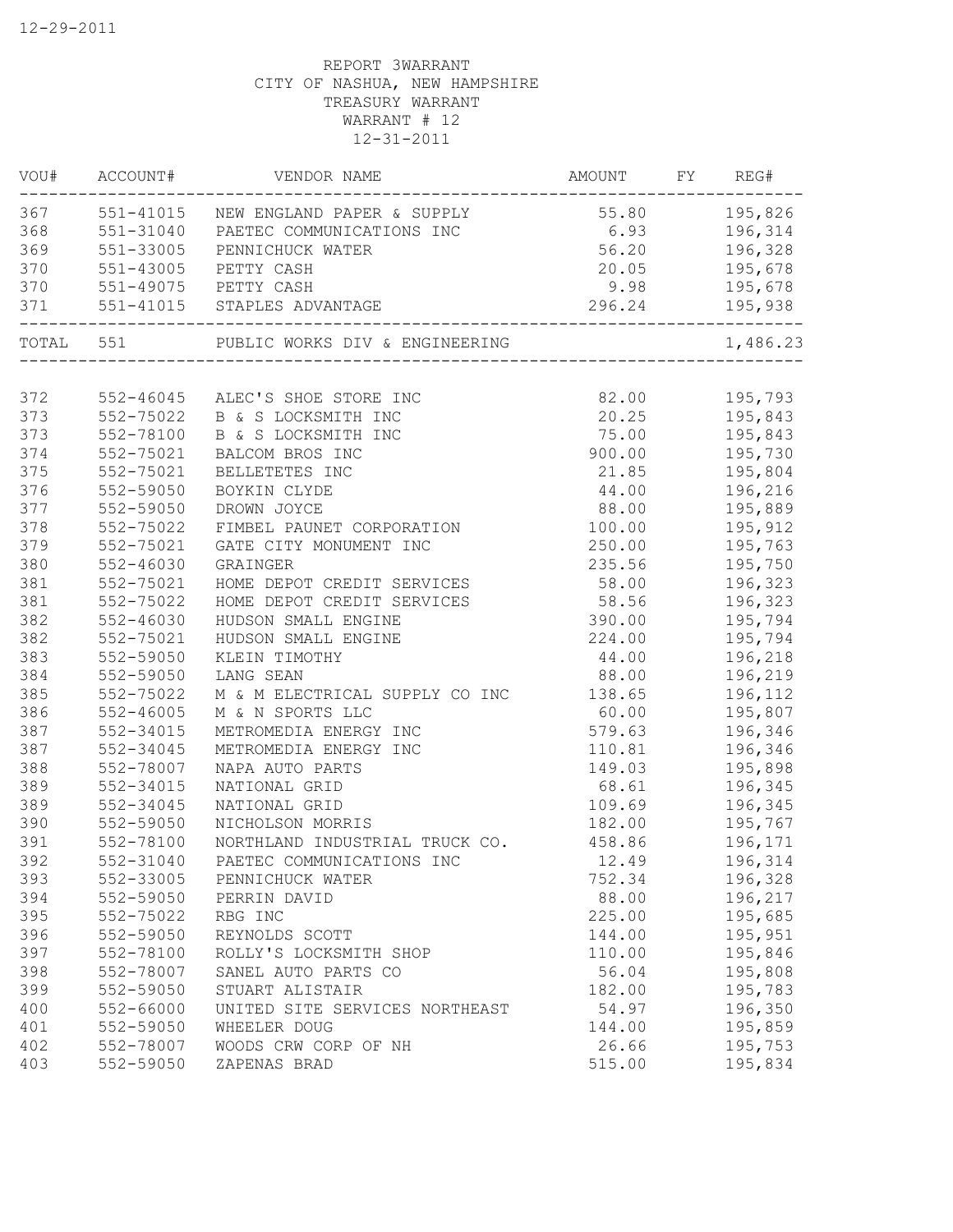| VOU#       | ACCOUNT#               | VENDOR NAME                                        | AMOUNT    | FY | REG#     |
|------------|------------------------|----------------------------------------------------|-----------|----|----------|
|            | TOTAL 552              | PARKS AND RECREATION<br>__________________________ |           |    | 6,847.00 |
|            |                        |                                                    | $-97.00$  |    | 195,709  |
| 404<br>405 | 553-69025<br>553-46045 | A H HARRIS & SONS INC<br>ALEC'S SHOE STORE INC     | 182.90    |    | 195,793  |
|            |                        |                                                    |           |    |          |
| 406        | 553-78060              | B-B CHAIN                                          | 208.00    |    | 195,723  |
| 407        | 553-42010              | BANNER SYSTEMS OF MASSACHUSETT                     | 482.89    |    | 196,111  |
| 408        | 553-78100              | BEARINGS SPECIALTY CO INC                          | 171.12    |    | 196,150  |
| 409        | 553-49075              | BELLETETES INC                                     | 34.22     |    | 195,804  |
| 409        | 553-69030              | BELLETETES INC                                     | 40.49     |    | 195,804  |
| 409        | 553-75023              | BELLETETES INC                                     | 124.81    |    | 195,804  |
| 409        | 553-78100              | BELLETETES INC                                     | 271.88    |    | 195,804  |
| 410        | 553-78100              | BOBCAT OF NEW HAMPSHIRE                            | 141.49    |    | 195,798  |
| 411        | 553-45175              | BOT-L-GAS INCORPORATED                             | 49.50     |    | 196,123  |
| 412        | 553-45015              | BROX INDUSTRIES INC                                | 2,518.28  |    | 195,729  |
| 412        | 553-45030              | BROX INDUSTRIES INC                                | 6,469.37  |    | 195,729  |
| 413        | $553 - 46045$          | CCP INDUSTRIES INC                                 | 355.49    |    | 195,811  |
| 414        | 553-78100              | CHAPPELL TRACTOR SALES, INC                        | 159.00    |    | 196,158  |
| 415        | 553-78100              | COMMERCIAL MAINTENANCE CHEMICA                     | 131.31    |    | 196,194  |
| 416        | 553-45015              | CONTINENTAL PAVING INC                             | 421.97    |    | 196,128  |
| 416        | 553-45025              | CONTINENTAL PAVING INC                             | 50.00     |    | 196,128  |
| 417        | 553-45060              | CORRIVEAU ROUTHIER INC                             | 2,289.94  |    | 196,113  |
| 418        | 553-78100              | CREATIVE SIGNS LLC                                 | 270.00    |    | 195,878  |
| 419        | 553-59100              | D & R TOWING INC                                   | 105.00    |    | 196,114  |
| 420        | 553-48015              | DENNIS K BURKE INC                                 | 18,474.22 |    | 196,372  |
| 421        | 553-78100              | DONOVAN EQUIPMENT CO INC                           | 299.53    |    | 195,728  |
| 422        | 553-59100              | EASTERN NE HYDRAULICS INC                          | 1,520.00  |    | 195,934  |
| 422        | 553-77020              | EASTERN NE HYDRAULICS INC                          | 1,395.00  |    | 195,934  |
| 422        | 553-78100              | EASTERN NE HYDRAULICS INC                          | 1,255.00  |    | 195,934  |
| 423        | 553-78100              | FASTENAL COMPANY                                   | 77.47     |    | 195,850  |
| 424        | 553-49075              | FISHER AUTO PARTS                                  | 120.36    |    | 196,169  |
| 424        | 553-78100              | FISHER AUTO PARTS                                  | 12.24     |    | 196,169  |
| 425        | 553-75130              | G H PHILBRICK SONS INC                             | 2,409.75  |    | 195,823  |
| 426        | 553-69025              | GRAINGER                                           | $-601.80$ |    | 195,750  |
| 426        | 553-78100              | GRAINGER                                           | 17.11     |    | 195,750  |
| 427        | 553-59100              | HOMETOWN FORECAST SERVICES INC                     | 3,600.00  |    | 195,778  |
| 428        | 553-77020              | HOWARD P FAIRFIELD, LLC                            | 2,990.51  |    | 196,063  |
| 428        | 553-78100              | HOWARD P FAIRFIELD, LLC                            | 8,217.68  |    | 196,063  |
| 429        | 553-78100              | LIBERTY INTN'L TRUCKS OF NH LL                     | 319.00    |    | 196,118  |
| 430        | 553-77020              | M & B MACHINING AND WELDING                        | 380.00    |    | 196,119  |
| 431        | 553-75023              | M & M ELECTRICAL SUPPLY CO INC                     | 856.39    |    | 196,112  |
| 432        | 553-49075              | MCDEVITT TRUCKS INC                                | 329.40    |    | 195,924  |
| 433        | 553-34015              | METROMEDIA ENERGY INC                              | 4,123.79  |    | 196,346  |
| 434        | 553-49075              | NAPA AUTO PARTS                                    | 293.71    |    | 195,898  |
| 434        | 553-49075              | NAPA AUTO PARTS                                    | 150.66    |    |          |
| 434        | 553-69025              |                                                    |           |    | 195,899  |
|            |                        | NAPA AUTO PARTS                                    | 212.33    |    | 195,898  |
| 434        | 553-69030              | NAPA AUTO PARTS                                    | 251.69    |    | 195,899  |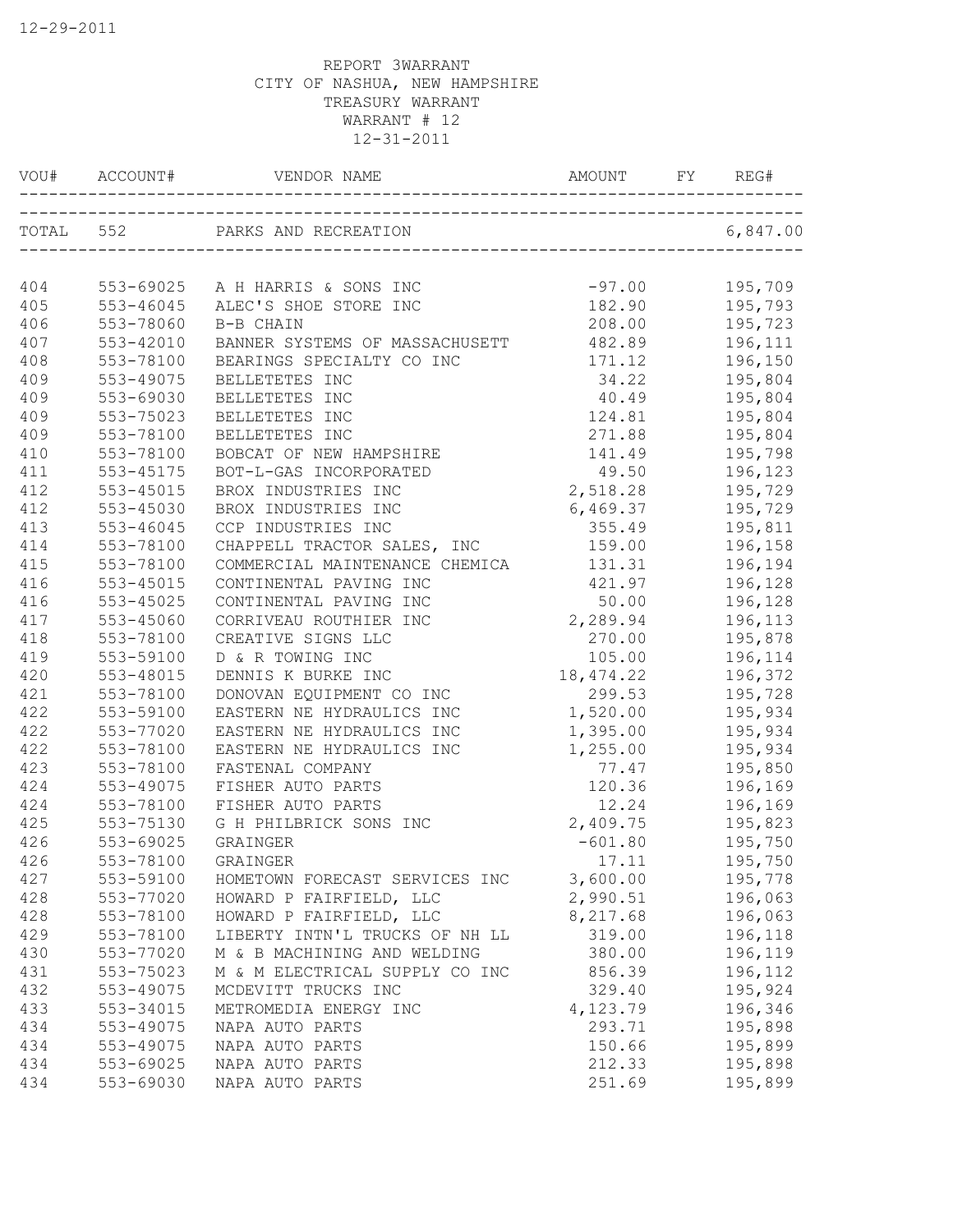| VOU#      | ACCOUNT#  | VENDOR NAME                             | AMOUNT    | FY | REG#      |
|-----------|-----------|-----------------------------------------|-----------|----|-----------|
| 434       | 553-78035 | NAPA AUTO PARTS                         | 39.98     |    | 195,898   |
| 434       | 553-78100 | NAPA AUTO PARTS                         | 1,451.19  |    | 195,898   |
| 434       | 553-78100 | NAPA AUTO PARTS                         | 462.47    |    | 195,899   |
| 435       | 553-78100 | NASHUA OUTDOOR POWER EQUIPMENT          | 5.20      |    | 195,812   |
| 436       | 553-78035 | NEW G.H. BERLIN OIL COMPANY             | 3, 171.36 |    | 195,828   |
| 437       | 553-46045 | NH BRAGG & SONS INC                     | 143.77    |    | 195,696   |
| 438       | 553-49075 | OMEGA INDUSTRIAL SUPPLY INC             | 219.05    |    | 195,851   |
| 439       | 553-31040 | PAETEC COMMUNICATIONS INC               | 18.73     |    | 196,314   |
| 440       | 553-41015 | PETTY CASH                              | 15.97     |    | 195,678   |
| 440       | 553-49075 | PETTY CASH                              | 8.00      |    | 195,678   |
| 441       | 553-49075 | SANEL AUTO PARTS CO                     | 356.34    |    | 195,808   |
| 441       | 553-49075 | SANEL AUTO PARTS CO                     | 206.56    |    | 195,809   |
| 441       | 553-78100 | SANEL AUTO PARTS CO                     | 1,670.23  |    | 195,808   |
| 441       | 553-78100 | SANEL AUTO PARTS CO                     | 88.99     |    | 195,809   |
| 442       | 553-48005 | SHATTUCK MALONE OIL CO                  | 3,392.98  |    | 196,311   |
| 443       | 553-77020 | SOUTHWORTH MILTON INC                   | 493.29    |    | 195,720   |
| 444       | 553-46045 | UNIFIRST CORPORATION                    | 440.02    |    | 195,915   |
| 445       | 553-75100 | UNLIMITED DOOR SERVICE/STEVEN           | 524.00    |    | 196,136   |
| 446       | 553-49075 | USP OF NEW ENGLAND                      | 477.58    |    | 195,894   |
| 447       | 553-46045 | WISS WILLIAM                            | 82.00     |    | 196,297   |
| 448       | 553-98021 | YANG YANG                               | 150.00    |    | 196,354   |
| TOTAL 553 |           | STREET DEPARTMENT                       |           |    | 74,502.41 |
|           |           |                                         |           |    |           |
| 449       | 555-45288 | HIGHWAY TECH                            | 260.00    |    | 195,799   |
| 450       | 555-45288 | M & M ELECTRICAL SUPPLY CO INC          | 61.55     |    | 196,112   |
| 451       | 555-31040 | PAETEC COMMUNICATIONS INC               | 18.73     |    | 196,314   |
| 452       | 555-45285 | PERMA-LINE CORP OF NEW ENGLAND          | 724.60    |    | 195,713   |
| TOTAL     | 555       | TRAFFIC DEPARTMENT                      |           |    | 1,064.88  |
|           |           |                                         |           |    |           |
| 453       | 557-64035 | CUMMINS-ALLISON CORP                    | 70.00     |    | 196,185   |
| 454       | 557-49075 | HOME DEPOT CREDIT SERVICES              | 32.97     |    | 196,323   |
| 455       | 557-64035 | MUNICIPAL SUPPLY SALES CO               | 62.00     |    | 195,853   |
| 456       | 557-64035 | NAPA AUTO PARTS                         | 28.27     |    | 195,899   |
| 457       | 557-31040 | PAETEC COMMUNICATIONS INC               | 7.24      |    | 196,314   |
| 458       | 557-33005 | PENNICHUCK WATER                        | 84.88     |    | 196,328   |
| 459       | 557-59100 | PETTY CASH                              | 30.00     |    | 195,678   |
| 460       | 557-32005 | PUBLIC SERVICE OF NEW HAMPSHIR 2,245.30 |           |    | 195,681   |
| TOTAL     | 557       | PARKING LOTS                            |           |    | 2,560.66  |
| 461       |           | 561-78007 CARPARTS OF NASHUA            | 37.97     |    | 195,702   |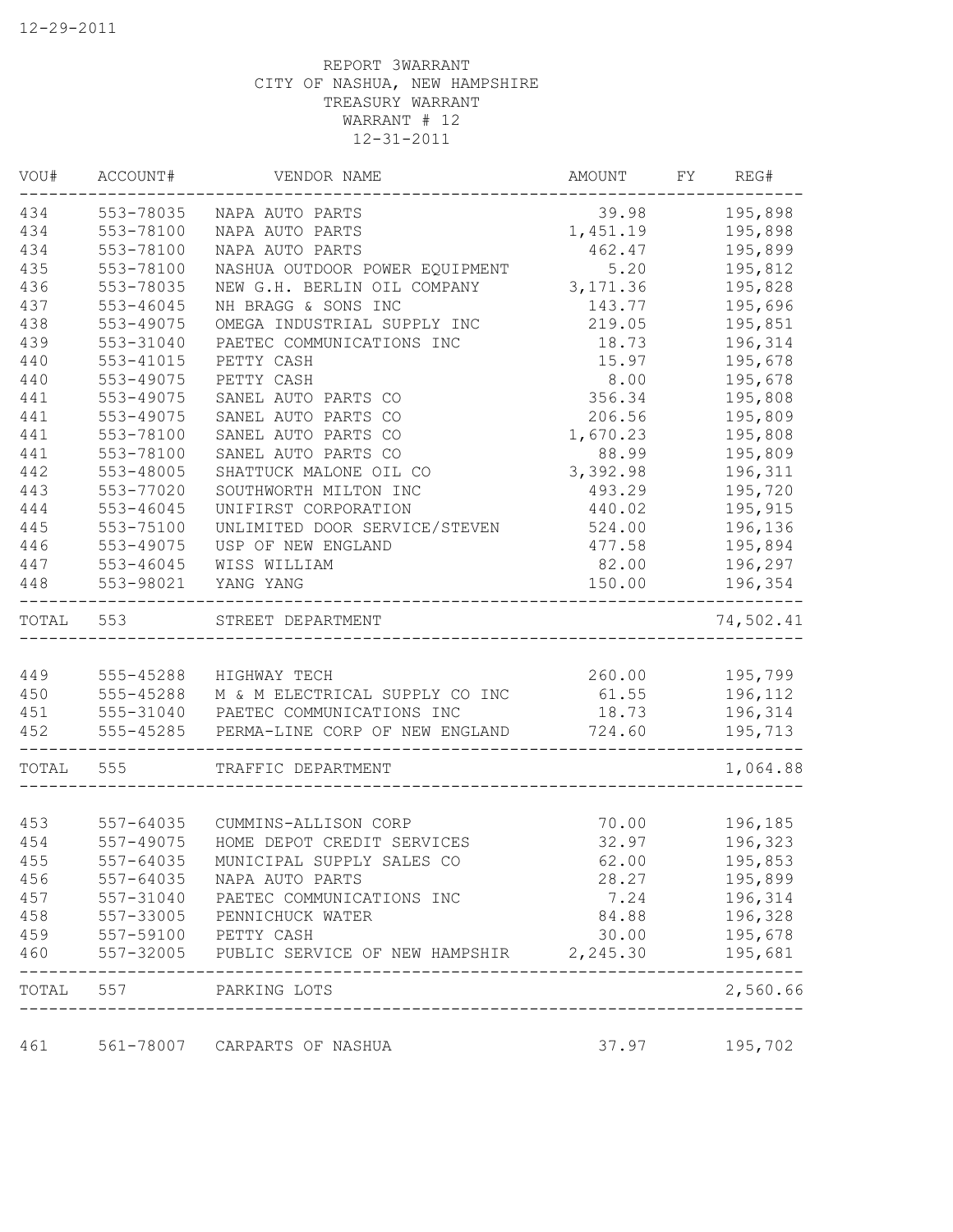| VOU#                                          | ACCOUNT#<br>---------                                                                   | VENDOR NAME<br>___________                                                                                                                                          | AMOUNT                                                         | FY. | REG#                                                                           |
|-----------------------------------------------|-----------------------------------------------------------------------------------------|---------------------------------------------------------------------------------------------------------------------------------------------------------------------|----------------------------------------------------------------|-----|--------------------------------------------------------------------------------|
| TOTAL                                         | 561                                                                                     | EDGEWOOD CEMETERY                                                                                                                                                   |                                                                |     | 37.97                                                                          |
| 462                                           | 562-75023                                                                               | PETTY CASH                                                                                                                                                          | 27.00                                                          |     | 195,678                                                                        |
| TOTAL                                         | 562                                                                                     | SUBURBAN CEMETERIES                                                                                                                                                 |                                                                |     | 27.00                                                                          |
| 463<br>464<br>465<br>466<br>467<br>467<br>468 | 563-75023<br>563-74085<br>563-34015<br>563-31040<br>563-41015<br>563-43005<br>563-78007 | HOME DEPOT CREDIT SERVICES<br>NASHUA OUTDOOR POWER EQUIPMENT<br>NATIONAL GRID<br>PAETEC COMMUNICATIONS INC<br>PETTY CASH<br>PETTY CASH<br>SANEL AUTO PARTS CO       | 111.09<br>90.74<br>55.72<br>10.74<br>28.46<br>17.60<br>114.20  |     | 196,323<br>195,812<br>195,680<br>196,314<br>195,678<br>195,678<br>195,809      |
| TOTAL                                         | 563                                                                                     | WOODLAWN CEMETERY                                                                                                                                                   |                                                                |     | 428.55                                                                         |
| 469<br>469                                    | 571-41005<br>$571 - 41015$                                                              | STAPLES ADVANTAGE<br>STAPLES ADVANTAGE                                                                                                                              | 213.49<br>103.95                                               |     | 195,938<br>195,938                                                             |
| TOTAL                                         | 571                                                                                     | COMMUNITY DEVELOPMENT                                                                                                                                               |                                                                |     | 317.44                                                                         |
| 470<br>471<br>472<br>473<br>473<br>474        | 572-49025<br>572-91005<br>572-95005<br>572-91005<br>572-98029<br>572-49025              | BLOOMBERG BUSINESSWEEK<br>HOUSTON ROGER<br>NH PLANNERS ASSOCATION<br>PETTY CASH<br>PETTY CASH<br>SMART COMPUTING                                                    | 60.00<br>99.35<br>150.00<br>86.58<br>10.00<br>29.00            |     | 196,358<br>196,298<br>196,368<br>195,678<br>195,678<br>196,374                 |
| TOTAL                                         | 572                                                                                     | PLANNING DEPARTMENT                                                                                                                                                 |                                                                |     | 434.93                                                                         |
|                                               |                                                                                         | 475 573-95005 NH ECONOMIC DEVELOPMENT ASSN                                                                                                                          | 80.00 196,337                                                  |     |                                                                                |
|                                               | TOTAL 573                                                                               | ECONOMIC DEVELOPMENT                                                                                                                                                | ___________________________                                    |     | 80.00                                                                          |
| 476<br>477<br>478<br>479<br>479<br>480<br>481 | 575-45050<br>$575 - 45050$<br>575-45085<br>575-45315<br>575-45050<br>575-45050          | AMAZON.COM LLC<br>575-41015 ANCO SIGNS & STAMPS INC<br>BAKER & TAYLOR<br>BAKER & TAYLOR ENTERTAINMENT<br>BAKER & TAYLOR ENTERTAINMENT<br>BLACK RABBIT BOOKS<br>GALE | 1,287.95<br>1,349.31<br>56.90<br>304.05<br>2, 121.45<br>214.01 |     | 196,370<br>8.80 195,879<br>195,756<br>195,751<br>195,751<br>196,161<br>195,904 |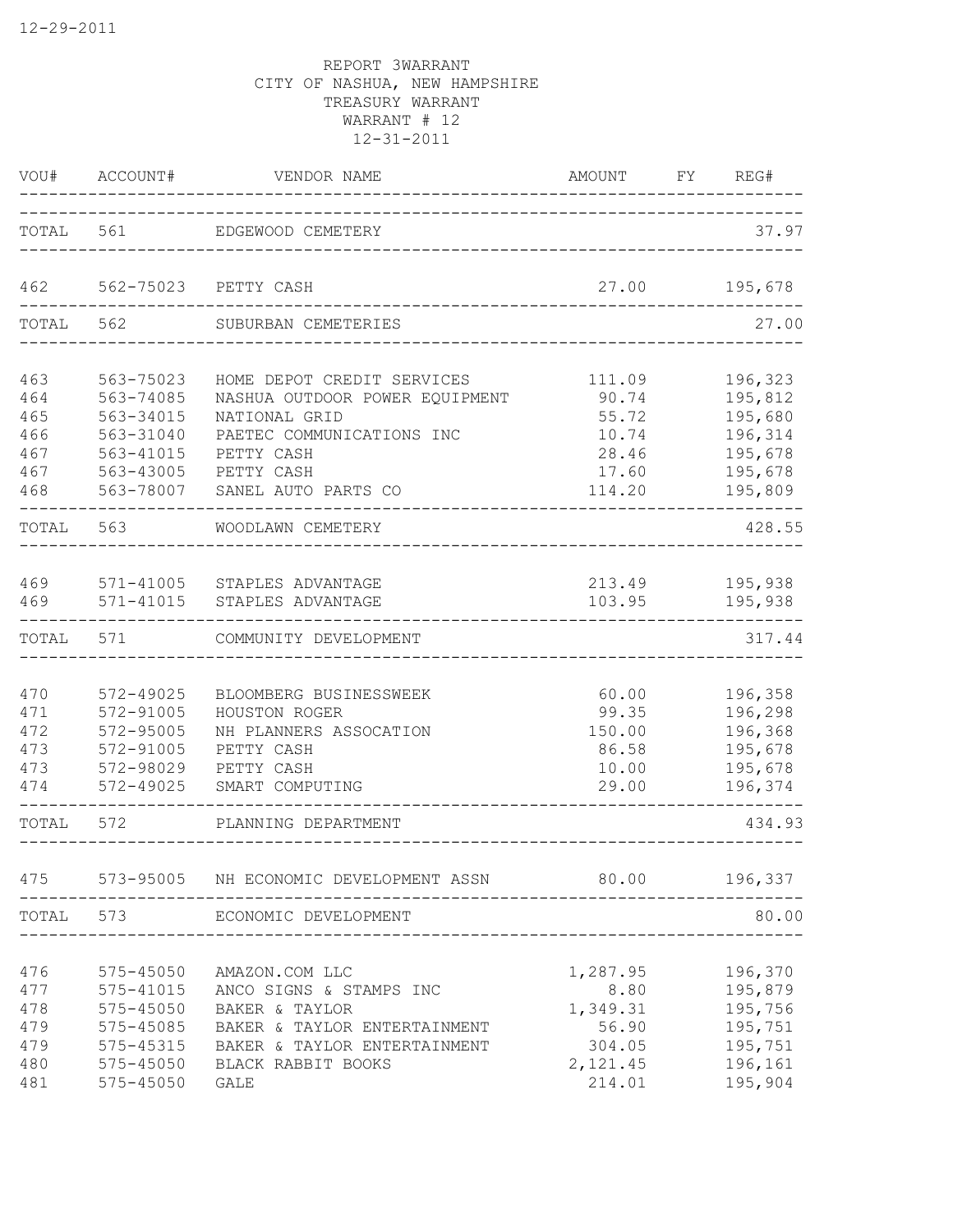| VOU#      | ACCOUNT#           | VENDOR NAME                    | AMOUNT    | FY | REG#          |
|-----------|--------------------|--------------------------------|-----------|----|---------------|
| 482       | 575-45220          | GAYLORD BROS INC               | 53.34     |    | 196,130       |
| 483       | 575-45050          | INGRAM LIBRARY SERVICES INC    | 641.43    |    | 195,931       |
| 484       | 575-45050          | LERNER PUBLISHING GROUP        | 94.75     |    | 195,908       |
| 485       | 575-34015          | METROMEDIA ENERGY INC          | 1,330.85  |    | 196,346       |
| 486       | 575-45085          | MICROMARKETING LLC             | 33.98     |    | 195,802       |
| 487       | 575-45315          | MULTICULTURAL BOOKS & VIDEOS   | 107.75    |    | 195,818       |
| 488       | $575 - 45050$      | NADA APPRAISAL GUIDES          | 172.00    |    | 196,313       |
| 489       | 575-42020          | NEW ENGLAND PAPER & SUPPLY     | 219.20    |    | 195,826       |
| 490       | 575-95005          | <b>NHLA</b>                    | 15.00     |    | 196,333       |
| 491       | 575-95005          | <b>NHLA</b>                    | 50.00     |    | 196,373       |
| 492       | 575-31040          | PAETEC COMMUNICATIONS INC      | 12.49     |    | 196,314       |
| 493       | 575-33005          | PENNICHUCK WATER               | 362.17    |    | 196,328       |
| 494       | 575-43005          | PURCHASE POWER                 | 8.99      |    | 196,359       |
| 495       | 575-45085          | RANDOM HOUSE INC               | 6.00      |    | 195,941       |
| 496       | 575-45315          | SAM'S CLUB DIRECT              | 66.92     |    | 196,334       |
| 497       | 575-45050          | SCHOLASTIC LIBRARY PUBLISHING  | 2,825.69  |    | 196,010       |
| 498       | 575-74085          | STANLEY CONVERGENT SECURITY SO | 184.62    |    | 196,347       |
| TOTAL 575 |                    | PUBLIC LIBRARIES               |           |    | 11,527.65     |
| 499       | 576-94005          | COLLINS MARK                   |           |    | 15.00 196,299 |
| 500       | 576-91005          | MARCUM RUSS                    | 104.57    |    | 196,300       |
| 501       | 576-94005          | NH BUILDING OFFICIALS ASSOC    | 30.00     |    | 196,369       |
| TOTAL     | 576                | BUILDING DEPARTMENT            |           |    | 149.57        |
|           |                    |                                |           |    |               |
|           | 233, 280 581-49050 | AC MOORE INC                   | 254.39    |    | 195,773       |
|           | 233, 281 581-53101 | ADULT LEARNING CENTER          | 27,000.00 |    | 195,917       |
|           | 233, 282 581-42130 | AIRXCHANGE INC                 | 2,553.89  |    | 196,075       |
|           | 233, 283 581-46040 | ALEC'S SHOE STORE INC          | 134.95    |    | 195,793       |
|           | 233, 284 581-59130 | ALLISON BRIAN                  | 80.00     |    | 196,059       |
|           | 233, 285 581-49050 | AMHERST ST SCHOOL PTO          | 50.00     |    | 196,305       |
|           | 233, 286 581-49050 | APPLE COMPUTER INC             | 499.00    |    | 195,996       |
|           | 233, 286 581-64045 | APPLE COMPUTER INC             | 998.00    |    | 195,996       |
|           | 233, 286 581-64192 | APPLE COMPUTER INC             | 998.00    |    | 195,996       |
|           | 233, 287 581-91005 | ARCARO JANICE                  | 113.39    |    | 195,963       |
|           | 233, 288 581-42130 | ARCSOURCE INC                  | 60.00     |    | 195,810       |
|           | 233, 289 581-95005 | ASSOCIATION FOR MIDDLE LEVEL E | 110.00    |    | 195,988       |
|           | 233, 290 581-59130 | AUDET JOSEPH                   | 110.03    |    | 196,254       |
|           | 233, 291 581-49050 | B & H PHOTO VIDEO PRO AUDIO    | 44.41     |    | 195,690       |
|           | 233, 292 581-49075 | B & S LOCKSMITH INC            | 68.50     |    | 195,843       |
|           | 233, 293 581-74092 | BAILEY DAVID                   | 40.00     |    | 195,747       |
|           | 233, 294 581-74092 | BANNON CYNTHIA                 | 120.00    |    | 196,015       |
|           | 233, 295 581-49030 | BARNES & NOBLE INC             | 68.12     |    | 195,683       |
|           | 233, 296 581-42110 | BATTERY SPECIALISTS OF NH LLC  | 19.98     |    | 196,081       |
|           | 233, 297 581-49050 | BELLETETES INC                 | 113.45    |    | 195,804       |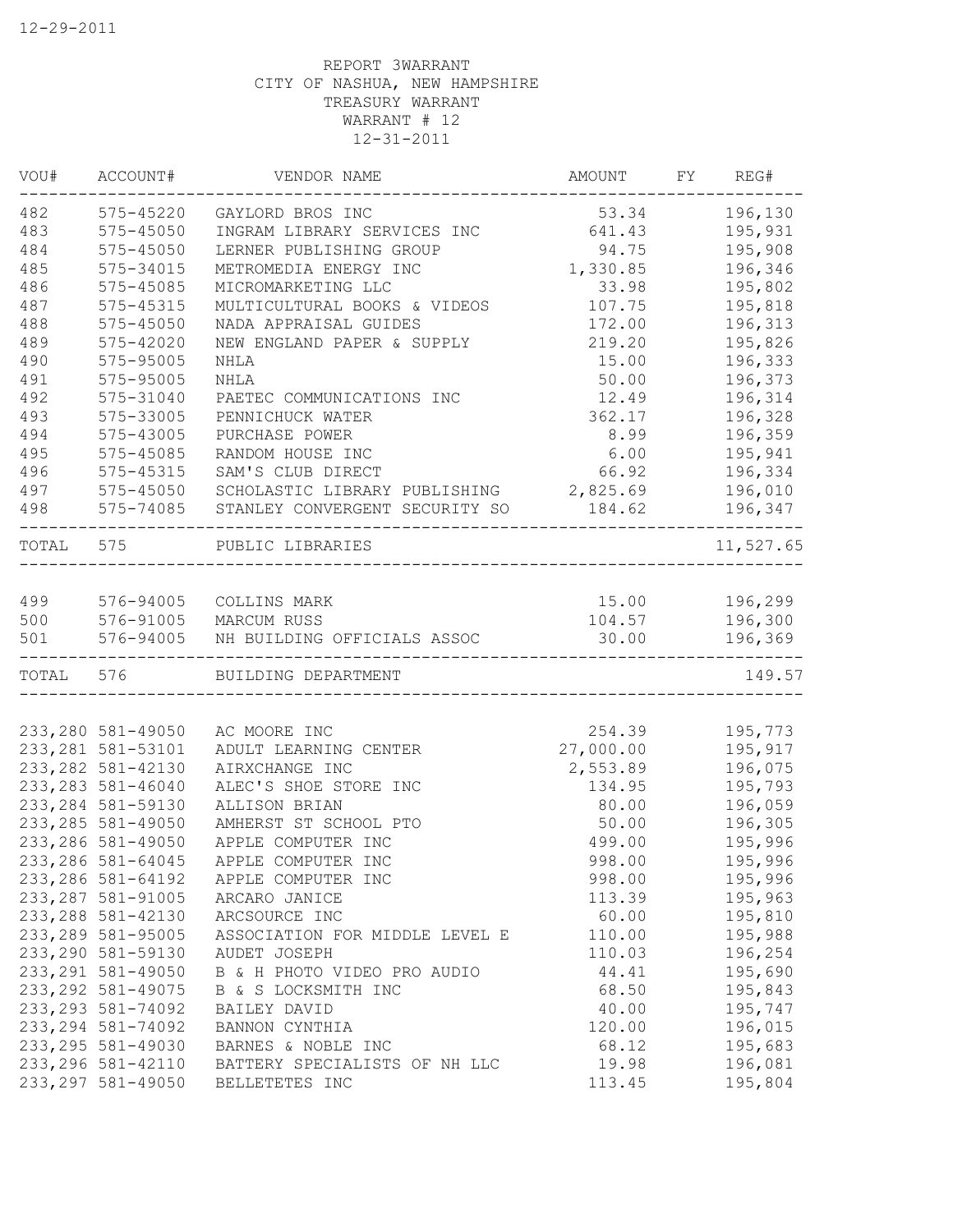| VOU# | ACCOUNT#           | VENDOR NAME                    | AMOUNT       | FΥ | REG#    |
|------|--------------------|--------------------------------|--------------|----|---------|
|      | 233, 297 581-49075 | BELLETETES INC                 | 191.25       |    | 195,804 |
|      | 233, 298 581-49050 | BINGHAM LUMBER INC             | 1,069.50     |    | 195,718 |
|      | 233, 299 581-78007 | <b>BLAKE GROUP</b>             | 275.00       |    | 195,786 |
|      | 233,300 581-49050  | BLICK ART MATERIALS            | 1,945.29     |    | 196,064 |
|      | 233, 301 581-49075 | BLUETARP FINANCIAL INC         | 410.76       |    | 196,228 |
|      | 233,302 581-94030  | BRICKNER HEATHER               | 110.00       |    | 195,743 |
|      | 233, 303 581-49030 | BROAD REACH                    | 223.70       |    | 195,771 |
|      | 233,304 581-42130  | CAPP INC                       | 538.00       |    | 195,945 |
|      | 233, 305 581-59130 | CARTER WILLIAM                 | 80.00        |    | 196,086 |
|      | 233,306 581-84030  | CEDARCREST INC                 | 330.27       |    | 195,695 |
|      | 233, 307 581-49035 | CENGAGE LEARNING INC           | 37.55        |    | 196,080 |
|      | 233,308 581-49050  | CENTER FOR EDUCATION & EMPLOYM | 284.95       |    | 196,375 |
|      | 233,309 581-42010  | CENTRAL PAPER PRODUCTS CO      | 3,187.80     |    | 196,131 |
|      | 233,309 581-42020  | CENTRAL PAPER PRODUCTS CO      | 3,111.00     |    | 196,131 |
|      | 233,310 581-59130  | CHANDLER RONALD                | 120.00       |    | 196,054 |
|      | 233, 311 581-78007 | CHAPPELL TRACTOR SALES, INC    | 235.41       |    | 196,158 |
|      | 233, 312 581-59130 | CHRISTOPHER DANIEL             | 60.00        |    | 195,738 |
|      | 233, 313 581-53103 | CLARK ASSOCIATES/DEBRA P CLARK | 39,606.75    |    | 195,733 |
|      | 233, 314 581-49050 | COLLEGE BOARD                  | 1,210.00     |    | 196,066 |
|      | 233, 315 581-59130 | COLLETTI ROBERT                | 60.00        |    | 196,047 |
|      | 233, 316 581-53103 | COMPASSIONATE STAFFING LLC     | 2,463.75     |    | 195,819 |
|      | 233, 317 581-64045 | COMPUTER HUT OF N E INC        | 609.00       |    | 196,133 |
|      | 233, 317 581-74092 | COMPUTER HUT OF N E INC        | 179.85       |    | 196,133 |
|      | 233, 318 581-49035 | CONTINENTAL PRESS INC          | 89.10        |    | 195,741 |
|      | 233, 319 581-59130 | COUROUNIS JAMES                | 60.00        |    | 196,061 |
|      | 233, 320 581-59130 | CROSBY MICHAEL                 | 80.00        |    | 196,043 |
|      | 233, 321 581-84030 | CROTCHED MOUNTAIN REHAB CTR    | 11,665.79    |    | 195,959 |
|      | 233, 322 581-94030 | CURTIS GREELEY ROBERTA         | 75.00        |    | 196,091 |
|      | 233, 323 581-75023 | D & M STRIPING                 | 6,960.00     |    | 195,705 |
|      | 233, 324 581-78007 | D & R TOWING INC               | 1,059.55     |    | 196,114 |
|      | 233, 325 581-53100 | DAVE'S SEPTIC SERVICE INC      | 104.51       |    | 195,749 |
|      | 233, 326 581-59130 | DICHARD RICHARD                | 140.00       |    | 195,907 |
|      | 233, 327 581-49050 | DIFFERENT ROADS TO LEARNING IN | 110.85       |    | 196,029 |
|      | 233, 328 581-91005 | DIONNE CLAUDIA M               | 31.14        |    | 195,833 |
|      | 233, 329 581-64040 | DISCOVERY EDUCATION            | 25,868.30    |    | 196,037 |
| 502  | 581-53100          | DOCULYNX INC                   | 86.20        |    | 196,160 |
|      | 233,330 581-78007  | DONOVAN EQUIPMENT CO INC       | 111.40       |    | 195,728 |
|      | 233, 331 581-53100 | DTS.COMMUNICATIONS LLC         | 874.39       |    | 196,230 |
|      | 233, 332 581-59130 | DUNHAM JOHN                    | 110.00       |    | 196,070 |
|      | 233, 333 581-91005 | DUSTIN MARIANNE                | 127.93       |    | 195,966 |
|      | 233, 334 581-91005 | DYER JENNIFER                  | 39.96        |    | 195,806 |
|      | 233, 335 581-31005 | EARTHLINK BUSINESS             | 19,038.55    |    | 196,380 |
|      | 233, 335 581-31040 | EARTHLINK BUSINESS             | 3,719.75     |    | 196,380 |
|      | 233, 335 581-64045 | EARTHLINK BUSINESS             | $-19,845.51$ |    | 196,380 |
|      | 233, 336 581-84030 | EASTER SEALS OF NH INC         | 13,904.22    |    | 195,920 |
|      | 233, 336 581-84055 | EASTER SEALS OF NH INC         | 3,965.93     |    | 195,920 |
|      | 233, 337 581-95010 | <b>EBSCO</b>                   | 281.60       |    | 196,129 |
|      | 233, 338 581-95010 | EDUCATION WEEK                 | 49.00        |    | 196,379 |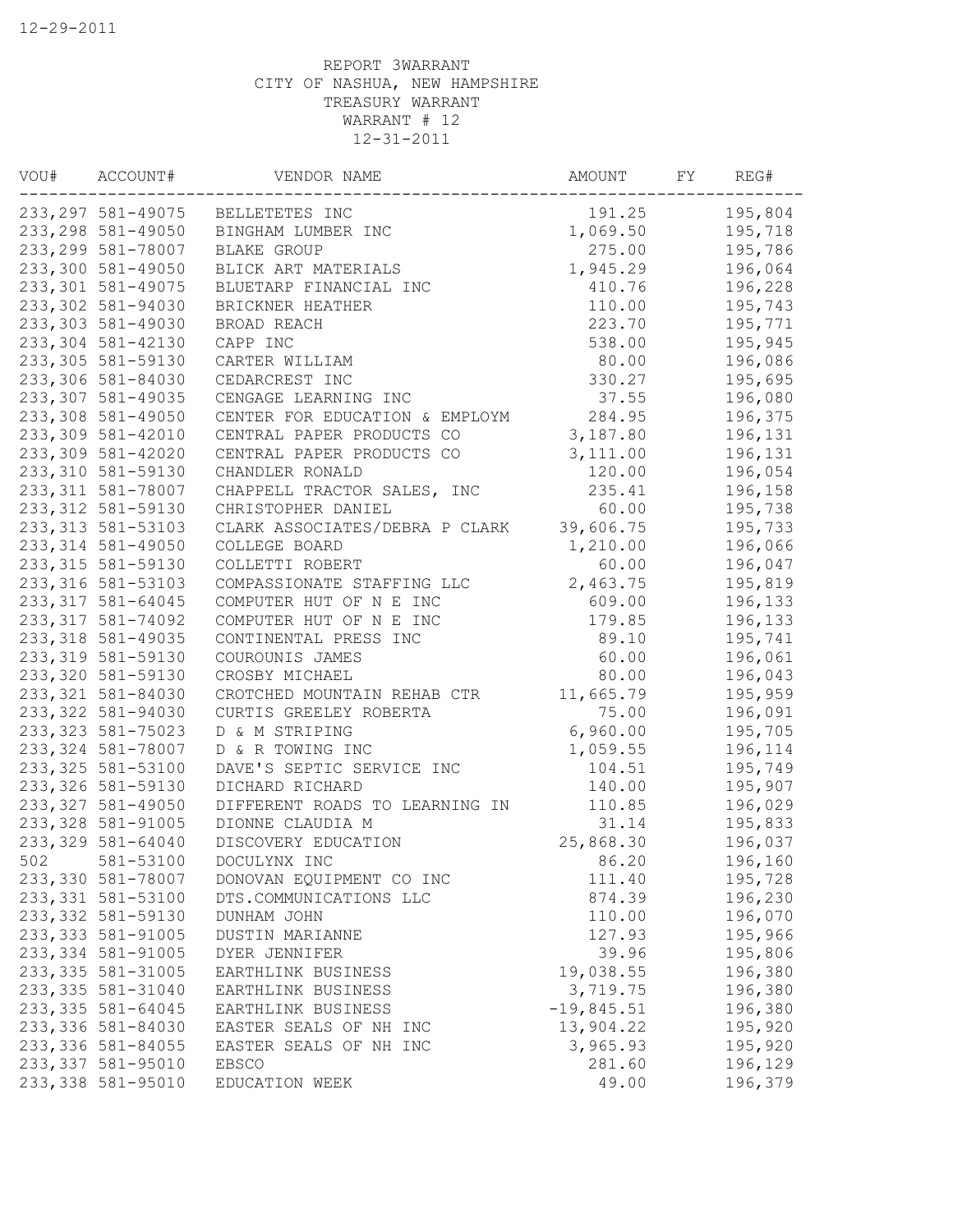| VOU# | ACCOUNT#           | VENDOR NAME                                  | AMOUNT   | FΥ | REG#    |
|------|--------------------|----------------------------------------------|----------|----|---------|
|      |                    | 233,339 581-53103 EDWARD JACOBS PHD & ASSOCS | 448.00   |    | 196,021 |
|      | 233,340 581-49050  | EGAN JESSICA                                 | 13.44    |    | 196,090 |
|      | 233, 341 581-34015 | ENERGYNORTH PROPANE                          | 824.69   |    | 196,124 |
|      | 233, 342 581-42130 | F W WEBB COMPANY                             | 1,108.38 |    | 195,757 |
| 503  | 581-31005          | FAIRPOINT COMMUNICATIONS                     | 767.18   |    | 196,348 |
|      | 233, 343 581-31005 | FAIRPOINT COMMUNICATIONS INC                 | 28.53    |    | 196,376 |
|      | 233, 344 581-49075 | FASTENAL CO                                  | 198.69   |    | 195,719 |
|      | 233, 345 581-74092 | FAY ELECTRIC MOTORS                          | 219.89   |    | 195,781 |
|      | 233, 346 581-59130 | FERNANDES DON                                | 120.00   |    | 196,082 |
|      | 233, 347 581-42010 | FILTER SALES & SERVICE                       | 4,885.75 |    | 195,969 |
|      | 233, 348 581-55005 | FIRST STUDENT INC                            | 4,943.80 |    | 195,990 |
|      | 233, 349 581-59130 | FITZWATER CHARLES                            | 264.87   |    | 196,094 |
|      | 233, 350 581-41015 | FOLEY CAROL                                  | 56.27    |    | 196,263 |
|      | 233, 351 581-49030 | FOLLETT LIBRARY RESOURCES                    | 59.04    |    | 195,711 |
|      | 233, 352 581-42120 | FRANK P MCCARTIN CO INC                      | 506.00   |    | 195,957 |
|      | 233, 353 581-49050 | FRANKLIN COVEY                               | 160.00   |    | 196,232 |
|      | 233, 354 581-49050 | FREESTYLE PHOTOGRAPHIC SUPPLIE               | 700.29   |    | 195,762 |
|      | 233, 355 581-49050 | FRENETTE BRENDA G                            | 4.51     |    | 195,832 |
|      | 233, 356 581-49050 | GET DOWN TONIGHT ENTERTAINMENT               | 250.00   |    | 196,243 |
|      | 233, 357 581-64192 | GOVCONNECTION INC                            | 558.34   |    | 195,691 |
|      | 233, 358 581-42130 | GRAINGER                                     | 1,362.12 |    | 195,766 |
|      | 233, 359 581-75023 | GRAND RENTAL STATION                         | 495.00   |    | 196,241 |
|      | 233,360 581-42120  | GRANITE GROUP WHOLESALERS LLC                | 187.73   |    | 195,911 |
|      | 233, 361 581-31005 | GREENBERG ELLEN                              | 67.41    |    | 196,069 |
|      | 233, 362 581-59130 | GREENIDGE DAVID                              | 80.00    |    | 196,072 |
|      | 233, 363 581-59130 | GRUCZKA JAN                                  | 60.00    |    | 196,042 |
|      | 233,364 581-49050  | HANDWRITING WITHOUT TEARS                    | 299.92   |    | 196,223 |
|      | 233,365 581-59130  | HANSBERRY DAVID                              | 60.00    |    | 196,073 |
|      | 233,366 581-95005  | HARVARD UNIVERSITY                           | 225.00   |    | 195,982 |
|      | 233, 367 581-59130 | HICKS ADAM                                   | 60.00    |    | 196,058 |
|      | 233,368 581-94010  | HIDALGO EVELYN                               | 2,240.00 |    | 196,234 |
|      | 233,369 581-74092  | HILLYARD/MANCHESTER                          | 250.30   |    | 196,231 |
|      | 233,370 581-49050  | HOLLAND JARED                                | 250.00   |    | 196,087 |
|      | 233, 371 581-49075 | HOME DEPOT CREDIT SERVICES                   | 58.01    |    | 195,985 |
|      | 233, 372 581-49050 | HOME DEPOT CREDIT SERVICES                   | 725.12   |    | 196,007 |
|      | 233, 372 581-64192 | HOME DEPOT CREDIT SERVICES                   | 259.00   |    | 196,007 |
|      | 233, 373 581-59130 | HURLEY DONALD                                | 60.00    |    | 196,040 |
|      | 233, 374 581-94010 | HYATT TIFFANY                                | 3,412.80 |    | 196,222 |
|      | 233, 375 581-84030 | INSTITUTE OF PROFESSIONAL PRAC               | 3,077.46 |    | 196,051 |
|      | 233,376 581-72010  | INTEGRATED OFFICE SOLUTIONS                  | 90.00    |    | 196,077 |
|      | 233, 377 581-53103 | INTERIM HEALTHCARE OF THE NORT               | 754.00   |    | 195,849 |
|      | 233, 378 581-49050 | J W PEPPER & SON INC                         | 393.89   |    | 195,768 |
|      | 233, 379 581-49050 | JALBERT DONALD                               | 57.54    |    | 196,245 |
|      | 233,380 581-59130  | JOHNSON EVAN                                 | 80.00    |    | 196,060 |
|      | 233, 381 581-53100 | JP PEST SERVICES                             | 102.55   |    | 195,800 |
|      | 233, 382 581-49050 | KARVELAS KATHLEEN                            | 41.08    |    | 196,221 |
|      | 233, 383 581-59130 | KOHM JASON                                   | 110.00   |    | 196,045 |
|      | 233,384 581-59130  | KUBA GARY                                    | 60.00    |    | 196,056 |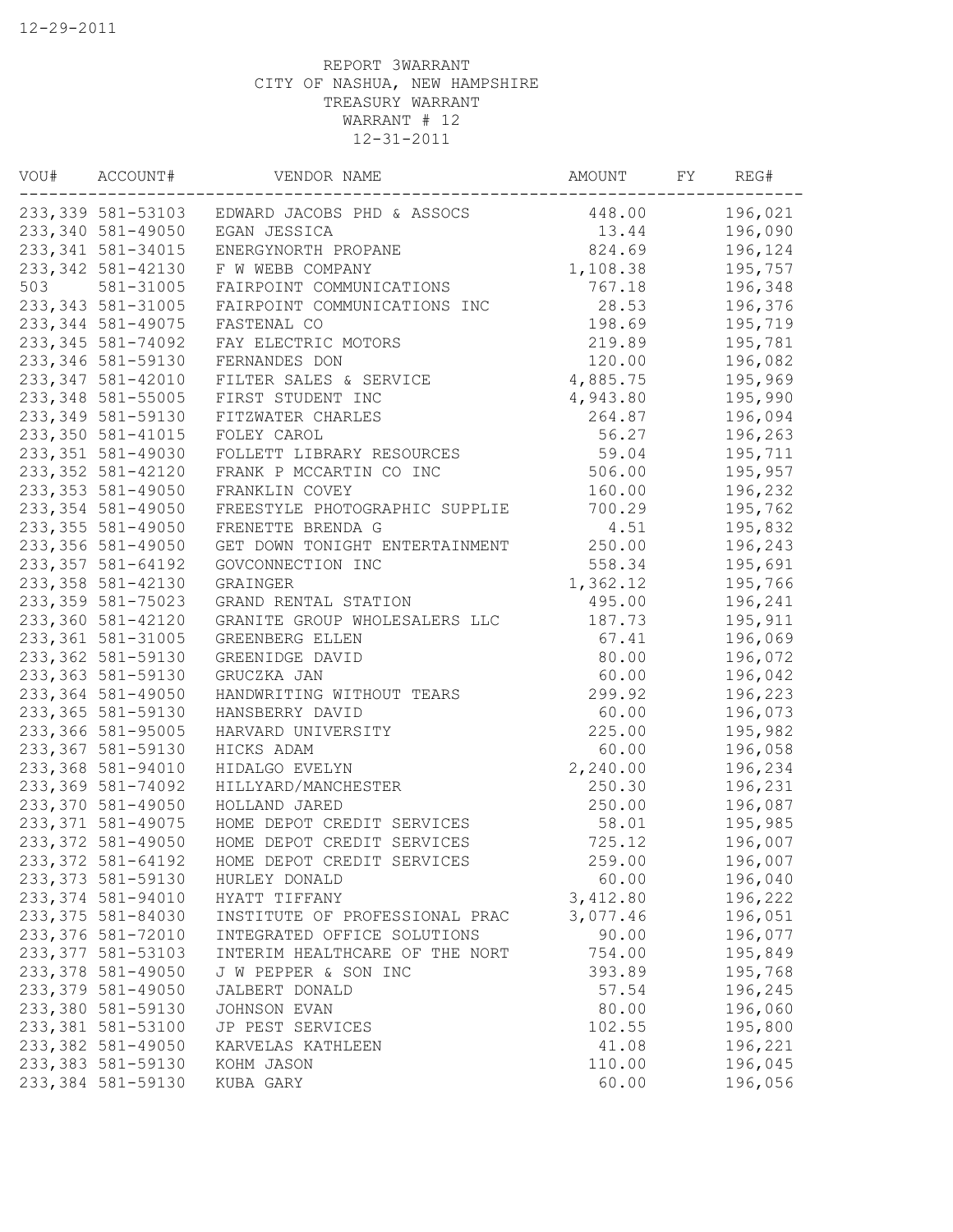| VOU# | ACCOUNT#           | VENDOR NAME                    | AMOUNT    | FΥ | REG#    |
|------|--------------------|--------------------------------|-----------|----|---------|
|      | 233,385 581-59130  | KUZMICH DAVID                  | 80.00     |    | 196,062 |
|      | 233,386 581-91005  | LALIME MAUREEN                 | 8.88      |    | 195,998 |
|      | 233, 387 581-91005 | LAQUERRE MARC                  | 162.90    |    | 195,997 |
|      | 233,388 581-49910  | LARCHMONT ENGINEERING & IRRIGA | 121.88    |    | 195,788 |
|      | 233,389 581-59130  | LAVERRIERE LANCE               | 80.00     |    | 196,085 |
|      | 233,390 581-84030  | LEARNING CENTER FOR THE DEAF   | 11,755.80 |    | 196,068 |
|      | 233, 391 581-59130 | LIBBY DONALD                   | 92.00     |    | 196,252 |
|      | 233, 392 581-49075 | LINEN & SHADE BIN INC          | 219.99    |    | 195,950 |
|      | 233, 393 581-91005 | LOFTUS JUDITH                  | 27.48     |    | 195,977 |
|      | 233, 394 581-42110 | M & M ELECTRICAL SUPPLY CO INC | 4,570.03  |    | 196,112 |
|      | 233, 395 581-94010 | MACDONALD TARA                 | 2,188.80  |    | 196,104 |
|      | 233,396 581-49050  | MAINE OXY                      | 171.07    |    | 195,869 |
|      | 233, 397 581-49050 | MARANDOS SARAH                 | 759.70    |    | 196,103 |
|      | 233, 397 581-91005 | MARANDOS SARAH                 | 112.94    |    | 196,103 |
|      | 233,397 581-94030  | MARANDOS SARAH                 | 42.18     |    | 196,103 |
|      | 233,398 581-59130  | MARCOTTE DONALD                | 80.00     |    | 196,050 |
|      | 233,399 581-74092  | MARCOUS SERA                   | 221.00    |    | 196,235 |
|      | 233,399 581-94010  | MARCOUS SERA                   | 504.00    |    | 196,235 |
|      | 233,400 581-49050  | MARKET BASKET                  | 793.05    |    | 195,814 |
|      | 233,400 581-49075  | MARKET BASKET                  | 92.44     |    | 195,814 |
|      | 233,401 581-59130  | MARTINEAU PAUL                 | 60.00     |    | 195,928 |
|      | 233,402 581-75090  | MARVELL PLATE GLASS INC        | 243.50    |    | 195,708 |
|      | 233,403 581-53103  | MAS MEDICAL STAFFING           | 297.25    |    | 196,250 |
|      | 233, 404 581-49050 | MATHEMATICAL OLYMPIADS FOR     | 99.00     |    | 195,961 |
|      | 233,405 581-78007  | MAYNARD & LESIEUR INCORPORATED | 26.00     |    | 196,120 |
|      | 233,406 581-59130  | MCCARTHY DENNIS                | 60.00     |    | 195,875 |
|      | 233, 407 581-53103 | MCCARTNEY AMY                  | 6,687.40  |    | 196,071 |
|      | 233,408 581-43005  | MCGURK CAROL ANN               | 20.15     |    | 195,964 |
|      | 233,409 581-59130  | MELANSON DENNIS                | 110.00    |    | 195,707 |
|      | 233, 410 581-95005 | MENC                           | 121.00    |    | 195,968 |
|      | 233, 411 581-59130 | MICHAEL BARBARA                | 120.00    |    | 196,039 |
|      | 233, 412 581-59130 | MORGAN MICHAEL                 | 340.00    |    | 195,704 |
|      | 233, 413 581-94010 | MORIN DOROTHY                  | 1,516.80  |    | 195,992 |
|      | 233, 414 581-84055 | MOUNT PROSPECT ACADEMY         | 4,330.20  |    | 196,016 |
|      | 233, 415 581-53100 | MULTI-STATE BILLING SERVICES L | 1,051.07  |    | 196,074 |
|      | 233, 416 581-49910 | NARDONE SAND & GRAVEL CO INC   | 1,265.36  |    | 195,796 |
|      | 233, 417 581-49050 | NASCO                          | 460.12    |    | 196,132 |
|      | 233, 418 581-49050 | NASHUA OUTDOOR POWER EQUIPMENT | 1.01      |    | 195,812 |
|      | 233, 418 581-49910 | NASHUA OUTDOOR POWER EQUIPMENT | 133.24    |    | 195,812 |
| 504  | 581-45295          | NASHUA SCHOOL DISTRICT #42     | 1,928.00  |    | 12,323  |
|      | 233, 419 581-78007 | NASHUA WHOLESALE TIRE INC      | 268.00    |    | 195,790 |
|      | 233, 420 581-34015 | NATIONAL GRID                  | 19,036.29 |    | 196,381 |
|      | 233, 421 581-42010 | NATIONWIDE SALES & SERVICE     | 209.52    |    | 195,974 |
|      | 233, 422 581-59130 | NEVERETT WILLIAM               | 110.00    |    | 195,881 |
|      | 233, 423 581-74092 | NEWEGG.COM                     | 66.50     |    | 196,237 |
|      | 233, 424 581-49050 | NG SHARON                      | 809.70    |    | 196,255 |
|      | 233, 425 581-49050 | NH DESTINATION IMAGINATION     | 3,225.00  |    | 196,012 |
|      | 233, 426 581-95005 | NH INDOOR TRACK LEAGUE         | 1,260.00  |    | 195,715 |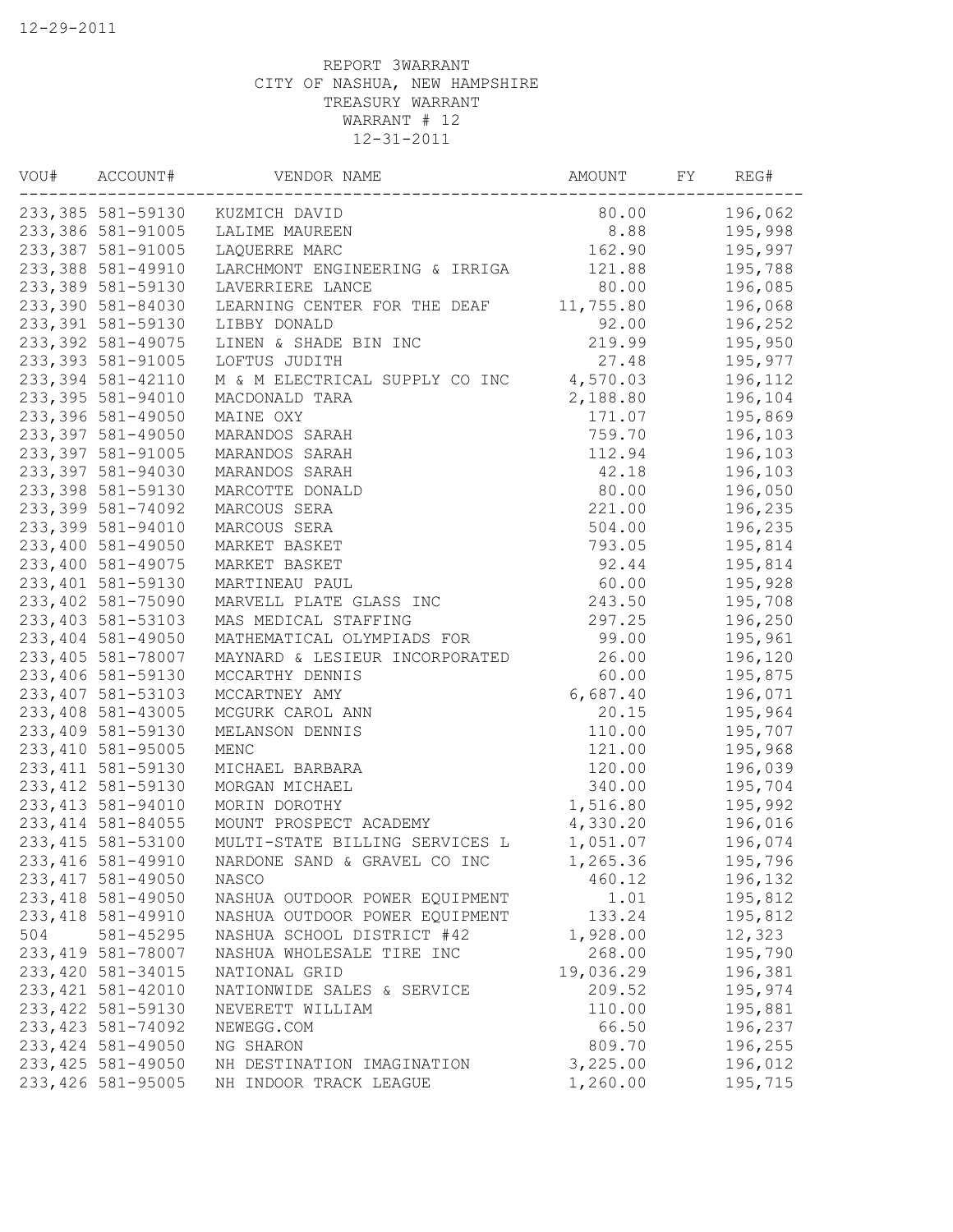| VOU# | ACCOUNT#           | VENDOR NAME                    | AMOUNT     | FY. | REG#    |
|------|--------------------|--------------------------------|------------|-----|---------|
|      | 233, 427 581-49050 | NIXON CO INC                   | 527.50     |     | 195,817 |
|      | 233, 428 581-59130 | NOON JAMES                     | 60.00      |     | 196,053 |
|      | 233, 429 581-49050 | NORTHCENTER FOODSERVICES LLC   | 307.86     |     | 195,995 |
|      | 233,430 581-53100  | NORTHEAST FOOD SVC EQUIPMENT & | 518.94     |     | 195,726 |
|      | 233, 431 581-49050 | NSTA                           | 36.90      |     | 195,986 |
|      | 233, 432 581-41040 | OCE IMAGISTICS INC             | 306.00     |     | 196,259 |
|      | 233, 432 581-49050 | OCE IMAGISTICS INC             | 993.00     |     | 196,259 |
|      | 233, 433 581-59130 | PARKER ROY H                   | 60.00      |     | 196,048 |
|      | 233, 434 581-49075 | PASEK CORP                     | 343.09     |     | 195,949 |
|      | 233, 435 581-95005 | PDK INTERNATIONAL INC          | 95.00      |     | 195,824 |
|      | 233, 436 581-42120 | PEABODY SUPPLY CO INC          | 1,411.14   |     | 196,229 |
|      | 233, 437 581-49050 | PEARSON EDUCATION INC          | 100.58     |     | 196,017 |
|      | 233, 438 581-33005 | PENNICHUCK WATER WORKS INC     | 5,005.24   |     | 196,317 |
|      | 233, 439 581-59130 | PEPIN PAUL                     | 80.00      |     | 196,052 |
|      | 233,440 581-49035  | PERMA-BOUND                    | 3,126.95   |     | 196,126 |
|      | 233, 441 581-59130 | PETERSON EDWARD                | 80.00      |     | 196,055 |
|      | 233, 442 581-43005 | PETTY CASH                     | 16.15      |     | 196,301 |
|      | 233, 442 581-47010 | PETTY CASH                     | 8.18       |     | 196,301 |
|      | 233, 442 581-49050 | PETTY CASH                     | 44.71      |     | 196,301 |
|      | 233, 443 581-43005 | PETTY CASH                     | 22.60      |     | 196,302 |
|      | 233, 443 581-49050 | PETTY CASH                     | 7.44       |     | 196,302 |
|      | 233, 444 581-41015 | PETTY CASH                     | 35.96      |     | 196,303 |
|      | 233, 444 581-49050 | PETTY CASH                     | 33.62      |     | 196,303 |
|      | 233, 445 581-49050 | PICKETT LARISSA                | 759.70     |     | 196,256 |
|      | 233,446 581-59130  | PINCENCE RON                   | 60.00      |     | 196,057 |
|      | 233, 447 581-66005 | PITNEY BOWES                   | 345.00     |     | 195,744 |
|      | 233,448 581-52010  | PLODZIK & SANDERSON            | 9,000.00   |     | 195,745 |
|      | 233, 449 581-74092 | PRENTKE ROMICH CO              | 297.56     |     | 195,701 |
|      | 233,450 581-49050  | PRESSTEK INC                   | 1,026.36   |     | 196,227 |
|      | 233, 451 581-49050 | PRO AV SYSTEMS INC             | 1,435.44   |     | 196,044 |
|      | 233, 451 581-64192 | PRO AV SYSTEMS INC             | 3,788.51   |     | 196,044 |
|      | 233, 452 581-45910 | PROQUEST LLC                   | 1,680.00   |     | 195,693 |
|      | 233, 453 581-32005 | PSNH                           | 1,607.83   |     | 196,364 |
|      | 233, 454 581-53103 | PSYCHOLINGUISTIC ASSOCS INC    | 500.00     |     | 196,253 |
|      | 233, 455 581-32005 | PUBLIC SERVICE OF NH           | 109,149.26 |     | 196,363 |
|      | 233,456 581-94010  | PUTNAM ERIN                    | 2,188.80   |     | 196,248 |
|      | 233, 457 581-42130 | R P O'CONNELL INC              | 468.56     |     | 195,967 |
|      | 233, 458 581-74092 | R WHITE EQUIPMENT CENTER INC   | 30.00      |     | 196,122 |
|      | 233, 459 581-49050 | REALITYWORKS INC               | 2,007.60   |     | 196,260 |
|      | 233,460 581-84030  | REGIONAL SERVICES & EDUCATION  | 250.00     |     | 195,700 |
|      | 233, 461 581-42110 | REXEL                          | 36.36      |     | 196,178 |
|      | 233,462 581-84030  | RIVERVIEW SCHOOL INC           | 6,288.92   |     | 196,018 |
|      | 233, 463 581-91005 | ROJAS MARIA                    | 116.40     |     | 196,244 |
|      | 233,464 581-94010  | ROZUMEK ADAM                   | 2,295.20   |     | 196,049 |
|      | 233,465 581-78007  | SANEL AUTO PARTS CO            | 408.18     |     | 195,809 |
|      | 233,466 581-49050  | SARGENT-WELCH                  | 5.54       |     | 195,748 |
|      | 233, 467 581-91005 | SCHAPPLER PHILIP               | 50.09      |     | 195,962 |
|      | 233,468 581-47010  | SCHOOL HEALTH CORP             | 300.73     |     | 195,710 |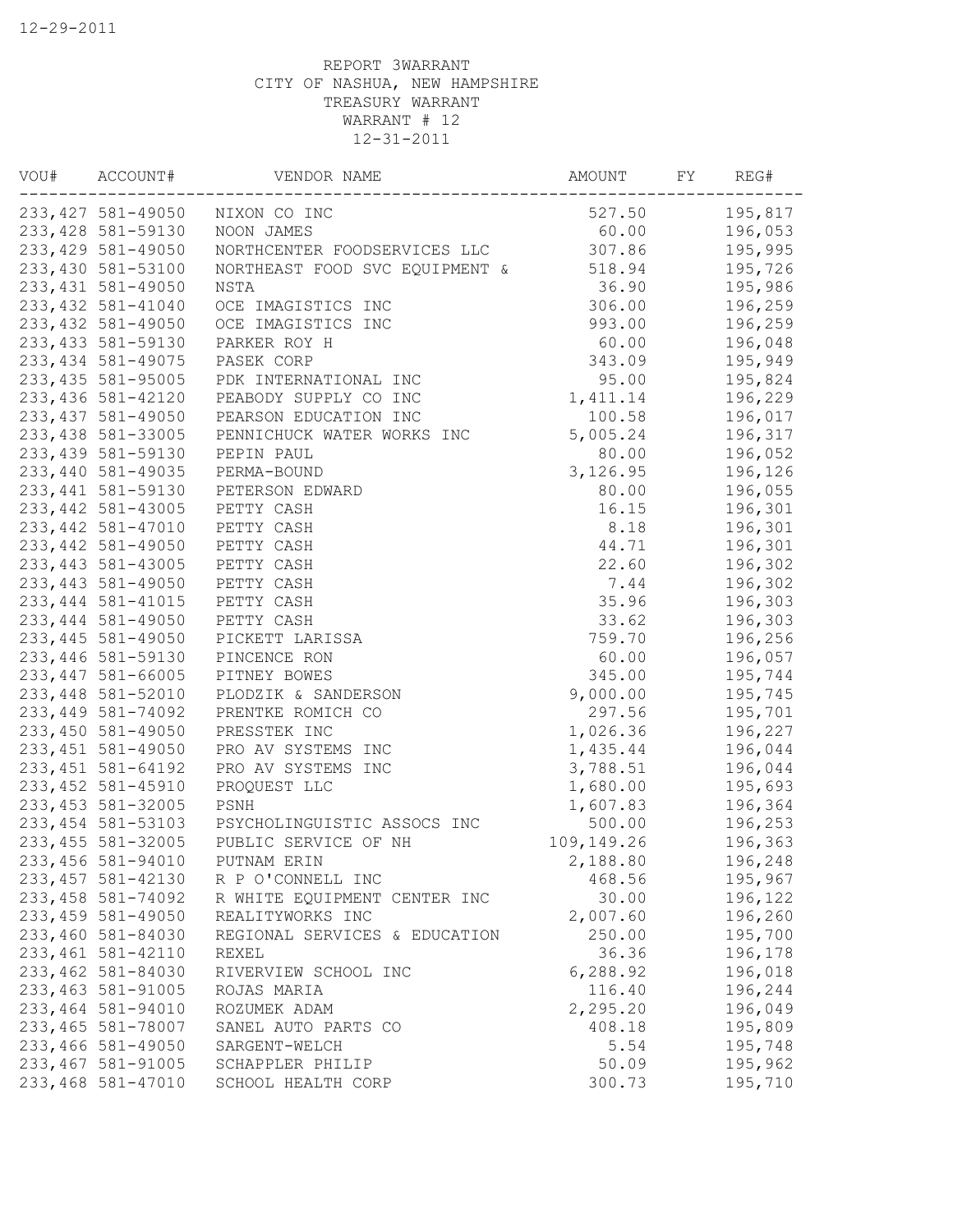| VOU#  | ACCOUNT#           | VENDOR NAME                    | AMOUNT     | FΥ | REG#       |
|-------|--------------------|--------------------------------|------------|----|------------|
|       | 233,469 581-49050  | SCHOOL SPECIALTY INC           | 569.25     |    | 195,979    |
|       | 233,470 581-49050  | SEARS COMMERCIAL ONE           | 30.34      |    | 196,330    |
|       | 233, 471 581-53101 | SHEPHERD CENTER INC            | 300.00     |    | 196,264    |
|       | 233, 472 581-41015 | SIRCHIE FINGER PRINT LABORATOR | 110.54     |    | 195,866    |
|       | 233, 473 581-59130 | SMALLWOOD WILLIAM              | 80.00      |    | 196,258    |
|       | 233, 474 581-49050 | SNOW PAT                       | 51.92      |    | 196,065    |
|       | 233, 475 581-59130 | SNOW R KYLE                    | 40.00      |    | 196,233    |
|       | 233, 476 581-49050 | SOCIAL STUDIES SCHOOL SERVICE  | 1,007.27   |    | 195,776    |
|       | 233, 477 581-53100 | SPECIALIZED PURCHASING CONSULT | 250.00     |    | 196,242    |
|       | 233, 477 581-68092 | SPECIALIZED PURCHASING CONSULT | 96,421.00  |    | 196,242    |
|       | 233, 478 581-49050 | SPORT SUPPLY GROUP INC         | 35.09      |    | 196,005    |
|       | 233, 479 581-53100 | STANLEY ELEVATOR COMPANY INC   | 244.00     |    | 196,134    |
|       | 233,480 581-41015  | STAPLES BUSINESS ADVANTAGE     | 186.02     |    | 195,884    |
|       | 233,480 581-41045  | STAPLES BUSINESS ADVANTAGE     | 126.65     |    | 195,884    |
|       | 233,480 581-49050  | STAPLES BUSINESS ADVANTAGE     | 1,276.41   |    | 195,884    |
|       | 233,480 581-49075  | STAPLES BUSINESS ADVANTAGE     | 188.23     |    | 195,884    |
|       | 233,480 581-49110  | STAPLES BUSINESS ADVANTAGE     | 1,545.19   |    | 195,884    |
|       | 233,481 581-53100  | STATE OF NH CRIMINAL RECORDS   | 738.75     |    | 196,304    |
|       | 233,482 581-78007  | SULLIVAN TIRE INC              | 79.99      |    | 195,716    |
|       | 233, 483 581-45910 | TELEGRAPH PUBLISHING COMPANY   | 182.00     |    | 196,382    |
|       | 233,484 581-53100  | TERMINIX PROCESSING CENTER     | 267.00     |    | 196,032    |
|       | 233, 485 581-84055 | TREASURER STATE OF NH          | 15, 142.29 |    | 195,975    |
|       | 233,486 581-49050  | TRIARCO                        | 35.00      |    | 196,020    |
|       | 233,487 581-49050  | TURN-THE-PAGE PRESS INC        | 46.95      |    | 196,257    |
|       | 233,488 581-55010  | U-HAUL INTERNATIONAL           | 83.13      |    | 195,976    |
|       | 233,489 581-74092  | UNITED MACHINE REPAIR INC      | 940.00     |    | 196,143    |
|       | 233,490 581-83102  | UNUM LIFE INSURANCE CO OF AMER | 2,407.69   |    | 196,095    |
|       | 233,490 581-83103  | UNUM LIFE INSURANCE CO OF AMER | 1, 117.72  |    | 196,095    |
|       | 233, 491 581-75023 | URBAN TREE SERVICE             | 1,400.00   |    | 196,155    |
|       | 233, 492 581-91005 | VALADE COLETTE                 | 25.32      |    | 195,989    |
|       | 233, 493 581-94030 | VALUK JANET                    | 99.00      |    | 196,036    |
|       | 233, 494 581-59130 | VAN ERON DENNIS                | 60.00      |    | 196,041    |
|       | 233, 495 581-94030 | VAUGHAN LINDA                  | 240.00     |    | 195,752    |
|       | 233,496 581-84030  | VERMONT CTR FOR THE DEAF &     | 240.00     |    | 196,079    |
|       | 233, 497 581-75180 | VIKING ROOFING, INC.           | 2,725.00   |    | 196,031    |
|       | 233, 498 581-49050 | WALMART COMMUNITY              | 75.66      |    | 195,940    |
|       | 233, 499 581-59130 | WALSH GARY                     | 110.00     |    | 196,117    |
|       | 233,500 581-41045  | WB MASON COMPANY INC           | 5,196.37   |    | 195,725    |
|       | 233,501 581-84055  | WEDIKO CHILDREN'S SERVICES     | 4,748.20   |    | 195,855    |
|       | 233,502 581-47010  | WILLIAM V. MACGILL & COMPANY   | 71.35      |    | 195,779    |
|       | 233,503 581-59130  | WONG GARY                      | 130.00     |    | 196,224    |
|       | 233,504 581-59130  | YATES DAVE                     | 60.00      |    | 195,876    |
|       | 233,505 581-49050  | ZONES                          | 75.00      |    | 195,981    |
|       | 233,506 581-59130  | ZWICKER DAVE                   | 280.00     |    | 196,046    |
| TOTAL | 581                | SCHOOL DEPARTMENT              |            |    | 551,814.68 |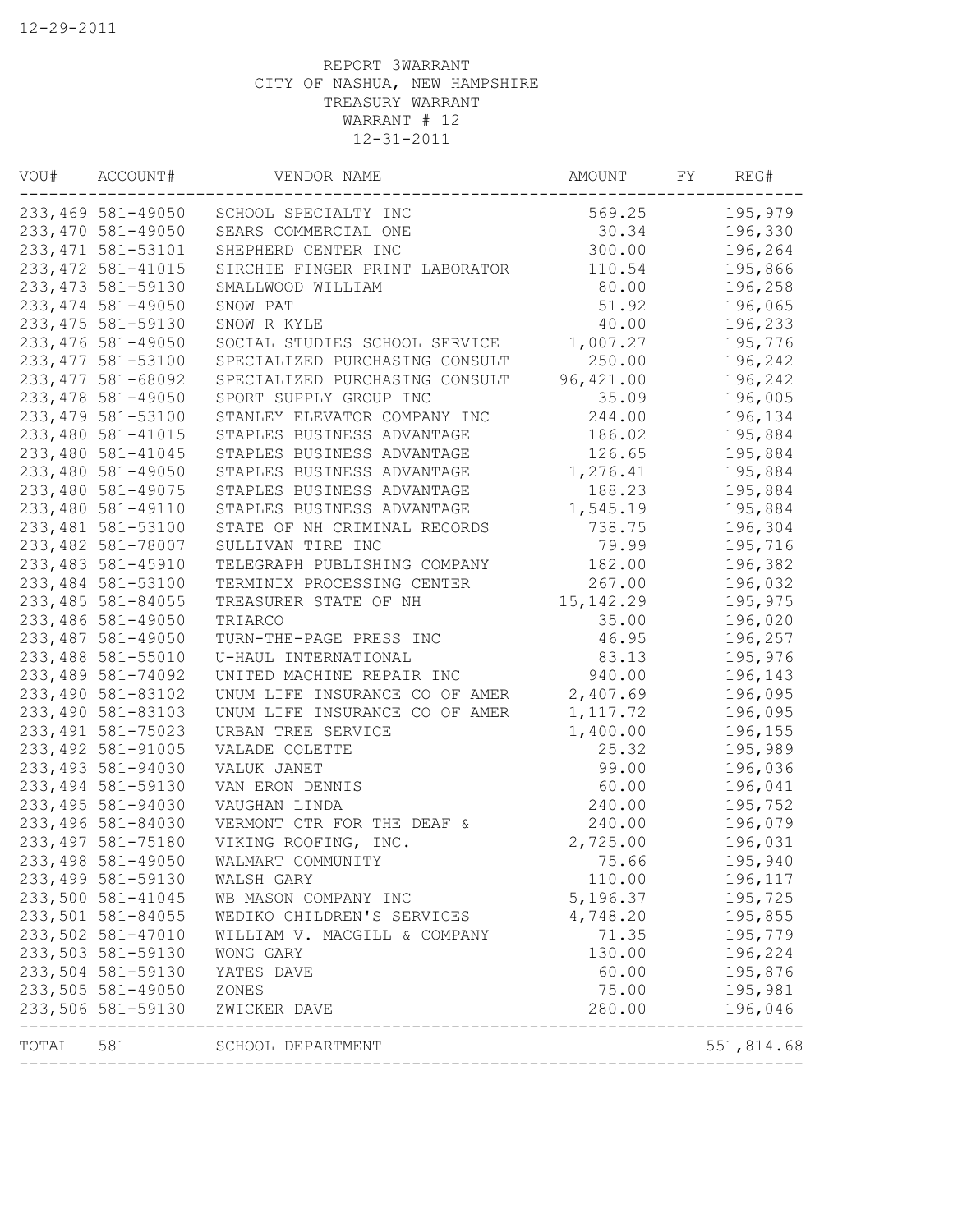| VOU#      | ACCOUNT#  | VENDOR NAME                                      | AMOUNT       | FY | REG#         |
|-----------|-----------|--------------------------------------------------|--------------|----|--------------|
|           |           | 233,507 590-24581 SPECIALIZED PURCHASING CONSULT | 70,000.00    |    | 196,242      |
| TOTAL 590 |           | PRIOR YEAR OBLIGATIONS                           |              |    | 70,000.00    |
| 505       | 594-21005 | HILLSBOROUGH COUNTY TREASURER                    | 9,569,306.00 |    | 12,314       |
| TOTAL     | 594       | HILLSBOROUGH COUNTY TAX                          |              |    | 9,569,306.00 |
|           |           |                                                  |              |    |              |
| 506       | 595-22015 | FLATLEY JOHN J                                   | 22,452.08    |    | 196,184      |
| 506       | 595-22020 | FLATLEY JOHN J                                   | 1,480.58     |    | 196,184      |
| TOTAL     | 595       | OVERLAY                                          |              |    | 23,932.66    |
| 507       | 599-68065 | MAC MULKIN CHEVROLET INC                         | 19,397.00    |    | 196,115      |
|           |           |                                                  |              |    |              |
| TOTAL     | 599       | "CERF" - EQUIPMENT PURCHASES                     |              |    | 19,397.00    |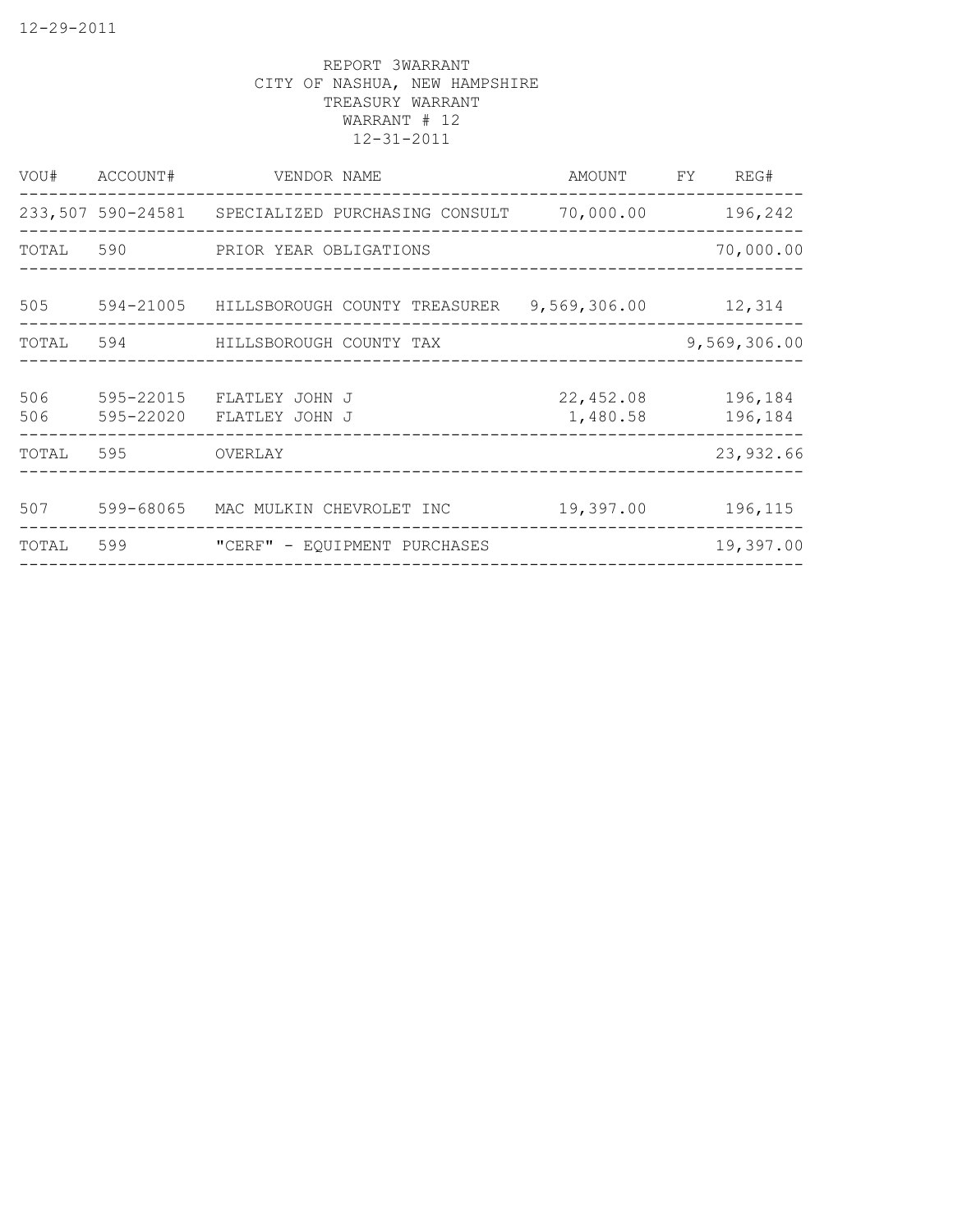| VOU#  | ACCOUNT# | VENDOR NAME                                    | AMOUNT   | FY | REG#     |
|-------|----------|------------------------------------------------|----------|----|----------|
| 508   | 653-28   | SANTORELLI CONSTRUCTION INC                    | 3,080.15 |    | 195,880  |
| TOTAL | 653-28   | CAP IMP - STREET DEPT<br>SIDEWALK PROGRAM FY10 |          |    | 3,080.15 |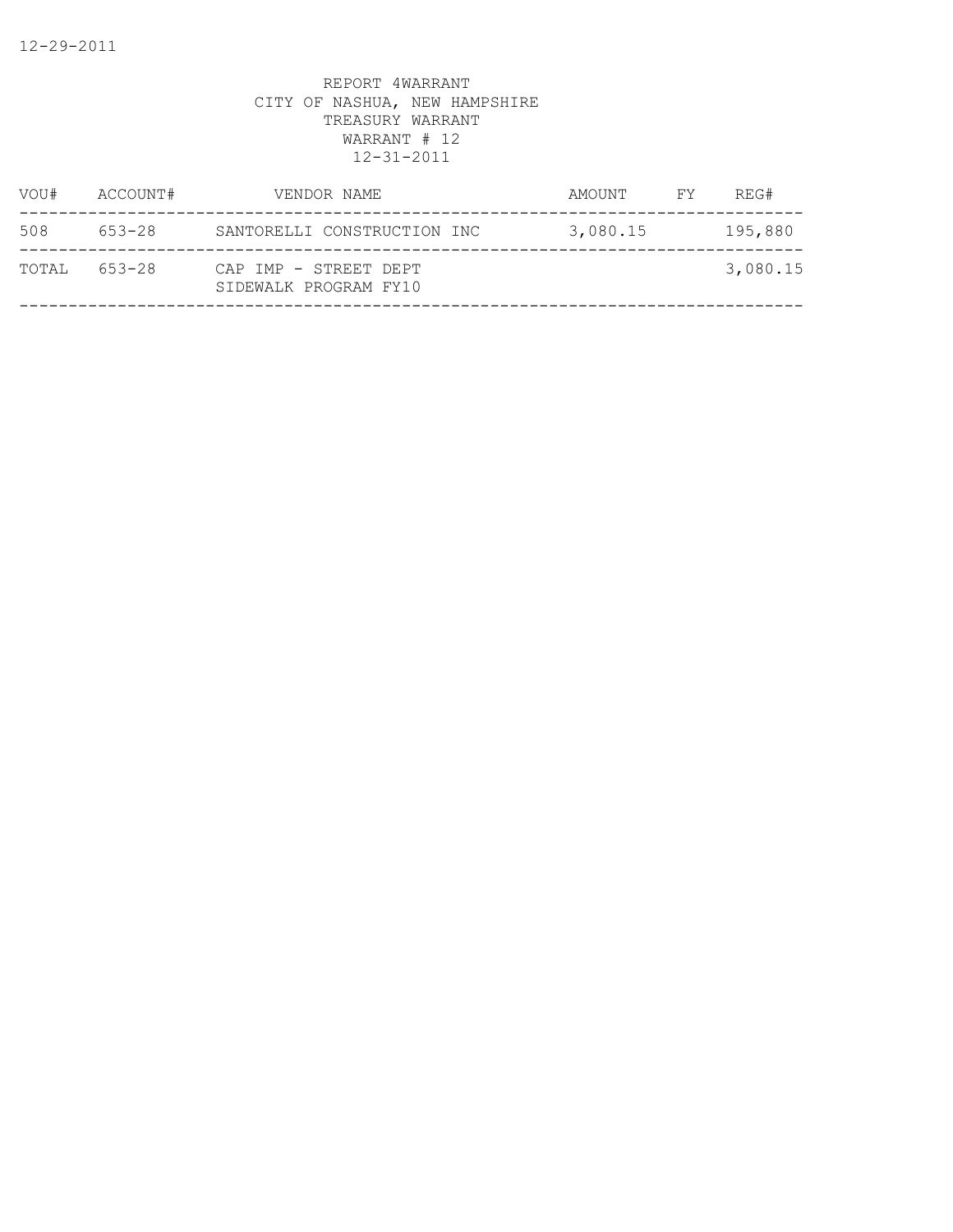| VOU#                            |                                                               | ACCOUNT# PROGRAM VENDOR NAME                                                                                                                             |                                                    | AMOUNT FY REG#                                      |
|---------------------------------|---------------------------------------------------------------|----------------------------------------------------------------------------------------------------------------------------------------------------------|----------------------------------------------------|-----------------------------------------------------|
| 509<br>510<br>511               |                                                               | 701-01340 3753 PETTY CASH<br>701-53030 3753 HAYNER/SWANSON INC<br>701-98029 3753 PETTY CASH                                                              | 15.07                                              | 8.58 195,678<br>2,668.00 195,734<br>195,678         |
| TOTAL                           |                                                               |                                                                                                                                                          | 2,691.65                                           |                                                     |
| 512<br>513<br>514<br>515<br>516 | 722-41060<br>722-53029<br>722-53036<br>722-53140<br>722-98033 | 3735 STAPLES ADVANTAGE<br>3735 MHC SOFTWARE<br>3735 CROWNE PLAZA NASHUA<br>3735 CAREER CONNECTIONS<br>3735 PETTY CASH                                    | 67.56<br>2,510.00<br>1,080.00<br>1,667.60<br>38.44 | 195,938<br>196,177<br>196,366<br>195,782<br>195,678 |
| TOTAL                           |                                                               | 722 CPF-INFORMATION TECHNOLOGY                                                                                                                           | 5,363.60                                           |                                                     |
| 517<br>518<br>519<br>520<br>521 | 792-53180<br>792-53180<br>792-53180<br>792-53180              | 792-53075 3745 HAZEN & SAWYER, PC<br>3794 A H HARRIS & SONS INC<br>3794 BROX INDUSTRIES INC<br>3794 CORRIVEAU ROUTHIER INC<br>3794 SWENSON GRANITE WORKS | 7,634.64<br>510.00<br>474.36<br>95.09<br>1,520.81  | 195,936<br>195,709<br>195,729<br>196,113<br>195,972 |
| TOTAL                           |                                                               | 792 CPF-WASTEWATER USER FUND                                                                                                                             | 10,234.90                                          |                                                     |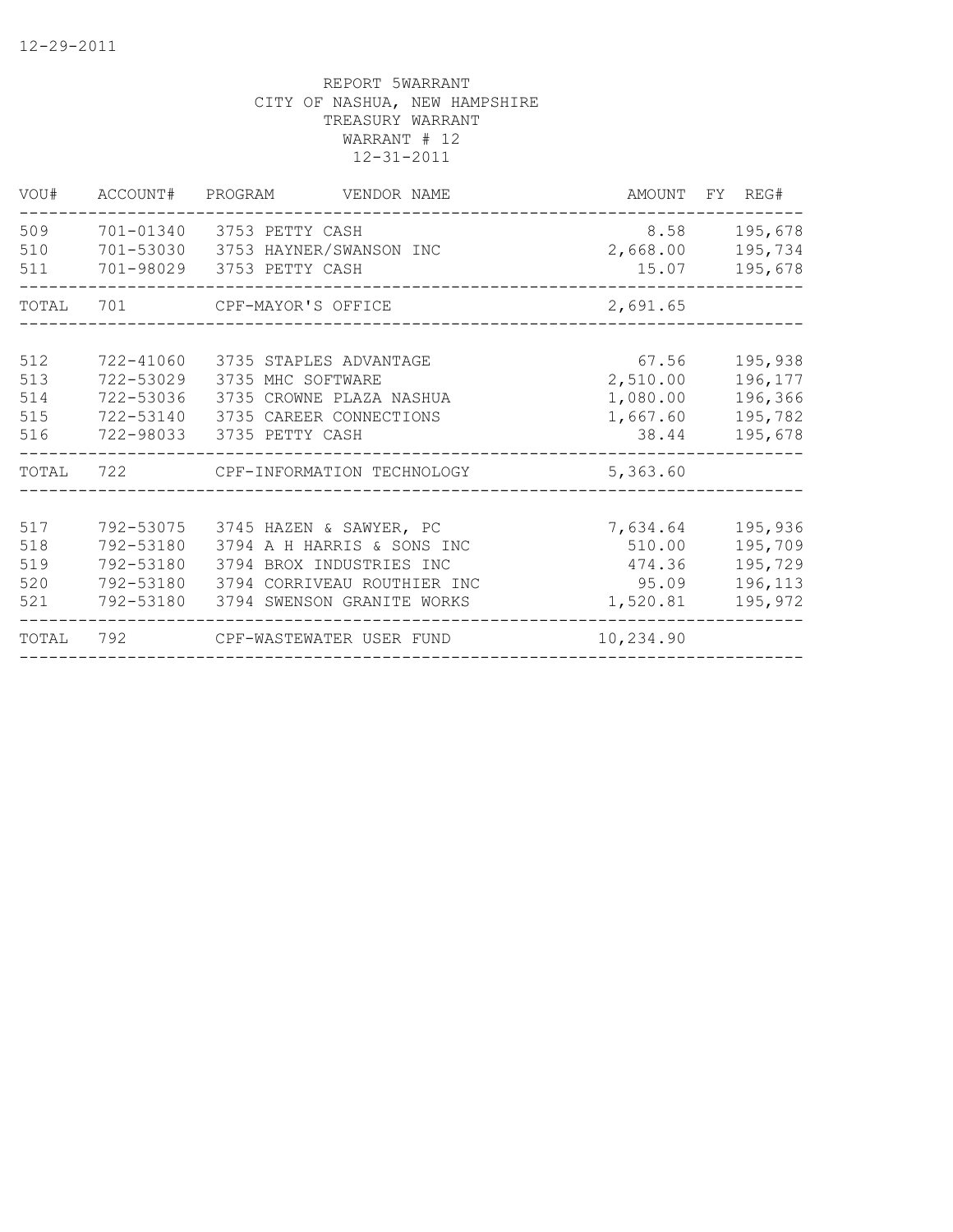| VOU#  | ACCOUNT#         | VENDOR NAME                    | AMOUNT    | FΥ | REG#      |
|-------|------------------|--------------------------------|-----------|----|-----------|
| 522   | $801 - 151 - 01$ | TAMARACK LANDSCAPING           | 130.06    |    | 196,214   |
| 523   | 801-31005        | COMCAST                        | 75.48     |    | 196,339   |
| 524   | 801-31005        | FAIRPOINT COMMUNICATIONS       | 28.53     |    | 196,349   |
| 525   | 801-31040        | PAETEC COMMUNICATIONS INC      | 4.30      |    | 196,314   |
| 526   | 801-32005        | PUBLIC SERVICE OF NEW HAMPSHIR | 532.01    |    | 196,367   |
| 527   | 801-34015        | ENERGYNORTH PROPANE            | 1,325.52  |    | 196,324   |
| 528   | 801-45060        | A H HARRIS & SONS INC          |           |    | 195,709   |
| 529   | 801-45060        | LEE SUPPLY CO INC              | 1,055.30  |    | 195,954   |
| 530   | 801-45060        | RESOURCE MANAGEMENT INC        | 975.00    |    | 196,149   |
| 531   | 801-46030        | ALEC'S SHOE STORE INC          | 82.00     |    | 195,793   |
| 531   | 801-46030        | ALEC'S SHOE STORE INC          | 79.95     |    | 195,793   |
| 532   | 801-46030        | FREDERICKSEAL INC              | 648.00    |    | 195,732   |
| 533   | 801-46045        | M & N SPORTS LLC               | 409.50    |    | 195,807   |
| 534   | 801-48005        | SHATTUCK MALONE OIL CO         | 12,432.91 |    | 196,311   |
| 534   | 801-48005        | SHATTUCK MALONE OIL CO         | 10,811.22 |    | 196,311   |
| 534   | 801-48005        | SHATTUCK MALONE OIL CO         | 3,783.92  |    | 196,311   |
| 535   | 801-49040        | GATE CITY FENCE CO INC         | 350.00    |    | 195,787   |
| 536   | 801-49040        | UNIFIRST CORPORATION           | 703.25    |    | 195,915   |
| 537   | 801-53075        | USDA APHIS                     | 16,325.01 |    | 196,329   |
| 538   | 801-59100        | AMHERST APPLIANCE REPAIR/STEVE | 889.00    |    | 195,829   |
| 539   | 801-59100        | LIBERTY TIRE RECYCLING LLC     | 1,022.40  |    | 196,180   |
| 540   | 801-59238        | DOCULYNX INC                   | 17.34     |    | 196,160   |
| 541   | 801-59245        | D & R TOWING INC               | 330.00    |    | 196,114   |
| 542   | 801-74175        | ACTION KING SERVICES           | 1,137.50  |    | 195,769   |
| 543   | 801-75023        | BELLETETES INC                 | 82.74     |    | 195,804   |
| 544   | 801-75023        | HOME DEPOT CREDIT SERVICES     | 41.23     |    | 196,323   |
| 545   | 801-77020        | MCDEVITT TRUCKS INC            | 382.95    |    | 195,924   |
| 545   | 801-77020        | MCDEVITT TRUCKS INC            | 322.73    |    | 195,924   |
| 546   | 801-77020        | NAPA AUTO PARTS                | 220.98    |    | 195,899   |
| 547   | 801-77020        | NORTHLAND INDUSTRIAL TRUCK CO. | 574.84    |    | 196,171   |
| 548   | 801-78065        | MAYNARD & LESIEUR INCORPORATED | 2,087.72  |    | 196,120   |
| 548   | 801-78065        | MAYNARD & LESIEUR INCORPORATED |           |    | 196,120   |
| 549   | 801-78100        | CN WOOD CO INC                 | 1,900.53  |    | 196,028   |
| 550   | 801-78100        | DUNN BATTERY LLC               | 417.90    |    | 195,870   |
| 551   | 801-78100        | FREIGHTLINER OF NH INC         | 393.20    |    | 195,914   |
| 552   | 801-78100        | NEW ENGLAND PAPER & SUPPLY     | 88.81     |    | 195,826   |
| 553   | 801-78100        | NEW G.H. BERLIN OIL COMPANY    | 2,533.94  |    | 195,828   |
| 554   | 801-78100        | SANEL AUTO PARTS CO            | 376.99    |    | 195,809   |
| TOTAL | 801              | SOLID WASTE DISPOSAL           |           |    | 62,572.76 |
|       |                  |                                |           |    |           |
| 555   | $802 - 215 - 00$ | HEBERT DENNIS G & MARTHA L     | 172.74    |    | 196,215   |
| 556   | 802-31005        | FAIRPOINT COMMUNICATIONS       | 674.22    |    | 196,348   |
| 557   | 802-31040        | PAETEC COMMUNICATIONS INC      | 5.08      |    | 196,314   |
| 558   | 802-32005        | PUBLIC SERVICE OF NEW HAMPSHIR | 49,808.14 |    | 195,681   |
| 559   | 802-33005        | PENNICHUCK WATER               | 21.35     |    | 196,328   |
| 559   | 802-33005        | PENNICHUCK WATER               | 1,803.75  |    | 196,328   |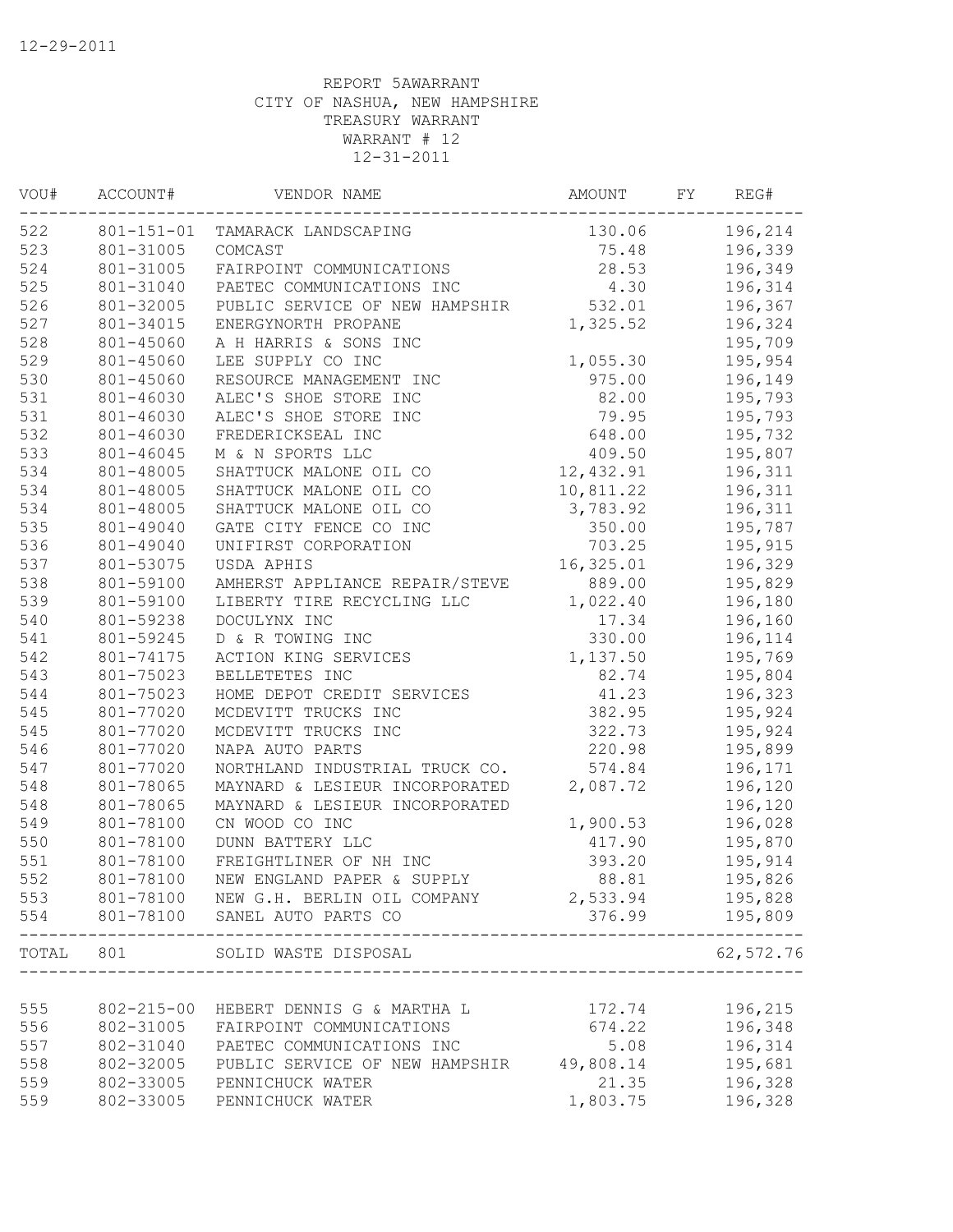| WOU# | ACCOUNT#  | VENDOR NAME                     | AMOUNT    | FY | REG#    |
|------|-----------|---------------------------------|-----------|----|---------|
| 560  |           | 802-34015 METROMEDIA ENERGY INC | 10,553.87 |    | 196,346 |
| 561  | 802-34015 | NATIONAL GRID                   | 956.18    |    | 195,680 |
| 561  | 802-34015 | NATIONAL GRID                   | 245.36    |    | 195,680 |
| 562  | 802-41015 | SAM'S CLUB DIRECT               | 29.74     |    | 196,334 |
| 563  | 802-42010 | GRAINGER                        | 225.59    |    | 195,750 |
| 564  | 802-42010 | PETTY CASH                      | 22.00     |    | 195,678 |
| 565  | 802-45101 | BASF CORPORATION                | 15,520.54 |    | 196,153 |
| 566  | 802-45103 | JCI JONES                       | 5,629.19  |    | 196,163 |
| 567  | 802-45175 | ARCSOURCE INC                   | 46.40     |    | 195,810 |
| 568  | 802-46045 | ALEC'S SHOE STORE INC           | 82.00     |    | 195,793 |
| 569  | 802-46045 | UNIFIRST CORPORATION            | 76.32     |    | 195,915 |
| 569  | 802-46045 | UNIFIRST CORPORATION            | 647.44    |    | 195,915 |
| 570  | 802-49075 | LECLERC MARIO                   | 100.00    |    | 196,307 |
| 571  | 802-49075 | STAPLES ADVANTAGE               | 389.18    |    | 195,938 |
| 572  | 802-53030 | CHEMSERVE ENVIRONMENTAL ANALYS  | 2,251.59  |    | 195,883 |
| 573  | 802-59100 | ANSWERING SERVICES OF NH LLC    | 113.90    |    | 195,841 |
| 574  | 802-59100 | CRITTER CONTROL OF NASHUA       | 696.00    |    | 195,999 |
| 575  | 802-59225 | RESOURCE MANAGEMENT INC         | 20,855.83 |    | 196,149 |
| 576  | 802-59230 | BROX INDUSTRIES INC             | 5,054.48  |    | 195,729 |
| 577  | 802-59230 | GRANITE STATE CONCRETE CO INC   | 1,166.50  |    | 195,926 |
| 578  | 802-59230 | TDD EARTH TECHNOLOGIES INC      | 5,644.05  |    | 195,722 |
| 579  | 802-59238 | COMPUTER MANAGEMENT SYSTEMS     | 526.33    |    | 196,357 |
| 580  | 802-59238 | DOCULYNX INC                    | 35.31     |    | 196,160 |
| 581  | 802-59265 | CITIZENS BANK NH                | 3,022.01  |    | 12,312  |
| 582  | 802-59265 | CITIZENS BANK NH                | 996.08    |    | 12,313  |
| 583  | 802-59320 | LIBERTY INTN'L TRUCKS OF NH LL  | $-250.00$ |    | 196,118 |
| 584  | 802-59320 | MAC MULKIN CHEVROLET INC        | 109.27    |    | 196,115 |
| 585  | 802-59320 | MAYNARD & LESIEUR INCORPORATED  | 367.35    |    | 196,120 |
| 586  | 802-59320 | MINUTEMAN TRUCKS INC            | 397.00    |    | 195,837 |
| 587  | 802-59320 | NAPA AUTO PARTS                 | 360.35    |    | 195,899 |
| 588  | 802-59320 | PETTY CASH                      | 11.98     |    | 195,678 |
| 589  | 802-59320 | SANEL AUTO PARTS CO             | 394.02    |    | 195,809 |
| 590  | 802-64045 | ACCU-TECH CORPORATION           | 950.00    |    | 196,174 |
| 591  | 802-64192 | GRAINGER                        | 1,130.97  |    | 195,750 |
| 592  | 802-64192 | HOME DEPOT CREDIT SERVICES      | 98.57     |    | 196,323 |
| 593  | 802-64192 | NASHUA OUTDOOR POWER EQUIPMENT  | 309.95    |    | 195,812 |
| 594  | 802-64192 | SEWER EQUIPMENT COMPANY OF AME  | 444.64    |    | 196,190 |
| 595  | 802-77050 | PINE MOTOR PARTS                | 124.08    |    | 196,121 |
| 596  | 802-77062 | FLOWROX INC                     | 1,890.90  |    | 196,088 |
| 597  | 802-77065 | GILCHRIST METAL FABRICATION CO  | 753.75    |    | 195,686 |
| 598  | 802-77067 | BELLETETES INC                  | 23.81     |    | 195,804 |
| 599  | 802-77067 | PEABODY SUPPLY COMPANY          | 125.85    |    | 196,159 |
| 600  | 802-77069 | ATCO INTERNATIONAL              | 484.00    |    | 195,923 |
| 601  | 802-77069 | BELLETETES INC                  | 12.39     |    | 195,804 |
| 602  | 802-77069 | FASTENAL COMPANY                | 39.09     |    | 195,850 |
| 603  | 802-77069 | GRAINGER                        | 943.74    |    | 195,750 |
| 604  | 802-77069 | HOME DEPOT CREDIT SERVICES      | 37.62     |    | 196,323 |
| 604  | 802-77069 | HOME DEPOT CREDIT SERVICES      | 27.92     |    | 196,323 |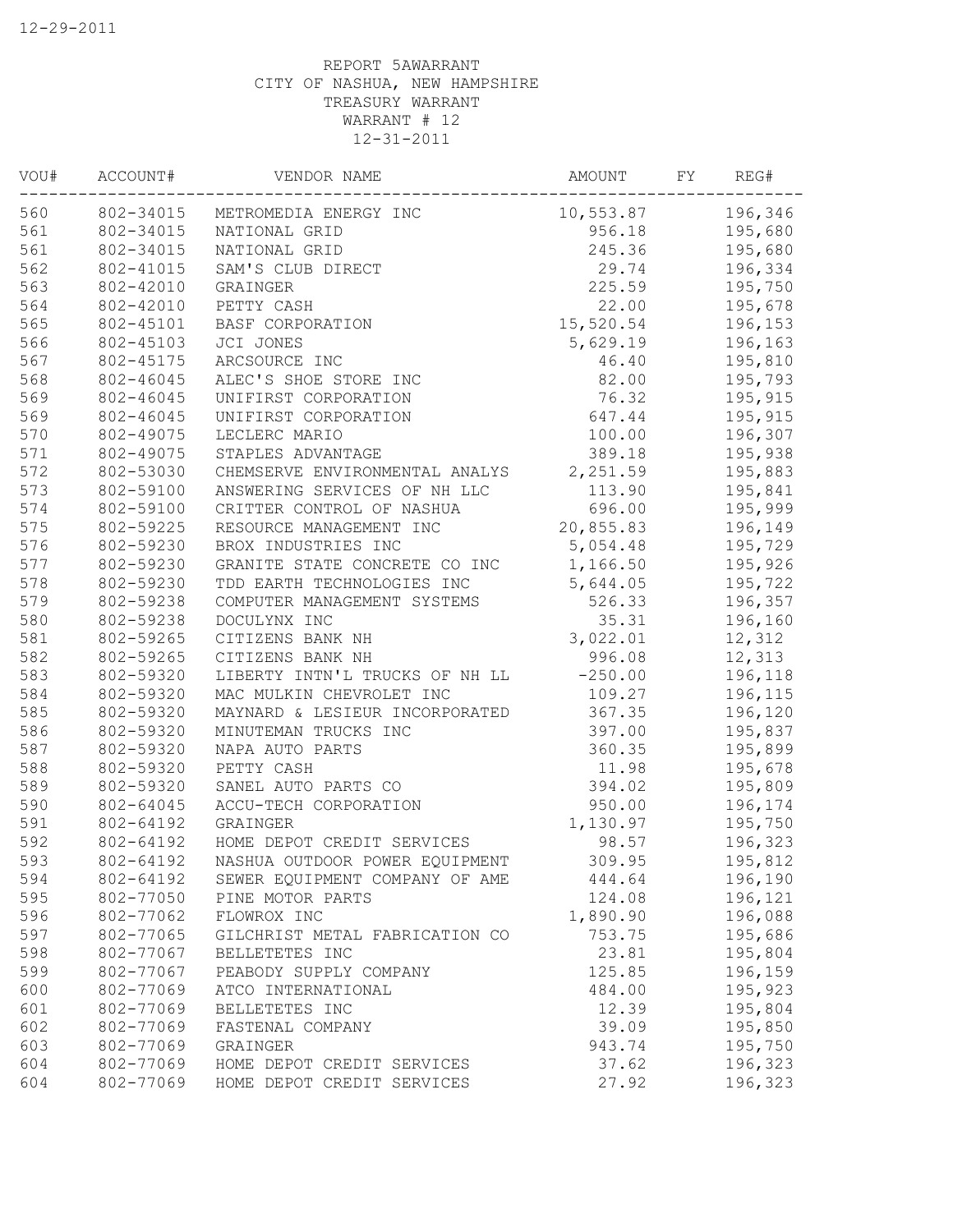| VOU#  | ACCOUNT#  | VENDOR NAME                    | AMOUNT    | FY. | REG#       |
|-------|-----------|--------------------------------|-----------|-----|------------|
| 605   | 802-77069 | M & M ELECTRICAL SUPPLY CO INC | 521.64    |     | 196,112    |
| 606   | 802-77069 | PETTY CASH                     | 22.00     |     | 195,678    |
| 607   | 802-77069 | PINE MOTOR PARTS               | 121.28    |     | 196,121    |
| 607   | 802-77070 | PINE MOTOR PARTS               | 74.12     |     | 196,121    |
| 608   | 802-77070 | SOUTHWORTH MILTON INC          | 944.30    |     | 195,720    |
| 609   | 802-77070 | WINDWARD PETROLEUM INC         | 3, 111.28 |     | 195,754    |
| 610   | 802-77072 | FASTENAL COMPANY               | 119.54    |     | 195,850    |
| 611   | 802-77072 | HIGHLAND POWER                 | 974.00    |     | 195,929    |
| 612   | 802-77072 | MCMASTER-CARR SUPPLY CO        | 240.76    |     | 195,797    |
| 613   | 802-94005 | DOOKRAN STEPHEN                | 734.74    |     | 196,306    |
| 614   | 802-94005 | PETTY CASH                     | 10.00     |     | 195,678    |
| 615   | 802-94005 | TREASURER STATE OF N H         | 40.00     |     | 196,338    |
| 615   | 802-94005 | TREASURER STATE OF N H         | 280.00    |     | 196,338    |
| 616   | 802-95005 | NHWPCA                         | 930.00    |     | 196,365    |
| 617   | 802-96004 | FEDEX                          | 216.43    |     | 196,316    |
| TOTAL | 802       | SEWERAGE DISPOSAL SYSTEM       |           |     | 144,498.51 |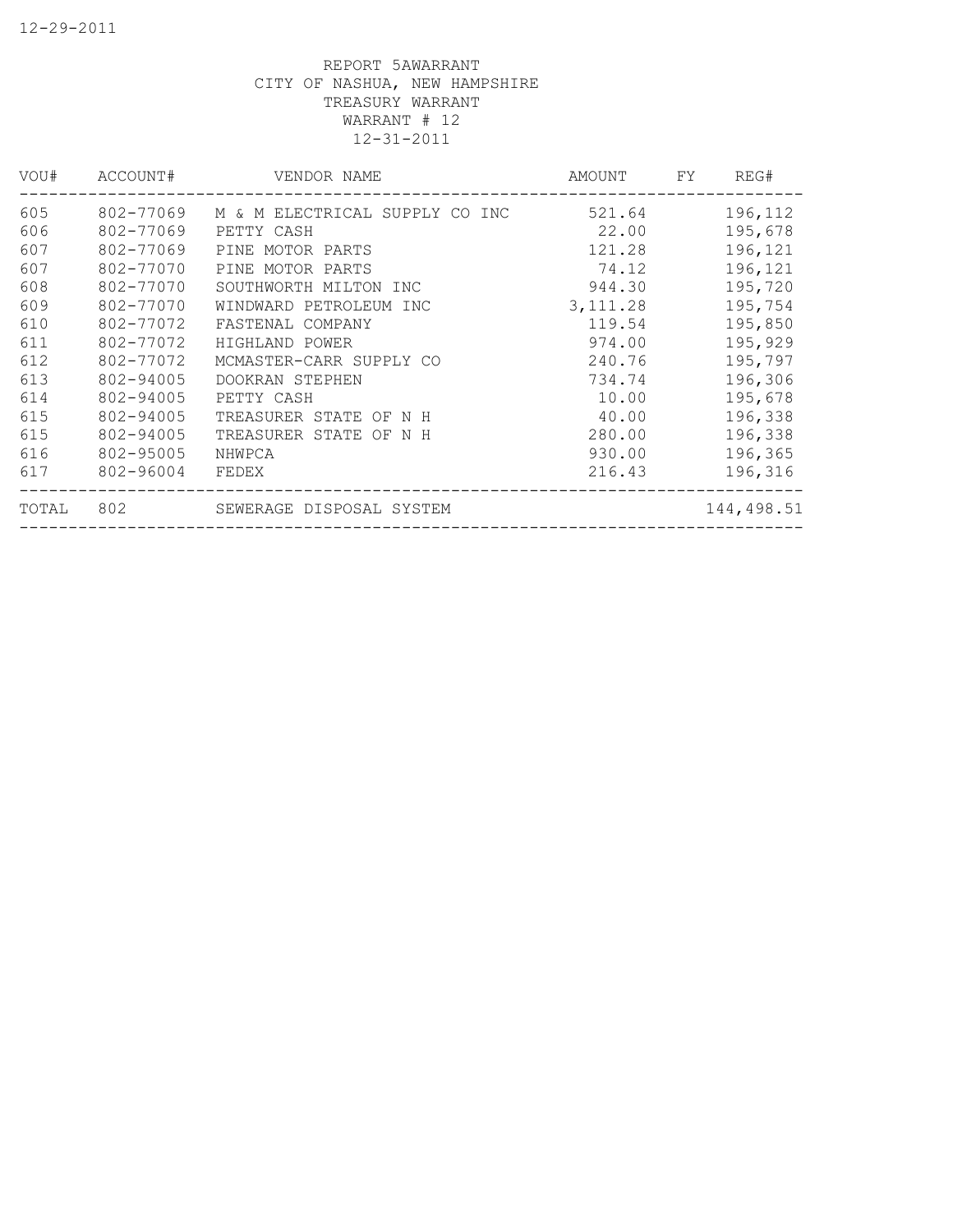| VOU#                            | ACCOUNT#                                                          | VENDOR NAME                                                                                                                                    | AMOUNT                                        | FY | REG#                                                |
|---------------------------------|-------------------------------------------------------------------|------------------------------------------------------------------------------------------------------------------------------------------------|-----------------------------------------------|----|-----------------------------------------------------|
| 618                             |                                                                   | 901-59100 UNIVERSAL RECYCLING TECH LLC                                                                                                         | 815.86                                        |    | 196,145                                             |
| TOTAL                           | 901                                                               | SOLID WASTE TRUST FUND                                                                                                                         |                                               |    | 815.86                                              |
| 619<br>620                      | 915-94010<br>915-94010                                            | DUFFINA CYNTHIA<br>STANSFIELD JILL                                                                                                             | 877.50<br>699.75                              |    | 196,308<br>196,309                                  |
| TOTAL                           | 915                                                               | HUMAN RESOURCE TRUST FUND                                                                                                                      |                                               |    | 1,577.25                                            |
|                                 |                                                                   |                                                                                                                                                |                                               |    |                                                     |
| 621<br>622                      | 941-95010<br>941-98029                                            | NATIONAL ASSOCIATION OF LOCAL<br>BOARD OF HEALTH/PETTY CASH                                                                                    | 175.00<br>52.98                               |    | 196,356<br>196,310                                  |
| TOTAL                           | 941                                                               | HEALTH & COMM SVCS TRUST FUND                                                                                                                  |                                               |    | 227.98                                              |
| 623<br>624<br>625<br>626<br>627 | 952-05058<br>$952 - 05058$<br>952-05058<br>952-45065<br>952-75021 | NASHUA WALLPAPER & PAINT CO<br>SHANNACHIE/ W B HEFFERNAN<br>UNITED SITE SERVICES NORTHEAST<br>GATE CITY FENCE CO INC<br>GATE CITY MONUMENT INC | 168.67<br>825.00<br>54.97<br>125.00<br>485.00 |    | 195,813<br>195,939<br>196,350<br>195,787<br>195,763 |
| TOTAL                           | 952                                                               | PARK & RECREATION TRUST FUND                                                                                                                   |                                               |    | 1,658.64                                            |
| 628<br>629<br>630<br>631        | 961-05054<br>$961 - 45195$<br>961-59100<br>961-59100              | GATE CITY FENCE CO INC<br>STOKES SEEDS, INC<br>CARLSON TREE SERVICE<br>EVERETT J PRESCOTT INC                                                  | 20,440.00<br>170.79<br>375.00<br>1,360.00     |    | 195,787<br>195,955<br>195,848<br>195,758            |
| TOTAL                           | 961                                                               | EDGEWOOD CEMETERY TRUST FUND                                                                                                                   |                                               |    | 22,345.79                                           |
| 632                             | 963-48015                                                         | PETTY CASH                                                                                                                                     | 50.00                                         |    | 195,678                                             |
| TOTAL                           | 963                                                               | WOODLAWN CEMETERY TRUST FUND                                                                                                                   |                                               |    | 50.00                                               |
| 633                             |                                                                   | 972-49075 BROX INDUSTRIES INC                                                                                                                  | 1,574.75 195,729                              |    |                                                     |
| TOTAL                           |                                                                   | 972 PLANNING TRUST FUND                                                                                                                        |                                               |    | 1,574.75                                            |
| 634<br>635                      | 975-33005                                                         | PENNICHUCK WATER<br>975-34015 METROMEDIA ENERGY INC                                                                                            | 23.85<br>235.86                               |    | 196,328<br>196,346                                  |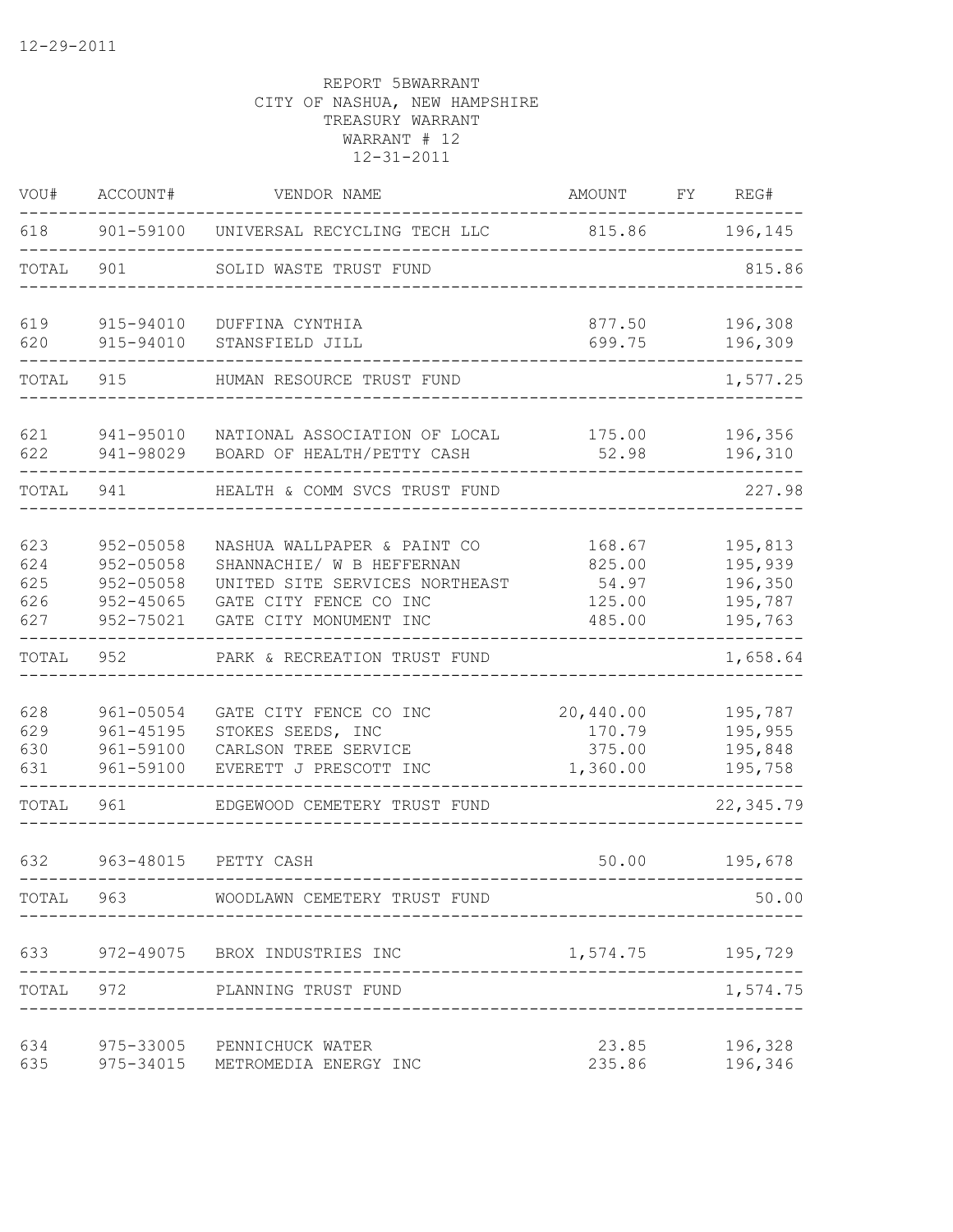| VOU#   | ACCOUNT#                      | VENDOR NAME                      | AMOUNT             | FY. | REG#               |
|--------|-------------------------------|----------------------------------|--------------------|-----|--------------------|
| TOTAL  | 975                           | LIBRARY TRUST FUND               |                    |     | 259.71             |
| 233,50 | 981-49050<br>233,50 981-94010 | PARADIS KELLEY I<br>RILEY ASHLEY | 200.00<br>2,468.00 |     | 195,978<br>196,238 |
| TOTAL  | 981                           | SCHOOL TRUST FUND                |                    |     | 2,668.00           |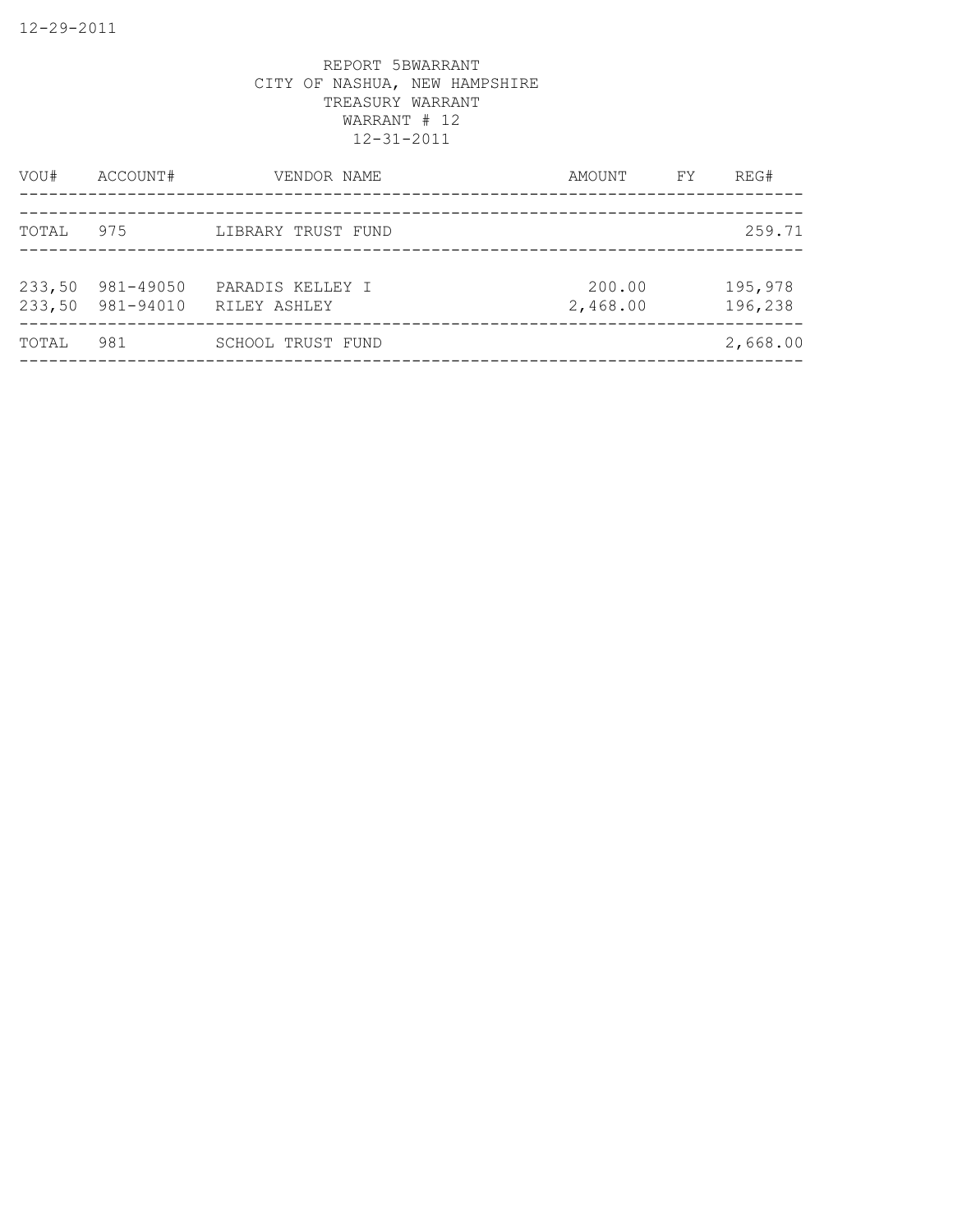|           | ACCOUNT# PAYROLL WEEK ENDING |  | AMOUNT |  |
|-----------|------------------------------|--|--------|--|
| TOTAL 951 |                              |  |        |  |
|           |                              |  |        |  |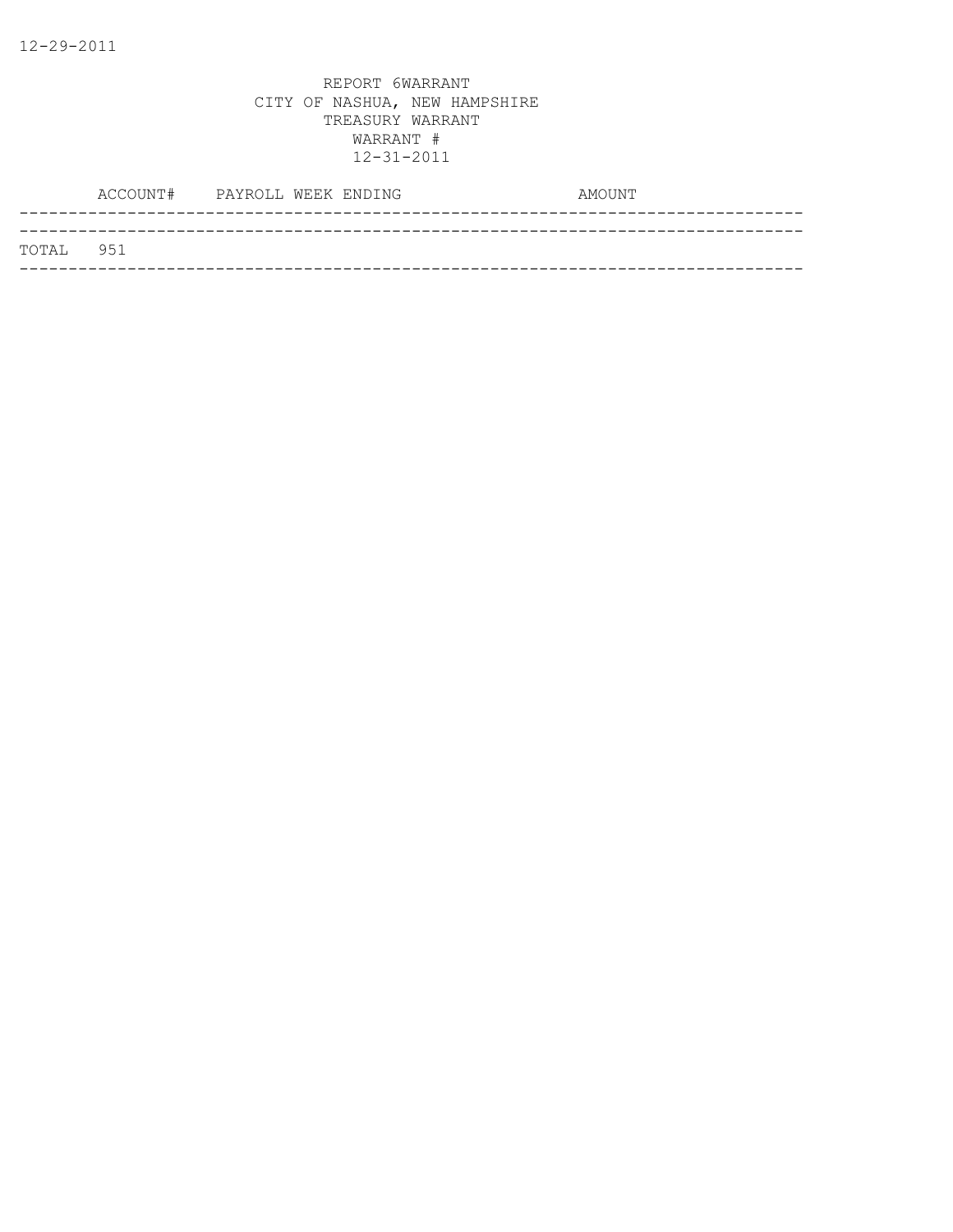|           |           | ACCOUNT# PAYROLL WEEK ENDING  | AMOUNT    |           |
|-----------|-----------|-------------------------------|-----------|-----------|
|           |           | 305-11125  17-DEC-2011        | 962.06    |           |
|           |           | 305-11125 24-DEC-2011         | 962.06    |           |
|           | 305-11239 | 17-DEC-2011                   | 1,080.52  |           |
|           |           | 305-11239 24-DEC-2011         | 1,080.52  |           |
|           |           | 305-31050 24-DEC-2011         | 50.00     |           |
| TOTAL 305 |           | SRF - CIVIC & COMM ACTIVITIES |           | 4,135.16  |
|           |           |                               |           |           |
|           | 308-11130 | 17-DEC-2011                   | 862.73    |           |
|           | 308-11130 | 24-DEC-2011                   | 862.72    |           |
|           | 308-11418 | 17-DEC-2011                   |           |           |
|           | 308-11418 | 24-DEC-2011                   |           |           |
|           | 308-11441 | 17-DEC-2011                   | 1,453.63  |           |
|           | 308-11441 | 24-DEC-2011                   | 1,453.64  |           |
|           | 308-11446 | 17-DEC-2011                   | 1,156.28  |           |
|           | 308-11446 | 24-DEC-2011                   | 1,156.29  |           |
|           | 308-11447 | 17-DEC-2011                   | 257.36    |           |
|           | 308-11447 | 24-DEC-2011                   | 257.36    |           |
|           | 308-11540 | 17-DEC-2011                   | 1,083.90  |           |
|           | 308-11540 | 24-DEC-2011                   | 1,083.90  |           |
|           | 308-11578 | 17-DEC-2011                   | 997.83    |           |
|           | 308-11578 | 24-DEC-2011                   | 997.84    |           |
|           | 308-11589 | 17-DEC-2011                   | 1,080.52  |           |
|           | 308-11589 | 24-DEC-2011                   | 1,080.52  |           |
|           | 308-11608 | 17-DEC-2011                   | 976.17    |           |
|           | 308-11608 | 24-DEC-2011                   | 976.17    |           |
|           | 308-83051 | 17-DEC-2011                   | 3,358.94  |           |
|           | 308-83051 | 24-DEC-2011                   | 6, 167.10 |           |
|           | 308-83052 | 17-DEC-2011                   | 1,630.79  |           |
|           | 308-83052 | 24-DEC-2011                   | 1,530.79  |           |
|           |           | 308-83102  17-DEC-2011        | 1,257.73  |           |
|           | 308-83102 | 24-DEC-2011                   | 4,620.37  |           |
| TOTAL     | 308       | SRF - INSURANCE               |           | 34,302.58 |
|           |           |                               |           |           |
|           |           | 3092-13004 17-DEC-2011        | 1,221.06  |           |
|           |           | 3092-13004 24-DEC-2011        | 641.59    |           |
| TOTAL     | 309       | FRESH FRUIT & VEGETABLE GRANT |           | 1,862.65  |
|           |           |                               |           |           |
|           |           | 3097-11162 17-DEC-2011        | 645.75    |           |
|           |           | 3097-11162 24-DEC-2011        | 645.75    |           |
|           |           | 3097-11408 17-DEC-2011        | 1,010.53  |           |
|           |           | 3097-11408 24-DEC-2011        | 796.75    |           |
|           |           | 3097-12112 17-DEC-2011        | 608.26    |           |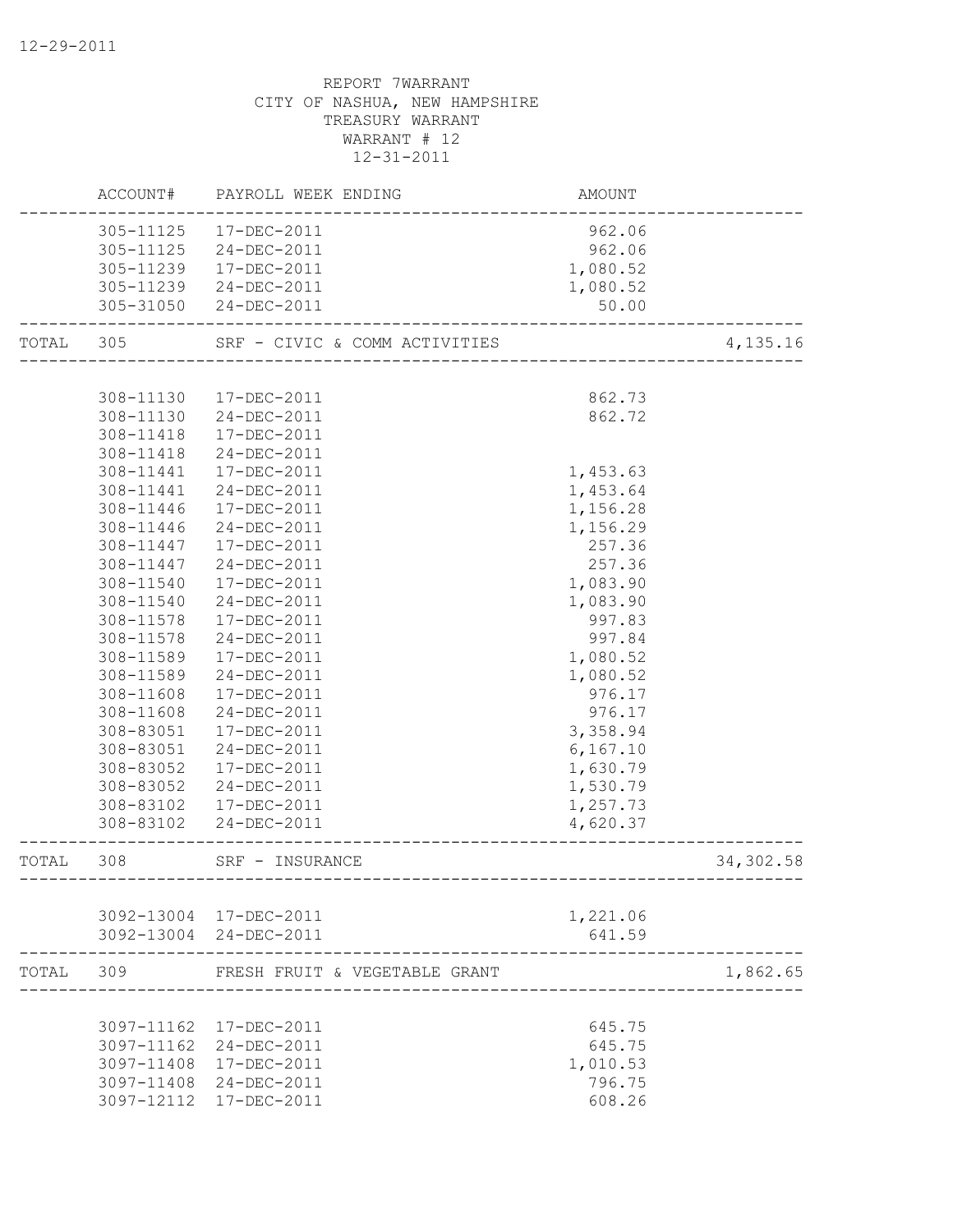|           | ACCOUNT#                 | PAYROLL WEEK ENDING        | AMOUNT                                |            |
|-----------|--------------------------|----------------------------|---------------------------------------|------------|
|           |                          | 3097-12112 24-DEC-2011     | 523.78                                |            |
|           | 3097-12830               | 17-DEC-2011                | 26.04                                 |            |
|           | 3097-12830               | 24-DEC-2011                | 106.48                                |            |
|           | 3097-19138               | 17-DEC-2011                | 3,029.26                              |            |
|           | 3097-19139               | 17-DEC-2011                | 13, 142. 22                           |            |
|           | 3097-19140               | 17-DEC-2011                | 8,890.00                              |            |
|           | 3097-19140               | 24-DEC-2011                | 10,668.00                             |            |
|           | 3097-19540               | 17-DEC-2011                | 24, 472.60                            |            |
|           | 3097-19540               | 24-DEC-2011                | 29, 234.16                            |            |
|           | 3097-19544               | 17-DEC-2011                | 669.03                                |            |
|           | 3097-19544               | 24-DEC-2011                | 684.53                                |            |
|           | 3097-19545               | 17-DEC-2011                | 2,390.25                              |            |
|           | 3097-19545               | 24-DEC-2011                | 2,408.22                              |            |
| TOTAL     | 309                      | SRF - FOOD SERVICES        | ------------------------------------- | 99, 951.61 |
|           |                          |                            |                                       |            |
|           |                          | 3117-12006 17-DEC-2011     | 2,300.00                              |            |
|           |                          | 3117-12006 24-DEC-2011     | 800.00                                |            |
|           |                          | 3117-13032 24-DEC-2011     | 54.21                                 |            |
| TOTAL 311 |                          | DRIVER'S EDUCATION         | _____________________________         | 3,154.21   |
|           |                          |                            |                                       |            |
|           | 312-11165                | 17-DEC-2011                | 557.36                                |            |
|           | 312-11165                | 24-DEC-2011                | 557.36                                |            |
|           | 312-11191                | 17-DEC-2011                | 827.27                                |            |
|           | 312-11191                | 24-DEC-2011                | 827.26                                |            |
|           | 312-11445                | 17-DEC-2011                | 109.36                                |            |
|           | 312-11445                | 24-DEC-2011                | 109.36                                |            |
|           | 312-11547                | 17-DEC-2011                | 2,235.49                              |            |
|           | 312-11547                | 24-DEC-2011                | 2,235.48                              |            |
|           | 312-12052                | 17-DEC-2011                | 687.68                                |            |
|           | 312-12052                | 24-DEC-2011                | 591.78                                |            |
|           | 312-12116                | 17-DEC-2011                | 1,610.30                              |            |
|           | 312-13004                | 17-DEC-2011                | 728.67                                |            |
|           | 312-13004                | 24-DEC-2011                | 185.39                                |            |
| TOTAL     | 312                      | SRF - FINANCIAL SERVICES   |                                       | 11,262.76  |
|           |                          |                            |                                       |            |
|           | 3122-12006               | 17-DEC-2011                | 575.00                                |            |
|           | 3122-12006<br>3122-13004 | 24-DEC-2011<br>17-DEC-2011 | 175.00<br>200.00                      |            |
|           |                          |                            |                                       |            |
| TOTAL     | 312                      | ADULT ED/CONTINUING ED     |                                       | 950.00     |
|           |                          |                            |                                       |            |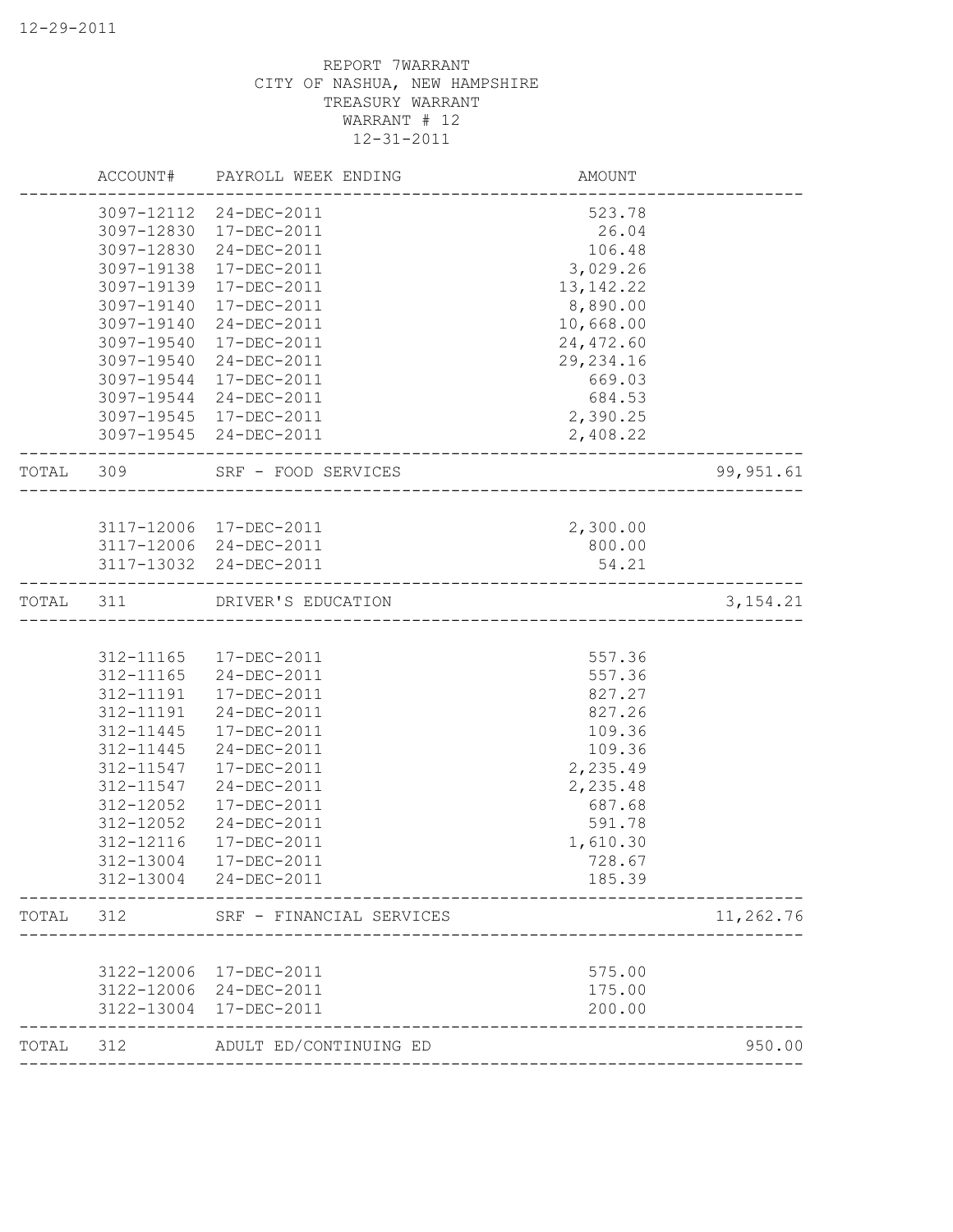|       |           | ACCOUNT# PAYROLL WEEK ENDING                                               | AMOUNT    |           |
|-------|-----------|----------------------------------------------------------------------------|-----------|-----------|
|       |           | 3212-12006 17-DEC-2011                                                     | 425.00    |           |
|       |           | TOTAL 321 ADULT ED/COLLEGE TRANSITIONS                                     |           | 425.00    |
|       |           | 3262-11860 17-DEC-2011                                                     | 2,211.46  |           |
|       |           | ____________________________________<br>TOTAL 326 NH ALTERNATE ASSES COACH |           | 2,211.46  |
|       |           |                                                                            |           |           |
|       |           | 331-11250  17-DEC-2011                                                     | 717.44    |           |
|       |           | 331-11250 24-DEC-2011                                                      | 717.45    |           |
|       | 331-11558 | 24-DEC-2011                                                                | 1,238.74  |           |
|       | 331-11561 | 17-DEC-2011                                                                | 1,173.90  |           |
|       | 331-12115 | 17-DEC-2011                                                                | 555.49    |           |
|       | 331-12115 | 24-DEC-2011                                                                | 555.49    |           |
|       | 331-13038 | 17-DEC-2011                                                                | 141.74    |           |
|       | 331-13038 | 24-DEC-2011                                                                | 141.74    |           |
|       |           | 331-13044 17-DEC-2011                                                      | 2,717.86  |           |
|       |           | 331-13044 24-DEC-2011                                                      | 3,046.03  |           |
|       |           | 331-18036 17-DEC-2011                                                      | 12,993.35 |           |
|       |           | 331-18036 24-DEC-2011                                                      | 10,435.79 |           |
|       |           | TOTAL 331 SRF - POLICE DEPARTMENT                                          |           | 34,435.02 |
|       |           |                                                                            |           |           |
|       |           | 341-01210  17-DEC-2011                                                     | 437.49    |           |
|       |           | 341-01210 24-DEC-2011                                                      | 437.48    |           |
|       |           | 341-11024 17-DEC-2011                                                      | 264.35    |           |
|       |           | 341-11024 24-DEC-2011                                                      | 264.35    |           |
|       |           | 341-11235 17-DEC-2011                                                      | 1,217.17  |           |
|       | 341-11235 | 24-DEC-2011                                                                | 1,217.17  |           |
|       | 341-11484 | 17-DEC-2011                                                                | 963.20    |           |
|       | 341-11484 | 24-DEC-2011                                                                | 963.20    |           |
|       | 341-11563 | 17-DEC-2011                                                                | 1,019.33  |           |
|       | 341-11563 | 24-DEC-2011                                                                | 1,019.33  |           |
|       |           | 341-31050 24-DEC-2011                                                      | 150.00    |           |
| TOTAL | 341       | SRF - COMMUNITY SERVICES                                                   |           | 7,953.07  |
|       |           |                                                                            |           |           |
|       | 342-12000 | 17-DEC-2011                                                                | 518.10    |           |
|       | 342-12000 | 24-DEC-2011                                                                | 518.10    |           |
|       | 342-12199 | 17-DEC-2011                                                                | 959.35    |           |
|       | 342-12199 | 24-DEC-2011                                                                | 959.35    |           |
|       | 342-12582 | 17-DEC-2011                                                                | 838.02    |           |
|       | 342-12582 | 24-DEC-2011                                                                | 838.02    |           |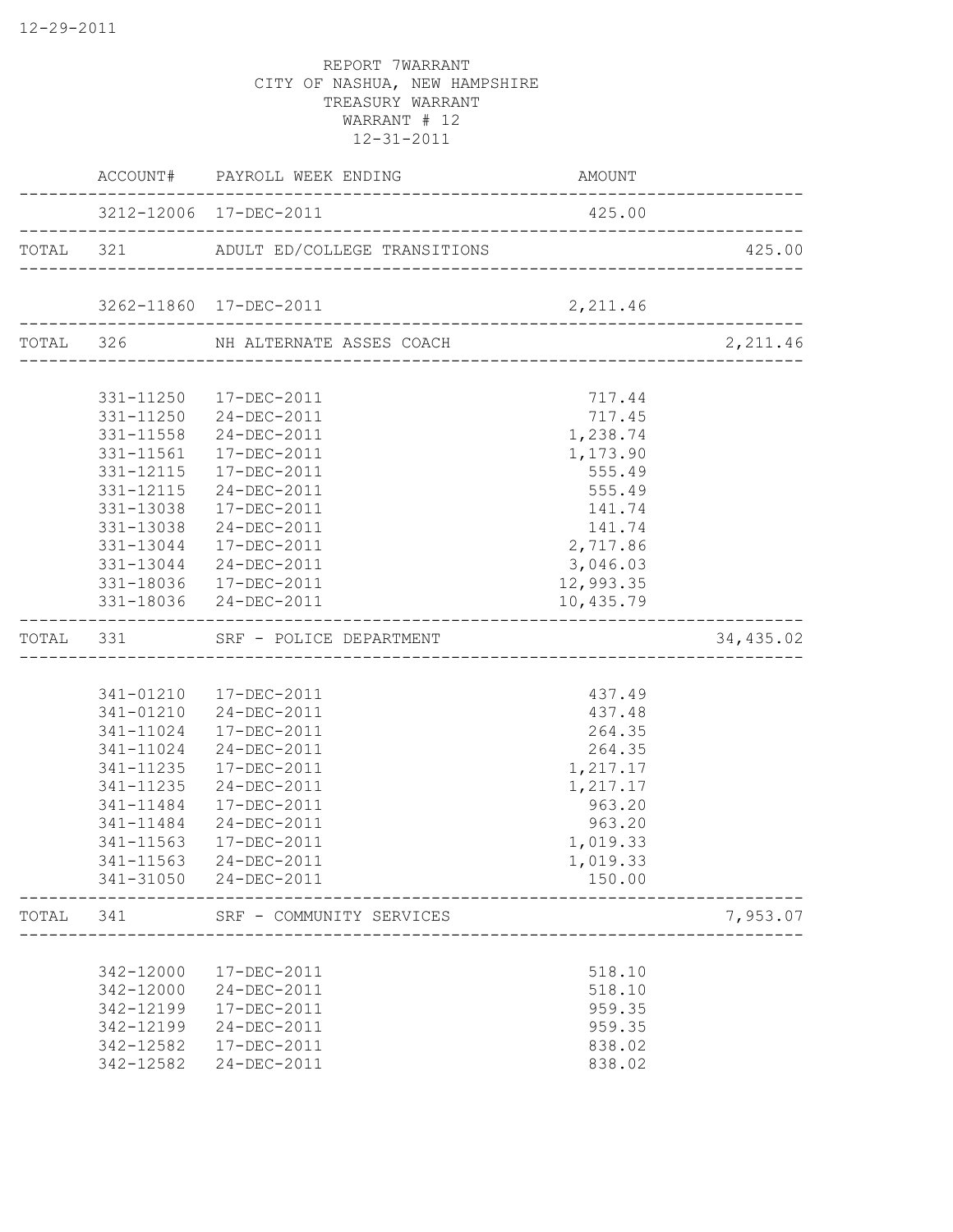|           | <b>AMOUNT</b>                            | PAYROLL WEEK ENDING                                                                        | ACCOUNT#                                             |           |
|-----------|------------------------------------------|--------------------------------------------------------------------------------------------|------------------------------------------------------|-----------|
| 4,630.94  |                                          | TOTAL 342 SRF - COMMUNITY HEALTH<br>. _ _ _ _ _ _ _ _ _ _ _ _ _ _ _ _                      |                                                      |           |
|           | 875.00<br>75.00                          | 3440-12078 17-DEC-2011<br>3440-12078 24-DEC-2011                                           |                                                      |           |
| 950.00    |                                          | AFTER SCHOOL PROGRAM<br>-------------------                                                |                                                      | TOTAL 344 |
|           | 711.38                                   | 3452-11162 17-DEC-2011                                                                     |                                                      |           |
|           | 853.66<br>7,073.00<br>5,098.66           | 3452-11162 24-DEC-2011<br>3452-11860 17-DEC-2011<br>3452-12006 17-DEC-2011                 |                                                      |           |
| 17,289.31 | 3,552.61                                 | 3452-12006 24-DEC-2011<br>TITLE IV 21ST CENT ELEM                                          | 345                                                  | TOTAL     |
|           |                                          |                                                                                            |                                                      |           |
|           | 3,647.31<br>4,008.85<br>1,156.81         | 3462-11860 17-DEC-2011<br>3462-12006 17-DEC-2011<br>3462-12006 24-DEC-2011                 |                                                      |           |
| 8,812.97  |                                          | TITLE IV 21ST CENT MIDDLE                                                                  | 346                                                  | TOTAL     |
|           | 645.75<br>774.90<br>4,488.23<br>2,591.00 | 3468-11162  17-DEC-2011<br>3468-11162 24-DEC-2011<br>3468-11870 17-DEC-2011<br>17-DEC-2011 | 3468-19230                                           |           |
| 8,499.88  |                                          | SMALLER LEARNING COMMUNITY                                                                 | 346                                                  | TOTAL     |
|           | 434.00                                   | 3471-12201 17-DEC-2011<br>------------------                                               |                                                      |           |
| 434.00    |                                          | CSSR-SECONDARY SCHOOL REDESIGN                                                             | 347                                                  | TOTAL     |
|           | 13,220.86<br>1,105.04<br>124.00<br>62.00 | 17-DEC-2011<br>17-DEC-2011<br>17-DEC-2011<br>24-DEC-2011                                   | 3502-11726<br>3502-11803<br>3502-12201<br>3502-12201 |           |
| 14,511.90 |                                          | TITLE IIA HQT                                                                              | 350                                                  | TOTAL     |

352-11562 17-DEC-2011 441.53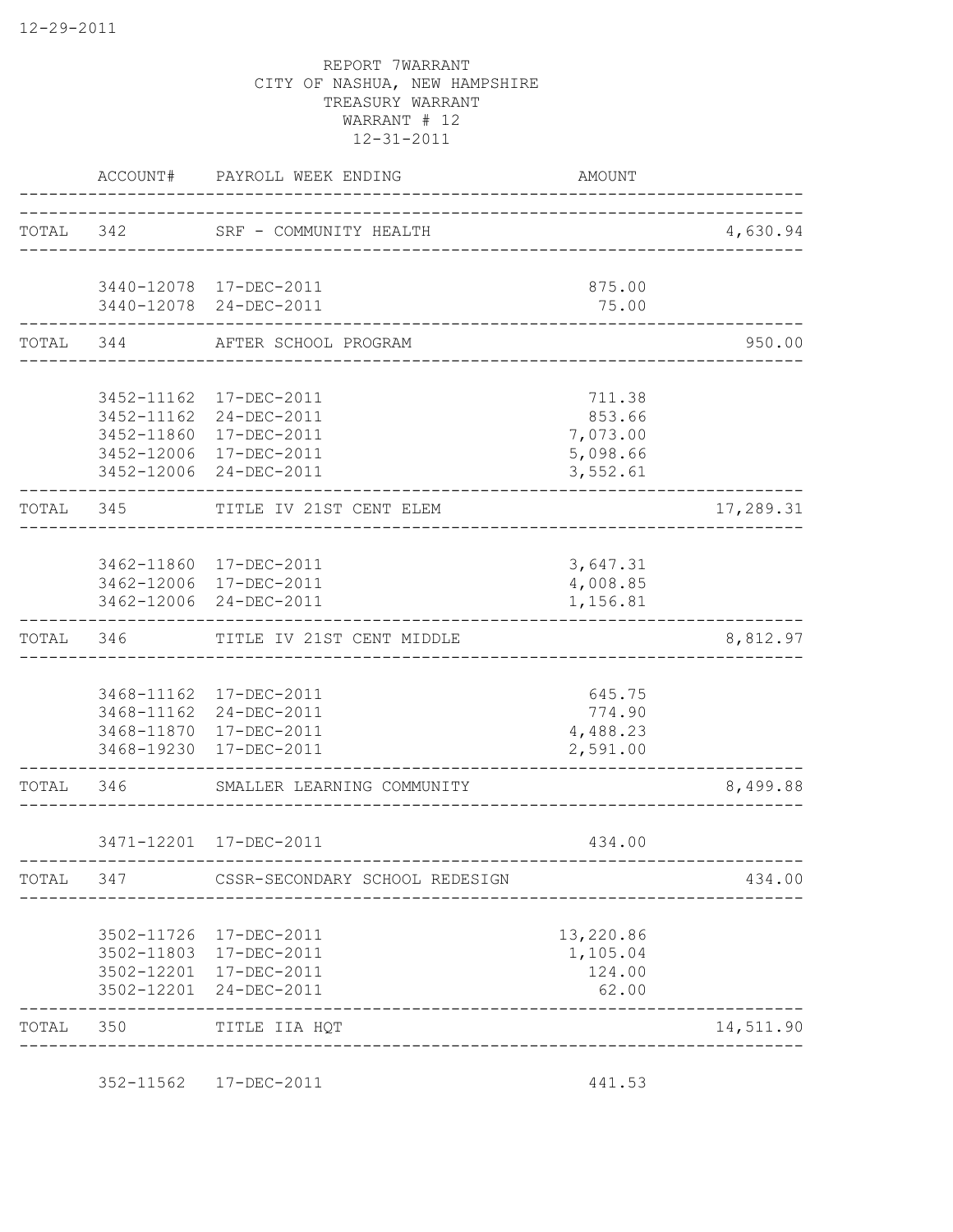|                                               | ACCOUNT#                   | PAYROLL WEEK ENDING                              | AMOUNT           |            |
|-----------------------------------------------|----------------------------|--------------------------------------------------|------------------|------------|
|                                               |                            | 352-11562 24-DEC-2011                            | 420.52           |            |
|                                               |                            | TOTAL 352 SRF - PARKS AND RECREATION             |                  | 862.05     |
|                                               |                            | 3532-11870  17-DEC-2011                          | 400.00           |            |
|                                               |                            | 3532-12006 17-DEC-2011                           | 4,287.50         |            |
|                                               |                            | 3532-12006 24-DEC-2011                           | 875.00           |            |
|                                               |                            | 3532-13032 24-DEC-2011                           | 110.22           |            |
|                                               |                            | ADULT ED/HS DIPLOMA PROGRAM                      |                  | 5,672.72   |
|                                               |                            | 3612-11515 17-DEC-2011                           | 4,177.23         |            |
|                                               |                            | 3612-12111 17-DEC-2011                           | 14,658.65        |            |
|                                               |                            | 3612-12111 24-DEC-2011                           | 17,428.89        |            |
| TOTAL 353<br>TOTAL<br>TOTAL<br>TOTAL<br>TOTAL | 361                        | ED JOBS<br>_______________________________       |                  | 36, 264.77 |
|                                               |                            |                                                  |                  |            |
|                                               |                            | 373-53075  17-DEC-2011<br>373-53075 24-DEC-2011  | 129.64<br>222.25 |            |
|                                               | 373                        | SRF - ECONOMIC DEVELOPMENT                       | _______________  | 351.89     |
|                                               |                            |                                                  |                  |            |
|                                               | 374-0705M                  | 24-DEC-2011                                      | 160.00           |            |
|                                               |                            | 374-0705P 17-DEC-2011                            | 1,276.29         |            |
|                                               | 374-0705P                  | 24-DEC-2011                                      | 1,780.30         |            |
|                                               | 374-07235                  | 17-DEC-2011                                      | 564.09           |            |
|                                               | 374-07235                  | 24-DEC-2011                                      | 564.09           |            |
|                                               | 374-07340                  | 17-DEC-2011                                      | 464.38           |            |
|                                               | 374-07340                  | 24-DEC-2011                                      | 464.38           |            |
|                                               | 374-0734P                  | 17-DEC-2011                                      | 1,081.59         |            |
|                                               | 374-0734P<br>$374 - 07506$ | 24-DEC-2011<br>24-DEC-2011                       | 1,081.59         |            |
|                                               |                            | 374-31050 24-DEC-2011                            | 37.04<br>17.00   |            |
|                                               | 374                        | SRF - URBAN PROGRAMS                             |                  | 7,490.75   |
|                                               |                            |                                                  |                  |            |
|                                               |                            | 3751-12111 17-DEC-2011<br>3751-12111 24-DEC-2011 | 367.80<br>441.36 |            |
|                                               | 375                        | ARRA TITLE I                                     |                  | 809.16     |
|                                               |                            |                                                  |                  |            |
|                                               |                            | 3762-11726 17-DEC-2011                           | 17,264.50        |            |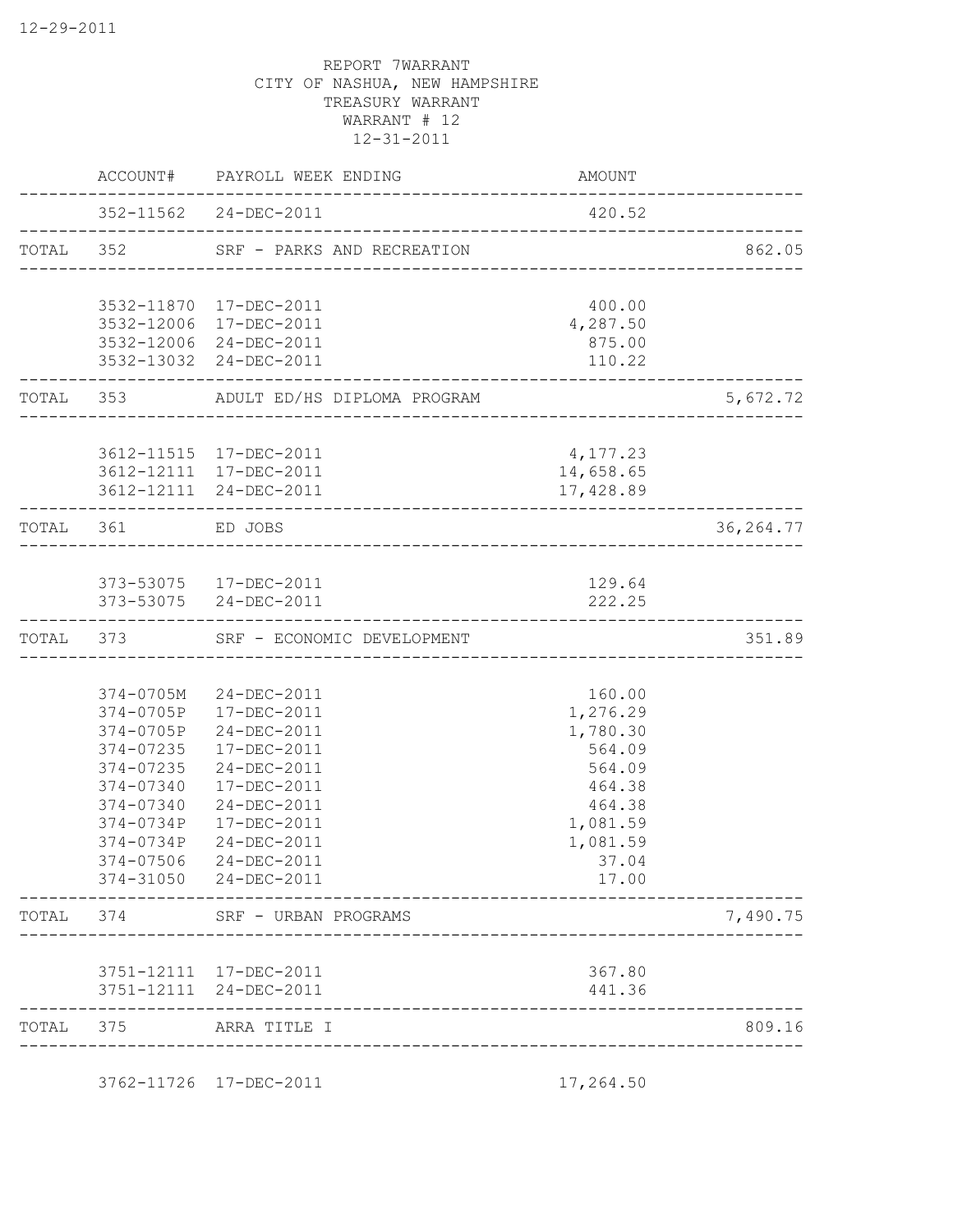|           |            | ACCOUNT# PAYROLL WEEK ENDING           | AMOUNT    |           |
|-----------|------------|----------------------------------------|-----------|-----------|
|           |            | 3762-11802 17-DEC-2011                 | 2,064.08  |           |
|           | 3762-11870 | 17-DEC-2011                            | 2,860.09  |           |
|           | 3762-12111 | 17-DEC-2011                            | 5,513.28  |           |
|           | 3762-12111 | 24-DEC-2011                            | 5,696.62  |           |
|           | 3762-12126 | 17-DEC-2011                            | 550.13    |           |
|           | 3762-12126 | 24-DEC-2011                            | 739.84    |           |
|           | 3762-12198 | 17-DEC-2011                            | 53,952.25 |           |
|           | 3762-12201 | 17-DEC-2011                            | 424.70    |           |
|           | 3762-12201 | 24-DEC-2011                            | 353.40    |           |
|           | 3762-13133 | 17-DEC-2011                            | 593.75    |           |
|           | 3762-19000 | 17-DEC-2011                            | 3,890.39  |           |
|           |            | 3762-19000 24-DEC-2011                 | 3,790.39  |           |
| TOTAL 376 |            | TITLE IA                               |           | 97,693.42 |
|           |            |                                        |           |           |
|           |            | 3771-11515 17-DEC-2011                 | 200.00    |           |
|           |            | 3771-11515 24-DEC-2011                 | 1,087.50  |           |
|           |            | 3771-12006 17-DEC-2011                 | 210.00    |           |
|           |            | 3771-12006 24-DEC-2011                 | 183.75    |           |
|           |            | TOTAL 377 TITLE III ENHANCING ENG LANG |           | 1,681.25  |
|           |            | 3772-12006 17-DEC-2011                 | 1,530.63  |           |
|           |            | 3772-12006 24-DEC-2011                 | 402.50    |           |
|           |            | TOTAL 377 TITLE III ENHANCING ENG LANG |           | 1,933.13  |
|           |            |                                        |           |           |
|           | 378-01210  | 17-DEC-2011                            | 550.36    |           |
|           | 378-01210  | 24-DEC-2011                            | 550.36    |           |
|           | 378-09003  | 17-DEC-2011                            | 550.37    |           |
|           | 378-09003  | 24-DEC-2011                            | 550.37    |           |
|           | 378-11676  | 17-DEC-2011                            | 934.06    |           |
|           | 378-11676  | 24-DEC-2011                            | 934.06    |           |
|           | 378-11679  | 17-DEC-2011                            | 928.77    |           |
|           | 378-11679  | 24-DEC-2011                            | 928.77    |           |
|           | 378-11680  | 17-DEC-2011                            | 833.90    |           |
|           | 378-11680  | 24-DEC-2011                            | 833.90    |           |
|           | 378-11683  | 17-DEC-2011                            | 1,684.46  |           |
|           | 378-11683  | 24-DEC-2011                            | 1,684.46  |           |
|           | 378-11688  | 17-DEC-2011                            | 620.55    |           |
|           | 378-11688  | 24-DEC-2011                            | 620.56    |           |
|           | 378-11751  | 17-DEC-2011                            | 1,384.39  |           |
|           | 378-11751  | 24-DEC-2011                            | 1,384.39  |           |
|           | 378-12188  | 17-DEC-2011                            | 423.55    |           |
|           | 378-12188  | 24-DEC-2011                            | 148.61    |           |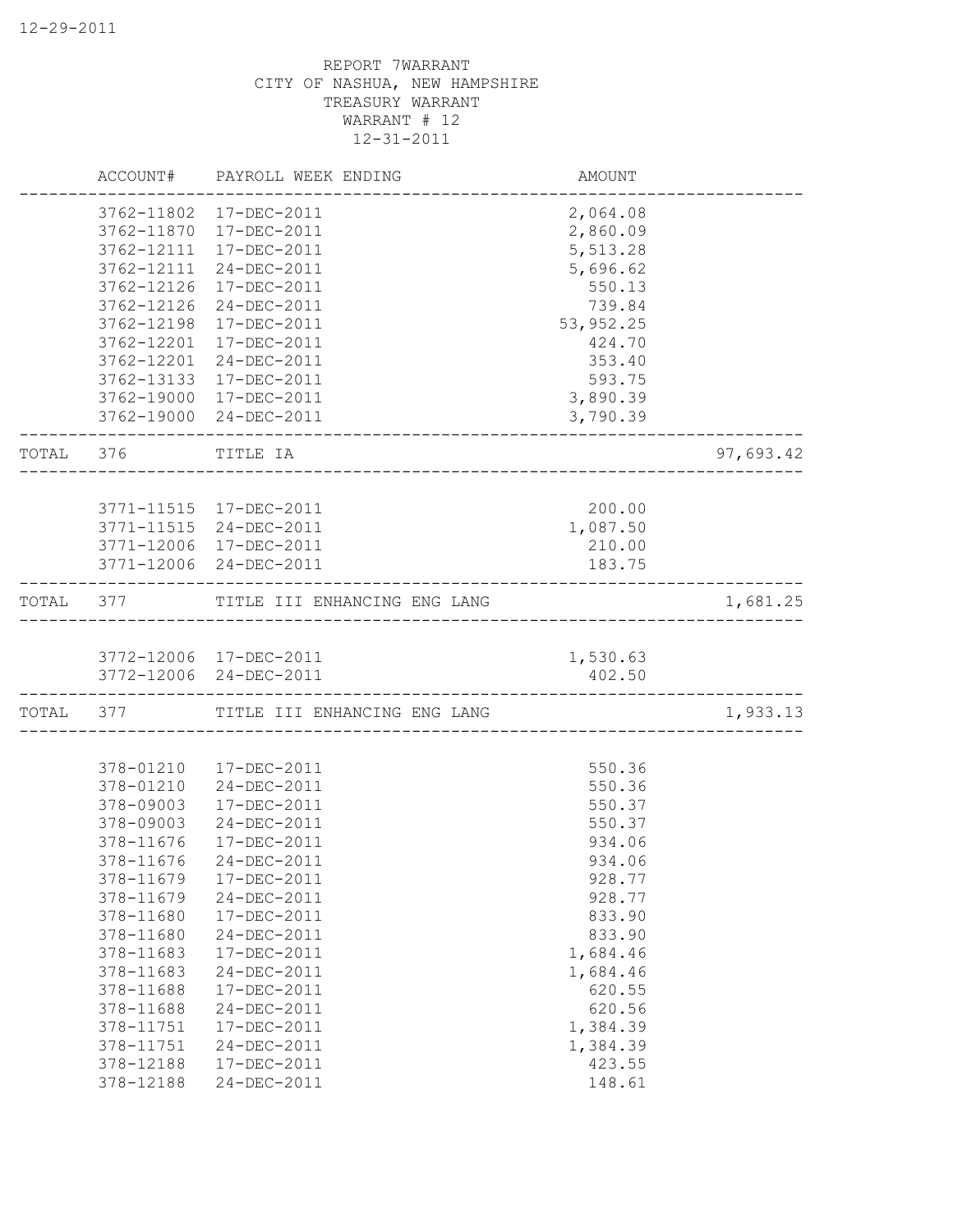|       | ACCOUNT# | PAYROLL WEEK ENDING                              | <b>AMOUNT</b>        |           |
|-------|----------|--------------------------------------------------|----------------------|-----------|
| TOTAL | 378      | TRANSPORTATION                                   |                      | 15,545.89 |
|       |          | 3902-13133 17-DEC-2011                           | 625.00               |           |
| TOTAL | 390      | VOC ED SECONDARY PERKINS                         |                      | 625.00    |
|       |          | 3927-13133 17-DEC-2011                           | 125.00               |           |
| TOTAL | 392      | CULINARY ARTS                                    |                      | 125.00    |
|       |          | 3937-19000 17-DEC-2011                           | 846.77               |           |
| TOTAL | 393      | DAY CARE                                         |                      | 846.77    |
|       |          | 3951-11726 17-DEC-2011                           | 6,080.68             |           |
| TOTAL | 395      | IDEA SPEDIAL ED                                  |                      | 6,080.68  |
|       |          | 3952-11726 17-DEC-2011<br>3952-12201 17-DEC-2011 | 69,686.77<br>186.00  |           |
| TOTAL | 395      | IDEA B SPECIAL EDUCATION                         |                      | 69,872.77 |
|       |          | 3962-11726 17-DEC-2011                           | 1,702.98             |           |
| TOTAL | 396      | IDEA PRESCHOOL                                   |                      | 1,702.98  |
|       |          | 3977-12111 17-DEC-2011<br>3977-12111 24-DEC-2011 | 2,176.17<br>2,427.29 |           |
| TOTAL | 397      | SPECIAL ED LOCAL                                 |                      | 4,603.46  |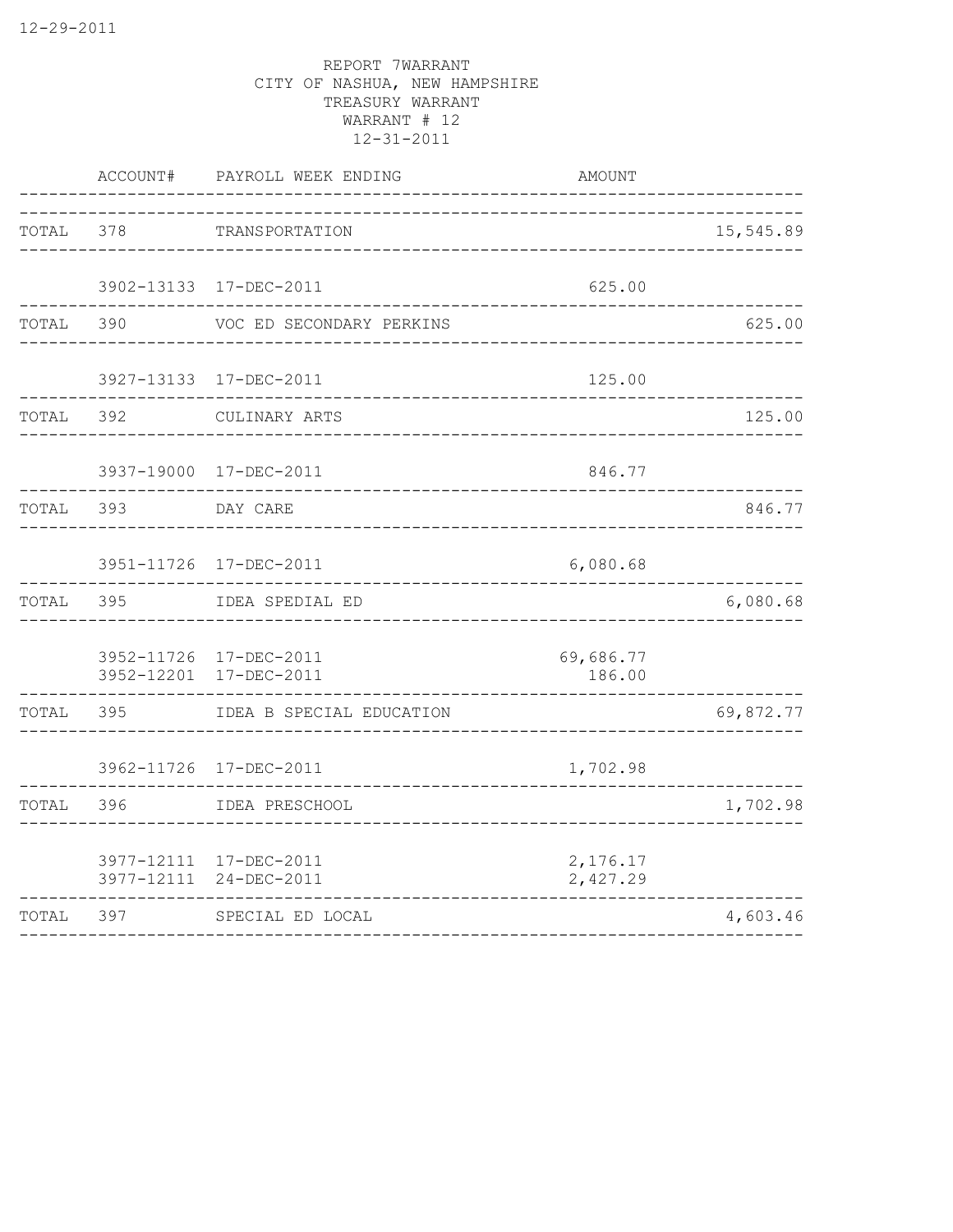|       | ACCOUNT#      | PAYROLL WEEK ENDING    | <b>AMOUNT</b>             |             |
|-------|---------------|------------------------|---------------------------|-------------|
|       | 501-11033     | 17-DEC-2011            | 852.13                    |             |
|       | 501-11033     | 24-DEC-2011            | 852.13                    |             |
|       | 501-11445     | 17-DEC-2011            | 437.44                    |             |
|       | 501-11445     | 24-DEC-2011            | 437.44                    |             |
|       | $501 - 11463$ | 17-DEC-2011            | 802.30                    |             |
|       | $501 - 11463$ | 24-DEC-2011            | 802.30                    |             |
|       | $501 - 11470$ | 17-DEC-2011            | 877.26                    |             |
|       | $501 - 11470$ | 24-DEC-2011            | 877.27                    |             |
|       | 501-11471     | 17-DEC-2011            | 2,033.79                  |             |
|       | 501-11471     | 24-DEC-2011            | 2,033.79                  |             |
|       | 501-11611     | 17-DEC-2011            | 549.53                    |             |
|       |               | 501-11611 24-DEC-2011  | 549.53                    |             |
|       | 501-31050     | 24-DEC-2011            | 50.00                     |             |
| TOTAL | 501           | MAYOR'S OFFICE         |                           | 11, 154.91  |
|       |               |                        |                           |             |
|       |               | 502-11195 17-DEC-2011  | 2,059.24                  |             |
|       | 502-11195     | 24-DEC-2011            | 2,059.24                  |             |
|       | 502-11219     | 17-DEC-2011            | 3,711.27                  |             |
|       | 502-11219     | 24-DEC-2011            | 3,711.27                  |             |
|       |               | 502-11518  17-DEC-2011 | 1,776.36                  |             |
|       |               | 502-11518 24-DEC-2011  | 1,776.36                  |             |
|       |               | 502-31050 24-DEC-2011  | 50.00                     |             |
| TOTAL | 502           | LEGAL DEPARTMENT       |                           | 15, 143. 74 |
|       |               |                        |                           |             |
|       |               | 503-11071  17-DEC-2011 | 1,293.15                  |             |
|       |               | 503-11071 24-DEC-2011  | 1,293.14                  |             |
|       | 503-12092     | 17-DEC-2011            | 348.30                    |             |
|       | 503-12092     | 24-DEC-2011            | 348.30                    |             |
| TOTAL | 503           | BOARD OF ALDERMEN      | _________________________ | 3,282.89    |
|       | 507-82010     | 24-DEC-2011            | 381.59                    |             |
| TOTAL | 507           | PENSIONS               |                           | 381.59      |
|       |               |                        |                           |             |
|       | 511-11247     | 17-DEC-2011            | 670.28                    |             |
|       | 511-11247     | 24-DEC-2011            | 670.28                    |             |
|       | 511-11248     | 17-DEC-2011            | 1,442.84                  |             |
|       | 511-11248     | 24-DEC-2011            | 1,442.83                  |             |
|       |               |                        |                           |             |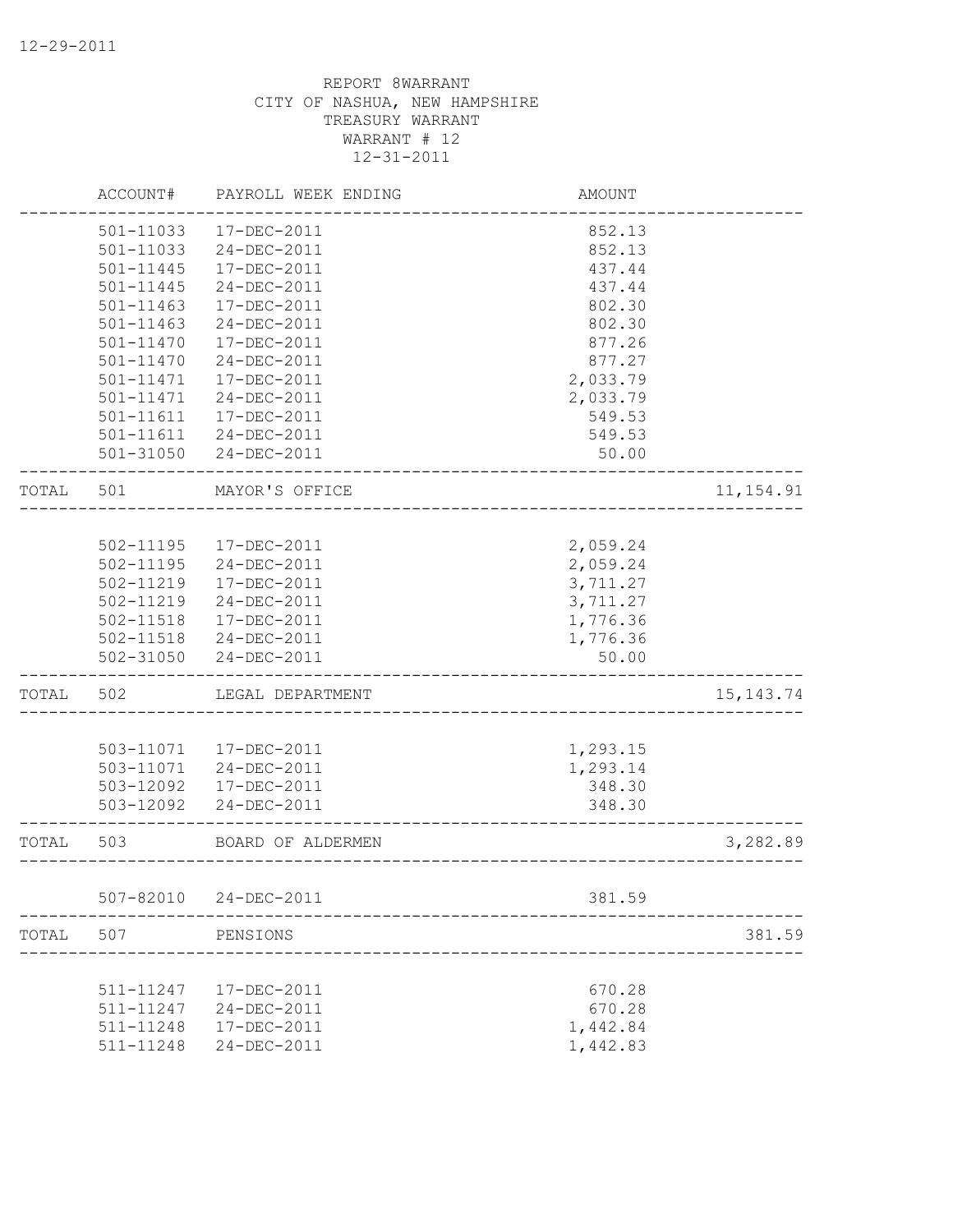|           |           | ACCOUNT# PAYROLL WEEK ENDING | AMOUNT   |          |
|-----------|-----------|------------------------------|----------|----------|
| TOTAL 511 |           | CITI-STAT                    |          | 4,226.23 |
|           |           |                              |          |          |
|           | 512-11005 | 17-DEC-2011                  | 863.55   |          |
|           | 512-11005 | 24-DEC-2011                  | 863.56   |          |
|           | 512-11050 | 17-DEC-2011                  | 742.06   |          |
|           | 512-11050 | 24-DEC-2011                  | 742.06   |          |
|           | 512-11064 | 17-DEC-2011                  | 1,017.55 |          |
|           | 512-11064 | 24-DEC-2011                  | 1,017.56 |          |
|           | 512-11073 | 17-DEC-2011                  | 1,627.85 |          |
|           | 512-11073 | 24-DEC-2011                  | 1,627.84 |          |
|           | 512-11134 | 17-DEC-2011                  | 796.65   |          |
|           | 512-11134 | 24-DEC-2011                  | 796.65   |          |
|           | 512-11165 | 17-DEC-2011                  | 1,605.06 |          |
|           | 512-11165 | 24-DEC-2011                  | 1,605.06 |          |
|           | 512-11167 | 17-DEC-2011                  | 580.90   |          |
|           | 512-11167 | 24-DEC-2011                  | 580.90   |          |
|           | 512-11173 | 17-DEC-2011                  | 1,453.62 |          |
|           | 512-11173 | 24-DEC-2011                  | 1,453.64 |          |
|           | 512-11177 | 17-DEC-2011                  | 1,895.14 |          |
|           | 512-11177 | 24-DEC-2011                  | 1,895.14 |          |
|           | 512-11222 | 17-DEC-2011                  | 1,020.07 |          |
|           | 512-11222 | 24-DEC-2011                  |          |          |
|           |           |                              | 1,020.07 |          |
|           | 512-11224 | 17-DEC-2011                  | 1,005.33 |          |
|           | 512-11224 | 24-DEC-2011                  | 1,005.32 |          |
|           | 512-11265 | 17-DEC-2011                  | 888.18   |          |
|           | 512-11265 | 24-DEC-2011                  | 888.19   |          |
|           | 512-11431 | 17-DEC-2011                  | 2,161.21 |          |
|           | 512-11431 | 24-DEC-2011                  | 1,998.71 |          |
|           | 512-11531 | 17-DEC-2011                  | 1,693.74 |          |
|           | 512-11531 | 24-DEC-2011                  | 1,693.75 |          |
|           | 512-11673 | 17-DEC-2011                  | 1,062.20 |          |
|           | 512-11673 | 24-DEC-2011                  | 1,062.20 |          |
|           | 512-11684 | 17-DEC-2011                  | 877.28   |          |
|           |           | 512-11684 24-DEC-2011        | 877.27   |          |
|           | 512-11714 | 17-DEC-2011                  | 962.06   |          |
|           | 512-11714 | 24-DEC-2011                  | 962.06   |          |
|           | 512-11740 | 17-DEC-2011                  | 1,678.70 |          |
|           | 512-11740 | 24-DEC-2011                  | 1,678.70 |          |
|           | 512-12033 | 17-DEC-2011                  | 619.06   |          |
|           | 512-12033 | 24-DEC-2011                  | 619.06   |          |
|           | 512-12056 | 17-DEC-2011                  | 363.06   |          |
|           | 512-12056 | 24-DEC-2011                  | 363.07   |          |
|           | 512-12749 | 17-DEC-2011                  | 647.61   |          |
|           | 512-12749 | 24-DEC-2011                  | 622.71   |          |
|           | 512-13004 | 17-DEC-2011                  | 620.19   |          |
|           | 512-13004 | 24-DEC-2011                  | 107.71   |          |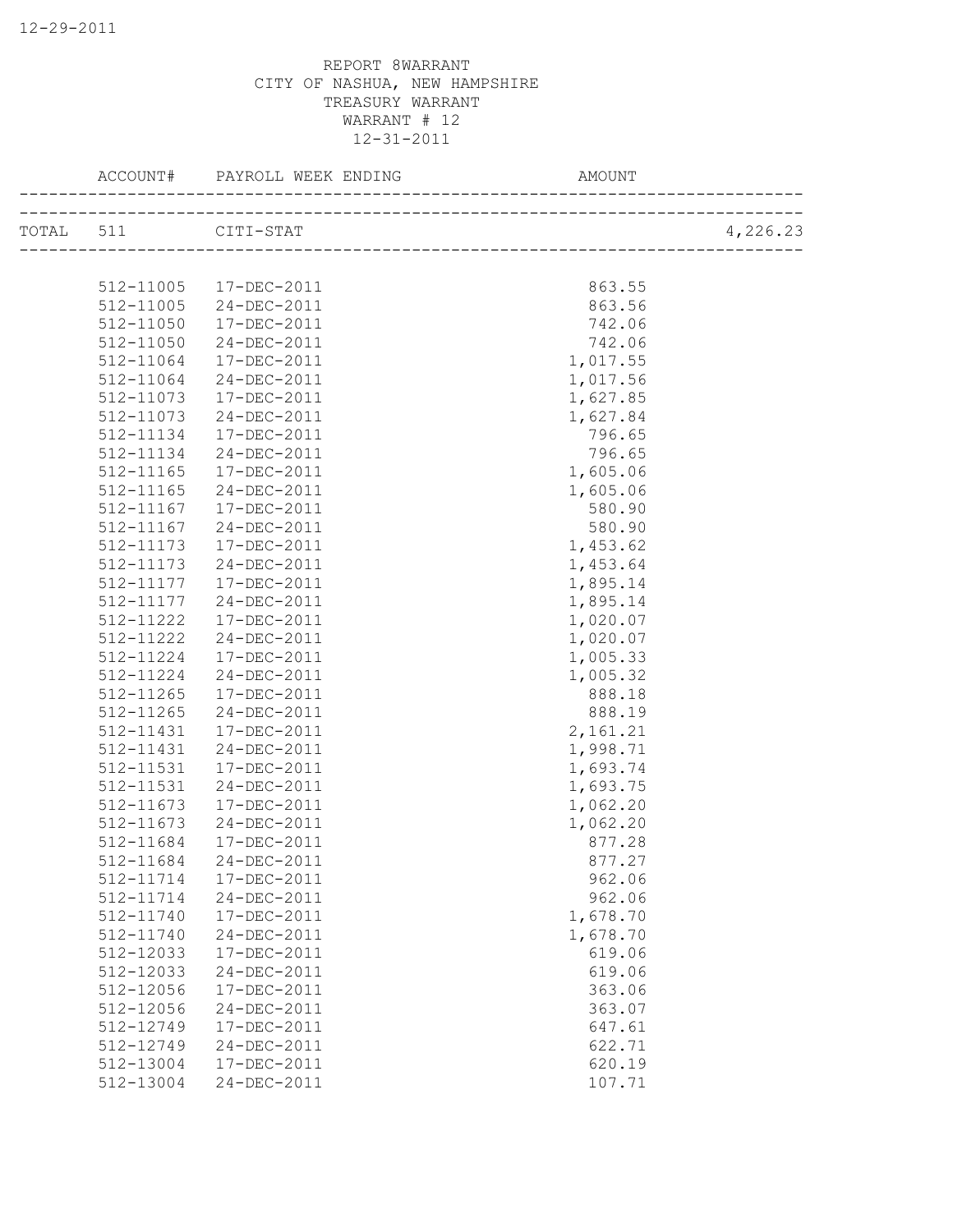|           | ACCOUNT#               | PAYROLL WEEK ENDING        | AMOUNT                          |            |
|-----------|------------------------|----------------------------|---------------------------------|------------|
|           |                        | 512-31050 24-DEC-2011      | 100.00                          |            |
| TOTAL 512 |                        | FINANCIAL SERVICES         |                                 | 47,762.30  |
|           |                        | 513-11117  17-DEC-2011     | 1,626.12                        |            |
|           | 513-11117              | 24-DEC-2011                | 1,626.12                        |            |
|           | 513-11171              | 17-DEC-2011                | 2,825.68                        |            |
|           | 513-11171              | 24-DEC-2011                | 2,039.92                        |            |
|           | 513-11213              | 17-DEC-2011                | 1,299.58                        |            |
|           | 513-11213              | 24-DEC-2011                | 1,299.59                        |            |
|           | 513-11223              | 17-DEC-2011                | 774.94                          |            |
|           | 513-11223              | 24-DEC-2011                | 774.94                          |            |
|           | 513-12085              | 17-DEC-2011                | 250.00                          |            |
|           |                        | 513-12085 24-DEC-2011      | 250.00                          |            |
|           |                        | 513-18018 24-DEC-2011      | 131.25                          |            |
|           |                        | 513-18021 24-DEC-2011      | 156.25                          |            |
|           |                        | 513-18024 24-DEC-2011      | 131.25                          |            |
| TOTAL     | 513                    | CITY CLERK'S OFFICE        | _______________________________ | 13, 185.64 |
|           |                        |                            |                                 |            |
|           |                        | 515-11185  17-DEC-2011     | 1,014.81                        |            |
|           |                        | 515-11185 24-DEC-2011      | 966.81                          |            |
|           |                        | 515-11350  17-DEC-2011     | 962.06                          |            |
|           |                        | 515-11350 24-DEC-2011      | 962.06                          |            |
|           |                        | 515-11447  17-DEC-2011     | 1,458.37                        |            |
|           |                        | 515-11447 24-DEC-2011      | 1,458.37                        |            |
|           |                        | 515-12028 17-DEC-2011      | 612.71                          |            |
|           |                        | 515-12028 24-DEC-2011      | 612.71                          |            |
| TOTAL     | 515                    | HUMAN RESOURCES            |                                 | 8,047.90   |
|           |                        |                            |                                 |            |
|           |                        | 516-11147  17-DEC-2011     | 637.19                          |            |
|           | 516-11147              | 24-DEC-2011                | 637.19<br>985.60                |            |
|           | 516-11148<br>516-11148 | 17-DEC-2011<br>24-DEC-2011 | 985.60                          |            |
|           | 516-11459              | 17-DEC-2011                | 1,293.15                        |            |
|           | 516-11459              | 24-DEC-2011                | 1,293.15                        |            |
|           | 516-11573              | 17-DEC-2011                | 939.11                          |            |
|           | 516-11573              | 24-DEC-2011                | 939.12                          |            |
| TOTAL     | 516                    | PURCHASING DEPARTMENT      | _______________________         | 7,710.11   |
|           |                        |                            |                                 |            |
|           | 517-11198              | 17-DEC-2011                | 1,127.96                        |            |
|           | 517-11198              | 24-DEC-2011                | 1,127.96                        |            |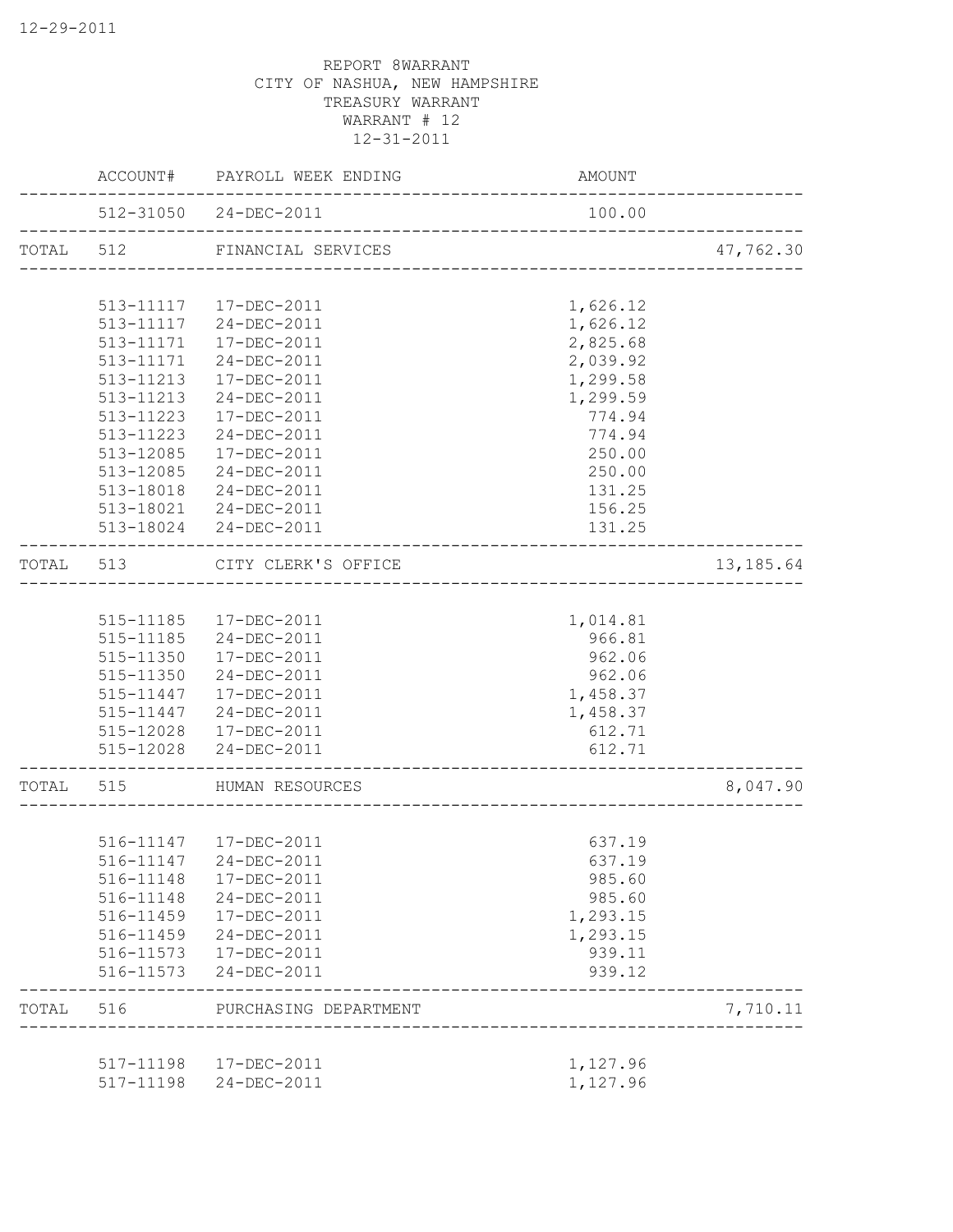|       | ACCOUNT#      | PAYROLL WEEK ENDING         | AMOUNT   |           |
|-------|---------------|-----------------------------|----------|-----------|
|       | 517-11266     | 17-DEC-2011                 | 641.15   |           |
|       | 517-11266     | 24-DEC-2011                 | 641.15   |           |
|       | 517-11420     | 17-DEC-2011                 | 747.87   |           |
|       | 517-11420     | 24-DEC-2011                 | 747.87   |           |
|       |               | 517-13020 24-DEC-2011       | 109.53   |           |
| TOTAL | 517           | BUILDING MAINT - CITY ADMIN |          | 5, 143.49 |
|       |               |                             |          |           |
|       |               | 519-11014 17-DEC-2011       | 1,122.77 |           |
|       |               | 519-11014 24-DEC-2011       | 1,122.77 |           |
|       | 519-11016     | 17-DEC-2011                 | 985.60   |           |
|       | 519-11016     | 24-DEC-2011                 | 985.60   |           |
|       | 519-11017     | 17-DEC-2011                 | 824.00   |           |
|       | 519-11017     | 24-DEC-2011                 | 824.00   |           |
|       | 519-11115     | 17-DEC-2011                 | 1,996.63 |           |
|       | 519-11115     | 24-DEC-2011                 | 1,996.63 |           |
|       | 519-11146     | 17-DEC-2011                 | 858.42   |           |
|       | 519-11146     | 24-DEC-2011                 | 858.42   |           |
|       | 519-11153     | $17 - DEC - 2011$           | 620.55   |           |
|       | 519-11153     | 24-DEC-2011                 | 620.56   |           |
|       | 519-11154     | 17-DEC-2011                 | 652.12   |           |
|       | 519-11154     | 24-DEC-2011                 | 652.11   |           |
|       | 519-11205     | 17-DEC-2011                 | 815.22   |           |
|       | 519-11205     | 24-DEC-2011                 | 815.21   |           |
|       | 519-11241     | 17-DEC-2011                 | 1,367.59 |           |
|       |               | 519-11241 24-DEC-2011       | 1,367.59 |           |
|       | 519-18006     | 24-DEC-2011                 | 375.00   |           |
| TOTAL | 519           | ASSESSORS                   |          | 18,860.79 |
|       |               |                             |          |           |
|       |               | 520-12077  17-DEC-2011      | 277.03   |           |
|       |               | 520-12077 24-DEC-2011       | 277.03   |           |
| TOTAL | 520           | HUNT BUILDING               |          | 554.06    |
|       |               |                             |          |           |
|       | 522-11128     | 17-DEC-2011                 | 1,152.83 |           |
|       | 522-11128     | 24-DEC-2011                 | 1,152.83 |           |
|       | 522-11286     | 17-DEC-2011                 | 608.85   |           |
|       | 522-11286     | 24-DEC-2011                 | 608.85   |           |
|       | 522-11429     | 17-DEC-2011                 | 1,873.48 |           |
|       | $522 - 11429$ | 24-DEC-2011                 | 1,873.47 |           |
|       | 522-11496     | 17-DEC-2011                 | 1,537.47 |           |
|       | 522-11496     | 24-DEC-2011                 | 1,537.48 |           |
|       | 522-11641     | 17-DEC-2011                 | 1,409.38 |           |
|       | 522-11641     | 24-DEC-2011                 | 1,409.38 |           |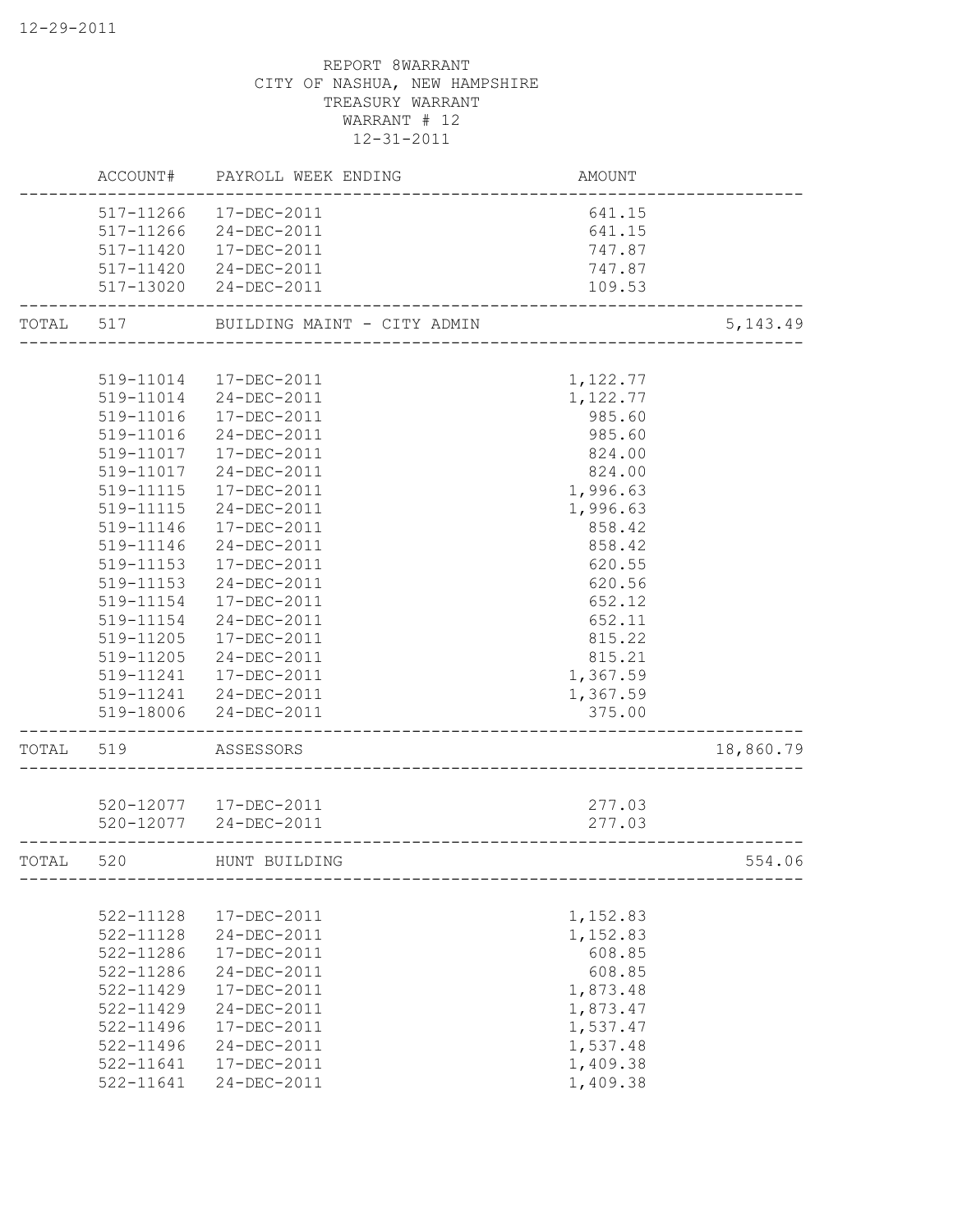|       | ACCOUNT#      | PAYROLL WEEK ENDING    | AMOUNT                   |           |
|-------|---------------|------------------------|--------------------------|-----------|
|       | 522-11652     | 17-DEC-2011            | 1,496.80                 |           |
|       | $522 - 11652$ | 24-DEC-2011            | 1,496.80                 |           |
|       | $522 - 11721$ | 17-DEC-2011            | 1,556.12                 |           |
|       | $522 - 11721$ | 24-DEC-2011            | 1,556.12                 |           |
|       | 522-11724     | 17-DEC-2011            | 1,377.84                 |           |
|       | 522-11724     | 24-DEC-2011            | 1,377.84                 |           |
|       | 522-11729     | 17-DEC-2011            | 2,231.12                 |           |
|       | 522-11729     | 24-DEC-2011            | 2,231.12                 |           |
|       | 522-31050     | 24-DEC-2011            | 167.00                   |           |
| TOTAL | 522           | INFORMATION TECHNOLOGY |                          | 26,654.78 |
|       |               |                        |                          |           |
|       |               | 523-11332  17-DEC-2011 | 1,006.33                 |           |
|       |               | 523-11332 24-DEC-2011  | 1,006.33                 |           |
| TOTAL | 523           | GIS                    | ________________________ | 2,012.66  |
|       |               |                        |                          |           |
|       | 531-11065     | 17-DEC-2011            | 1,149.02                 |           |
|       | 531-11065     | 24-DEC-2011            | 1,149.02                 |           |
|       | 531-11085     | 17-DEC-2011            | 922.04                   |           |
|       | 531-11085     | 24-DEC-2011            | 922.04                   |           |
|       | 531-11114     | 17-DEC-2011            | 2,367.05                 |           |
|       | 531-11114     | 24-DEC-2011            | 2,367.05                 |           |
|       | 531-11129     | 17-DEC-2011            | 1,352.53                 |           |
|       | 531-11129     | 24-DEC-2011            | 1,352.54                 |           |
|       | 531-11164     | 17-DEC-2011            | 1,178.65                 |           |
|       | 531-11164     | 24-DEC-2011            | 1,178.65                 |           |
|       | 531-11166     | 17-DEC-2011            | 3, 274.21                |           |
|       | 531-11166     | 24-DEC-2011            | 2,517.99                 |           |
|       | 531-11170     | 17-DEC-2011            | 1,526.04                 |           |
|       | 531-11170     | 24-DEC-2011            | 1,526.03                 |           |
|       | 531-11201     | 17-DEC-2011            | 682.42                   |           |
|       | 531-11201     | 24-DEC-2011            | 682.41                   |           |
|       | 531-11203     | 17-DEC-2011            | 1,349.54                 |           |
|       | 531-11203     | 24-DEC-2011            | 1,349.54                 |           |
|       | 531-11226     | 17-DEC-2011            | 776.25                   |           |
|       | 531-11226     | 24-DEC-2011            | 776.25                   |           |
|       | 531-11242     | 17-DEC-2011            | 1,158.79                 |           |
|       | 531-11242     | 24-DEC-2011            | 1,158.80                 |           |
|       | 531-11245     | 17-DEC-2011            | 643.00                   |           |
|       | 531-11245     | 24-DEC-2011            | 643.00                   |           |
|       | 531-11257     |                        | 4,403.35                 |           |
|       | 531-11257     | 17-DEC-2011            |                          |           |
|       |               | 24-DEC-2011            | 4,403.35                 |           |
|       | 531-11287     | 17-DEC-2011            | 846.15                   |           |
|       | 531-11287     | 24-DEC-2011            | 846.15                   |           |
|       | 531-11398     | 17-DEC-2011            | 646.25                   |           |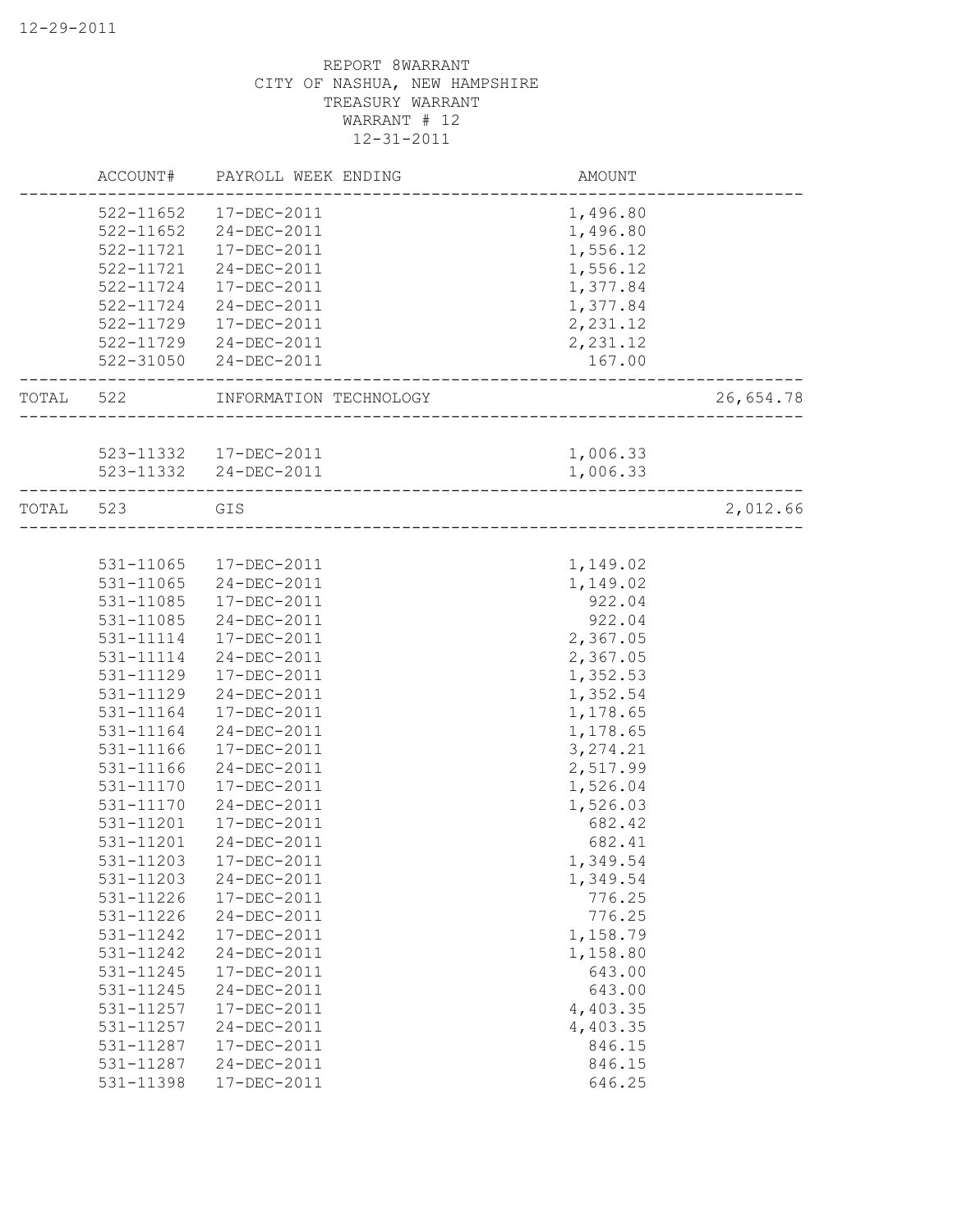|           | ACCOUNT# PAYROLL WEEK ENDING | AMOUNT      |  |
|-----------|------------------------------|-------------|--|
|           | 531-11398 24-DEC-2011        | 646.25      |  |
| 531-11474 | 17-DEC-2011                  | 740.38      |  |
| 531-11474 | 24-DEC-2011                  | 740.38      |  |
| 531-11477 | 17-DEC-2011                  | 735.61      |  |
| 531-11477 | 24-DEC-2011                  | 735.60      |  |
| 531-11487 | 17-DEC-2011                  | 1,400.35    |  |
| 531-11487 | 24-DEC-2011                  | 1,400.35    |  |
| 531-11495 | 17-DEC-2011                  | 1,037.27    |  |
| 531-11495 | 24-DEC-2011                  | 1,037.27    |  |
| 531-11498 | 17-DEC-2011                  | 882.58      |  |
| 531-11498 | 24-DEC-2011                  | 882.57      |  |
| 531-11516 | 17-DEC-2011                  | 884.57      |  |
| 531-11516 | 24-DEC-2011                  | 884.57      |  |
| 531-11534 | 17-DEC-2011                  | 1,496.61    |  |
| 531-11534 | 24-DEC-2011                  | 1,496.62    |  |
| 531-11535 | 17-DEC-2011                  | 13,447.77   |  |
| 531-11535 | 24-DEC-2011                  | 13,447.79   |  |
| 531-11537 | 17-DEC-2011                  | 14,485.34   |  |
| 531-11537 | 24-DEC-2011                  | 14,485.36   |  |
| 531-11538 | 17-DEC-2011                  | 922.04      |  |
| 531-11538 | 24-DEC-2011                  | 922.04      |  |
| 531-11539 | 17-DEC-2011                  | 1,587.10    |  |
| 531-11539 | 24-DEC-2011                  | 1,587.08    |  |
| 531-11544 | 17-DEC-2011                  | 4,289.96    |  |
| 531-11544 | 24-DEC-2011                  | 4,289.98    |  |
| 531-11549 | 17-DEC-2011                  | 8,285.40    |  |
| 531-11549 | 24-DEC-2011                  | 6,812.44    |  |
| 531-11550 | 24-DEC-2011                  | 1,154.56    |  |
| 531-11552 | 17-DEC-2011                  | 10,362.00   |  |
| 531-11552 | 24-DEC-2011                  | 11,190.12   |  |
| 531-11555 | 17-DEC-2011                  | 41,940.00   |  |
| 531-11555 | 24-DEC-2011                  | 45,273.96   |  |
| 531-11558 | 17-DEC-2011                  | 64,977.58   |  |
| 531-11558 | 24-DEC-2011                  | 68,758.38   |  |
| 531-11561 | 17-DEC-2011                  | 18,788.25   |  |
| 531-11561 | 24-DEC-2011                  | 15,260.70   |  |
| 531-11567 | 17-DEC-2011                  | 34, 187. 12 |  |
| 531-11567 | 24-DEC-2011                  | 34, 187. 12 |  |
| 531-11569 | 17-DEC-2011                  | 1,214.02    |  |
| 531-11569 | 24-DEC-2011                  | 1,214.02    |  |
| 531-11618 | 17-DEC-2011                  | 2,713.45    |  |
| 531-11618 | 24-DEC-2011                  | 2,713.47    |  |
| 531-11622 | 17-DEC-2011                  | 3,062.10    |  |
| 531-11622 | 24-DEC-2011                  | 3,062.10    |  |
| 531-11634 | 24-DEC-2011                  | 787.90      |  |
| 531-11664 | 17-DEC-2011                  | 1,171.17    |  |
| 531-11664 | 24-DEC-2011                  | 1, 171. 17  |  |
| 531-11665 | 17-DEC-2011                  | 863.25      |  |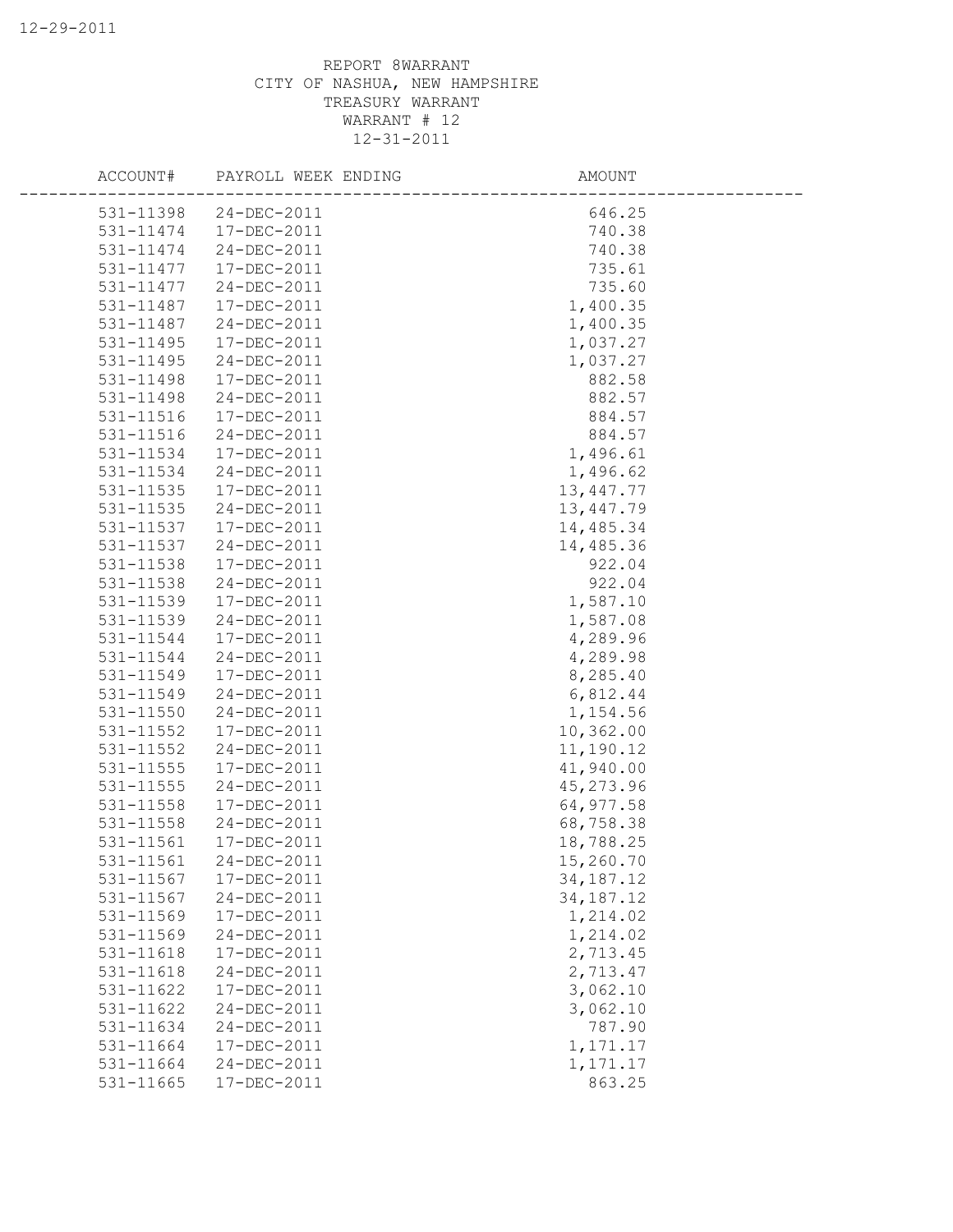|       | ACCOUNT#  | PAYROLL WEEK ENDING   | AMOUNT                 |            |
|-------|-----------|-----------------------|------------------------|------------|
|       |           | 531-11665 24-DEC-2011 | 863.25                 |            |
|       | 531-11719 | 17-DEC-2011           | 949.27                 |            |
|       | 531-11719 | 24-DEC-2011           | 949.27                 |            |
|       | 531-11732 | 17-DEC-2011           | 6,658.35               |            |
|       | 531-11732 | 24-DEC-2011           | 6,034.25               |            |
|       | 531-12020 | 17-DEC-2011           | 984.99                 |            |
|       | 531-12020 | 24-DEC-2011           | 984.99                 |            |
|       | 531-12042 | 17-DEC-2011           | 1,689.25               |            |
|       | 531-12042 | 24-DEC-2011           | 1,689.25               |            |
|       | 531-12066 | 17-DEC-2011           | 666.40                 |            |
|       | 531-12066 | 24-DEC-2011           | 666.40                 |            |
|       | 531-12068 | 17-DEC-2011           | 725.99                 |            |
|       | 531-12068 | 24-DEC-2011           | 725.99                 |            |
|       | 531-12071 | 17-DEC-2011           | 266.52                 |            |
|       | 531-12071 | 24-DEC-2011           | 266.52                 |            |
|       | 531-12119 | 17-DEC-2011           | 1,158.52               |            |
|       | 531-12119 | 24-DEC-2011           | 1,158.52               |            |
|       | 531-13004 | 17-DEC-2011           | 3,316.16               |            |
|       | 531-13004 | 24-DEC-2011           | 2,067.06               |            |
|       | 531-13038 | 17-DEC-2011           | 3,181.78               |            |
|       | 531-13038 | 24-DEC-2011           | 1,230.20               |            |
|       | 531-13040 | 17-DEC-2011           | 5,394.02               |            |
|       | 531-13040 | 24-DEC-2011           | 2,459.09               |            |
|       | 531-13044 | 17-DEC-2011           | 953.76                 |            |
|       | 531-13044 | 24-DEC-2011           | 546.46                 |            |
|       | 531-13047 | 17-DEC-2011           | 7,574.97               |            |
|       | 531-13047 | $24 - DEC - 2011$     | 4,850.40               |            |
|       | 531-13048 | 17-DEC-2011           | 3, 144.30              |            |
|       |           |                       |                        |            |
|       | 531-13048 | 24-DEC-2011           | 2,349.36               |            |
|       | 531-15002 | 24-DEC-2011           | 768.44                 |            |
|       | 531-17001 | $17 - DEC - 2011$     | 100.00                 |            |
|       | 531-17003 | 17-DEC-2011           | 1,200.00               |            |
|       | 531-17003 | 24-DEC-2011           | 1,850.00               |            |
|       | 531-17004 | 24-DEC-2011           | 1,500.00               |            |
|       | 531-17006 | 17-DEC-2011           | 1,450.00               |            |
|       | 531-31050 | 24-DEC-2011           | 134.00                 |            |
| TOTAL | 531       | POLICE DEPARTMENT     | ______________________ | 577,271.56 |
|       |           |                       |                        |            |
|       | 532-11024 | 17-DEC-2011           | 2,120.45               |            |
|       | 532-11024 | 24-DEC-2011           | 2,120.49               |            |
|       | 532-11036 | 17-DEC-2011           | 1,929.25               |            |
|       | 532-11036 | 24-DEC-2011           | 1,929.25               |            |
|       | 532-11063 | 17-DEC-2011           | 1,377.02               |            |
|       | 532-11063 | 24-DEC-2011           | 1,405.64               |            |
|       | 532-11066 | 17-DEC-2011           | 1,363.40               |            |
|       | 532-11066 | 24-DEC-2011           | 1,363.40               |            |
|       |           |                       |                        |            |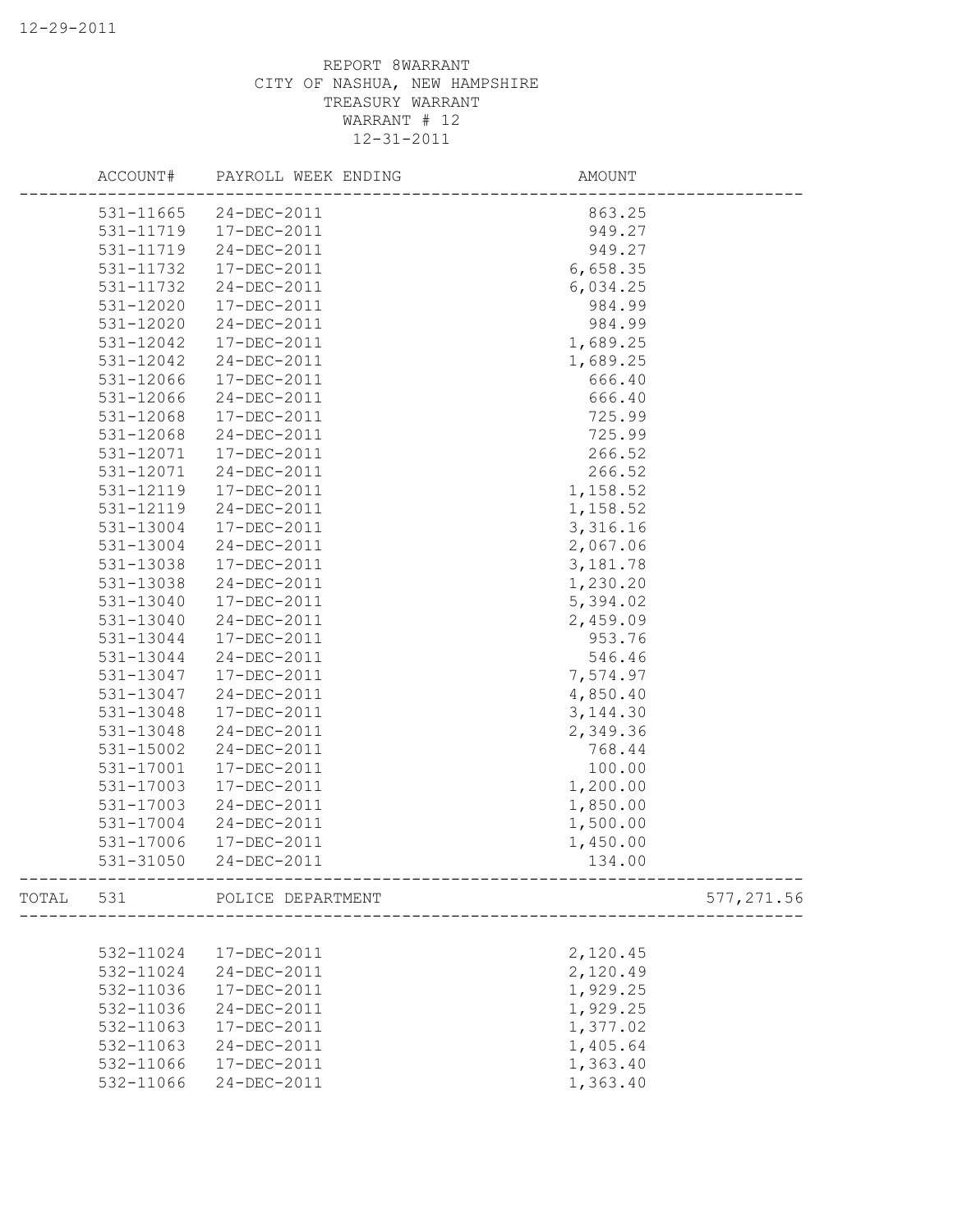| ACCOUNT#               | PAYROLL WEEK ENDING        | AMOUNT             |
|------------------------|----------------------------|--------------------|
| 532-11069              | 17-DEC-2011                | 2,726.90           |
| 532-11069              | 24-DEC-2011                | 2,726.90           |
| 532-11111              | 17-DEC-2011                | 2,240.76           |
| 532-11111              | 24-DEC-2011                | 2,240.76           |
| 532-11207              | 17-DEC-2011                | 6,793.70           |
| 532-11207              | 24-DEC-2011                | 6,793.69           |
| 532-11281              | 17-DEC-2011                | 1,005.79           |
| 532-11281              | 24-DEC-2011                | 1,005.80           |
| 532-11285              | 17-DEC-2011                | 8, 414.54          |
| 532-11285              | 24-DEC-2011                | 8, 414.52          |
| 532-11291              | 17-DEC-2011                | 6,750.22           |
| 532-11291              | 24-DEC-2011                | 6,700.34           |
| 532-11298              | 17-DEC-2011                | 1,395.22           |
| 532-11298              | 24-DEC-2011                | 1,395.22           |
| 532-11300              | 17-DEC-2011                | 36,974.38          |
| 532-11300              | 24-DEC-2011                | 36,289.67          |
| 532-11303              | 17-DEC-2011                | 1,252.31           |
| 532-11303              | 24-DEC-2011                | 1,260.15           |
| 532-11309              | 17-DEC-2011                | 102,637.26         |
| 532-11309              | 24-DEC-2011                | 102,637.28         |
| 532-11660              | 17-DEC-2011                | 1,535.88           |
| 532-11660              | 24-DEC-2011                | 1,535.88           |
| 532-11663              | 17-DEC-2011                | 1,535.86           |
| 532-11663              | 24-DEC-2011                | 1,535.86           |
| 532-11666              | 17-DEC-2011                | 1,535.86           |
| 532-11666              | 24-DEC-2011                | 1,535.88           |
| 532-11668              | 17-DEC-2011                | 1,551.21           |
| 532-11668              | 24-DEC-2011                | 1,551.20           |
| 532-12070              | 17-DEC-2011                | 32,502.52          |
| 532-12070              | 24-DEC-2011                | 31, 912.27         |
| 532-13004              | 17-DEC-2011                | 47.98              |
| 532-13004              | 24-DEC-2011                | 74.79              |
| 532-13018              | 17-DEC-2011                | 1,708.53           |
| 532-13018              | 24-DEC-2011                | 2,200.91           |
| 532-13050              | 17-DEC-2011<br>24-DEC-2011 | 11,629.20          |
| 532-13050<br>532-18030 | 24-DEC-2011                | 9,937.32<br>100.00 |
| 532-18039              | 24-DEC-2011                | 1,875.00           |
| 532-19231              | 17-DEC-2011                | 1,228.20           |
| 532-19231              | 24-DEC-2011                | 1,228.20           |
| 532-19232              | 17-DEC-2011                | 1,873.69           |
| 532-19232              | 24-DEC-2011                | 1,873.69           |
| 532-19233              | $17 - DEC - 2011$          | 2,846.76           |
| 532-19233              | 24-DEC-2011                | 2,846.76           |
| 532-19234              | 17-DEC-2011                | 1,800.78           |
| 532-19234              | 24-DEC-2011                | 1,800.78           |
| 532-31050              | 24-DEC-2011                | 101.00             |
|                        |                            |                    |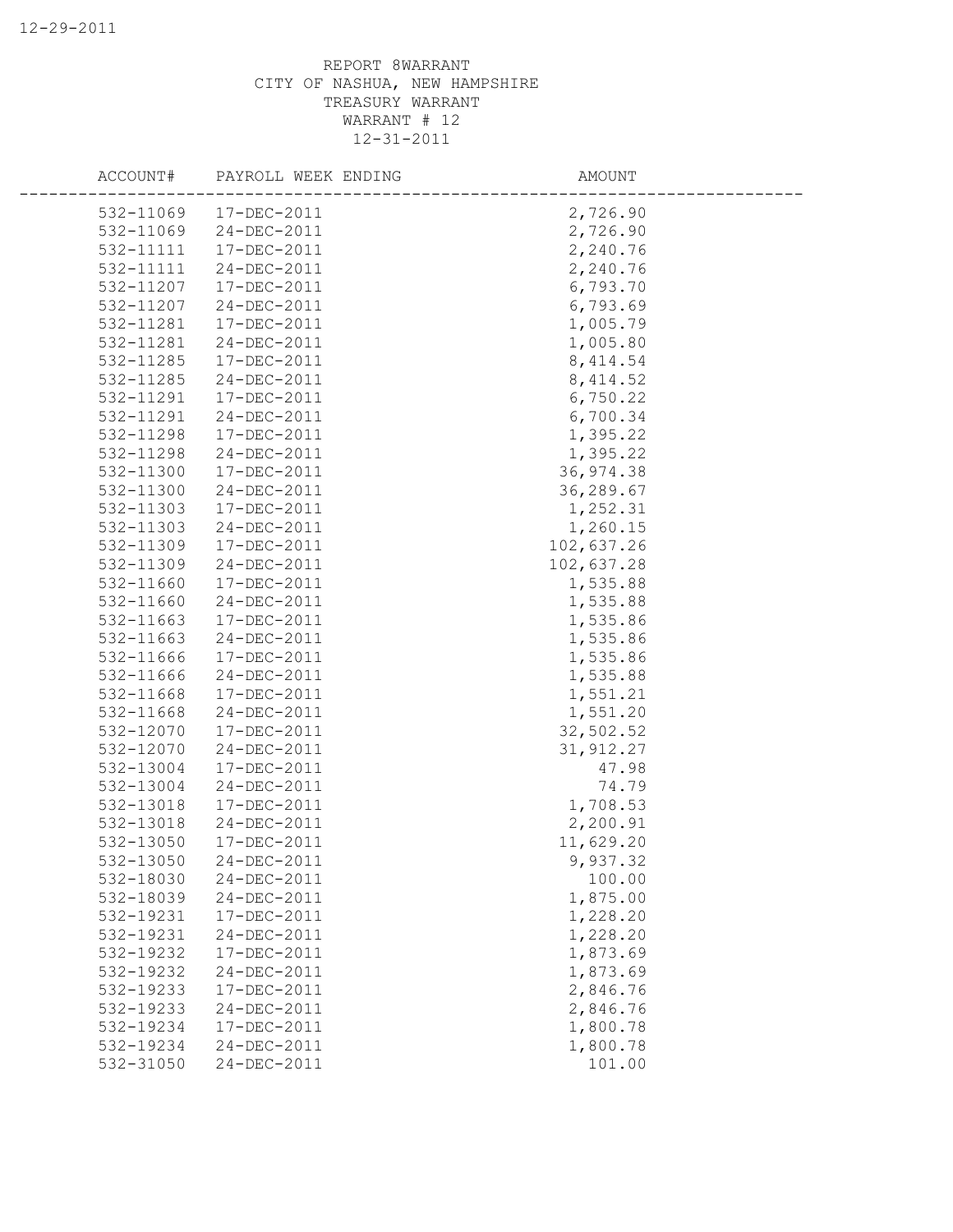|       | ACCOUNT#  | PAYROLL WEEK ENDING                            | AMOUNT            |             |
|-------|-----------|------------------------------------------------|-------------------|-------------|
|       |           | TOTAL 532 FIRE DEPARTMENT                      |                   | 473, 170.32 |
|       |           |                                                |                   |             |
|       |           | 535-11436  17-DEC-2011                         | 1,384.62          |             |
|       |           | 535-11436 24-DEC-2011                          | 1,384.62          |             |
|       | 535-11980 | 17-DEC-2011                                    | 96.15             |             |
|       |           | 535-11980 24-DEC-2011<br>535-31050 24-DEC-2011 | 96.15<br>100.00   |             |
| TOTAL | 535       | EMERGENCY MANAGEMENT<br>___________________    |                   | 3,061.54    |
|       |           |                                                |                   |             |
|       |           | 536-11200 17-DEC-2011                          | 1,449.60          |             |
|       |           | 536-11200 24-DEC-2011                          | 1,449.60          |             |
|       |           | 536-12137   17-DEC-2011                        | 1,230.12          |             |
|       |           | 536-12137 24-DEC-2011<br>536-31050 24-DEC-2011 | 1,230.12<br>50.00 |             |
|       |           |                                                |                   |             |
| TOTAL | 536       | CITYWIDE COMMUNICATIONS<br>-----------------   |                   | 5,409.44    |
|       |           |                                                |                   |             |
|       |           | 541-11024  17-DEC-2011                         | 396.53            |             |
|       |           | 541-11024 24-DEC-2011                          | 396.53            |             |
|       |           | 541-11240  17-DEC-2011                         | 1,558.90          |             |
|       |           | 541-11240 24-DEC-2011                          | 1,558.90          |             |
|       |           | 541-11346  17-DEC-2011                         | 437.48            |             |
|       |           | 541-11346 24-DEC-2011                          | 437.48            |             |
|       |           | 541-31050 24-DEC-2011                          | 50.00             |             |
| TOTAL | 541       | COMMUNITY SERVICES DIVISION                    |                   | 4,835.82    |
|       |           |                                                |                   |             |
|       |           | 542-11024 17-DEC-2011                          | 660.88            |             |
|       | 542-11024 | 24-DEC-2011                                    | 660.88            |             |
|       | 542-11426 | 17-DEC-2011                                    | 1,286.71          |             |
|       | 542-11426 | 24-DEC-2011                                    | 1,286.72          |             |
|       | 542-11484 | 17-DEC-2011                                    | 156.80            |             |
|       | 542-11484 | 24-DEC-2011                                    | 156.80            |             |
|       | 542-11584 | 17-DEC-2011                                    | 3,485.99          |             |
|       | 542-11584 | 24-DEC-2011                                    | 3,853.59          |             |
|       | 542-12044 | 17-DEC-2011                                    | 90.90             |             |
|       | 542-12044 | 24-DEC-2011                                    | 90.90             |             |
|       | 542-31050 | 24-DEC-2011                                    | 50.00             |             |
| TOTAL | 542       | COMMUNITY HEALTH                               |                   | 11,780.17   |
|       |           |                                                |                   |             |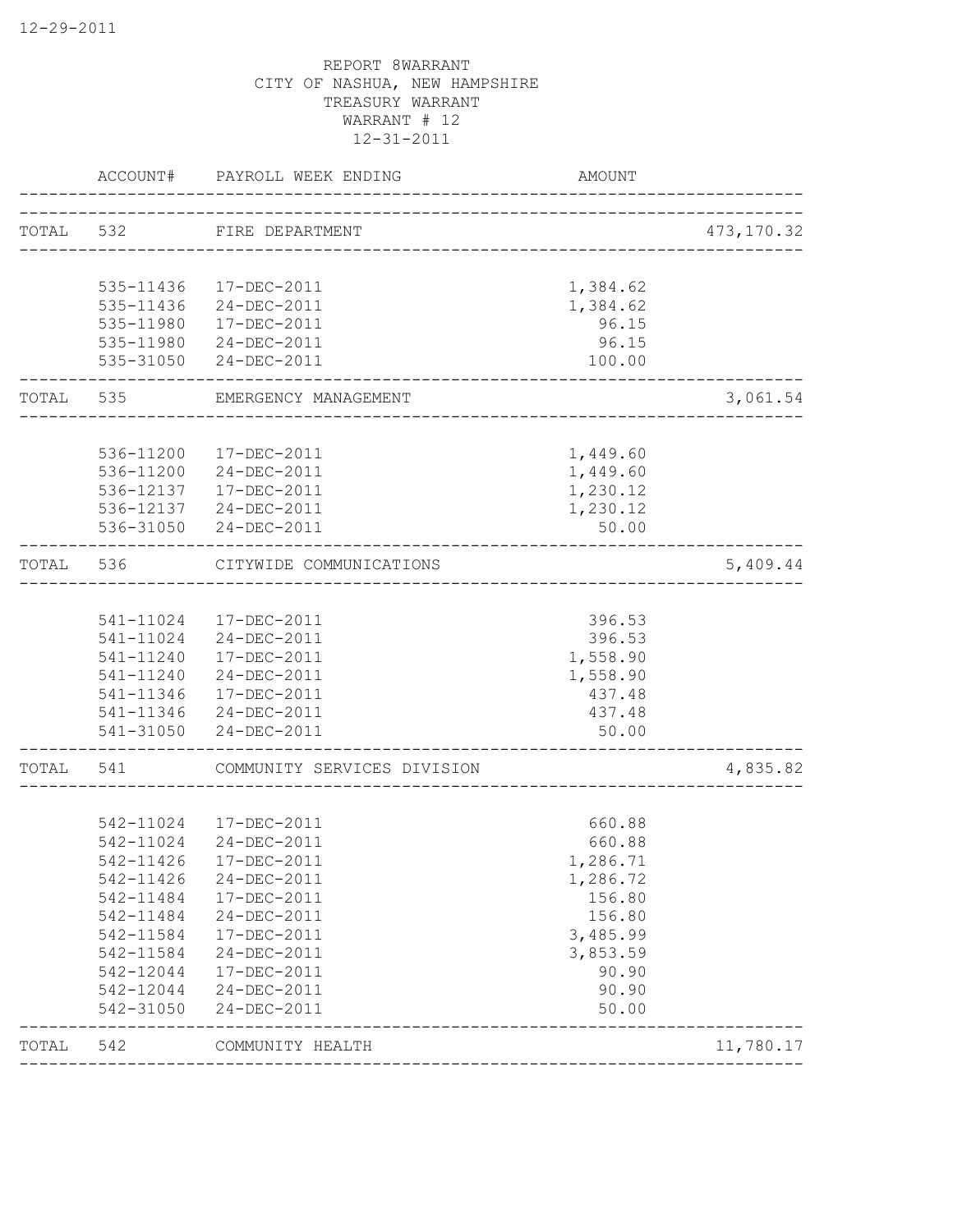|           | ACCOUNT#               | PAYROLL WEEK ENDING        | AMOUNT                             |           |
|-----------|------------------------|----------------------------|------------------------------------|-----------|
|           | 543-11380              | 17-DEC-2011                | 993.15                             |           |
|           | 543-11380              | 24-DEC-2011                | 993.15                             |           |
|           | 543-11438              | 17-DEC-2011                | 1,331.51                           |           |
|           | 543-11438              | 24-DEC-2011                | 1,331.51                           |           |
|           | 543-11602              | 17-DEC-2011                | 914.39                             |           |
|           | 543-11602              | 24-DEC-2011                | 914.39                             |           |
|           | 543-11604              | 17-DEC-2011                | 1,581.50                           |           |
|           | 543-11604              | 24-DEC-2011                | 1,581.50                           |           |
|           | 543-11605              | $17 - DEC - 2011$          | 990.06                             |           |
|           | 543-11605              | 24-DEC-2011                | 990.06                             |           |
|           |                        | 543-31050 24-DEC-2011      | 84.00                              |           |
| TOTAL 543 |                        | ENVIRONMENTAL HEALTH DEPT. |                                    | 11,705.22 |
|           |                        |                            |                                    |           |
|           |                        | 544-11008  17-DEC-2011     | 770.29                             |           |
|           |                        | 544-11008 24-DEC-2011      | 770.29                             |           |
|           | 544-11099              | 17-DEC-2011                | 2,171.97                           |           |
|           | 544-11099              | 24-DEC-2011                | 2,171.98                           |           |
|           | 544-11112              | $17 - DEC - 2011$          | 881.65                             |           |
|           | 544-11112              | 24-DEC-2011                | 881.65                             |           |
|           | 544-11367              | 17-DEC-2011                | 862.72                             |           |
|           | 544-11367              | 24-DEC-2011                | 862.73                             |           |
|           |                        | 544-11777   17-DEC-2011    | 1,334.82                           |           |
|           |                        | 544-11777 24-DEC-2011      | 1,334.81                           |           |
|           |                        | 544-31050 24-DEC-2011      | 50.00                              |           |
| TOTAL     | 544                    | WELFARE ADMINISTRATION     | __________________________________ | 12,092.91 |
|           |                        |                            |                                    |           |
|           | 551-11024              | 17-DEC-2011                | 639.71                             |           |
|           | 551-11024              | 24-DEC-2011<br>17-DEC-2011 | 639.71<br>920.69                   |           |
|           | 551-11057<br>551-11057 |                            | 920.70                             |           |
|           |                        | 24-DEC-2011                |                                    |           |
|           | 551-11094              | 17-DEC-2011                | 313.78                             |           |
|           | 551-11094              | 24-DEC-2011                | 313.79                             |           |
|           | 551-11097              | 17-DEC-2011                | 1,101.98                           |           |
|           | 551-11097              | 24-DEC-2011                | 1,101.98                           |           |
|           | 551-11211              | 17-DEC-2011                | 635.27                             |           |
|           | 551-11211              | 24-DEC-2011                | 635.27                             |           |
|           | 551-11249              | 17-DEC-2011                | 1,359.28                           |           |
|           | 551-11249              | 24-DEC-2011                | 1,359.29                           |           |
|           | 551-11268              | 17-DEC-2011                | 650.13                             |           |
|           | 551-11268              | 24-DEC-2011                | 650.13                             |           |
|           | 551-11273              | 17-DEC-2011                | 1,735.80                           |           |
|           | 551-11273              | 24-DEC-2011                | 1,735.80                           |           |
|           | 551-11435              | 17-DEC-2011                | 941.42                             |           |
|           | 551-11435              | 24-DEC-2011                | 941.42                             |           |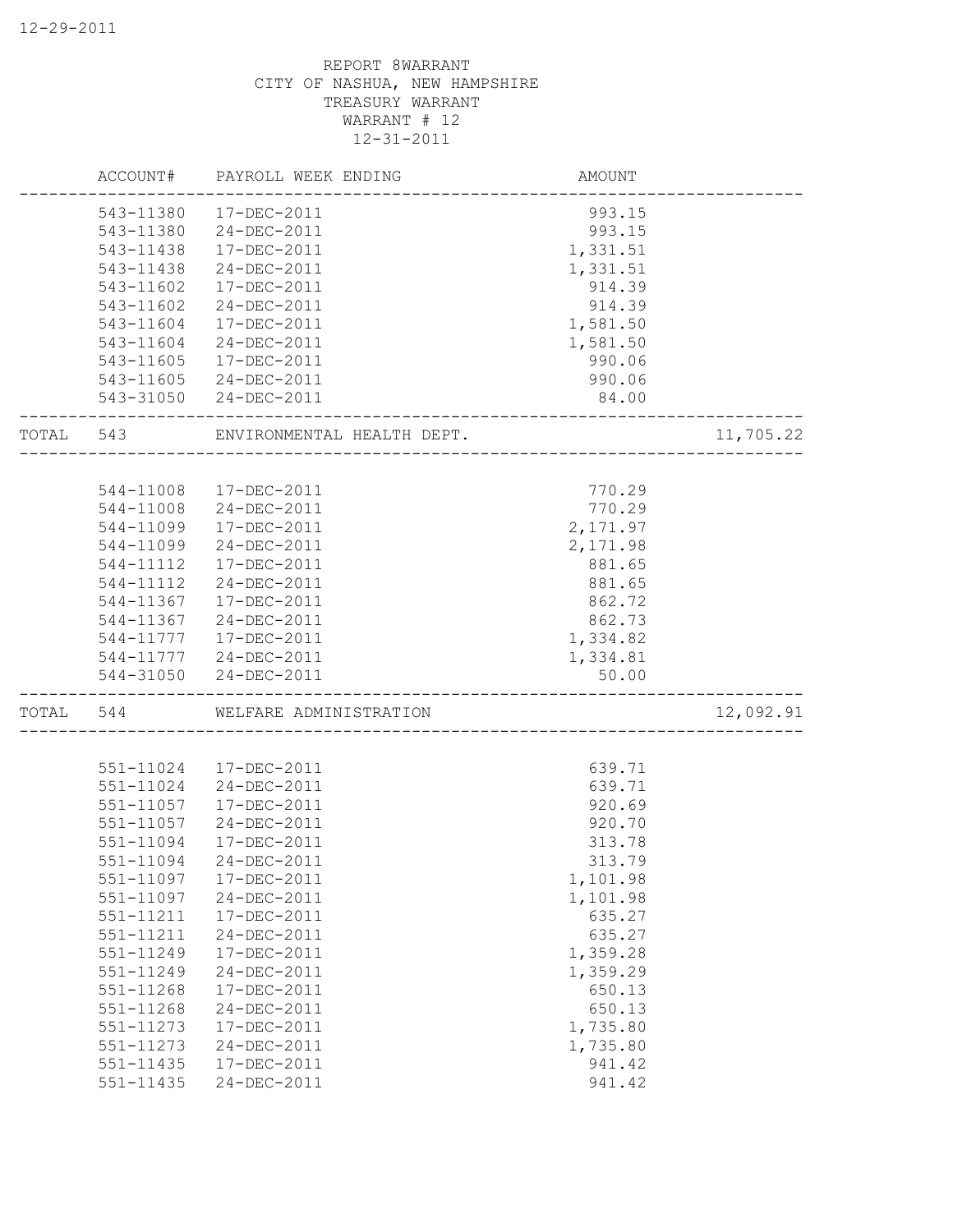|           | ACCOUNT# PAYROLL WEEK ENDING   | AMOUNT   |           |
|-----------|--------------------------------|----------|-----------|
| 551-11462 | 17-DEC-2011                    | 1,059.21 |           |
| 551-11462 | 24-DEC-2011                    | 1,059.21 |           |
| 551-11620 | 17-DEC-2011                    | 1,190.53 |           |
| 551-11620 | 24-DEC-2011                    | 1,190.53 |           |
| 551-11638 | 17-DEC-2011                    | 1,218.12 |           |
| 551-11638 | 24-DEC-2011                    | 1,218.11 |           |
| 551-13004 | 17-DEC-2011                    | 17.26    |           |
| 551-18015 | 24-DEC-2011                    | 2,000.00 |           |
| 551-31050 | 24-DEC-2011                    | 67.00    |           |
| 551-91010 | 24-DEC-2011                    | 1,830.00 |           |
| TOTAL 551 | PUBLIC WORKS DIV & ENGINEERING |          | 27,446.12 |
|           |                                |          |           |
|           | 552-11024 17-DEC-2011          | 706.26   |           |
|           | 552-11024 24-DEC-2011          | 706.26   |           |
| 552-11077 | 17-DEC-2011                    | 1,338.14 |           |
| 552-11077 | 24-DEC-2011                    | 1,338.13 |           |
| 552-11087 | 17-DEC-2011                    | 885.52   |           |
| 552-11087 | 24-DEC-2011                    | 878.00   |           |
| 552-11143 | 17-DEC-2011                    | 878.00   |           |
| 552-11143 | 24-DEC-2011                    | 878.00   |           |
| 552-11324 | 17-DEC-2011                    | 4,236.84 |           |
| 552-11324 | 24-DEC-2011                    | 4,236.84 |           |
| 552-11339 | 17-DEC-2011                    | 3,012.80 |           |
| 552-11339 | 24-DEC-2011                    | 3,031.70 |           |
| 552-11342 | 17-DEC-2011                    | 790.81   |           |
| 552-11342 | 24-DEC-2011                    | 790.80   |           |
| 552-11343 | 17-DEC-2011                    | 2,665.20 |           |
| 552-11343 | 24-DEC-2011                    | 2,665.21 |           |
| 552-11407 | 17-DEC-2011                    | 5,469.61 |           |
| 552-11407 | 24-DEC-2011                    | 5,497.52 |           |
| 552-11492 | 17-DEC-2011                    | 836.40   |           |
| 552-11492 | $24 - DEC - 2011$              | 836.40   |           |
| 552-11562 | 17-DEC-2011                    | 441.54   |           |
| 552-11562 | 24-DEC-2011                    | 420.52   |           |
| 552-11580 | 17-DEC-2011                    | 1,019.77 |           |
| 552-11580 | 24-DEC-2011                    | 1,019.77 |           |
| 552-11672 | 17-DEC-2011                    | 1,575.29 |           |
| 552-11672 | 24-DEC-2011                    | 1,575.29 |           |
| 552-11750 | 17-DEC-2011                    | 803.60   |           |
| 552-11750 | 24-DEC-2011                    | 803.60   |           |
| 552-13004 | 17-DEC-2011                    | 6,385.44 |           |
| 552-13004 | 24-DEC-2011                    | 602.23   |           |
| 552-13067 | 17-DEC-2011                    | 3,202.27 |           |
| 552-13067 | 24-DEC-2011                    | 2,929.11 |           |
| 552-31050 | 24-DEC-2011                    | 67.00    |           |
| 552-59050 | 24-DEC-2011                    | 182.00   |           |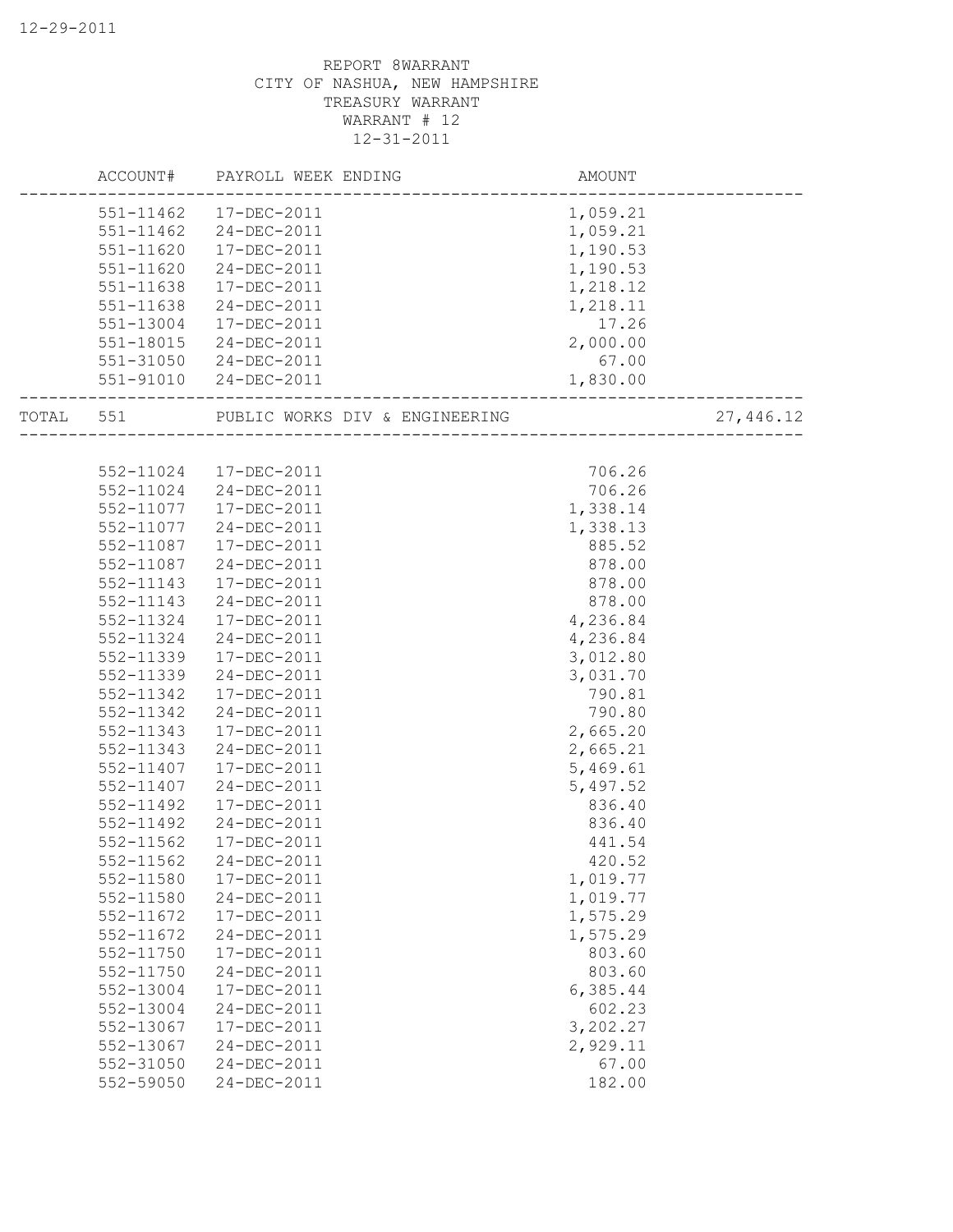|       |           | ACCOUNT# PAYROLL WEEK ENDING<br>---------------------------- | AMOUNT    |            |
|-------|-----------|--------------------------------------------------------------|-----------|------------|
|       |           | TOTAL 552 PARKS AND RECREATION                               |           | 62,705.87  |
|       |           |                                                              |           |            |
|       | 553-11024 | 17-DEC-2011                                                  | 344.49    |            |
|       | 553-11024 | 24-DEC-2011                                                  | 366.05    |            |
|       | 553-11078 | 17-DEC-2011                                                  |           |            |
|       | 553-11078 | 24-DEC-2011                                                  | 463.86    |            |
|       | 553-11098 | 17-DEC-2011                                                  | 1,038.42  |            |
|       | 553-11098 | 24-DEC-2011                                                  | 1,038.42  |            |
|       | 553-11192 | 17-DEC-2011                                                  | 977.06    |            |
|       | 553-11192 | 24-DEC-2011                                                  | 977.05    |            |
|       | 553-11279 | 17-DEC-2011                                                  | 7,189.21  |            |
|       | 553-11279 | 24-DEC-2011                                                  | 7,085.29  |            |
|       | 553-11327 | 17-DEC-2011                                                  | 4,236.84  |            |
|       | 553-11327 | 24-DEC-2011                                                  | 4,236.84  |            |
|       | 553-11375 | 17-DEC-2011                                                  | 753.20    |            |
|       | 553-11375 | 24-DEC-2011                                                  | 753.21    |            |
|       | 553-11465 | 17-DEC-2011                                                  | 2,509.20  |            |
|       | 553-11465 | 24-DEC-2011                                                  | 2,509.21  |            |
|       | 553-11474 | 17-DEC-2011                                                  | 3,856.80  |            |
|       | 553-11474 | 24-DEC-2011                                                  | 3,856.82  |            |
|       | 553-11475 | 17-DEC-2011                                                  | 2,931.60  |            |
|       | 553-11475 | 24-DEC-2011                                                  | 2,963.70  |            |
|       | 553-11477 | 17-DEC-2011                                                  | 1,756.00  |            |
|       | 553-11477 | 24-DEC-2011                                                  | 1,756.00  |            |
|       | 553-11478 | 17-DEC-2011                                                  | 890.00    |            |
|       | 553-11478 | 24-DEC-2011                                                  | 888.87    |            |
|       | 553-11648 | 17-DEC-2011                                                  | 860.55    |            |
|       | 553-11648 | 24-DEC-2011                                                  | 860.55    |            |
|       | 553-11678 | 17-DEC-2011                                                  | 1,622.11  |            |
|       | 553-11678 | 24-DEC-2011                                                  | 1,622.11  |            |
|       | 553-11759 | 17-DEC-2011                                                  | 14,470.93 |            |
|       | 553-11759 | 24-DEC-2011                                                  | 14,469.28 |            |
|       | 553-11771 | 17-DEC-2011                                                  | 2,014.24  |            |
|       | 553-11771 | 24-DEC-2011                                                  | 1,969.19  |            |
|       | 553-13004 | 17-DEC-2011                                                  | 583.66    |            |
|       | 553-13004 | 24-DEC-2011                                                  | 661.00    |            |
|       | 553-13009 | 24-DEC-2011                                                  | 4,270.07  |            |
|       | 553-13901 | 17-DEC-2011                                                  | 11,022.83 |            |
|       | 553-13901 | 24-DEC-2011                                                  | 9,673.35  |            |
|       | 553-17004 | 17-DEC-2011                                                  | 700.00    |            |
| TOTAL | 553       | STREET DEPARTMENT                                            |           | 118,178.01 |
|       |           |                                                              |           |            |
|       | 555-11024 | 17-DEC-2011                                                  | 344.49    |            |
|       | 555-11024 | 24-DEC-2011                                                  | 366.05    |            |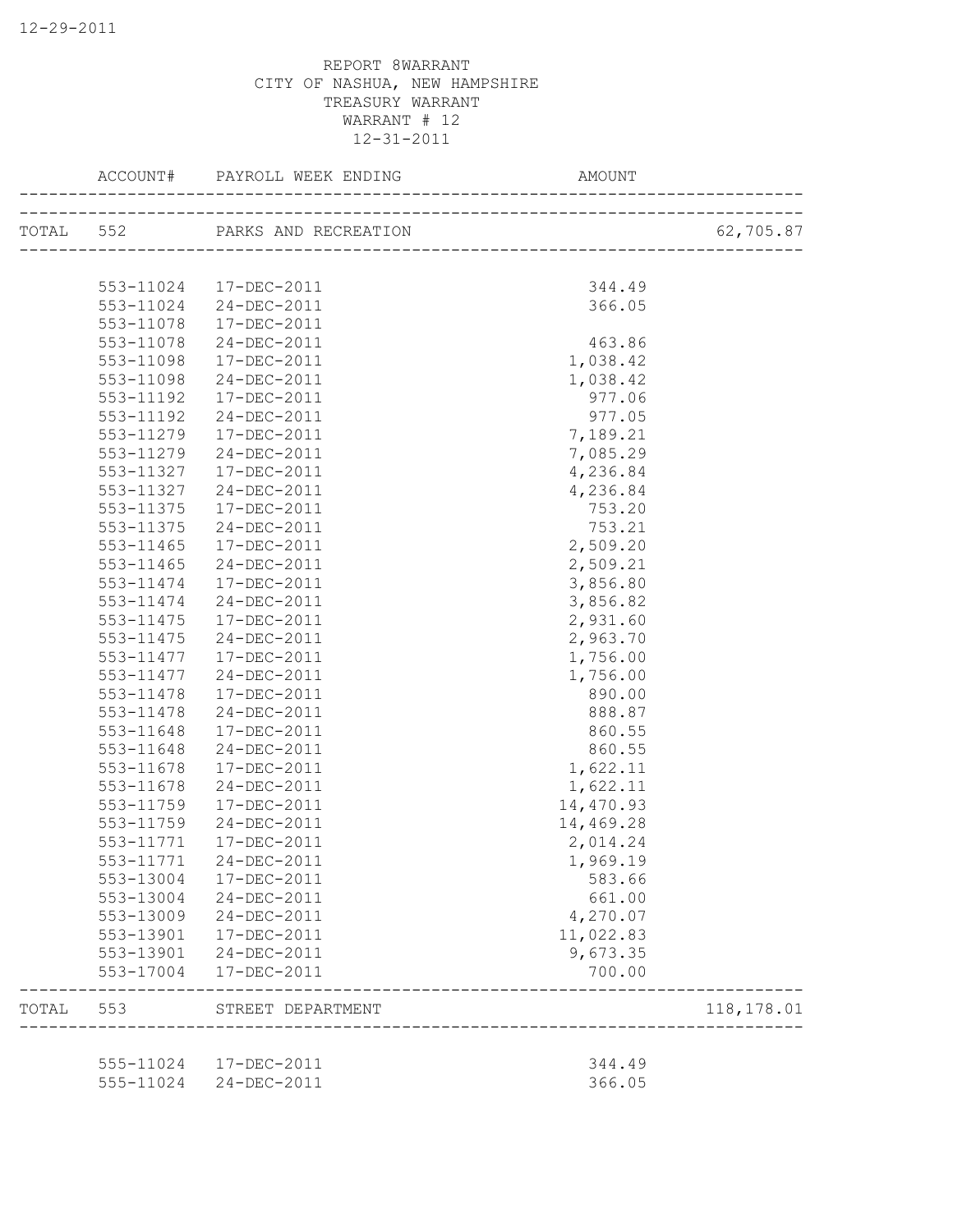|       | ACCOUNT#      | PAYROLL WEEK ENDING   | AMOUNT   |           |
|-------|---------------|-----------------------|----------|-----------|
|       | 555-11058     | 17-DEC-2011           | 2,404.11 |           |
|       | 555-11461     | 17-DEC-2011           | 1,484.32 |           |
|       | 555-11461     | 24-DEC-2011           | 1,446.40 |           |
|       | 555-11505     | 17-DEC-2011           | 1,225.81 |           |
|       | 555-11505     | 24-DEC-2011           | 1,225.81 |           |
|       | 555-11639     | 17-DEC-2011           | 836.40   |           |
|       | 555-11639     | 24-DEC-2011           | 836.40   |           |
|       | 555-11640     | 17-DEC-2011           | 779.20   |           |
|       | 555-11640     | 24-DEC-2011           | 779.20   |           |
|       | 555-11738     | 17-DEC-2011           | 2,000.00 |           |
|       | 555-11738     | 24-DEC-2011           | 2,000.00 |           |
|       | 555-11745     | 17-DEC-2011           | 831.60   |           |
|       | 555-11745     | 24-DEC-2011           | 831.60   |           |
|       | 555-11746     | 17-DEC-2011           | 4,350.43 |           |
|       | 555-11746     | 24-DEC-2011           | 1,179.38 |           |
|       | 555-13004     | $17 - DEC - 2011$     | 225.65   |           |
|       | 555-13068     | 17-DEC-2011           | 263.37   |           |
|       | 555-13068     | 24-DEC-2011           | 263.58   |           |
|       |               |                       |          |           |
| TOTAL | 555           | TRAFFIC DEPARTMENT    |          | 23,673.80 |
|       |               |                       |          |           |
|       | 557-11024     | 17-DEC-2011           | 639.71   |           |
|       | 557-11024     | 24-DEC-2011           | 639.71   |           |
|       | 557-11161     | 17-DEC-2011           | 1,268.16 |           |
|       | 557-11161     | 24-DEC-2011           | 1,268.16 |           |
|       | 557-11751     | 17-DEC-2011           | 72.86    |           |
|       | 557-11751     | 24-DEC-2011           | 72.86    |           |
|       | 557-31050     | 24-DEC-2011           | 51.00    |           |
| TOTAL | 557           | PARKING LOTS          |          | 4,012.46  |
|       |               |                       |          |           |
|       |               | 560-19236 24-DEC-2011 | 1,450.00 |           |
|       | 560-91010     | 24-DEC-2011           | 300.00   |           |
|       |               |                       |          |           |
| TOTAL | 560           | PINE WOOD CEMETERY    |          | 1,750.00  |
|       |               |                       |          |           |
|       | 561-11345     | 17-DEC-2011           | 1,247.10 |           |
|       | 561-11345     | 24-DEC-2011           | 1,247.10 |           |
|       | 561-11651     | 17-DEC-2011           | 890.20   |           |
|       | 561-11651     | 24-DEC-2011           | 890.19   |           |
|       | 561-11658     | 17-DEC-2011           | 1,080.99 |           |
|       | $561 - 11658$ | 24-DEC-2011           | 1,080.99 |           |
|       | 561-91010     | $24 - DEC - 2011$     | 100.00   |           |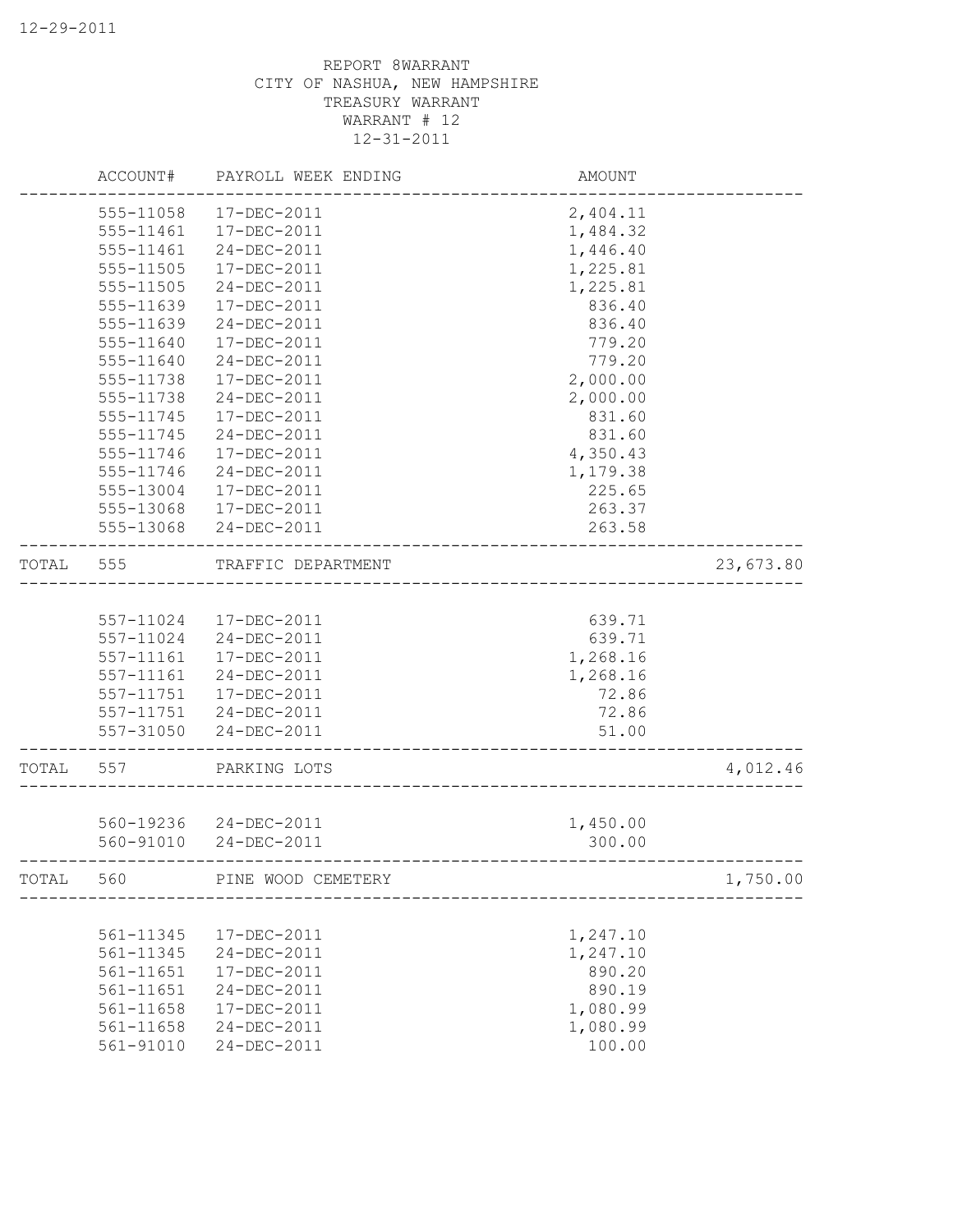|           |                                                                                                                                                          | ACCOUNT# PAYROLL WEEK ENDING                                                                                                                                                                                                       | AMOUNT                                                                                                                                              |                            |
|-----------|----------------------------------------------------------------------------------------------------------------------------------------------------------|------------------------------------------------------------------------------------------------------------------------------------------------------------------------------------------------------------------------------------|-----------------------------------------------------------------------------------------------------------------------------------------------------|----------------------------|
|           |                                                                                                                                                          | TOTAL 561 EDGEWOOD CEMETERY                                                                                                                                                                                                        | ____________________________                                                                                                                        | 6,536.57                   |
|           |                                                                                                                                                          | 562-19236 24-DEC-2011                                                                                                                                                                                                              | 1,592.00                                                                                                                                            |                            |
| TOTAL 562 |                                                                                                                                                          | SUBURBAN CEMETERIES                                                                                                                                                                                                                | ______________________                                                                                                                              | 1,592.00                   |
|           |                                                                                                                                                          | 563-11345 17-DEC-2011<br>563-11345 24-DEC-2011<br>563-11651  17-DEC-2011<br>563-11651 24-DEC-2011<br>563-11657  17-DEC-2011<br>563-11657 24-DEC-2011                                                                               | 1,199.47<br>1,199.47<br>792.54<br>792.53<br>990.49<br>990.48                                                                                        |                            |
|           |                                                                                                                                                          | TOTAL 563 WOODLAWN CEMETERY                                                                                                                                                                                                        |                                                                                                                                                     | 5,964.98                   |
|           |                                                                                                                                                          | 571-11024 17-DEC-2011<br>571-11024 24-DEC-2011<br>571-11237  17-DEC-2011<br>571-11237 24-DEC-2011                                                                                                                                  | 639.71<br>639.71<br>2,059.24<br>2,059.24                                                                                                            |                            |
| TOTAL     | 571                                                                                                                                                      | COMMUNITY DEVELOPMENT                                                                                                                                                                                                              |                                                                                                                                                     | 5,397.90                   |
|           | 572-11215<br>572-11215<br>572-11238<br>572-11238<br>572-11450<br>572-11450<br>572-11522<br>572-11522<br>572-11525<br>572-11525<br>572-31050<br>572-58005 | 572-11024 17-DEC-2011<br>572-11024 24-DEC-2011<br>17-DEC-2011<br>24-DEC-2011<br>17-DEC-2011<br>24-DEC-2011<br>17-DEC-2011<br>24-DEC-2011<br>17-DEC-2011<br>24-DEC-2011<br>17-DEC-2011<br>24-DEC-2011<br>24-DEC-2011<br>17-DEC-2011 | 672.17<br>672.17<br>3,727.02<br>3,727.01<br>882.38<br>882.39<br>1,780.04<br>1,780.04<br>858.42<br>858.42<br>1,058.00<br>1,058.00<br>17.00<br>100.00 |                            |
| TOTAL     | 572                                                                                                                                                      | PLANNING DEPARTMENT                                                                                                                                                                                                                | ____________________                                                                                                                                | 18,073.06<br>------------- |
|           | 573-11444<br>573-11444<br>573-12029                                                                                                                      | 17-DEC-2011<br>24-DEC-2011<br>17-DEC-2011                                                                                                                                                                                          | 1,715.72<br>1,715.72<br>370.43                                                                                                                      |                            |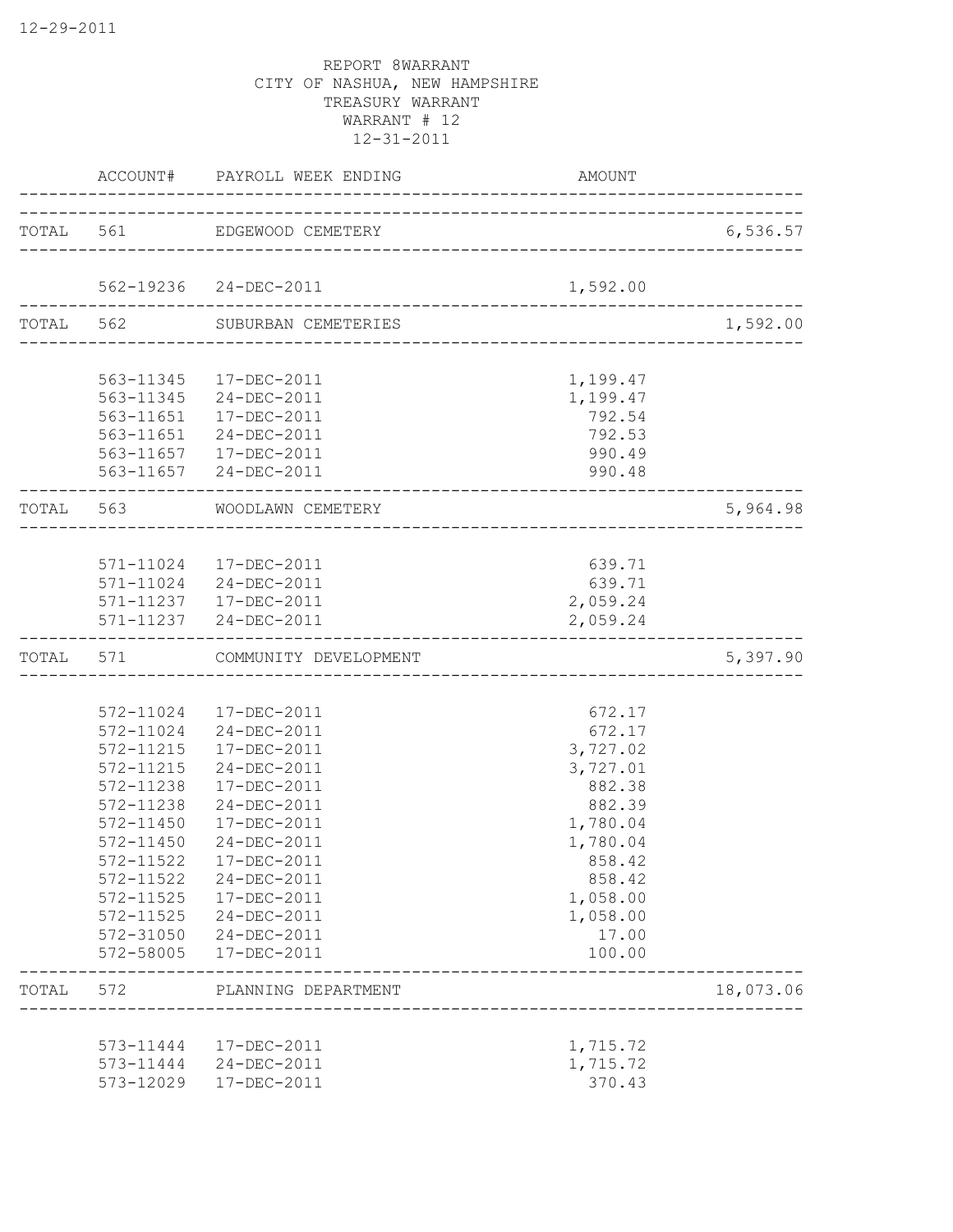|       |           | ACCOUNT# PAYROLL WEEK ENDING   | AMOUNT                     |           |
|-------|-----------|--------------------------------|----------------------------|-----------|
|       |           | 573-12029 24-DEC-2011          | 370.43                     |           |
|       |           | 573-31050 24-DEC-2011          | 50.00                      |           |
|       |           | TOTAL 573 ECONOMIC DEVELOPMENT | -------------------------- | 4,222.30  |
|       |           |                                |                            |           |
|       | 575-11032 | 17-DEC-2011                    | 742.00                     |           |
|       | 575-11032 | 24-DEC-2011                    | 742.01                     |           |
|       | 575-11042 | 17-DEC-2011                    | 1,478.66                   |           |
|       | 575-11042 | 24-DEC-2011                    | 1,478.66                   |           |
|       | 575-11189 | 17-DEC-2011                    | 1,135.75                   |           |
|       | 575-11189 | 24-DEC-2011                    | 1,135.75                   |           |
|       | 575-11246 | 17-DEC-2011                    | 1,735.55                   |           |
|       | 575-11246 | 24-DEC-2011                    | 1,735.55                   |           |
|       | 575-11365 | 17-DEC-2011                    | 462.30                     |           |
|       | 575-11365 | 24-DEC-2011                    | 462.30                     |           |
|       | 575-11387 | 17-DEC-2011                    | 7,061.53                   |           |
|       | 575-11387 | 24-DEC-2011                    | 7,061.54                   |           |
|       | 575-11393 | 17-DEC-2011                    | 3,696.25                   |           |
|       | 575-11393 | 24-DEC-2011                    | 3,696.25                   |           |
|       | 575-11400 | 17-DEC-2011                    | 8,465.64                   |           |
|       | 575-11400 | 24-DEC-2011                    | 8,465.62                   |           |
|       | 575-11401 | 17-DEC-2011                    | 3, 311.92                  |           |
|       | 575-11401 | 24-DEC-2011                    | 3,311.89                   |           |
|       | 575-11403 | 17-DEC-2011                    | 790.75                     |           |
|       | 575-11403 | 24-DEC-2011                    | 790.75                     |           |
|       | 575-11404 | 17-DEC-2011                    | 803.50                     |           |
|       | 575-11404 | 24-DEC-2011                    | 803.50                     |           |
|       | 575-11627 | 17-DEC-2011                    | 646.72                     |           |
|       | 575-11627 | 24-DEC-2011                    | 646.72                     |           |
|       | 575-12090 | 17-DEC-2011                    | 1,252.87                   |           |
|       | 575-12090 | 24-DEC-2011                    | 1,237.21                   |           |
|       | 575-12114 | 17-DEC-2011                    | 1,316.57                   |           |
|       | 575-12114 | 24-DEC-2011                    | 1,283.38                   |           |
|       | 575-13035 | 17-DEC-2011                    | 887.28                     |           |
|       | 575-13035 | 24-DEC-2011                    | 1,040.36                   |           |
| TOTAL | 575       | PUBLIC LIBRARIES               | ____________________       | 67,678.78 |
|       |           |                                |                            |           |
|       | 576-11059 | 17-DEC-2011                    |                            |           |
|       | 576-11059 | 24-DEC-2011                    | 1,334.82                   |           |
|       | 576-11221 | 17-DEC-2011                    | 1,092.14                   |           |
|       | 576-11221 | 24-DEC-2011                    | 1,092.14                   |           |
|       | 576-11315 | 17-DEC-2011                    | 762.17                     |           |
|       | 576-11315 | 24-DEC-2011                    | 762.16                     |           |
|       | 576-11361 | 17-DEC-2011                    | 3, 113.67                  |           |
|       | 576-11361 | 24-DEC-2011                    | 3, 113.65                  |           |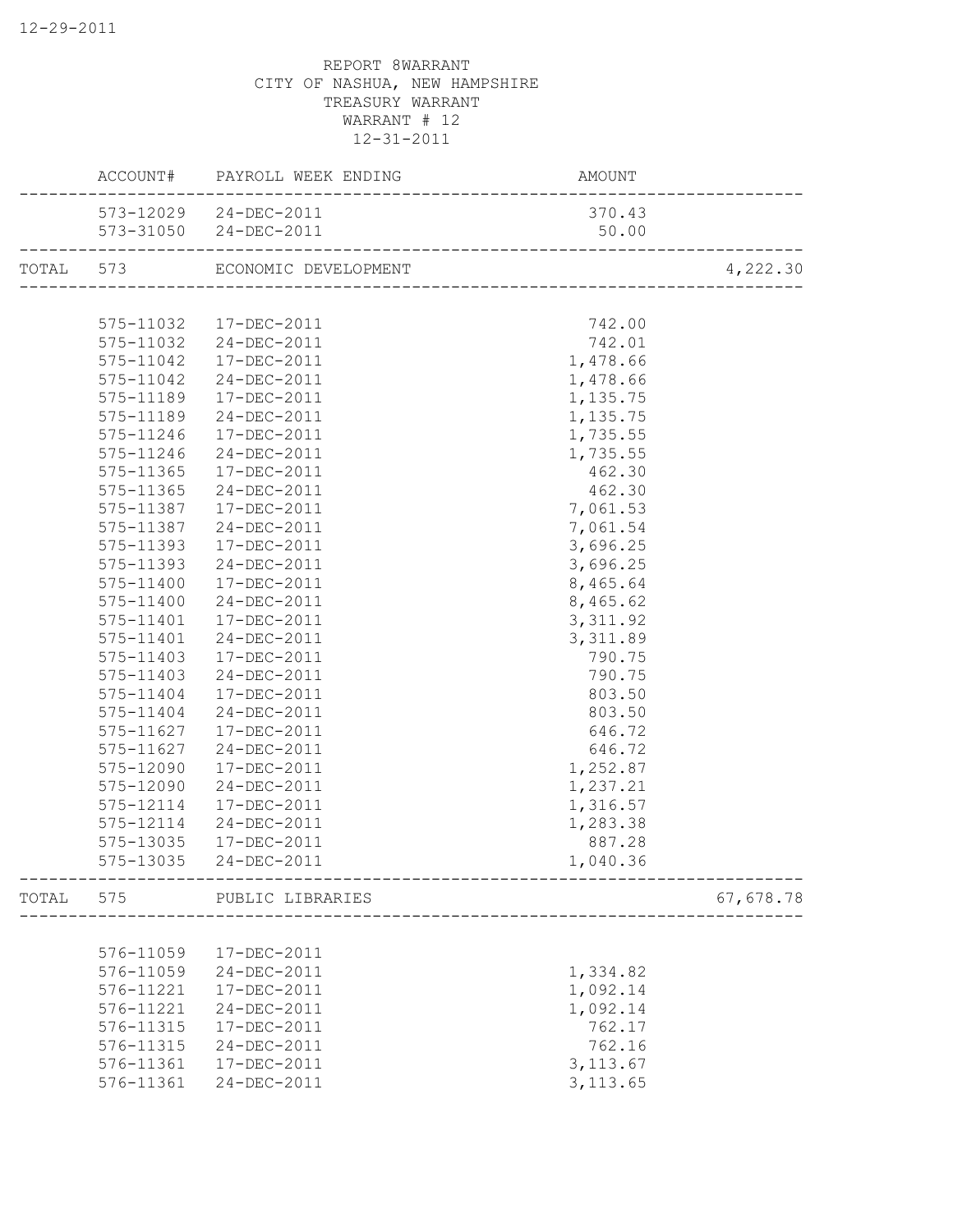|       | ACCOUNT#  | PAYROLL WEEK ENDING    | AMOUNT                        |           |
|-------|-----------|------------------------|-------------------------------|-----------|
|       | 576-11362 | 17-DEC-2011            | 1, 114.73                     |           |
|       | 576-11362 | 24-DEC-2011            | 1, 114.73                     |           |
|       | 576-12045 | 17-DEC-2011            | 304.26                        |           |
|       | 576-12045 | 24-DEC-2011            | 304.26                        |           |
|       | 576-12134 | 17-DEC-2011            | 494.59                        |           |
|       | 576-12134 | 24-DEC-2011            | 494.58                        |           |
|       | 576-12149 | 17-DEC-2011            | 428.23                        |           |
|       | 576-12149 | 24-DEC-2011            | 399.20                        |           |
|       | 576-31050 | 24-DEC-2011            | 17.00                         |           |
|       | 576-91010 | 24-DEC-2011            | 1,476.00                      |           |
| TOTAL | 576       | BUILDING DEPARTMENT    |                               | 17,418.33 |
|       |           |                        |                               |           |
|       |           | 577-11067  17-DEC-2011 | 1,222.79                      |           |
|       |           | 577-11067 24-DEC-2011  | 1,222.79                      |           |
|       | 577-11183 | 17-DEC-2011            | 1,894.23                      |           |
|       |           | 577-11183 24-DEC-2011  | 1,894.23                      |           |
|       | 577-91010 | 24-DEC-2011            | 570.00                        |           |
| TOTAL | 577       | CODE ENFORCEMENT       | _____________________________ | 6,804.04  |
|       |           |                        |                               |           |
|       | 581-11012 | 17-DEC-2011            | 3,791.85                      |           |
|       | 581-11076 | 17-DEC-2011            | 3,907.93                      |           |
|       | 581-11162 | 17-DEC-2011            | 54,485.57                     |           |
|       | 581-11162 | 24-DEC-2011            | 63,567.46                     |           |
|       | 581-11204 | 17-DEC-2011            | 13,068.40                     |           |
|       | 581-11204 | 24-DEC-2011            | 12,340.40                     |           |
|       | 581-11347 | 17-DEC-2011            | 2,472.35                      |           |
|       | 581-11348 | 17-DEC-2011            | 86,764.88                     |           |
|       | 581-11366 | 17-DEC-2011            | 56,290.63                     |           |
|       | 581-11366 | 24-DEC-2011            | 55, 437.41                    |           |
|       | 581-11396 | 17-DEC-2011            | 40,563.58                     |           |
|       | 581-11402 | 17-DEC-2011            | 3,453.48                      |           |
|       | 581-11402 | 24-DEC-2011            | 3,453.48                      |           |
|       | 581-11408 | 17-DEC-2011            | 18,288.54                     |           |
|       | 581-11408 | 24-DEC-2011            | 18,422.40                     |           |
|       | 581-11486 | 17-DEC-2011            | 42,714.33                     |           |
|       | 581-11515 | 17-DEC-2011            | 1,657.58                      |           |
|       | 581-11570 | 17-DEC-2011            | 65,045.96                     |           |
|       | 581-11572 | 17-DEC-2011            | 56,900.48                     |           |
|       | 581-11579 | 17-DEC-2011            | 41, 112.18                    |           |
|       | 581-11628 | 17-DEC-2011            | 4,562.00                      |           |
|       | 581-11628 | 24-DEC-2011            | 5,405.93                      |           |
|       | 581-11675 | 17-DEC-2011            | 5,223.46                      |           |
|       | 581-11709 | 17-DEC-2011            | 5,838.12                      |           |
|       | 581-11711 | 17-DEC-2011            | 2,946.52                      |           |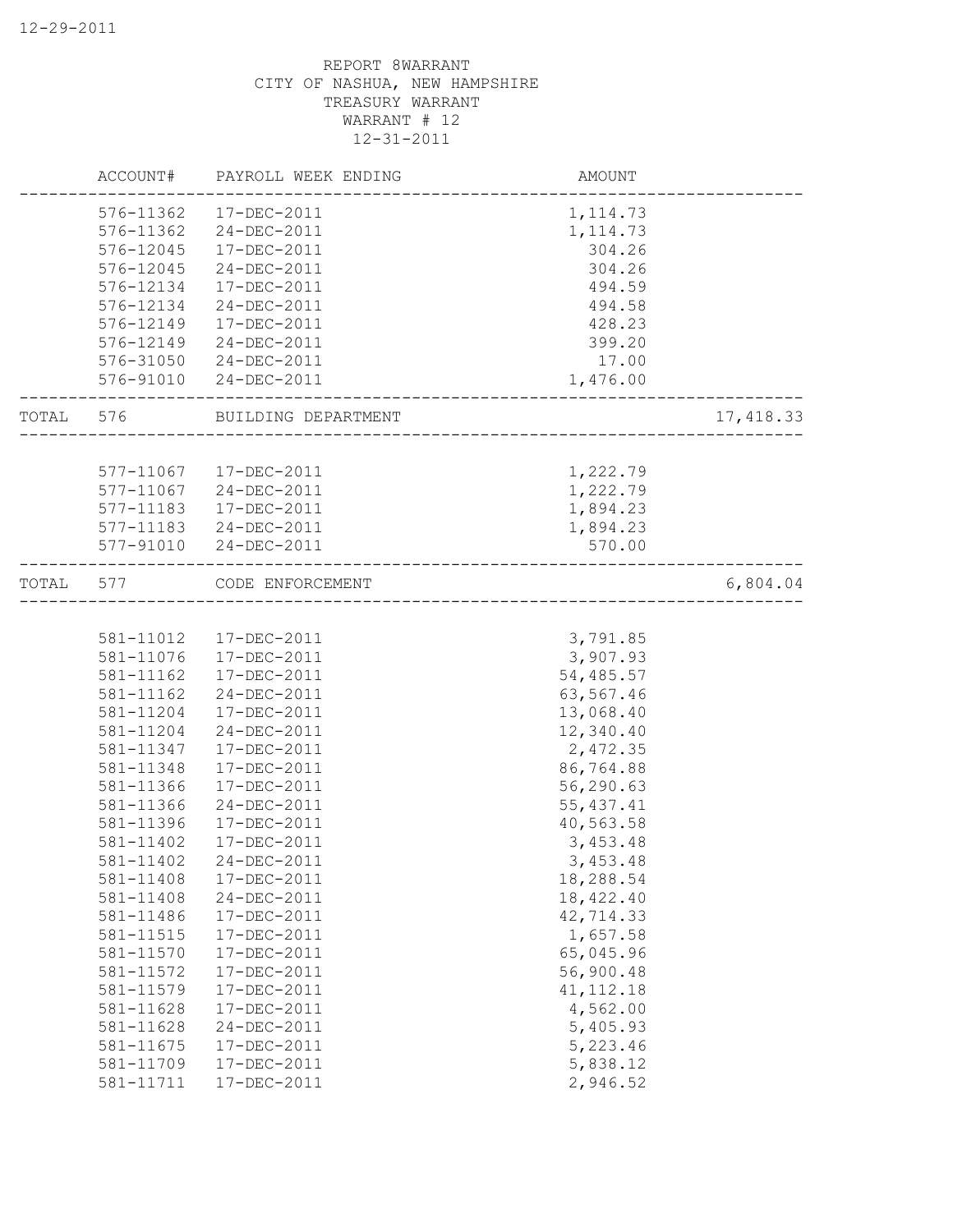| ACCOUNT#  | PAYROLL WEEK ENDING | AMOUNT       |
|-----------|---------------------|--------------|
| 581-11726 | $17 - DEC - 2011$   | 1,690,968.21 |
| 581-11800 | 17-DEC-2011         | 36,188.02    |
| 581-11801 | 17-DEC-2011         | 19,731.33    |
| 581-11801 | 24-DEC-2011         | 366.00       |
| 581-11802 | 17-DEC-2011         | 12,648.85    |
| 581-11803 | 17-DEC-2011         | 14,566.34    |
| 581-11803 | 24-DEC-2011         | 731.55       |
| 581-11805 | 17-DEC-2011         | 32,782.70    |
| 581-11812 | 17-DEC-2011         | 2,693.55     |
| 581-11830 | 17-DEC-2011         | 5,853.96     |
| 581-11845 | 17-DEC-2011         | 289.35       |
| 581-11845 | 24-DEC-2011         | 289.35       |
| 581-11850 | 17-DEC-2011         | 1,914.46     |
| 581-11850 | 24-DEC-2011         | 2,387.84     |
| 581-11860 | 17-DEC-2011         | 8,337.93     |
| 581-12021 | 17-DEC-2011         | 2,215.65     |
| 581-12060 | 17-DEC-2011         | 3,176.91     |
| 581-12060 | 24-DEC-2011         | 2,941.88     |
| 581-12078 | 17-DEC-2011         | 2,400.00     |
| 581-12078 | 24-DEC-2011         | 125.00       |
| 581-12081 | 17-DEC-2011         | 2,463.74     |
| 581-12084 | 17-DEC-2011         | 2,437.50     |
| 581-12111 | 17-DEC-2011         | 152,092.17   |
| 581-12111 | 24-DEC-2011         | 180,204.23   |
| 581-12112 | 17-DEC-2011         | 7,235.35     |
| 581-12112 | 24-DEC-2011         | 7,135.98     |
| 581-12126 | 17-DEC-2011         | 4,412.92     |
| 581-12126 | 24-DEC-2011         | 5,022.85     |
| 581-12135 | 17-DEC-2011         | 5,540.98     |
| 581-12135 | 24-DEC-2011         | 6,161.68     |
| 581-12136 | 17-DEC-2011         | 614.07       |
| 581-12136 | 24-DEC-2011         | 596.33       |
| 581-12138 | 17-DEC-2011         | 757.74       |
| 581-12138 | 24-DEC-2011         | 757.74       |
| 581-12141 | 24-DEC-2011         | 200.00       |
| 581-12153 | 24-DEC-2011         | 55.00        |
| 581-12198 | 17-DEC-2011         | 37,552.94    |
| 581-12201 | 17-DEC-2011         | 31,881.88    |
| 581-12201 | 24-DEC-2011         | 32,496.27    |
| 581-13004 | 17-DEC-2011         | 510.00       |
| 581-13004 | 24-DEC-2011         | 510.00       |
| 581-13021 | 17-DEC-2011         | 959.39       |
| 581-13021 | 24-DEC-2011         | 812.49       |
| 581-13032 | 17-DEC-2011         | 958.40       |
| 581-13032 | 24-DEC-2011         | 1,054.24     |
| 581-13120 | 17-DEC-2011         | 5,877.61     |
| 581-13120 | 24-DEC-2011         | 2,606.41     |
| 581-13133 | 17-DEC-2011         | 2,243.75     |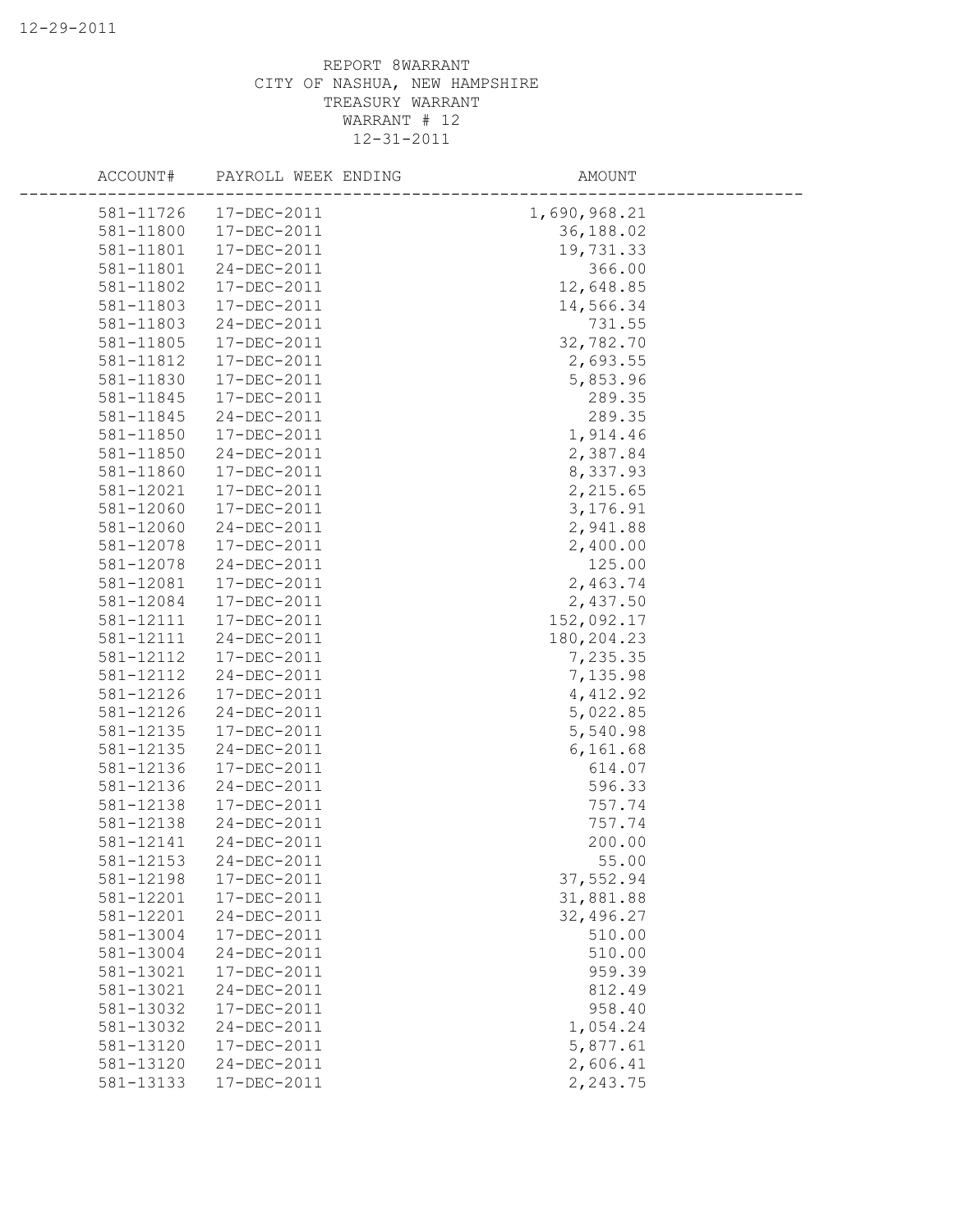|       | ACCOUNT#                                                                   | PAYROLL WEEK ENDING                                                                    | AMOUNT                                                       |              |
|-------|----------------------------------------------------------------------------|----------------------------------------------------------------------------------------|--------------------------------------------------------------|--------------|
|       | 581-13133<br>581-18008<br>581-19000<br>581-19230<br>581-19240<br>581-31050 | 24-DEC-2011<br>17-DEC-2011<br>17-DEC-2011<br>17-DEC-2011<br>17-DEC-2011<br>17-DEC-2011 | 450.00<br>8,430.00<br>8,200.90<br>400.00<br>668.22<br>240.00 |              |
| TOTAL | 581                                                                        | SCHOOL DEPARTMENT                                                                      |                                                              | 3,019,864.58 |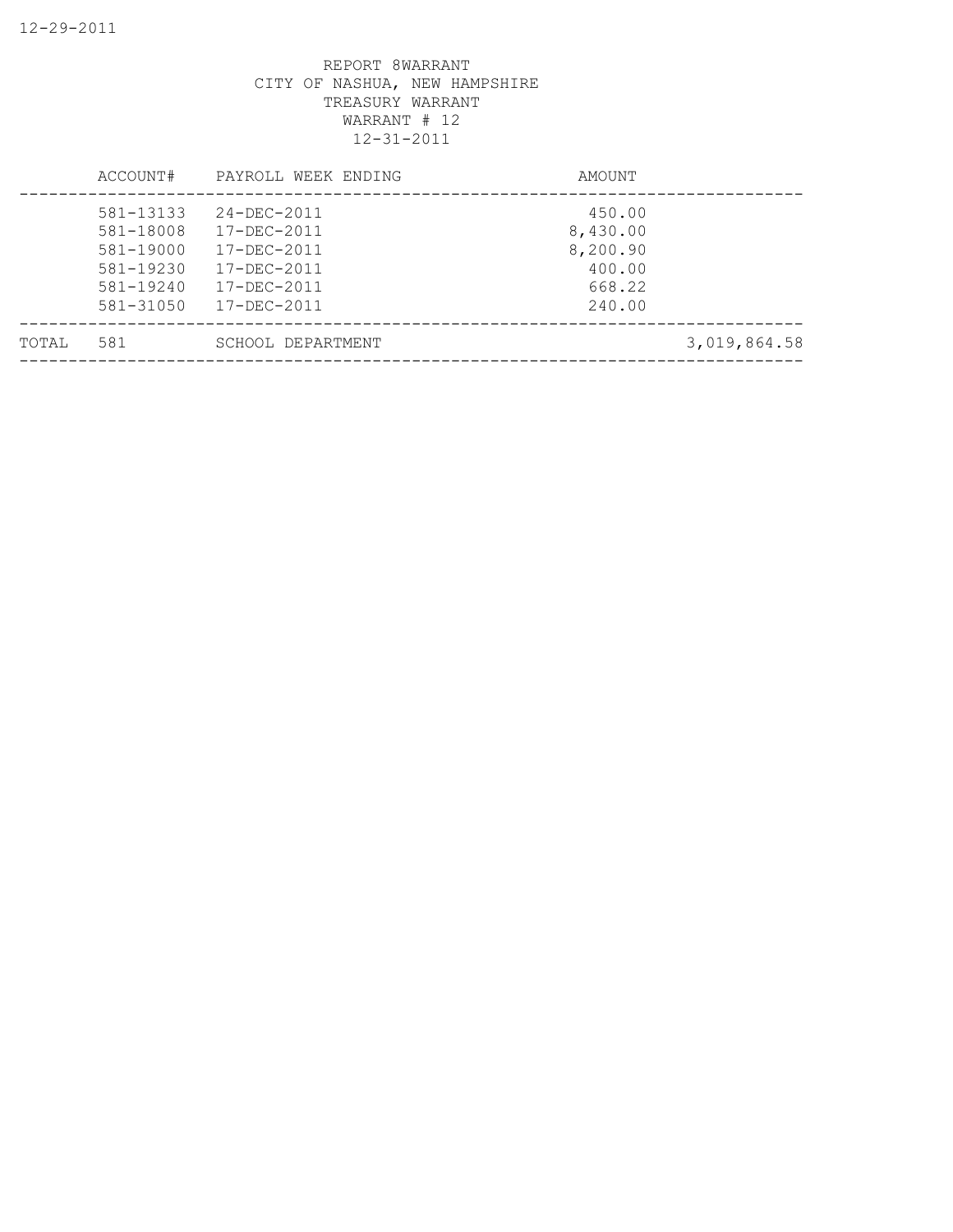|       | ACCOUNT#                            | PAYROLL WEEK ENDING                       | AMOUNT                   |          |
|-------|-------------------------------------|-------------------------------------------|--------------------------|----------|
|       | 722-12890<br>722-12890              | 17-DEC-2011<br>24-DEC-2011                | 1,300.25<br>1,311.50     |          |
| TOTAL | 722                                 | CPF-INFORMATION TECHNOLOGY                |                          | 2,611.75 |
|       | 753-11468                           | 17-DEC-2011                               |                          |          |
| TOTAL | 753                                 | CPF-STREET DEPT                           |                          |          |
|       | 792-13004<br>792-13004<br>792-13004 | 17-DEC-2011<br>24-DEC-2011<br>24-DEC-2011 | 74.12<br>433.90<br>32.94 |          |
| TOTAL | 792                                 | CPF-WASTEWATER USER FUND                  |                          | 540.96   |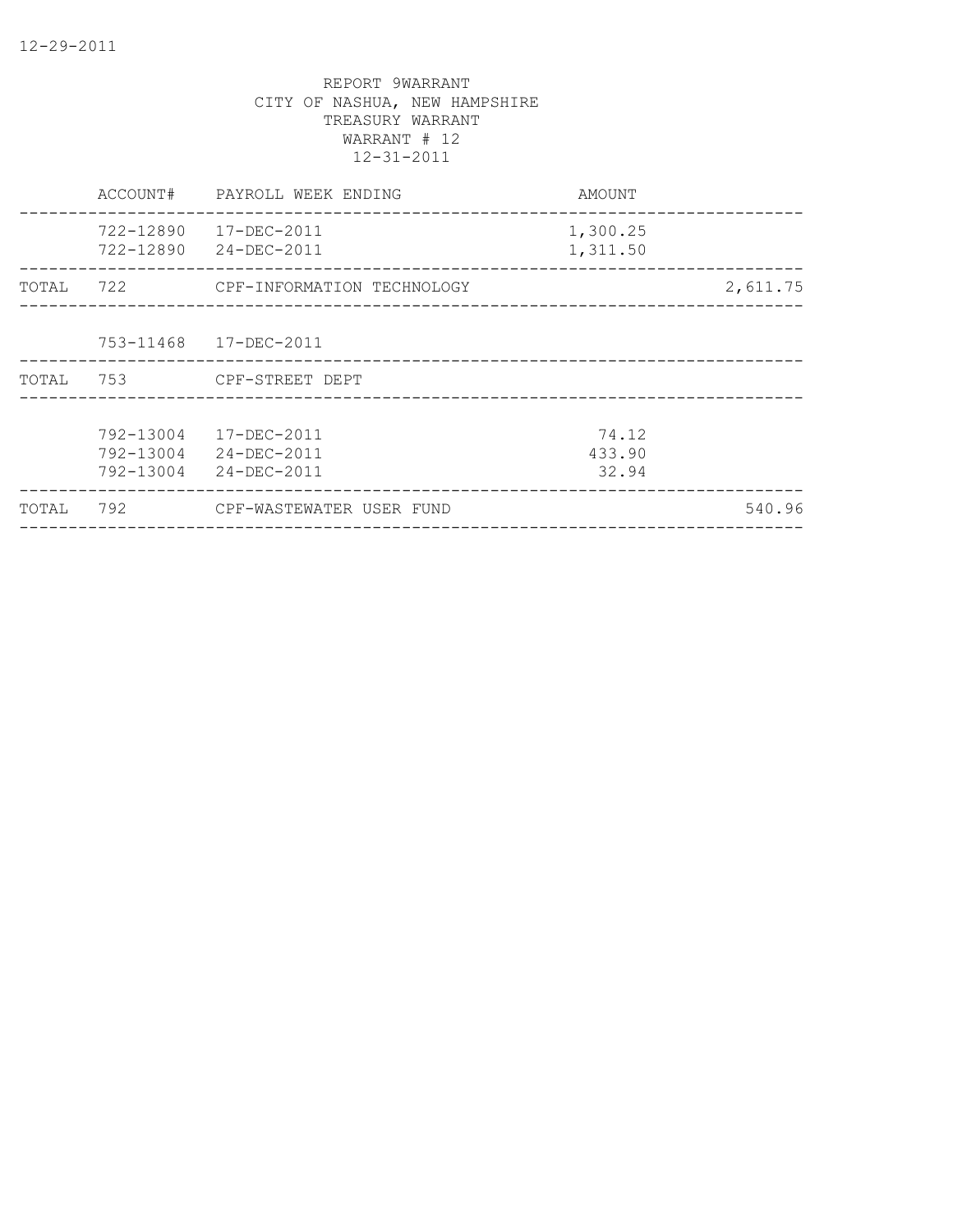| ACCOUNT#  | PAYROLL WEEK ENDING        | AMOUNT    |  |
|-----------|----------------------------|-----------|--|
|           | 801-11008 17-DEC-2011      | 608.42    |  |
| 801-11008 | 24-DEC-2011                | 671.53    |  |
| 801-11024 | 17-DEC-2011                | 639.71    |  |
| 801-11024 | 24-DEC-2011                | 639.71    |  |
| 801-11064 | 17-DEC-2011                | 145.36    |  |
| 801-11064 | 24-DEC-2011                | 145.36    |  |
| 801-11094 | 17-DEC-2011                | 104.59    |  |
| 801-11094 | 24-DEC-2011                | 104.60    |  |
| 801-11190 | 17-DEC-2011                | 421.45    |  |
| 801-11190 | 24-DEC-2011                | 421.45    |  |
| 801-11193 | 17-DEC-2011                | 1,025.44  |  |
| 801-11193 | 24-DEC-2011                | 1,025.45  |  |
| 801-11211 | 17-DEC-2011                | 70.59     |  |
| 801-11211 | 24-DEC-2011                | 70.59     |  |
| 801-11222 | 17-DEC-2011                | 218.59    |  |
| 801-11222 | 24-DEC-2011                | 218.59    |  |
| 801-11249 | 17-DEC-2011                | 194.19    |  |
| 801-11249 | 24-DEC-2011                | 194.19    |  |
| 801-11268 | 17-DEC-2011                | 139.32    |  |
| 801-11268 | 24-DEC-2011                | 139.32    |  |
| 801-11271 | 17-DEC-2011                | 1,190.53  |  |
| 801-11271 | 24-DEC-2011                | 1,190.53  |  |
| 801-11276 | 17-DEC-2011                | 5,384.40  |  |
| 801-11276 | 24-DEC-2011                | 5,384.40  |  |
| 801-11289 | 17-DEC-2011                | 350.06    |  |
| 801-11289 | 24-DEC-2011                | 350.06    |  |
| 801-11431 | 17-DEC-2011                | 432.42    |  |
| 801-11431 | 24-DEC-2011                | 351.17    |  |
| 801-11435 | 17-DEC-2011                | 282.43    |  |
| 801-11435 | $24 - DEC - 2011$          | 282.43    |  |
| 801-11595 | 17-DEC-2011                | 4,172.88  |  |
| 801-11595 | 17-DEC-2011                | 4,153.99  |  |
| 801-11595 | 24-DEC-2011                | 3,568.59  |  |
| 801-11595 | 24-DEC-2011                | 4,153.99  |  |
| 801-11596 | 17-DEC-2011                | 3,512.00  |  |
| 801-11596 | 24-DEC-2011                | 3,512.00  |  |
| 801-11598 | 17-DEC-2011                | 870.00    |  |
| 801-11598 | 24-DEC-2011                | 870.00    |  |
| 801-11599 | 17-DEC-2011                | 1, 114.71 |  |
| 801-11599 | 17-DEC-2011                | 1, 114.71 |  |
| 801-11599 | 24-DEC-2011                | 1, 114.71 |  |
| 801-11599 | 24-DEC-2011                | 1, 114.71 |  |
| 801-11606 | 17-DEC-2011<br>24-DEC-2011 | 725.29    |  |
| 801-11606 | 17-DEC-2011                | 725.29    |  |
| 801-11647 |                            | 1,485.69  |  |
| 801-11647 | 24-DEC-2011<br>17-DEC-2011 | 1,485.69  |  |
| 801-13004 |                            | 2,514.34  |  |
| 801-13004 | 17-DEC-2011                | 817.74    |  |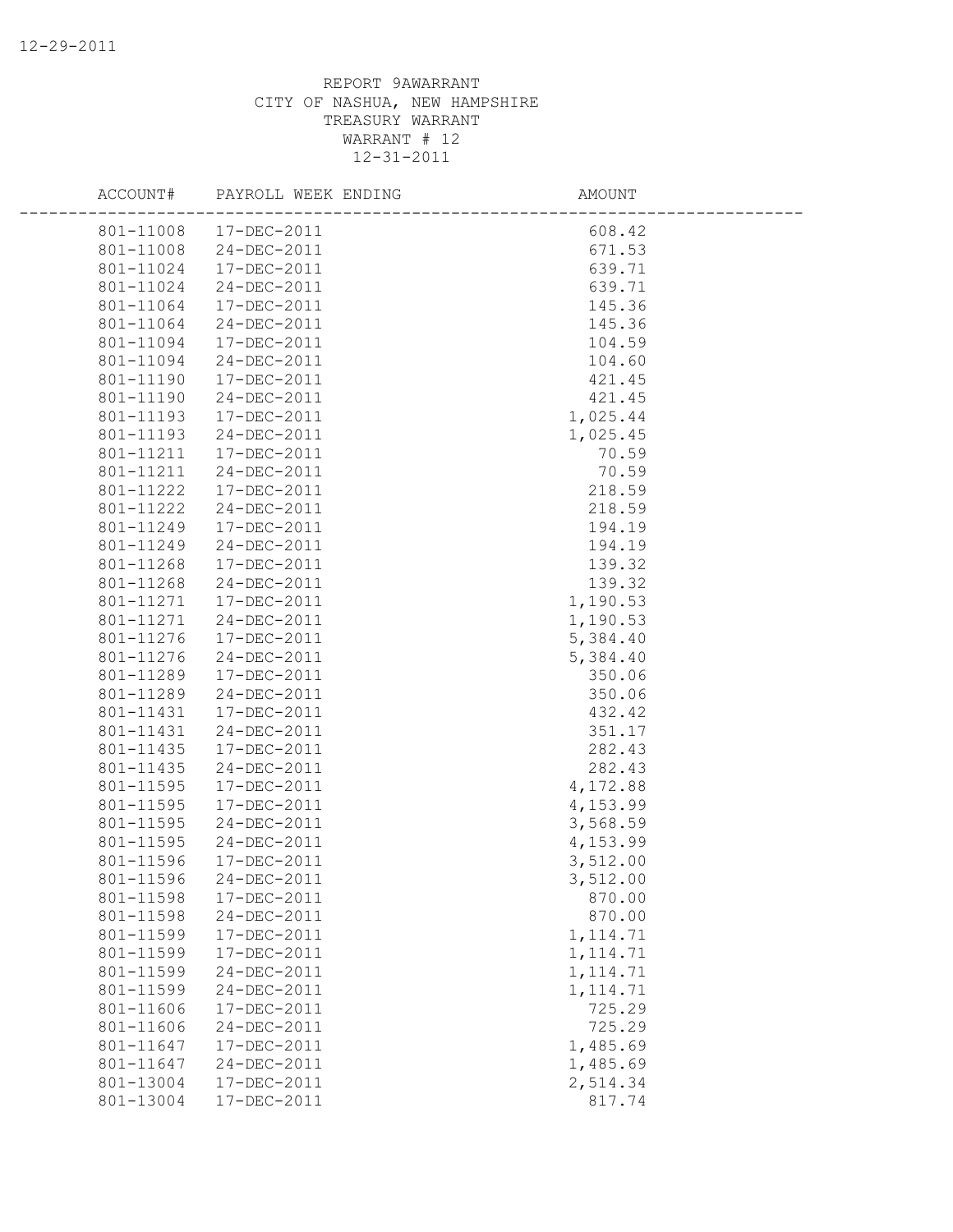|           | ACCOUNT#  | PAYROLL WEEK ENDING   | AMOUNT               |           |
|-----------|-----------|-----------------------|----------------------|-----------|
|           | 801-13004 | 17-DEC-2011           | 378.18               |           |
|           | 801-13004 | 24-DEC-2011           | 1,590.67             |           |
|           |           | 801-13004 24-DEC-2011 | 776.56               |           |
|           |           | 801-31050 24-DEC-2011 | 17.00                |           |
| TOTAL 801 |           | SOLID WASTE DISPOSAL  | -------------------- | 62,185.62 |
|           |           |                       |                      |           |
|           | 802-11024 | 17-DEC-2011           | 155.94               |           |
|           | 802-11024 | 17-DEC-2011           | 623.77               |           |
|           | 802-11024 | 24-DEC-2011           | 155.94               |           |
|           | 802-11024 | 24-DEC-2011           | 623.77               |           |
|           | 802-11064 | 17-DEC-2011           | 145.36               |           |
|           | 802-11064 | 17-DEC-2011           | 145.36               |           |
|           | 802-11064 | 24-DEC-2011           | 145.36               |           |
|           | 802-11064 | 24-DEC-2011           | 145.36               |           |
|           | 802-11091 | 17-DEC-2011           | 1,145.45             |           |
|           | 802-11091 | 24-DEC-2011           | 1,145.45             |           |
|           | 802-11092 | 17-DEC-2011           | 814.48               |           |
|           | 802-11092 | 24-DEC-2011           | 819.92               |           |
|           | 802-11094 | 17-DEC-2011           | 313.79               |           |
|           | 802-11094 | 17-DEC-2011           | 313.78               |           |
|           | 802-11094 | 24-DEC-2011           | 313.77               |           |
|           | 802-11094 | 24-DEC-2011           | 313.79               |           |
|           | 802-11096 | 17-DEC-2011           | 959.79               |           |
|           | 802-11096 | 24-DEC-2011           | 959.79               |           |
|           | 802-11105 | 17-DEC-2011           | 1, 111.45            |           |
|           | 802-11105 | 24-DEC-2011           | 1,148.56             |           |
|           | 802-11124 | 17-DEC-2011           | 760.65               |           |
|           | 802-11124 | 24-DEC-2011           | 760.65               |           |
|           | 802-11155 | 17-DEC-2011           | 1,050.42             |           |
|           | 802-11155 | 24-DEC-2011           | 1,050.42             |           |
|           | 802-11157 | 17-DEC-2011           | 1,748.00             |           |
|           | 802-11157 | 24-DEC-2011           | 1,748.00             |           |
|           | 802-11158 | 17-DEC-2011           | 942.40               |           |
|           | 802-11158 | 24-DEC-2011           | 942.40               |           |
|           | 802-11190 | 17-DEC-2011           | 421.44               |           |
|           | 802-11190 | 24-DEC-2011           | 421.44               |           |
|           | 802-11211 | 17-DEC-2011           | 282.34               |           |
|           | 802-11211 | 17-DEC-2011           | 423.52               |           |
|           | 802-11211 | 24-DEC-2011           | 282.34               |           |
|           | 802-11211 | 24-DEC-2011           | 423.51               |           |
|           | 802-11222 | 17-DEC-2011           | 218.59               |           |
|           | 802-11222 | 24-DEC-2011           | 218.59               |           |
|           | 802-11249 | 17-DEC-2011           | 194.19               |           |
|           | 802-11249 | 17-DEC-2011           | 194.19               |           |
|           | 802-11249 | 24-DEC-2011           | 194.19               |           |
|           | 802-11249 | 24-DEC-2011           | 194.19               |           |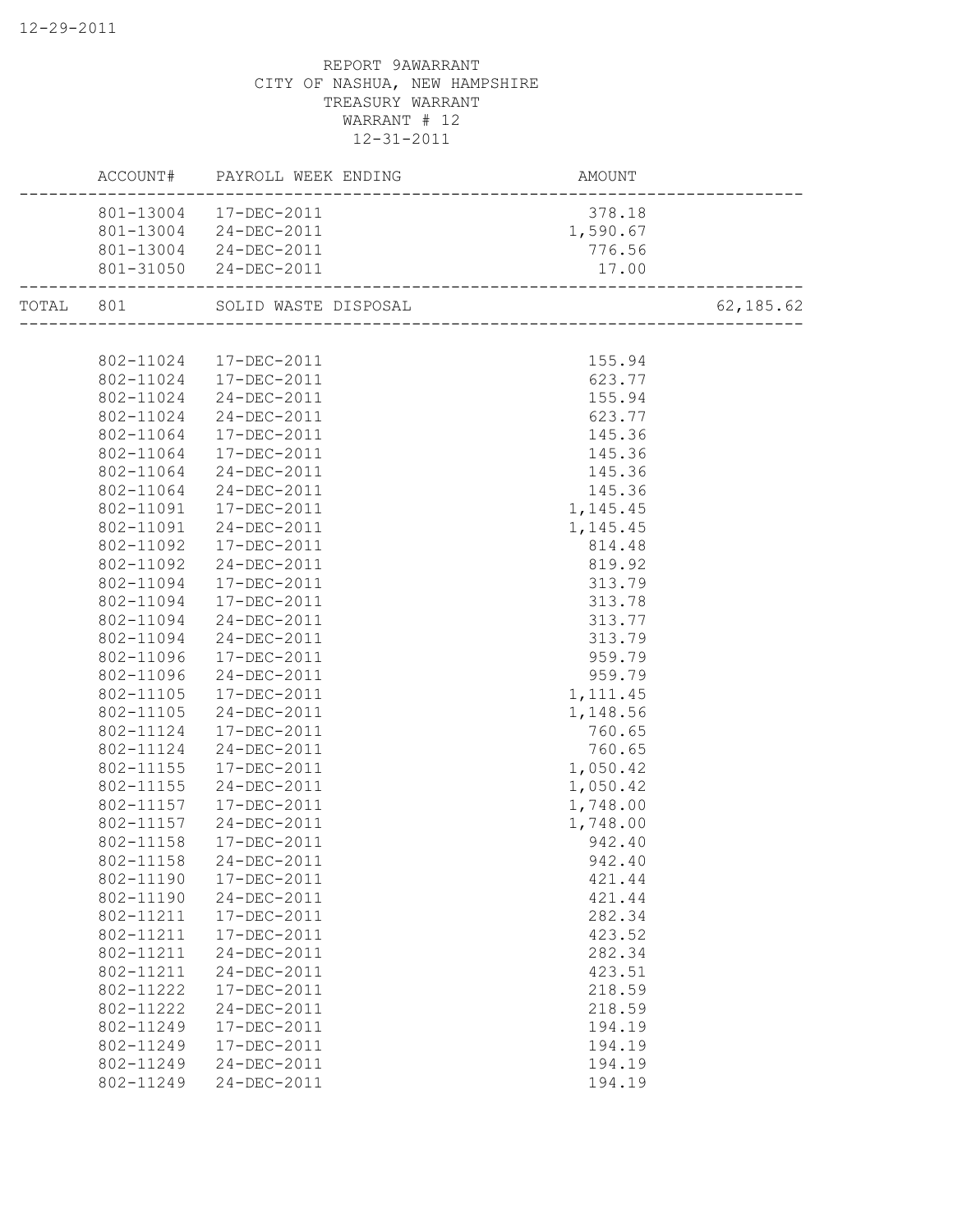|       | ACCOUNT#      | PAYROLL WEEK ENDING      | AMOUNT    |           |
|-------|---------------|--------------------------|-----------|-----------|
|       | 802-11260     | 17-DEC-2011              | 2,008.00  |           |
|       | 802-11260     | 24-DEC-2011              | 2,008.00  |           |
|       | 802-11268     | 17-DEC-2011              | 46.44     |           |
|       | 802-11268     | 17-DEC-2011              | 92.88     |           |
|       | 802-11268     | 24-DEC-2011              | 46.44     |           |
|       | 802-11268     | 24-DEC-2011              | 92.88     |           |
|       | 802-11270     | 17-DEC-2011              | 1, 114.74 |           |
|       | 802-11270     | 24-DEC-2011              | 1, 114.74 |           |
|       | 802-11289     | 17-DEC-2011              | 350.06    |           |
|       | 802-11289     | 24-DEC-2011              | 350.06    |           |
|       | 802-11330     | 17-DEC-2011              | 1, 114.71 |           |
|       | 802-11330     | 24-DEC-2011              | 1, 114.71 |           |
|       | 802-11333     | 17-DEC-2011              | 1,092.85  |           |
|       | 802-11333     | 24-DEC-2011              | 1,092.86  |           |
|       | 802-11431     | 17-DEC-2011              | 432.42    |           |
|       | 802-11431     | 24-DEC-2011              | 351.17    |           |
|       | 802-11435     | 17-DEC-2011              | 470.71    |           |
|       | 802-11435     | 17-DEC-2011              | 188.28    |           |
|       | 802-11435     | 24-DEC-2011              | 470.71    |           |
|       | 802-11435     | 24-DEC-2011              | 188.29    |           |
|       | 802-11480     | 17-DEC-2011              | 2,901.60  |           |
|       | 802-11480     | 24-DEC-2011              | 5,168.48  |           |
|       | 802-11513     | 17-DEC-2011              | 6,103.74  |           |
|       | 802-11513     | 24-DEC-2011              | 6,116.76  |           |
|       | 802-11514     | 17-DEC-2011              | 3,036.40  |           |
|       | 802-11514     | 24-DEC-2011              | 3,030.80  |           |
|       | 802-11681     | 17-DEC-2011              | 326.04    |           |
|       | 802-11681     | 17-DEC-2011              | 1,304.18  |           |
|       | 802-11681     | 24-DEC-2011              | 326.04    |           |
|       | 802-11681     | 24-DEC-2011              | 1,304.18  |           |
|       | 802-11693     | $17 - DEC - 2011$        | 1, 114.73 |           |
|       | 802-11693     | 24-DEC-2011              | 1, 114.73 |           |
|       | 802-11764     | 17-DEC-2011              | 1,225.81  |           |
|       | 802-11764     | 24-DEC-2011              | 1,225.81  |           |
|       | 802-12203     | 24-DEC-2011              | 96.00     |           |
|       | 802-13004     | 17-DEC-2011              | 375.60    |           |
|       | 802-13004     | 17-DEC-2011              | 2,190.55  |           |
|       | 802-13004     | 24-DEC-2011              | 275.74    |           |
|       | 802-13004     | 24-DEC-2011              | 3,595.16  |           |
|       | 802-17004     | 24-DEC-2011              | 700.00    |           |
|       | 802-31050     | 24-DEC-2011              | 17.00     |           |
| TOTAL | 802           | SEWERAGE DISPOSAL SYSTEM |           | 79,262.65 |
|       | $951 - 05056$ | 17-DEC-2011              | 36,778.91 |           |
|       | $951 - 05056$ | 24-DEC-2011              | 36,778.91 |           |
|       |               |                          |           |           |